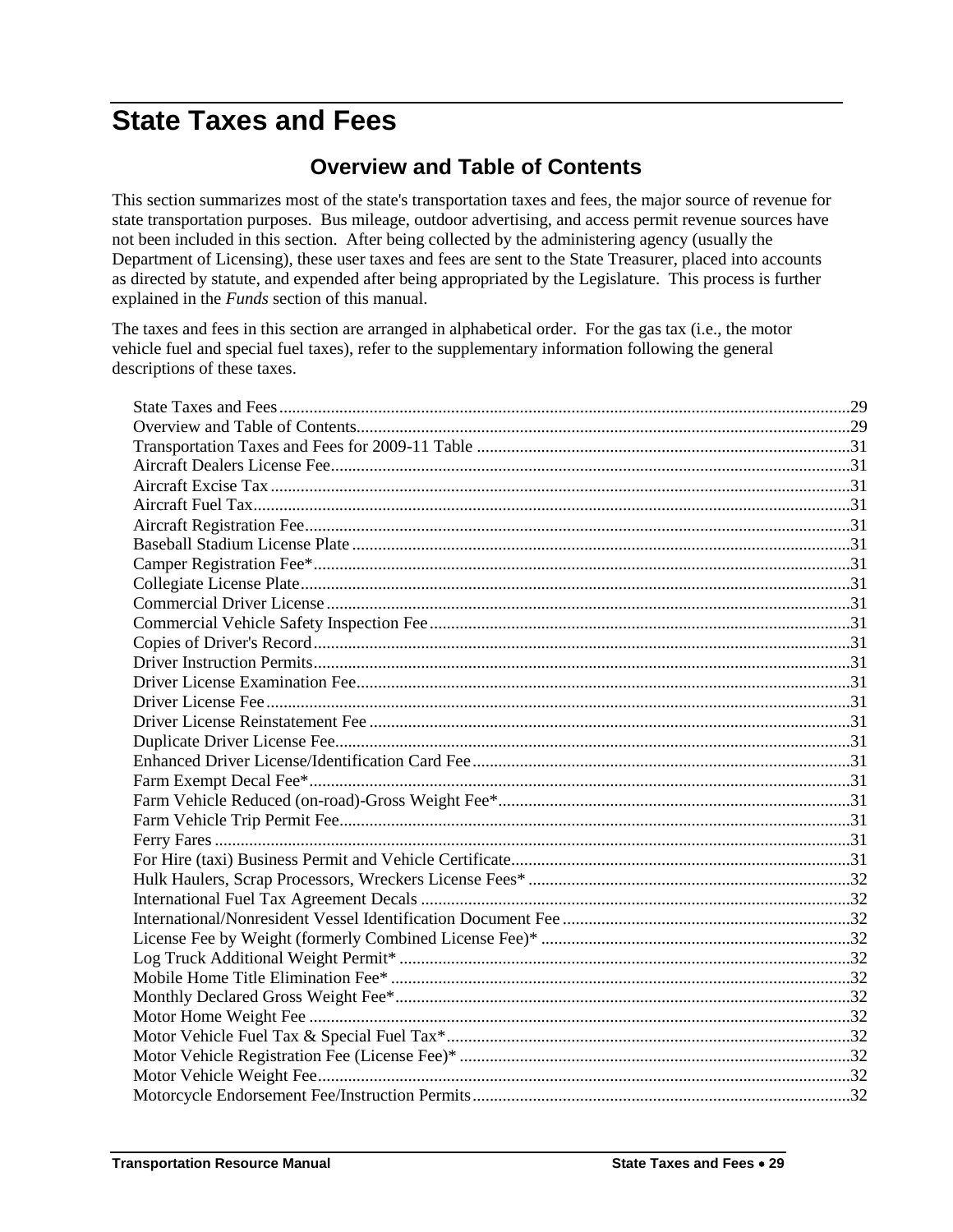\* 18th Amendment tax or fee

\*\* Revenues deposited in General Fund

\*\*\* Portion of tax or fee restricted by 18th Amendment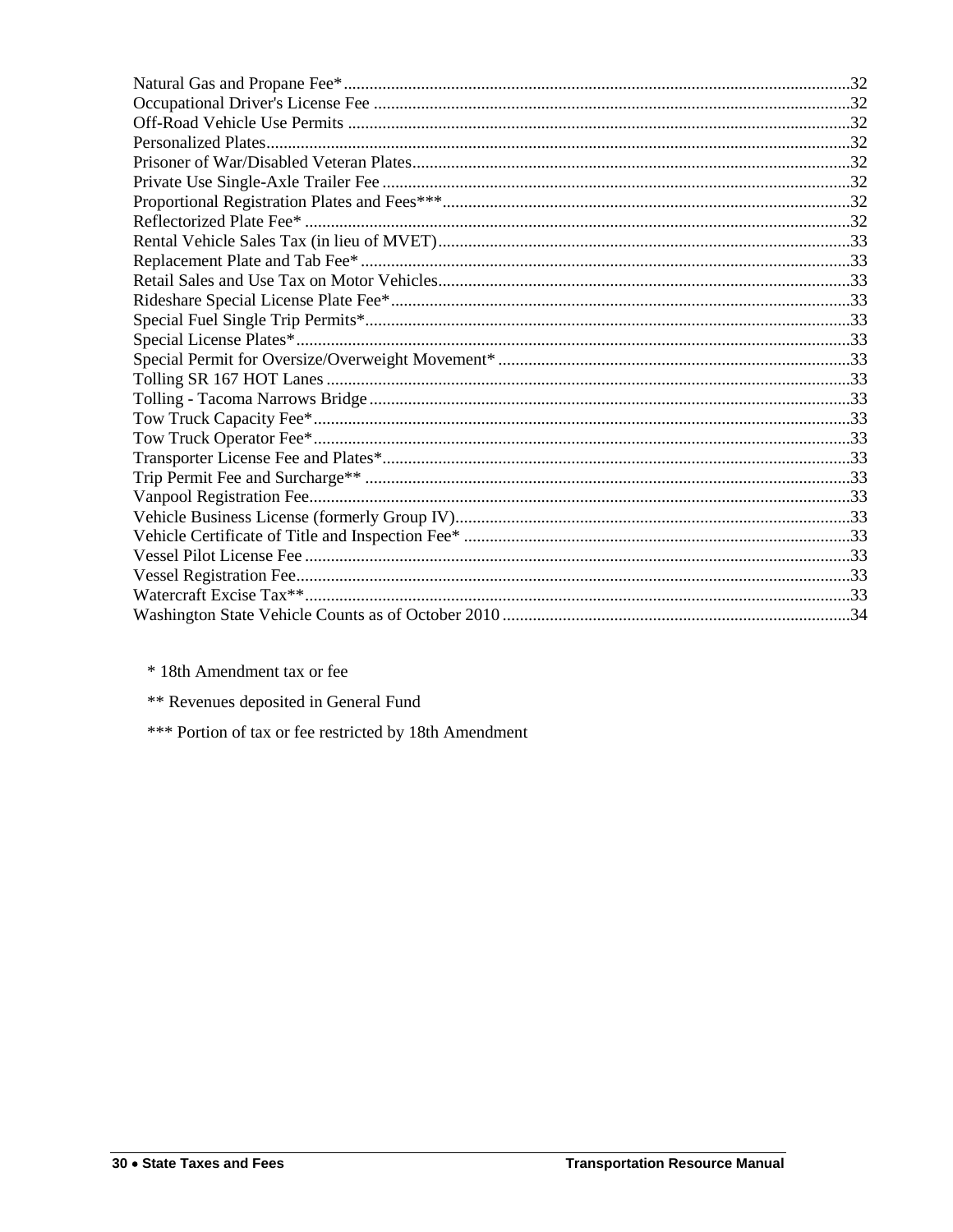## **Transportation Taxes and Fees for 2009-11 Table**

<span id="page-2-21"></span><span id="page-2-20"></span><span id="page-2-19"></span><span id="page-2-18"></span><span id="page-2-17"></span><span id="page-2-16"></span><span id="page-2-15"></span><span id="page-2-14"></span><span id="page-2-13"></span><span id="page-2-12"></span><span id="page-2-11"></span><span id="page-2-10"></span><span id="page-2-9"></span><span id="page-2-8"></span><span id="page-2-7"></span><span id="page-2-6"></span><span id="page-2-5"></span><span id="page-2-4"></span><span id="page-2-3"></span><span id="page-2-2"></span><span id="page-2-1"></span><span id="page-2-0"></span>

|                                                                   |                                                                                                                               | 2009-11                                                    |
|-------------------------------------------------------------------|-------------------------------------------------------------------------------------------------------------------------------|------------------------------------------------------------|
| <b>Revenue Source</b>                                             | <b>Amount</b>                                                                                                                 | <b>Forecast</b>                                            |
|                                                                   | \$75 per calendar year                                                                                                        | Minimal                                                    |
| <b>Aircraft Dealers License Fee</b>                               | \$10 for additional certificates                                                                                              |                                                            |
| <b>Aircraft Excise Tax</b>                                        | \$20-\$125 per year                                                                                                           | \$527,300                                                  |
| <b>Aircraft Fuel Tax</b>                                          | 11 cents per gallon                                                                                                           | \$4.9 million                                              |
| <b>Aircraft Registration Fee</b>                                  | \$15 per year per aircraft                                                                                                    | \$180,900                                                  |
| <b>Baseball Stadium License Plate</b>                             | \$40 per year for original plates<br>\$30 fee upon renewal registrations<br>Paid in addition to the regular registration fees | Minimal                                                    |
| <b>Camper Registration Fee*</b>                                   | \$4.90 Original; \$3.50 Renewal                                                                                               | \$198,600                                                  |
| <b>Collegiate License Plate</b>                                   | \$40 original<br>\$30 renewal per year                                                                                        | Not available                                              |
| <b>Commercial Driver License</b>                                  | \$30 every five years in addition to \$25 for basic<br>driver license<br>\$10 for instruction permit                          | \$2.2 million                                              |
| <b>Commercial Vehicle Safety</b><br><b>Inspection Fee</b>         | \$16 per vehicle per year                                                                                                     | \$4.7 million                                              |
| <b>Copies of Driver's Record</b>                                  | \$10 per copy<br>\$5 to Highway Safety Fund (HSF)<br>\$5 to State Patrol Highway Account (WSP)                                | \$60 million<br>\$30 million to HSF<br>\$30 million to WSP |
| <b>Driver Instruction Permits</b>                                 | \$20 for photo or non-photo (good for one year)                                                                               | \$7.9 million                                              |
| <b>Driver License Examination Fee</b>                             | \$20 per exam                                                                                                                 | \$17.2 million                                             |
| <b>Driver License Fee</b>                                         | \$25 for five year license                                                                                                    | \$56.9 million                                             |
| <b>Driver License Reinstatement Fee</b>                           | \$75 (non-alcohol-related offense)<br>\$150 (alcohol-related offense)                                                         | \$16.5 million                                             |
| <b>Duplicate Driver License Fee</b>                               | \$15 per license/ ID card/ permit                                                                                             | \$7.1 million                                              |
| <b>Enhanced Driver</b><br>License/Identification Card Fee         | \$15 additional fee original or renewal with<br>driver license or identification card                                         | \$3.3 million                                              |
| Farm Exempt Decal Fee*                                            | \$5 one-time fee                                                                                                              | Minimal                                                    |
| Farm Vehicle Reduced (on-road)-<br>Gross Weight Fee*              | License Fee by Weight (Annual)<br>less \$23, divided by 2, plus \$23                                                          | \$2.3 million                                              |
| <b>Farm Vehicle Trip Permit Fee</b>                               | \$6.25 for partial month, up to four permits<br>authorized per year                                                           | Minimal                                                    |
| <b>Ferry Fares</b>                                                | Set by Transportation Commission                                                                                              | \$301.3 million                                            |
| For Hire (taxi) Business Permit and<br><b>Vehicle Certificate</b> | \$5 one-time permit fee<br>\$20 per year per vehicle for certificate                                                          | Minimal                                                    |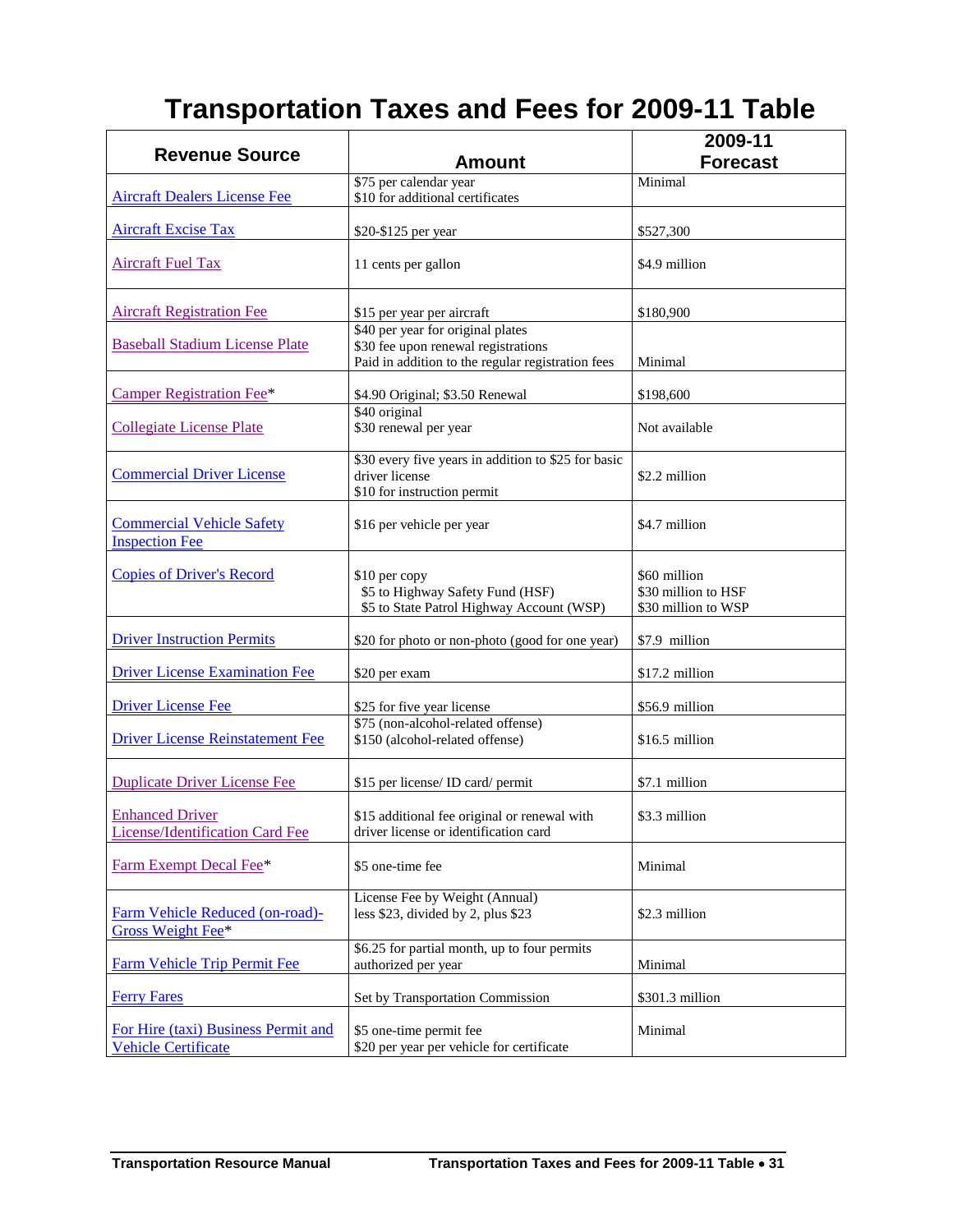<span id="page-3-17"></span><span id="page-3-16"></span><span id="page-3-15"></span><span id="page-3-14"></span><span id="page-3-13"></span><span id="page-3-12"></span><span id="page-3-11"></span><span id="page-3-10"></span><span id="page-3-9"></span><span id="page-3-8"></span><span id="page-3-7"></span><span id="page-3-6"></span><span id="page-3-5"></span><span id="page-3-4"></span><span id="page-3-3"></span><span id="page-3-2"></span><span id="page-3-1"></span><span id="page-3-0"></span>

| Hulk Haulers, Scrap Processors,<br><b>Wreckers License Fees*</b>              | \$10 new, renewal--Hulk Haulers<br>\$25 new, \$10 renewal--Scrap Processors<br>\$25 new, \$10 renewal--Wreckers<br>\$5 Original special license plates in addition to<br>regular license plates<br>\$2 Additional plates with same number | Included in Dealer Mfg/ Business<br>License                         |
|-------------------------------------------------------------------------------|-------------------------------------------------------------------------------------------------------------------------------------------------------------------------------------------------------------------------------------------|---------------------------------------------------------------------|
| <b>International Fuel Tax Agreement</b><br><b>Decals</b>                      | \$10 per set per year                                                                                                                                                                                                                     | \$635,500                                                           |
| <b>International/Nonresident Vessel</b><br><b>Identification Document Fee</b> | \$30 at the time of issuance of identification<br>document. Good for no more than six months<br>in a continuous 12-month period                                                                                                           | Minimal                                                             |
| <b>License Fee by Weight (formerly</b><br>Combined License Fee)*              | \$40 to \$3,402 per year                                                                                                                                                                                                                  | \$333.3 million                                                     |
| <b>Log Truck Additional Weight</b><br>Permit*                                 | \$50 per year, prorated for shorter time periods<br>\$35.50 if issued after July 1<br>\$25 if issued after October 1<br>\$12.50 if issued after January 1                                                                                 | Included in Special Permit Fee for<br>Oversize/Overweight Movements |
| Mobile Home Title Elimination<br>Fee*                                         | \$25 per application (set by DOL Director)                                                                                                                                                                                                | Minimal                                                             |
| <b>Monthly Declared Gross Weight</b><br>Fee*                                  | \$2 plus \$2 for each month vehicle used<br>(paid in addition to prorated license fee by<br>weight)                                                                                                                                       | \$1.1 million                                                       |
| <b>Motor Home Weight Fee</b>                                                  | \$75 annual fee                                                                                                                                                                                                                           | \$10.4 million                                                      |
| Motor Vehicle Fuel Tax & Special<br>Fuel Tax*                                 | 37.5 cents per gallon                                                                                                                                                                                                                     | \$2.350 billion<br>(net for distribution)                           |
| <b>Motor Vehicle Registration Fee</b><br>(License Fee)*                       | \$30--Original & Renewal                                                                                                                                                                                                                  | \$282 million                                                       |
| <b>Motor Vehicle Weight Fee</b>                                               | Motor Vehicle Weight fee at \$10, \$20 and \$30<br>for most vehicles                                                                                                                                                                      | \$104.5 million                                                     |
| <b>Motorcycle Endorsement</b><br><b>Fee/Instruction Permits</b>               | \$10 initial license, \$5 exam fee<br>\$25 renewal endorsement, every five years<br>\$15 instruction permit<br>In addition to the basic drivers license                                                                                   | \$4.1 million                                                       |
| <b>Natural Gas and Propane Fee*</b>                                           | \$145.63 to \$786.25 per year                                                                                                                                                                                                             | Minimal                                                             |
| <b>Occupational Driver's License Fee</b>                                      | \$100 application fee                                                                                                                                                                                                                     | \$2.0 million                                                       |
| <b>Off-Road Vehicle Use Permits</b>                                           | \$18 annual permit<br>\$7 for 60-day temporary permit<br>\$10 transfer fee                                                                                                                                                                | \$3.5 million                                                       |
| <b>Personalized Plates</b>                                                    | \$40 for original plates<br>\$30 for renewal<br>In addition to regular vehicle registration fee                                                                                                                                           | \$5.7 million                                                       |
| Prisoner of War/Disabled Veteran<br><b>Plates</b>                             | no fee                                                                                                                                                                                                                                    | N/A                                                                 |
| Private Use Single-Axle Trailer Fee                                           | \$15 annual fee for trailers of 2,000 pound scale<br>weight or less                                                                                                                                                                       | \$12.7 million                                                      |
| <b>Proportional Registration Plates and</b><br>Fees***                        | \$10 Plates<br>\$2 Cab Card<br>\$2 Validation Tab<br>\$4.50 Vehicle Transaction Fee                                                                                                                                                       | \$1.5 million                                                       |
| Reflectorized Plate Fee*                                                      | \$2 per plate                                                                                                                                                                                                                             | \$9.8 million                                                       |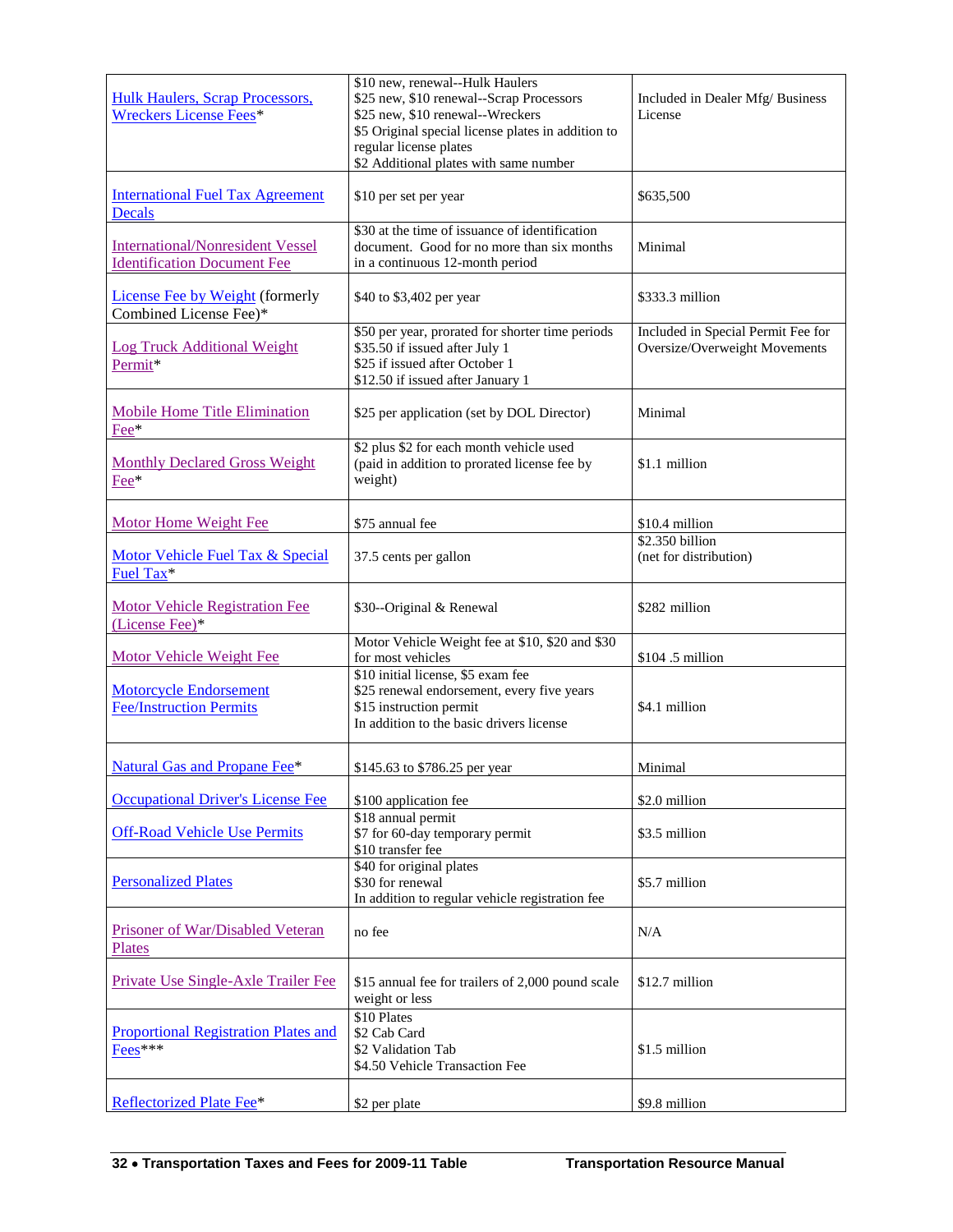<span id="page-4-8"></span><span id="page-4-7"></span><span id="page-4-6"></span><span id="page-4-5"></span><span id="page-4-4"></span><span id="page-4-3"></span><span id="page-4-2"></span><span id="page-4-1"></span><span id="page-4-0"></span>

| Rental Vehicle Sales Tax (in lieu of<br><b>MVET</b> )      | 5.9% of rental contract amount                                                                                                                                                                                          | \$43.7 million                                         |
|------------------------------------------------------------|-------------------------------------------------------------------------------------------------------------------------------------------------------------------------------------------------------------------------|--------------------------------------------------------|
| Replacement Plate and Tab Fee*                             | \$10 per plate Replacement;<br>\$2 Motorcycle plate Replacement,<br>\$1 per set of replacement license plate tabs<br>\$20 per vehicle for retaining current license<br>plate number                                     | \$25.9 million                                         |
| <b>Retail Sales and Use Tax on Motor</b><br>Vehicles       | 0.3% of selling price in addition to state and<br>local sales taxes                                                                                                                                                     | \$54.0 million                                         |
| <b>Rideshare Special License Plate</b><br>Fee*             | 25 one-time plate fee                                                                                                                                                                                                   | Minimal                                                |
| Special Fuel Single Trip Permits*                          | \$30 (\$1 filing fee, \$15 administrative fee, \$9<br>excise tax, \$5 surcharge)                                                                                                                                        | \$500,000                                              |
| <b>Special License Plates*</b>                             | $$0 - $45$                                                                                                                                                                                                              | N/A                                                    |
| <b>Special Permit for</b><br>Oversize/Overweight Movement* | Single Trip -- \$10<br>30 day permit (Oversize) - \$10 to \$20<br>30 day permit (Overweight) \$70 to \$90<br>1 year permit (Oversize) - \$100 to \$150<br>1 year permit (Overweight garbage trucks) -<br>\$42/1000 lbs. | \$16.8 million                                         |
| Tolling SR 167 HOT Lanes                                   | \$.50 to \$9.00 dynamic toll                                                                                                                                                                                            | \$1.1. million                                         |
| <b>Tolling - Tacoma Narrows Bridge</b>                     | \$4.00 Cash Toll<br>\$2.75 Electronic Toll                                                                                                                                                                              | \$89.7 million                                         |
| <b>Tow Truck Capacity Fee*</b>                             | \$25 per year in addition to the basic motor<br>vehicle license fee, but in lieu of the combined<br>licensing fee                                                                                                       | Minimal                                                |
| <b>Tow Truck Operator Fee*</b>                             | \$100 per year for business; \$50 per vehicle per<br>year                                                                                                                                                               | Included in Dealer Mfg/ Business<br>License            |
| Transporter License Fee and Plates*                        | \$25 for new license<br>\$15 for annual renewal<br>\$2 per set of plates                                                                                                                                                | Included in Dealer Mfg/ Business<br>License            |
| Trip Permit Fee and Surcharge**                            | \$20 for three days (\$3 filing fee, \$11<br>administration fee, \$1 excise tax, \$5 surcharge)                                                                                                                         | \$5.8 million                                          |
| <b>Vanpool Registration Fee</b>                            | \$25 per year in addition to basic registration fee                                                                                                                                                                     | Minimal                                                |
| <b>Vehicle Business License</b>                            | Original fee (Renewal fee)<br>Dealer, Principal location--\$750 (\$250)<br>Dealer, Subagency--\$100 (\$25)<br>Dealer, Temporary subagent--\$125 (\$25)<br>Manufacturer--\$750 (\$250)                                   | \$3.1 million                                          |
| Vehicle Certificate of Title and<br>Inspection Fee*        | Inspection--\$15 if previously registered in<br>another state or country; \$50 for all other<br>inspections<br>Certificate of Title--\$5                                                                                | \$4.7 million Inspection<br>\$19.8 million Certificate |
| <b>Vessel Pilot License Fee</b>                            | \$3,000 per year                                                                                                                                                                                                        | \$340,000                                              |
| <b>Vessel Registration Fee</b>                             | \$10.50 per year                                                                                                                                                                                                        | \$5.7 million                                          |
| Watercraft Excise Tax**                                    | 0.5% of fair market value (\$5 minimum)                                                                                                                                                                                 | \$25.6 million                                         |

<span id="page-4-18"></span><span id="page-4-17"></span><span id="page-4-16"></span><span id="page-4-15"></span><span id="page-4-14"></span><span id="page-4-13"></span><span id="page-4-12"></span><span id="page-4-11"></span><span id="page-4-10"></span><span id="page-4-9"></span>**\*18th Amendment tax or fee \*\* Revenues deposited in General Fund \*\*\* Portion of tax or fee restricted by 18th Amendment**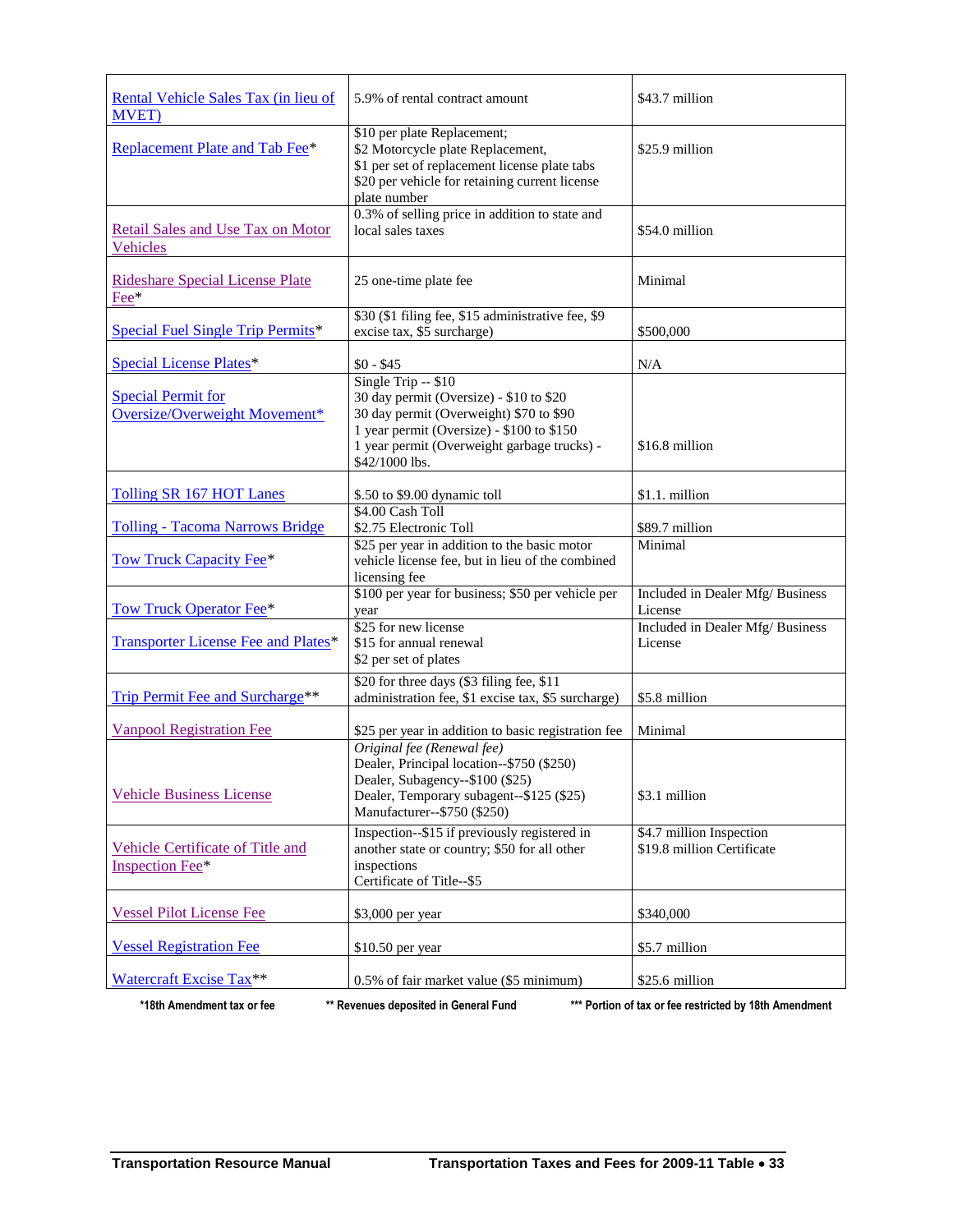## <span id="page-5-0"></span>**Washington State Vehicle Counts as of October 2010**

| <b>Total Washington State Vehicles</b> | 6,566,024 |
|----------------------------------------|-----------|
| Exempt, antique, fixed load and other  | 2,422     |
| <b>Utility Trailers</b>                | 518,461   |
| Campers                                | 26,396    |
| <b>Travel Trailers</b>                 | 113,617   |
| Motorhomes                             | 67,146    |
| For Hire                               | 2,245     |
| Farm                                   | 16,955    |
| Cabs                                   | 1,973     |
| <b>Commercial Trailers</b>             | 66,610    |
| <b>Commercial Vehicles</b>             | 207,310   |
| Motorcycles                            | 216,628   |
| <b>Trucks</b>                          | 1,192,816 |
| Passenger Cars                         | 4,133,445 |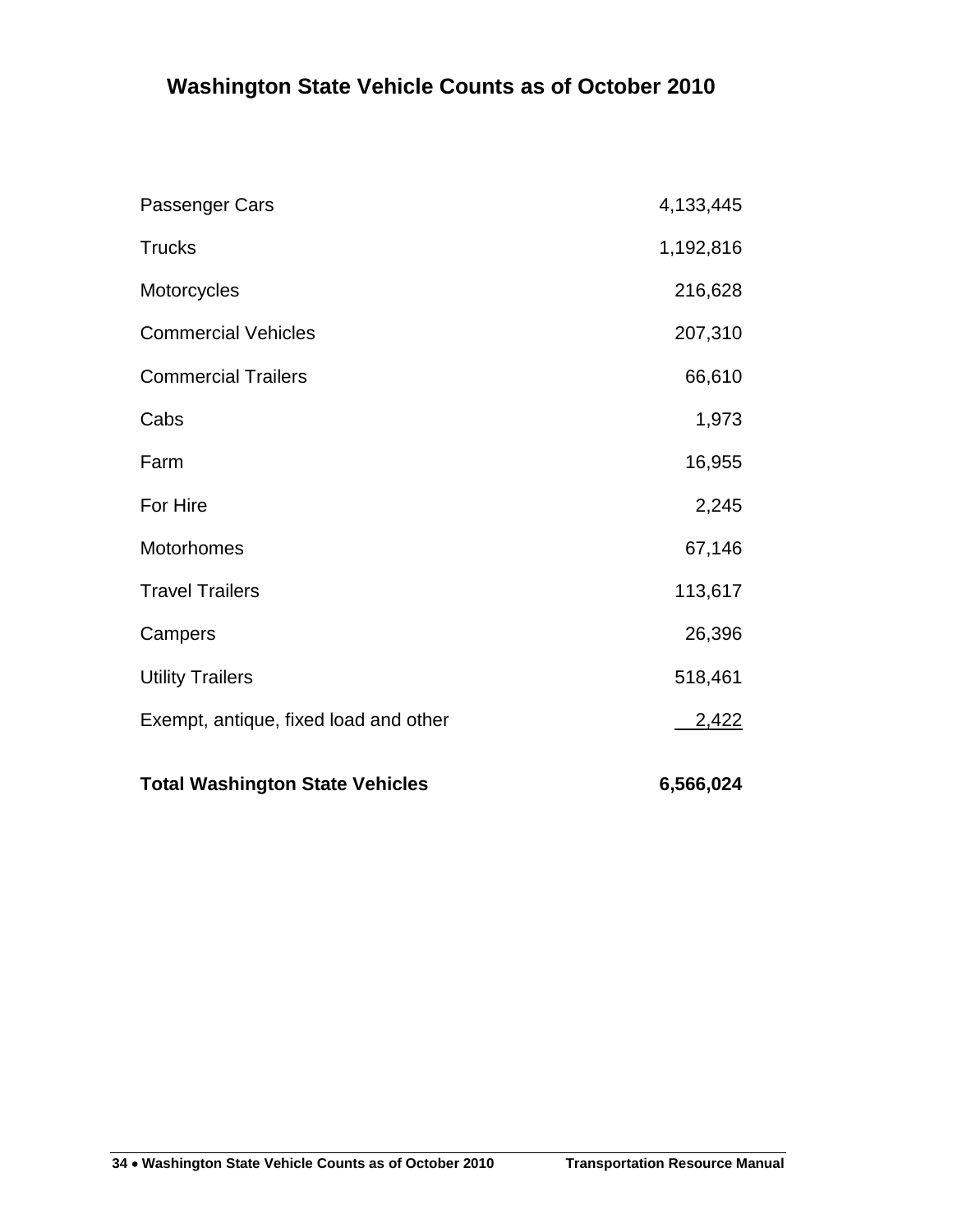<span id="page-6-0"></span>

| <b>REVENUE SOURCE:</b>         | Aircraft Dealers License Fee                                                                                       |
|--------------------------------|--------------------------------------------------------------------------------------------------------------------|
| RCW:                           | 14.20.050, 14.20.060                                                                                               |
| <b>WHO'S TAXED:</b>            | Aircraft dealers                                                                                                   |
| TAX RATE:                      | \$75 per calendar year. Additional certificates are \$10 each per<br>calendar year.                                |
| <b>ADMINISTERED BY:</b>        | Department of Transportation – Aviation Division.                                                                  |
| <b>WHERE DEPOSITED:</b>        | <b>Aeronautics Account</b>                                                                                         |
| <b>DISTRIBUTION &amp; USE:</b> | 100% to the Aeronautics Account, appropriated to cover the cost of<br>administration of the DOT Aviation Division. |
| <b>TAX EXEMPTIONS:</b>         | None                                                                                                               |
| <b>TAX HISTORY:</b>            | \$25 per calendar year<br>1955<br>\$75 per calendar year<br>1998                                                   |
| 2009-11 ESTIMATE:              | Minimal                                                                                                            |
| 2011-13 FORECAST:              | Minimal                                                                                                            |
| <b>VALUE OF INCREASE:</b>      | Minimal                                                                                                            |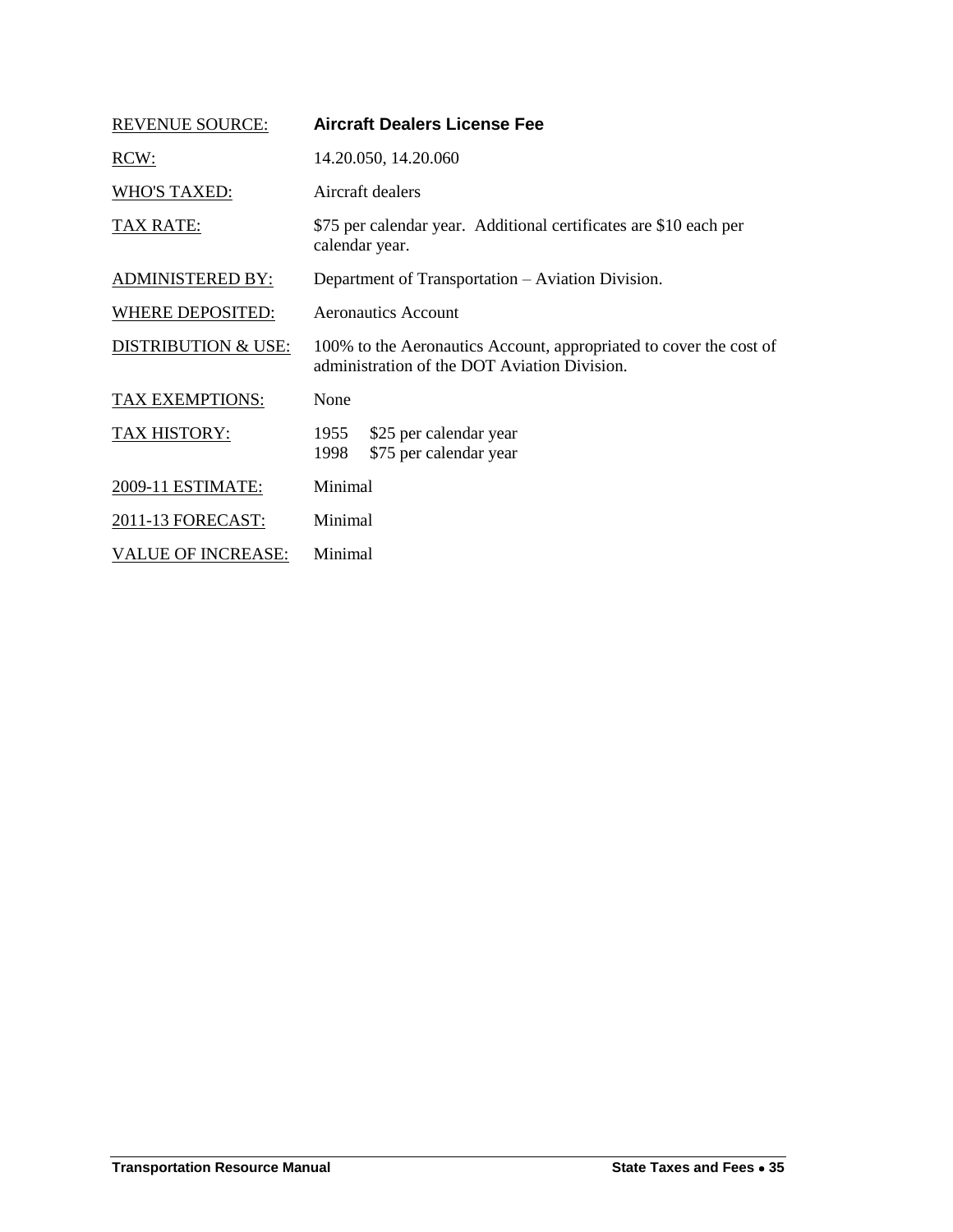<span id="page-7-0"></span>

| <b>REVENUE SOURCE:</b>         | <b>Aircraft Excise Tax</b>                                                                                                                                                                                                                                                                                                                                                                                                                                                                                                                 |
|--------------------------------|--------------------------------------------------------------------------------------------------------------------------------------------------------------------------------------------------------------------------------------------------------------------------------------------------------------------------------------------------------------------------------------------------------------------------------------------------------------------------------------------------------------------------------------------|
| RCW:                           | 82.48.030                                                                                                                                                                                                                                                                                                                                                                                                                                                                                                                                  |
| <b>WHO'S TAXED:</b>            | Aircraft owner                                                                                                                                                                                                                                                                                                                                                                                                                                                                                                                             |
| <b>TAX RATE:</b>               | Single-engine fixed wing, \$50; small multiengine fixed wing, \$65;<br>large multi-engine fixed wing, \$80; turboprop multiengine fixed<br>wing, \$100; turbojet multiengine fixed wing, \$125; helicopter, \$75;<br>sailplane, \$20; lighter than air, \$20; home built, \$20.                                                                                                                                                                                                                                                            |
| <b>WHERE DEPOSITED:</b>        | General Fund 90%; Aeronautics Account 10%                                                                                                                                                                                                                                                                                                                                                                                                                                                                                                  |
| <b>DISTRIBUTION &amp; USE:</b> | 90% to General Fund for purposes of general government as<br>appropriated by the Legislature; 10% to Aeronautics Account<br>appropriated to cover the cost of administration of the DOT<br><b>Aviation Division.</b>                                                                                                                                                                                                                                                                                                                       |
| TAX EXEMPTIONS:                | Aircraft owned by U.S. government or political subdivision; aircraft<br>registered by foreign country; aircraft registered in another state<br>unless based in this state for 90 days or longer; aircraft engaged in<br>interstate commerce; aircraft owned by manufacturer or dealer if<br>part of stock in trade; aircraft owned by a nonprofit organization<br>exempt from federal income tax under $26$ U.S.C. Sec. $501(c)(3)$ ,<br>and, be exclusively used to provide emergency medical<br>transportation services (RCW 82.48.100). |
| TAX HISTORY:                   | 1949<br>1% of fair market value of aircraft per year<br>\$15 single-engine aircraft; \$25 multiengine<br>1967<br>See current tax rates above<br>1983                                                                                                                                                                                                                                                                                                                                                                                       |
| 2009-11 ESTIMATE:              | $$568,252 = $527,300$ General Fund<br>\$52,700 Aeronautics Account                                                                                                                                                                                                                                                                                                                                                                                                                                                                         |
| 2011-13 FORECAST:              | $$548,900 = $521,363$ General Fund<br>\$54,900 Aeronautics Account                                                                                                                                                                                                                                                                                                                                                                                                                                                                         |
| <b>VALUE OF INCREASE:</b>      | \$52,730 per 10% increase per biennium for General Fund<br>\$5,300 per 10% increase per biennium for Aeronautics Account                                                                                                                                                                                                                                                                                                                                                                                                                   |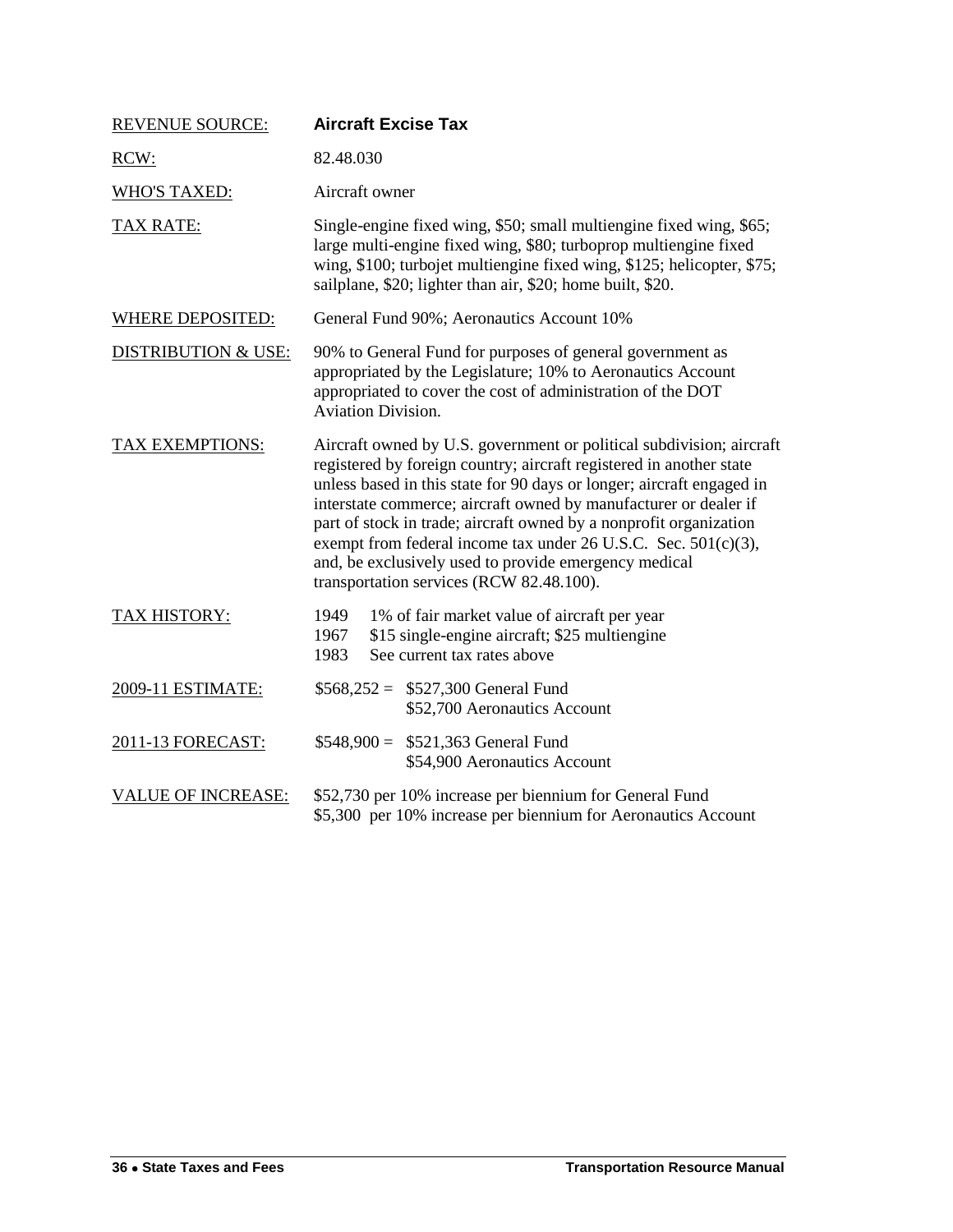<span id="page-8-0"></span>

| <b>REVENUE SOURCE:</b>         | <b>Aircraft Fuel Tax</b>                                                                                                                                                                                                                                                                                                                                                                                                                      |  |
|--------------------------------|-----------------------------------------------------------------------------------------------------------------------------------------------------------------------------------------------------------------------------------------------------------------------------------------------------------------------------------------------------------------------------------------------------------------------------------------------|--|
| RCW:                           | 82.42.025                                                                                                                                                                                                                                                                                                                                                                                                                                     |  |
| <b>WHO'S TAXED:</b>            | Aircraft fuel users                                                                                                                                                                                                                                                                                                                                                                                                                           |  |
| <b>TAX RATE:</b>               | 11 cents per gallon                                                                                                                                                                                                                                                                                                                                                                                                                           |  |
| <b>ADMINISTERED BY:</b>        | Department of Licensing                                                                                                                                                                                                                                                                                                                                                                                                                       |  |
| <b>WHERE DEPOSITED:</b>        | <b>Aeronautics Account</b>                                                                                                                                                                                                                                                                                                                                                                                                                    |  |
| <b>DISTRIBUTION &amp; USE:</b> | Appropriated for administration of the DOT Aviation Division,<br>airport construction and maintenance, and local airport aid.                                                                                                                                                                                                                                                                                                                 |  |
| TAX EXEMPTIONS:                | Commercial use, farm use, research, testing, training, emergency<br>medical air transport entities (RCW 84.42.030).                                                                                                                                                                                                                                                                                                                           |  |
| <b>TAX HISTORY:</b>            | 1967<br>2 cents/gallon on retail sales<br>Agricultural spray planes exempted 3% x weighted average<br>1982<br>retail price in third month of fiscal 1/2 year.<br>Minimum rate set at 5 cents<br>1983<br>1989<br>5.5 cents<br>1991<br>January 6.5 cents<br>July 6.0 cents<br>1991<br>June 6.0 cents<br>1997<br>July 6.5 cents<br>2000<br>2001<br>January 7.5 cents<br>July 7.0 cents<br>2002<br>July 10 cents<br>2003<br>2005<br>July 11 cents |  |
| 2009-11 ESTIMATE:              | \$4.9 million                                                                                                                                                                                                                                                                                                                                                                                                                                 |  |
| 2011-13 FORECAST:              | \$5.2 million                                                                                                                                                                                                                                                                                                                                                                                                                                 |  |
| <b>VALUE OF INCREASE:</b>      | \$470,800 per one-cent increase per biennium                                                                                                                                                                                                                                                                                                                                                                                                  |  |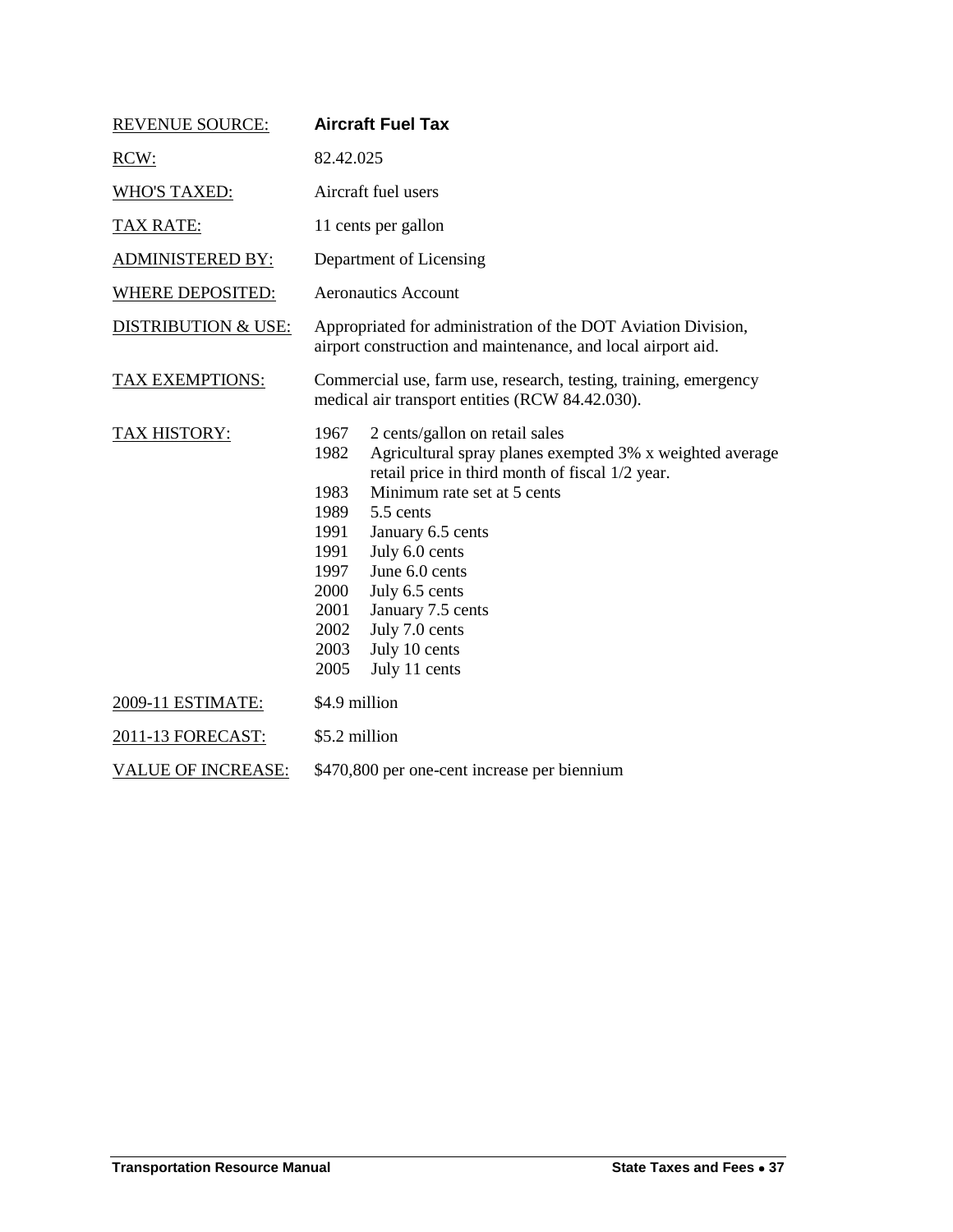<span id="page-9-0"></span>

| <b>REVENUE SOURCE:</b>         | <b>Aircraft Registration Fee</b>                                                                                                                                                                                                                                                                                                                 |
|--------------------------------|--------------------------------------------------------------------------------------------------------------------------------------------------------------------------------------------------------------------------------------------------------------------------------------------------------------------------------------------------|
| RCW:                           | 47.68.250                                                                                                                                                                                                                                                                                                                                        |
| <b>WHO'S TAXED:</b>            | Aircraft Owner.                                                                                                                                                                                                                                                                                                                                  |
| <b>TAX RATE:</b>               | \$15 per annum per aircraft.                                                                                                                                                                                                                                                                                                                     |
| <b>ADMINISTERED BY:</b>        | Department of Transportation - Aviation Division                                                                                                                                                                                                                                                                                                 |
| <b>WHERE DEPOSITED:</b>        | <b>Aeronautics Account</b>                                                                                                                                                                                                                                                                                                                       |
| <b>DISTRIBUTION &amp; USE:</b> | Appropriated for activities of the DOT Aviation Division.                                                                                                                                                                                                                                                                                        |
| <b>TAX EXEMPTIONS:</b>         | Aircraft owned by U.S. government or any political subdivision;<br>aircraft registered by foreign country; aircraft engaged in interstate<br>commerce; aircraft owned by manufacturer or dealer if part of stock<br>in trade; aircraft registered in another state unless aircraft based in<br>this state for 90 days or longer (RCW 47.68.250). |
| TAX HISTORY:                   | Up to \$10<br>1947<br>\$2<br>1949<br>1967<br>\$4<br>\$8.<br>1999<br>2003<br>\$15                                                                                                                                                                                                                                                                 |
| 2009-11 ESTIMATE:              | \$180,900                                                                                                                                                                                                                                                                                                                                        |
| 2011-13 FORECAST:              | \$183,500                                                                                                                                                                                                                                                                                                                                        |
| <b>VALUE OF INCREASE:</b>      | \$12,000 per \$1 fee increase per biennium                                                                                                                                                                                                                                                                                                       |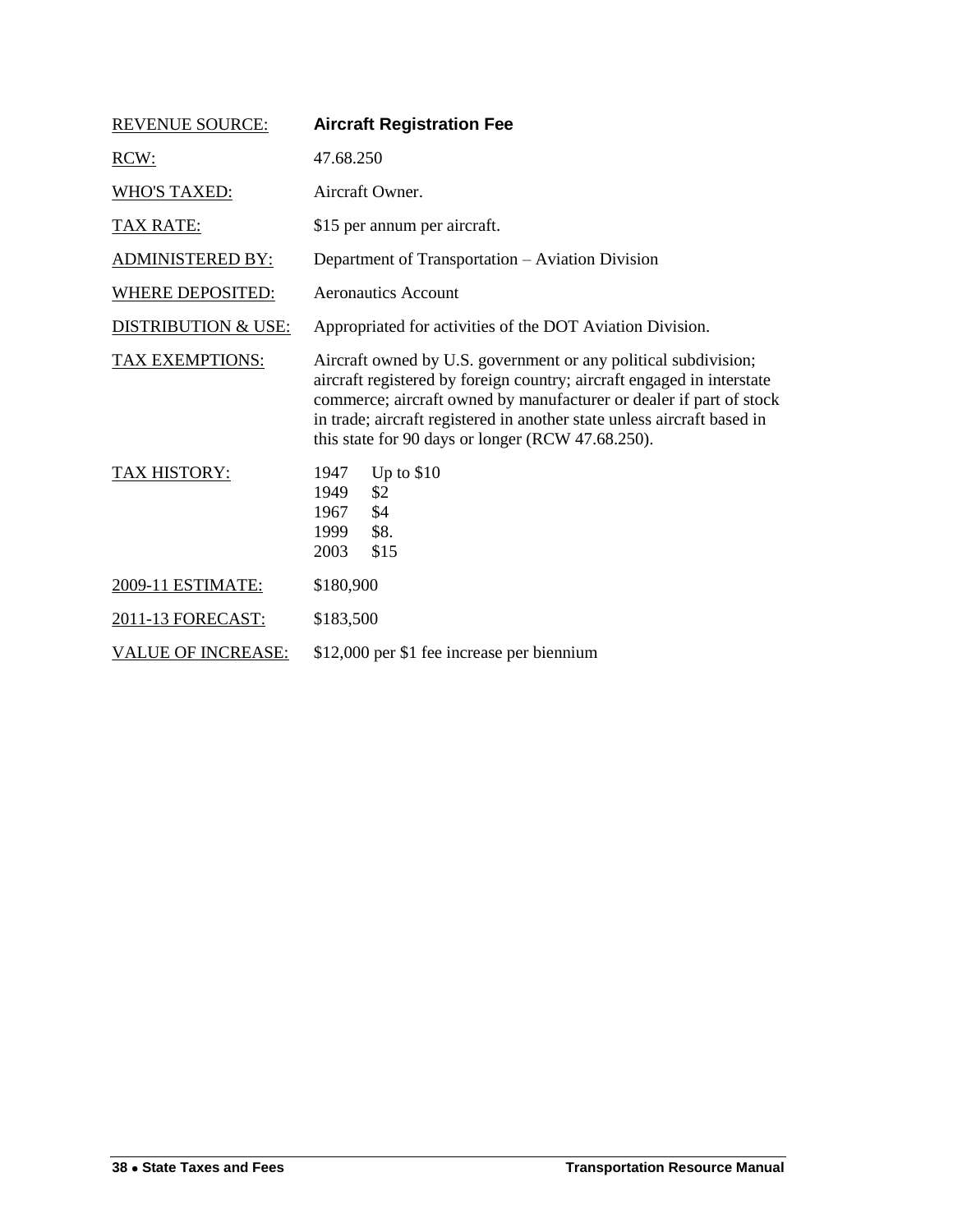<span id="page-10-0"></span>

| <b>REVENUE SOURCE:</b>         | <b>Baseball Stadium License Plates</b>                                                                                                                                                                |  |
|--------------------------------|-------------------------------------------------------------------------------------------------------------------------------------------------------------------------------------------------------|--|
| RCW:                           | 46.16.301 (authorization) Effective until July 1, 2011,<br>46.18.215 Effective July 1, 2011<br>46.16.313 (fee) Effective until July 1, 2011,                                                          |  |
|                                | 46.17.220 Effective July 1, 2011                                                                                                                                                                      |  |
| <b>WHO'S TAXED:</b>            | Purchasers of plates that commemorate the construction of a<br>baseball stadium.                                                                                                                      |  |
| <b>TAX RATE:</b>               | \$40 for original plates, \$30 fee upon renewal registration; paid in<br>addition to the regular vehicle registration fee and any other<br>required fees or taxes.                                    |  |
| <b>ADMINISTERED BY:</b>        | Department of Licensing                                                                                                                                                                               |  |
| <b>WHERE DEPOSITED:</b>        | The Department of Licensing may deduct up to \$2 to cover administration<br>expenses (\$12 for initial plates). Administrative costs to Motor Vehicle<br>Account.                                     |  |
|                                | Remainder to King County to pay the principal and interest on<br>bonds issued to construct a baseball stadium. To be used along with<br>the county special stadium sales and use tax (RCW 82.14.360). |  |
| <b>DISTRIBUTION &amp; USE:</b> | Motor Vehicle Account appropriated for highway-related purposes.<br>To repay bonds to construct a baseball stadium.                                                                                   |  |
| <b>TAX EXEMPTIONS:</b>         | None                                                                                                                                                                                                  |  |
| <b>TAX HISTORY:</b>            | 1996<br>\$40 per year<br>\$30 per year<br>1997<br>\$40 initial fee, \$30 for renewal<br>2005                                                                                                          |  |
| 2009-11 ESTIMATE:              | Minimal                                                                                                                                                                                               |  |
| 2000-13 FORECAST:              | Minimal                                                                                                                                                                                               |  |
| <b>VALUE OF INCREASE:</b>      | Minimal                                                                                                                                                                                               |  |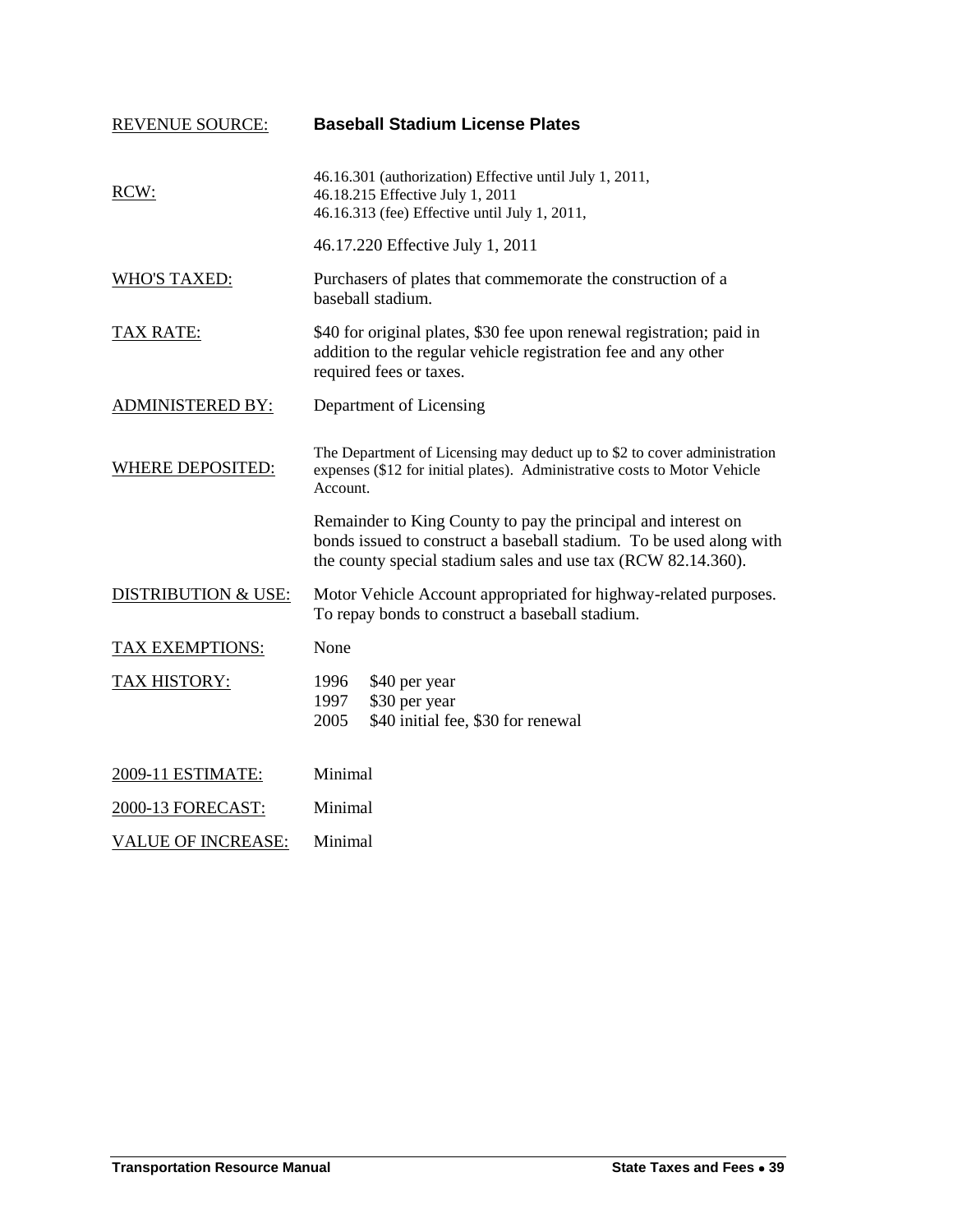<span id="page-11-0"></span>

| <b>REVENUE SOURCE:</b>    | <b>Camper Registration Fee</b>                                              |  |
|---------------------------|-----------------------------------------------------------------------------|--|
| RCW:                      | 46.16.505 Effective until July 1, 2011,<br>46.17.350 Effective July 1, 2011 |  |
| <b>WHO'S TAXED:</b>       | Vehicle owner                                                               |  |
| <b>TAX RATE:</b>          | Original \$4.90, renewal \$3.50; paid annually.                             |  |
| <b>ADMINISTERED BY:</b>   | Department of Licensing                                                     |  |
| <b>WHERE DEPOSITED:</b>   | Motor Vehicle Account                                                       |  |
| DISTRIBUTION & USE:       | Appropriated for highway-related purposes.                                  |  |
| TAX EXEMPTIONS:           | None                                                                        |  |
| <b>TAX HISTORY:</b>       | $$3.50$ per year<br>1971<br>Original \$4.90; renewal \$3.50<br>1975         |  |
| 2009-11 ESTIMATE:         | \$198,600                                                                   |  |
| 2011-13 FORECAST:         | \$210,600                                                                   |  |
| <b>VALUE OF INCREASE:</b> | \$58,000 per \$1 fee increase per biennium                                  |  |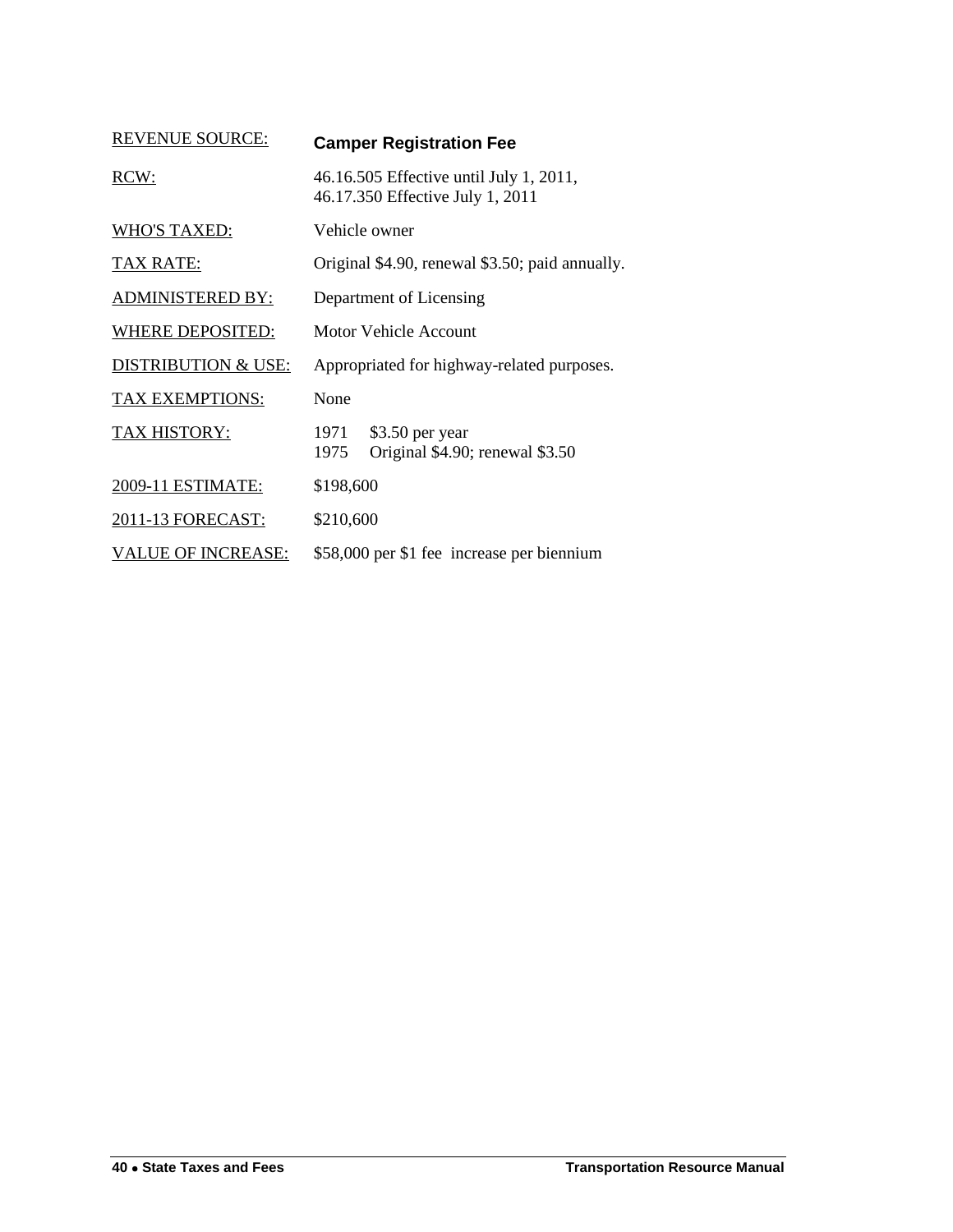<span id="page-12-0"></span>

| <b>REVENUE SOURCE:</b>         | <b>Collegiate License Plates</b>                                                                                                                                                                                                        |
|--------------------------------|-----------------------------------------------------------------------------------------------------------------------------------------------------------------------------------------------------------------------------------------|
| RCW:                           | 46.16.313 Effective until July 1, 2011,<br>46.17.220 Effective July 1, 2011<br>46.16.324 Effective until July 1, 2011,<br>46.18.225 Effective July 1, 2011                                                                              |
| <b>WHO'S TAXED:</b>            | Purchasers of plates that depict the name and mascot or symbol of a<br>state university, regional university, or state college.                                                                                                         |
| <u>TAX RATE:</u>               | \$40 fee for original plates, \$30 fee upon renewal registration; paid<br>in addition to the regular vehicle registration fee and any other<br>required fees or taxes.                                                                  |
| <b>ADMINISTERED BY:</b>        | Department for Licensing                                                                                                                                                                                                                |
| <b>WHERE DEPOSITED:</b>        | <b>Motor Vehicle Account</b><br>Collegiate license plate fund of college depicted on plate.                                                                                                                                             |
| <b>DISTRIBUTION &amp; USE:</b> | The Department of Licensing may deduct up to \$2 to cover<br>administration expenses (\$12 for initial plates); remaining proceeds,<br>less the cost of plate production, credited to the appropriate<br>collegiate license plate fund. |
| TAX EXEMPTIONS:                | None                                                                                                                                                                                                                                    |
| <b>TAX HISTORY:</b>            | \$30 per year<br>1994<br>New plates \$40; renewal \$30 per year<br>1998                                                                                                                                                                 |
| 2009-11 ESTIMATE:              | \$1,186,600                                                                                                                                                                                                                             |
| 2011-13 FORECAST:              | \$1,123,900                                                                                                                                                                                                                             |
| <b>VALUE OF INCREASE:</b>      | \$35,600 per \$1 fee increase per biennium                                                                                                                                                                                              |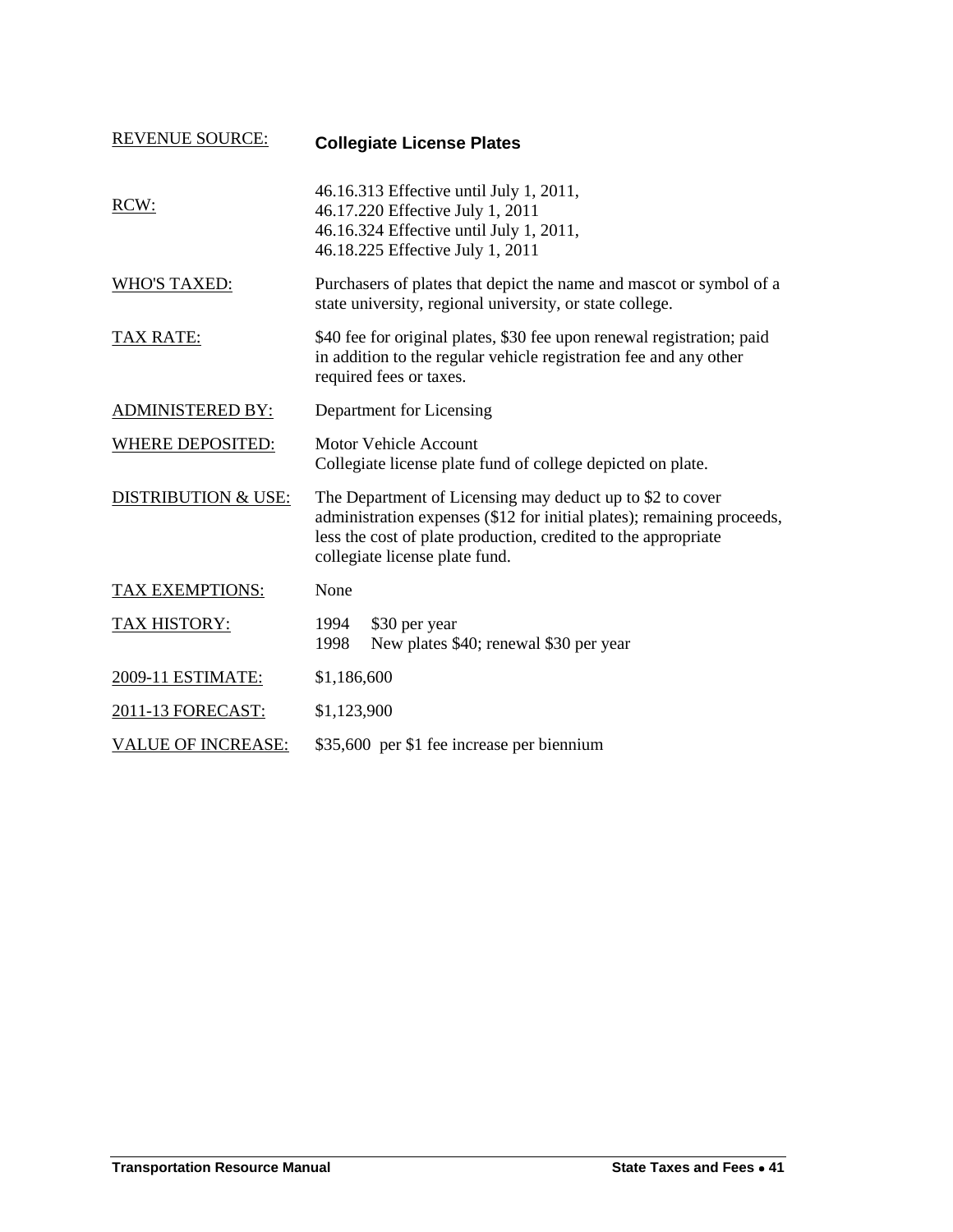<span id="page-13-0"></span>

| <b>REVENUE SOURCE:</b>         | <b>Commercial Driver License</b>                                                                                                                                                                                                                                                                                                                                                                                                                       |
|--------------------------------|--------------------------------------------------------------------------------------------------------------------------------------------------------------------------------------------------------------------------------------------------------------------------------------------------------------------------------------------------------------------------------------------------------------------------------------------------------|
| RCW:                           | 46.20.049                                                                                                                                                                                                                                                                                                                                                                                                                                              |
| <b>WHO'S TAXED:</b>            | Drivers endorsed to operate specialized vehicles (e.g., large trucks,<br>buses); went into effect in 1989.                                                                                                                                                                                                                                                                                                                                             |
| TAX RATE:                      | \$30 every five years in addition to \$25 for basic driver license;<br>\$10 for instruction permit.                                                                                                                                                                                                                                                                                                                                                    |
| <b>ADMINISTERED BY:</b>        | Department of Licensing                                                                                                                                                                                                                                                                                                                                                                                                                                |
| <b>WHERE DEPOSITED:</b>        | <b>Highway Safety Fund</b>                                                                                                                                                                                                                                                                                                                                                                                                                             |
| <b>DISTRIBUTION &amp; USE:</b> | Appropriated for administration of commercial driver license (CDL)<br>program.                                                                                                                                                                                                                                                                                                                                                                         |
| TAX EXEMPTIONS:                | None                                                                                                                                                                                                                                                                                                                                                                                                                                                   |
| TAX HISTORY:                   | 1967<br>Original endorsement not to exceed \$10; renewal not to<br>exceed \$8<br>Original not to exceed \$10; renewal fee eliminated<br>1969<br>1985<br>Original not to exceed \$10; renewal not to exceed \$3<br>Original, renewal not to exceed \$12; \$5 instruction permit<br>1989<br>2000<br>Original, renewal not to exceed \$25<br>Instruction permit increased from \$5 to \$10<br>2002<br>(July) Original, renewal not to exceed \$30<br>2005 |
| 2009-11 ESTIMATE:              | \$2.2 million                                                                                                                                                                                                                                                                                                                                                                                                                                          |
| 2011-13 FORECAST:              | \$3.1 million                                                                                                                                                                                                                                                                                                                                                                                                                                          |
| <b>VALUE OF INCREASE:</b>      | \$114,200 per \$1 increase per biennium                                                                                                                                                                                                                                                                                                                                                                                                                |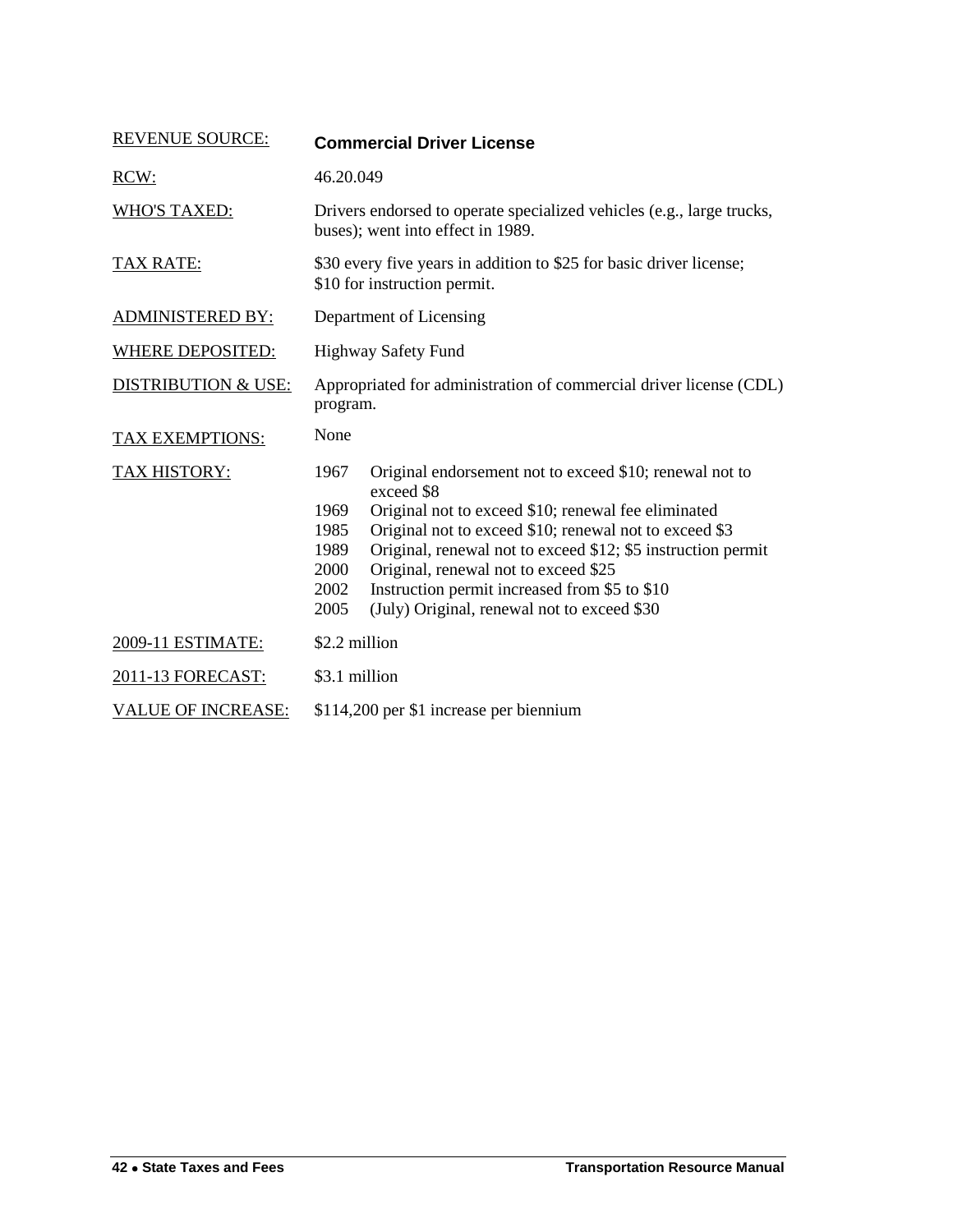<span id="page-14-0"></span>

| <b>REVENUE SOURCE:</b>         | <b>Commercial Vehicle Safety Inspection Fee</b>                                                                                                                                                          |
|--------------------------------|----------------------------------------------------------------------------------------------------------------------------------------------------------------------------------------------------------|
| RCW:                           | 46.32.090 Effective until July 1, 2011<br>46.17.315 Effective July 1, 2011                                                                                                                               |
| <b>WHO'S TAXED:</b>            | Commercial motor vehicle carriers that have terminals in this state.                                                                                                                                     |
| <b>TAX RATE:</b>               | \$16 per year per vehicle; fee is apportioned for interstate vehicles<br>operating under the International Registration Plan.                                                                            |
| <b>ADMINISTERED BY:</b>        | Department of Licensing                                                                                                                                                                                  |
| <b>WHERE DEPOSITED:</b>        | <b>State Patrol Highway Account</b>                                                                                                                                                                      |
| <b>DISTRIBUTION &amp; USE:</b> | Appropriated for highway-related purposes                                                                                                                                                                |
| TAX EXEMPTIONS:                | Motor vehicles owned by farmers for their own products<br>(RCW 46.32.080).                                                                                                                               |
|                                | Regulated vehicles owned by passenger charter companies, auto<br>transportation companies, solid waste collection companies, motor<br>freight carriers under 81.80 RCW, and limousine charter companies. |
| <b>TAX HISTORY:</b>            | \$10<br>1995<br>Fee for IRP vehicles added<br>1996<br>2007<br>Fee increased to \$16                                                                                                                      |
| 2009-11 ESTIMATE:              | \$4.7 million                                                                                                                                                                                            |
| 2011-13 FORECAST:              | \$5.5 million                                                                                                                                                                                            |
| <b>VALUE OF INCREASE:</b>      | \$187,800 per \$1 fee increase per biennium                                                                                                                                                              |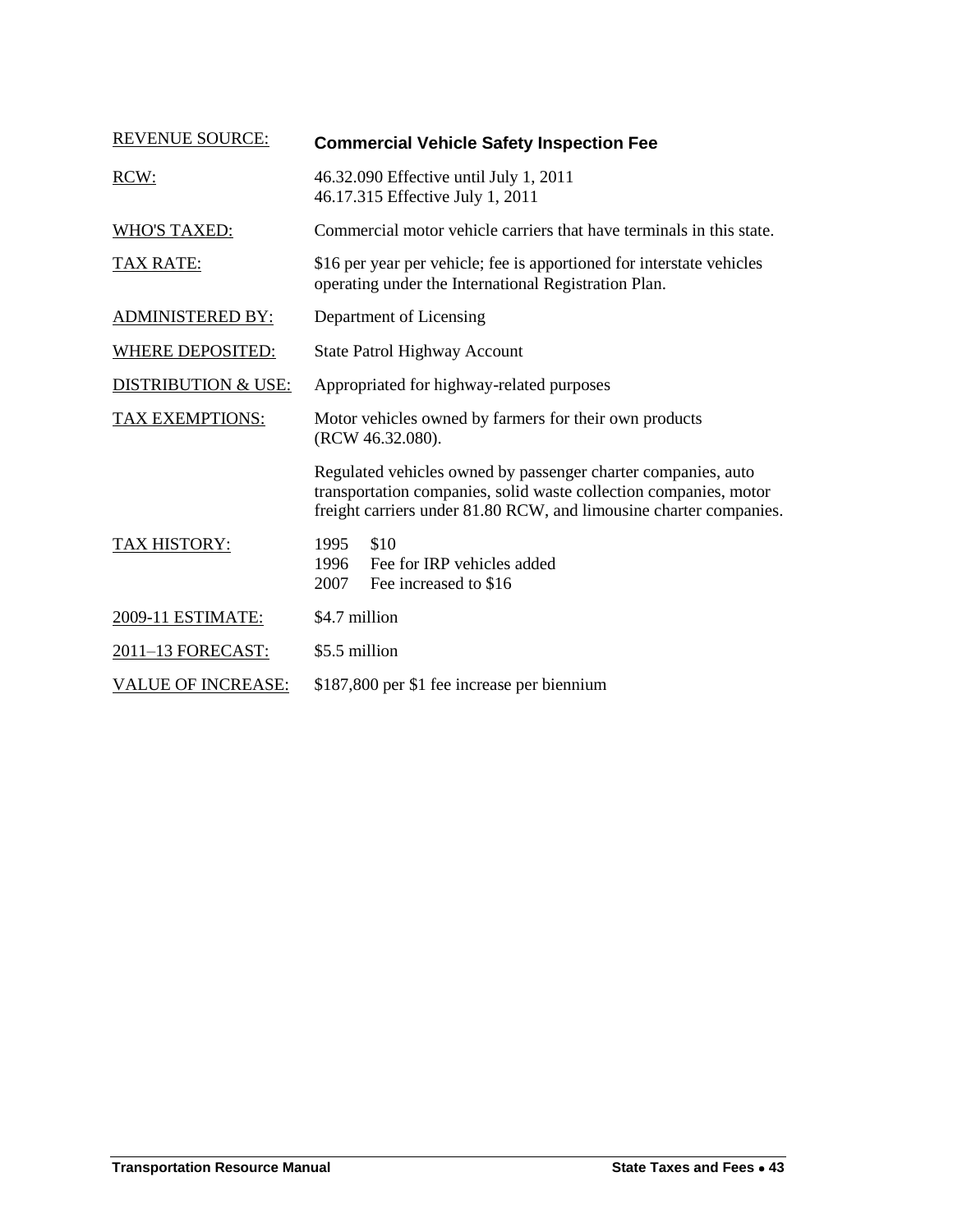<span id="page-15-0"></span>

| <b>REVENUE SOURCE:</b>         | <b>Copies of Driver Records</b>                                                                                        |
|--------------------------------|------------------------------------------------------------------------------------------------------------------------|
| RCW:                           | 46.52.130                                                                                                              |
| <b>WHO'S TAXED:</b>            | Drivers; insurance companies                                                                                           |
| <b>TAX RATE:</b>               | \$10 per copy of any Department of Licensing record (records for<br>confidential use only are not available).          |
| <u>ADMINISTERED BY:</u>        | Department of Licensing                                                                                                |
| <b>WHERE DEPOSITED:</b>        | \$5.00 to Highway Safety Fund<br>\$5.00 to State Patrol Highway Account                                                |
| <b>DISTRIBUTION &amp; USE:</b> | Appropriated to cover the cost of supplying records.                                                                   |
| <b>TAX EXEMPTIONS:</b>         | None                                                                                                                   |
| <b>TAX HISTORY:</b>            | \$1.00 per abstract<br>1961<br>\$1.50<br>1963<br>1985<br>\$3.50<br>\$4.50<br>1987<br>2002<br>\$5.00<br>\$10.00<br>2007 |
| 2009-11 ESTIMATE:              | \$55,555,000                                                                                                           |
| 2011-13 FORECAST:              | \$57,220,500                                                                                                           |
| <b>VALUE OF INCREASE:</b>      | \$5.7 million per \$1 fee increase per biennium                                                                        |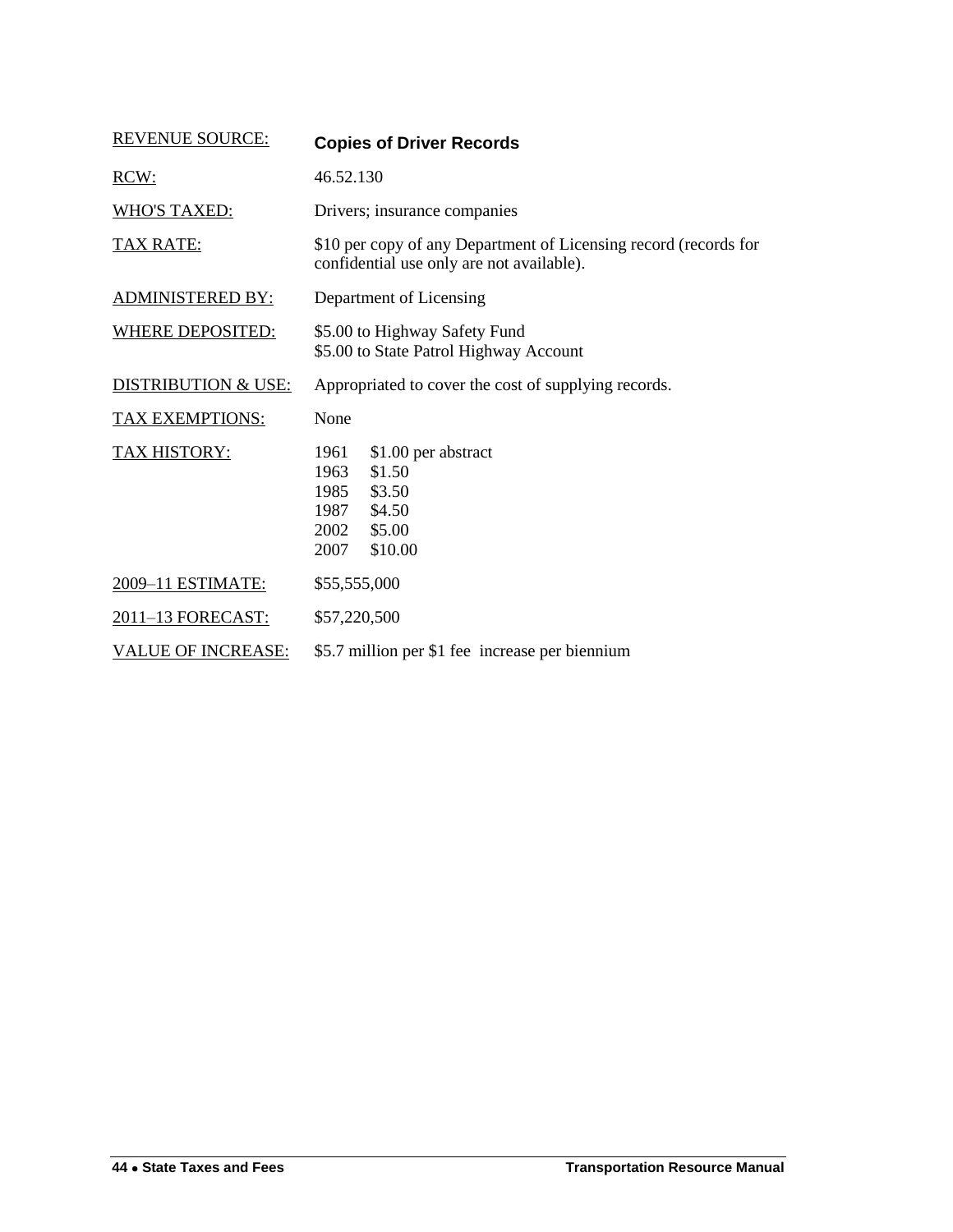<span id="page-16-0"></span>

| <b>REVENUE SOURCE:</b>         | <b>Driver Instruction Permit</b><br>(See Motorcycle Endorsement Fee for Motorcycle Instruction<br>Permits, page 77) |
|--------------------------------|---------------------------------------------------------------------------------------------------------------------|
| RCW:                           | 46.20.055                                                                                                           |
| <b>WHO'S TAXED:</b>            | Individuals learning to drive (must be fifteen and a half years of age<br>or older).                                |
| <b>TAX RATE:</b>               | \$20 for photo or nonphoto permit (good for one year).                                                              |
| <b>ADMINISTERED BY:</b>        | Department of Licensing                                                                                             |
| <b>WHERE DEPOSITED:</b>        | <b>Highway Safety Fund</b>                                                                                          |
| <u>DISTRIBUTION &amp; USE:</u> | Appropriated for driver-related programs.                                                                           |
| <b>TAX EXEMPTIONS:</b>         | None                                                                                                                |
| <b>TAX HISTORY:</b>            | \$1.50<br>1965<br>\$2.50<br>1979<br>\$5.00<br>1985<br>2002<br>\$15.00<br>2006<br>\$20.00                            |
| 2009-11 ESTIMATE:              | \$7.9 million                                                                                                       |
| 2011-13 FORECAST:              | \$9.1 million                                                                                                       |
| <b>VALUE OF INCREASE:</b>      | \$455,000 per \$1 fee increase per biennium                                                                         |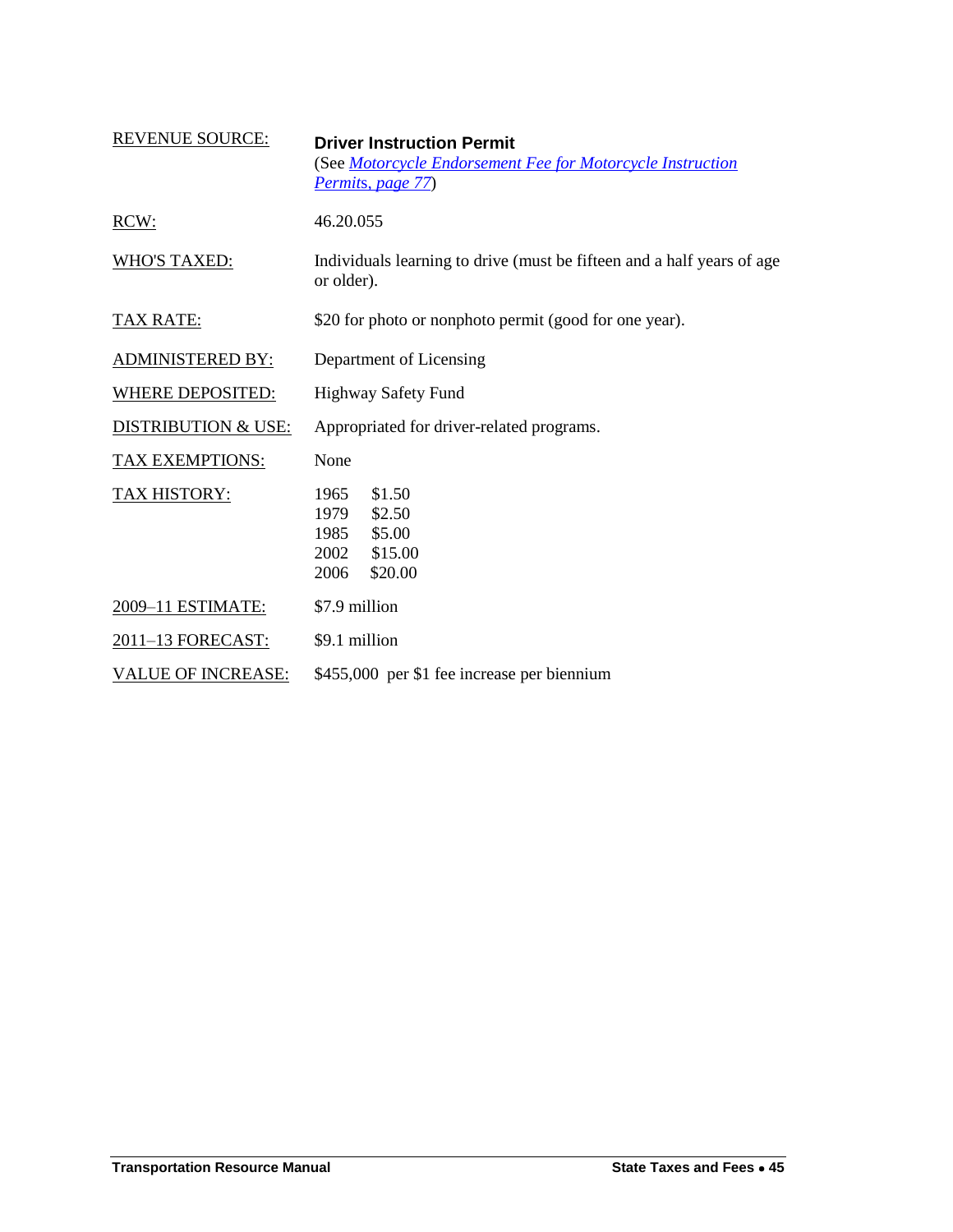<span id="page-17-0"></span>

| <b>REVENUE SOURCE:</b>         | <b>Driver License Examination Fee</b>                                                                                                                                                                             |
|--------------------------------|-------------------------------------------------------------------------------------------------------------------------------------------------------------------------------------------------------------------|
| RCW:                           | 46.20.120                                                                                                                                                                                                         |
| <b>WHO'S TAXED:</b>            | Any individual applying for a new driver license (including<br>individuals who already have a license from another state and those<br>whose previous Washington license has been expired for over five<br>years). |
| <b>TAX RATE:</b>               | \$20 per examination                                                                                                                                                                                              |
| ADMINISTERED BY:               | Department of Licensing                                                                                                                                                                                           |
| <b>WHERE DEPOSITED:</b>        | <b>Highway Safety Fund</b>                                                                                                                                                                                        |
| <b>DISTRIBUTION &amp; USE:</b> | Appropriated for driver-related programs.                                                                                                                                                                         |
| TAX EXEMPTIONS:                | None                                                                                                                                                                                                              |
| TAX HISTORY:                   | \$2 exam fee<br>1953<br>\$3<br>1975<br>\$7<br>1985<br>2002<br>\$10<br>2005<br>\$20 exam fee                                                                                                                       |
| 2009-11 ESTIMATE:              | \$17.2 million                                                                                                                                                                                                    |
| 2011-13 FORECAST:              | \$17.9 million                                                                                                                                                                                                    |
| <b>VALUE OF INCREASE:</b>      | \$897,000 per \$1 fee increase per biennium                                                                                                                                                                       |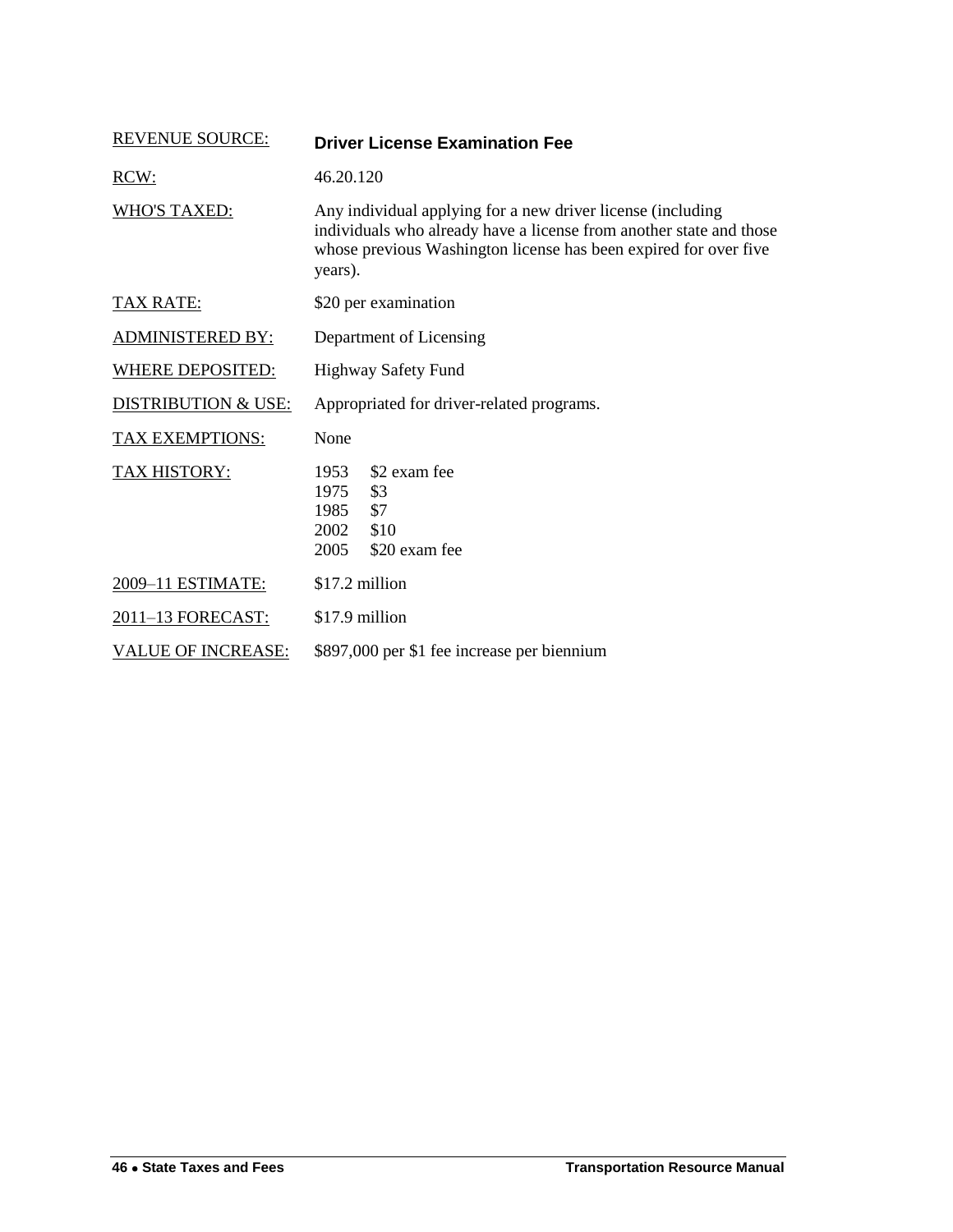<span id="page-18-0"></span>

| <b>REVENUE SOURCE:</b>         | <b>Driver License Fee</b>                                                                                                                                                                                                                                                                                                                                                                                                 |
|--------------------------------|---------------------------------------------------------------------------------------------------------------------------------------------------------------------------------------------------------------------------------------------------------------------------------------------------------------------------------------------------------------------------------------------------------------------------|
| RCW:                           | 46.20.161 (original)<br>46.20.181 (renewal)<br>46.68.041 (where deposited)                                                                                                                                                                                                                                                                                                                                                |
| <b>WHO'S TAXED:</b>            | Drivers                                                                                                                                                                                                                                                                                                                                                                                                                   |
| <b>TAX RATE:</b>               | \$25 for 5-year license                                                                                                                                                                                                                                                                                                                                                                                                   |
| <b>ADMINISTERED BY:</b>        | Department of Licensing                                                                                                                                                                                                                                                                                                                                                                                                   |
| <b>WHERE DEPOSITED</b>         | Highway Safety Fund                                                                                                                                                                                                                                                                                                                                                                                                       |
| <b>DISTRIBUTION &amp; USE:</b> | Appropriated for general government and driver-related purposes.                                                                                                                                                                                                                                                                                                                                                          |
| <b>TAX EXEMPTIONS:</b>         | None                                                                                                                                                                                                                                                                                                                                                                                                                      |
| TAX HISTORY:                   | \$1.90 temporarily dedicated to General Fund<br>1971<br>General Fund diversion made permanent; increased from \$5<br>1975<br>to \$6 (two-year license)<br>Increased from \$6 for two-year license to \$14 for four-year<br>1980<br>license<br>Entire fee to Highway Safety Account (formerly, \$3.80 of fee<br>1995<br>went to General Fund)<br>\$25 for five-year license; gradually implemented through<br>2000<br>2005 |
| 2009-11 ESTIMATE:              | \$56.9 million                                                                                                                                                                                                                                                                                                                                                                                                            |
| 2011-13 FORECAST:              | \$58.2 million                                                                                                                                                                                                                                                                                                                                                                                                            |
| <b>VALUE OF INCREASE:</b>      | \$2.1 million per \$1 fee increase per biennium                                                                                                                                                                                                                                                                                                                                                                           |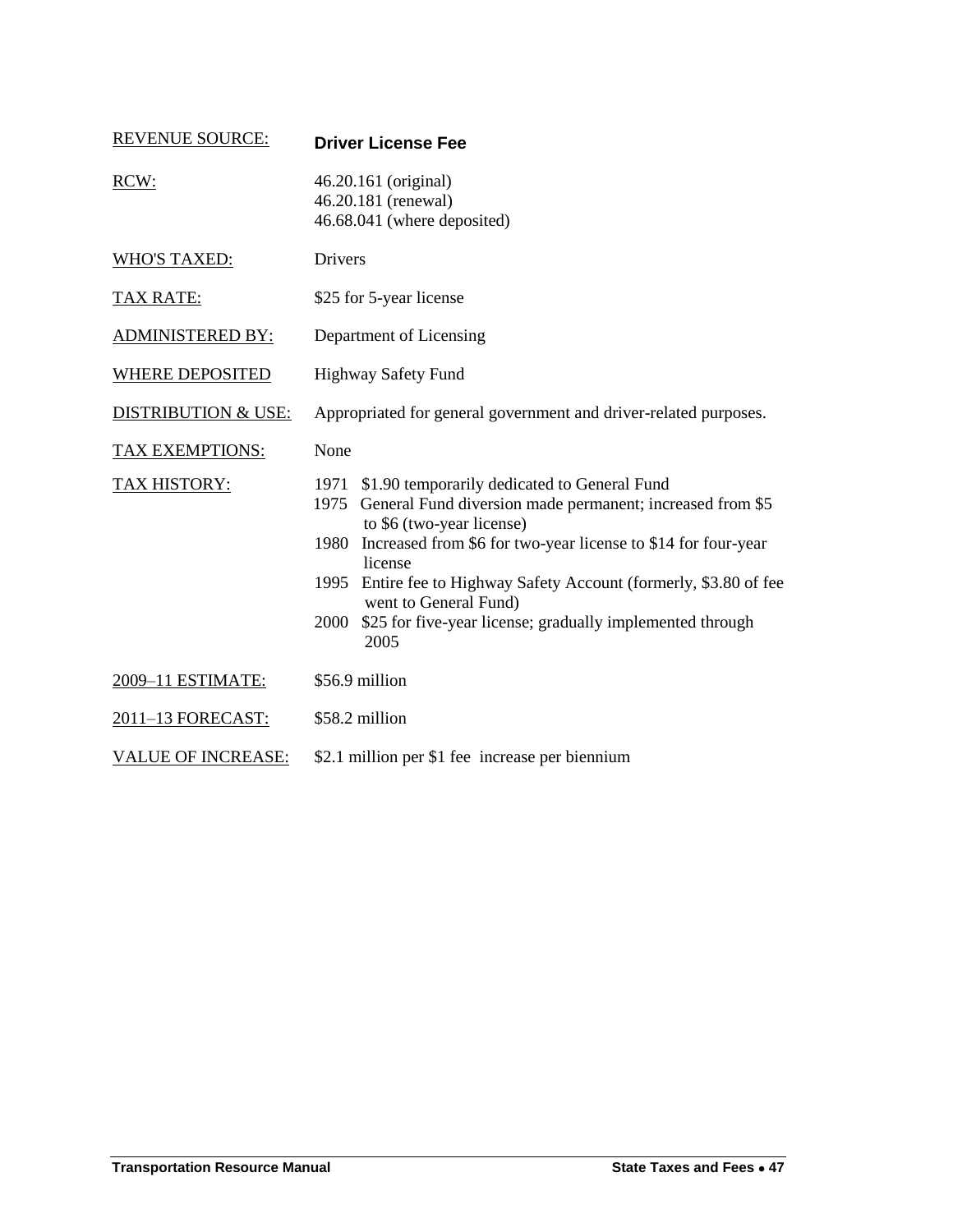<span id="page-19-0"></span>

| <b>REVENUE SOURCE:</b>    | <b>Driver License Reinstatement Fee</b>                                                                                                                                                                                                                              |
|---------------------------|----------------------------------------------------------------------------------------------------------------------------------------------------------------------------------------------------------------------------------------------------------------------|
| RCW:                      | 46.20.311                                                                                                                                                                                                                                                            |
| <b>WHO'S TAXED:</b>       | Drivers who have had their licenses suspended; drivers may not<br>receive a new license following suspension or revocation until the<br>reinstatement fee has been paid.                                                                                             |
| TAX RATE:                 | \$75 (nonalcohol-related offense)<br>\$150 (alcohol-related offense), June 1998                                                                                                                                                                                      |
| <b>ADMINISTERED BY:</b>   | Department of Licensing                                                                                                                                                                                                                                              |
| <b>WHERE DEPOSITED:</b>   | <b>Highway Safety Fund</b><br><b>Impaired Driver Safety Account</b>                                                                                                                                                                                                  |
| DISTRIBUTION & USE:       | As appropriated for driver-related programs.                                                                                                                                                                                                                         |
| <b>TAX EXEMPTIONS:</b>    | None                                                                                                                                                                                                                                                                 |
| <b>TAX HISTORY:</b>       | \$4 (same as regular license fee)<br>1965<br>\$10 in addition to regular fee<br>1973<br>1982<br>\$20<br>\$20 (\$50 for alcohol or drug-related offense)<br>1983<br>\$150 for alcohol or drug-related offense<br>1998<br>\$75 for non-alcohol-related offense<br>2005 |
| 2009-11 ESTIMATE:         | \$16.5 million                                                                                                                                                                                                                                                       |
| 2011-13 FORECAST:         | \$18.6 million                                                                                                                                                                                                                                                       |
| <b>VALUE OF INCREASE:</b> | \$205,000 per \$1 fee increase per biennium                                                                                                                                                                                                                          |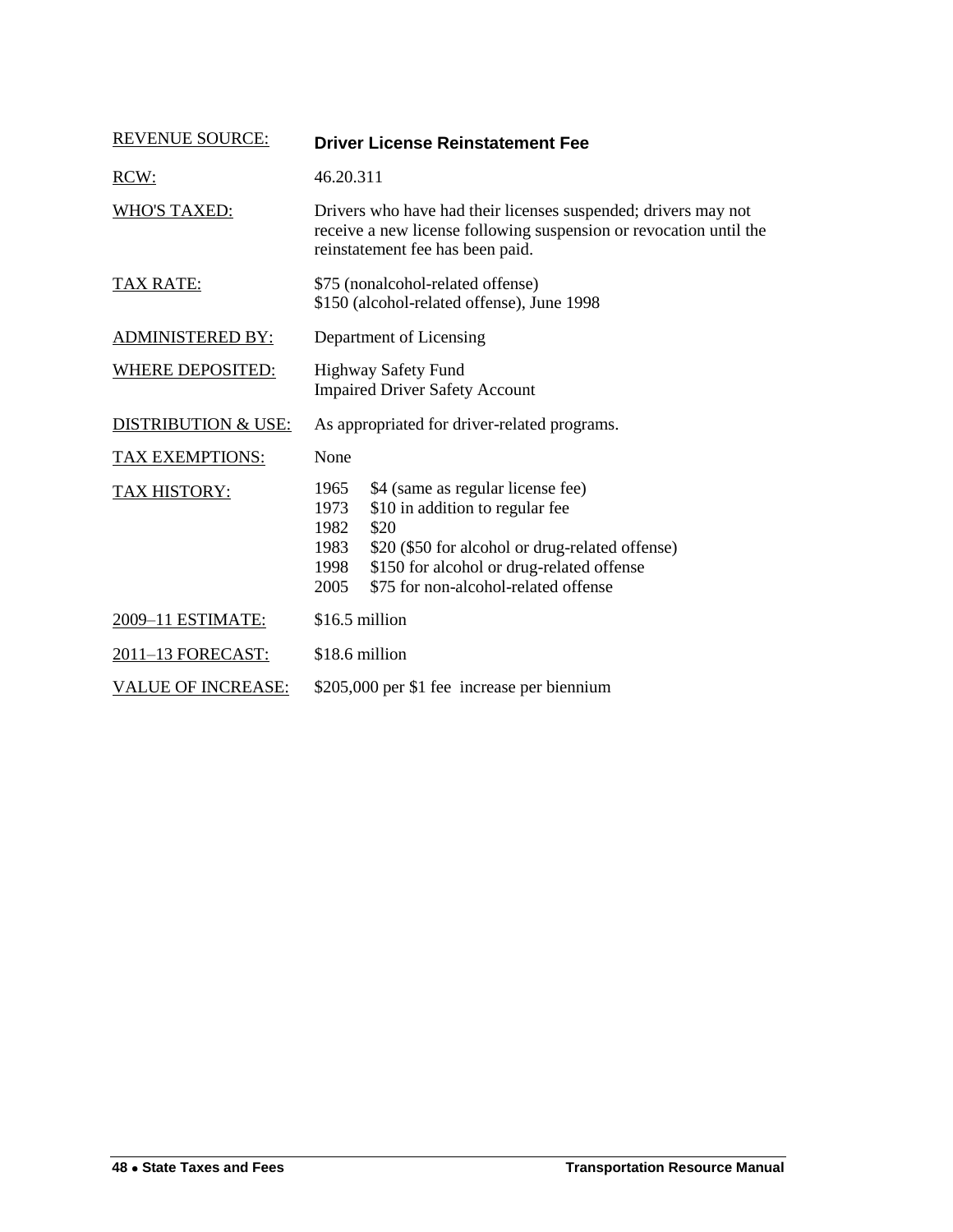<span id="page-20-0"></span>

| <b>REVENUE SOURCE:</b>         | <b>Duplicate Driver License Fee</b>                                                                     |
|--------------------------------|---------------------------------------------------------------------------------------------------------|
| RCW:                           | 46.20.200                                                                                               |
| <b>WHO'S TAXED:</b>            | Individuals who wish to replace lost or destroyed permits,<br>identification cards, or driver licenses. |
| <u>TAX RATE:</u>               | \$15 per license/identification card/permit                                                             |
| <b>ADMINISTERED BY:</b>        | Department of Licensing                                                                                 |
| WHERE DEPOSITED:               | <b>Highway Safety Fund</b>                                                                              |
| <b>DISTRIBUTION &amp; USE:</b> | Appropriated for driver-related programs                                                                |
| TAX EXEMPTIONS:                | None                                                                                                    |
| <b>TAX HISTORY:</b>            | 50 cents<br>1921<br>\$2.50<br>1975<br>\$5.00<br>1985<br>2002<br>\$15.00                                 |
| 2009-11 ESTIMATE:              | \$7.1 million                                                                                           |
| 2011-13 FORECAST:              | \$7.1 million                                                                                           |
| <b>VALUE OF INCREASE:</b>      | \$474,830 per \$1 fee increase per biennium                                                             |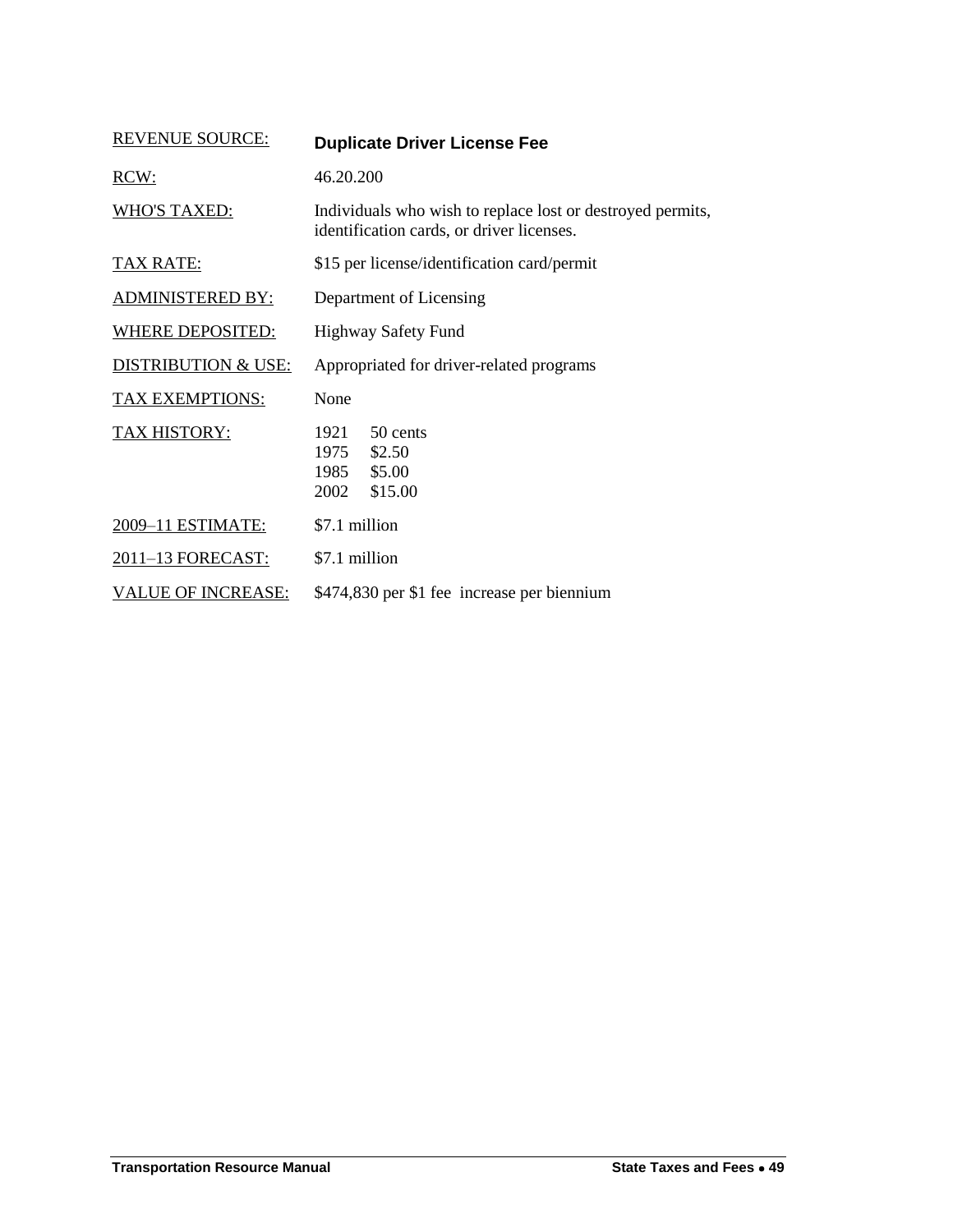<span id="page-21-0"></span>

| <b>REVENUE SOURCE:</b>         | <b>Enhanced Driver License/Identification Card Fee</b>                                        |
|--------------------------------|-----------------------------------------------------------------------------------------------|
| RCW:                           | 46.20.202<br>46.68.041 (where deposited)                                                      |
| <b>WHO'S TAXED:</b>            | Drivers.                                                                                      |
| <b>TAX RATE:</b>               | \$15 original or renewal with driver license or identification card                           |
| <b>ADMINISTERED BY:</b>        | Department of Licensing                                                                       |
| WHERE DEPOSITED:               | <b>Highway Safety Fund</b>                                                                    |
| <b>DISTRIBUTION &amp; USE:</b> | Appropriated for general government and driver-related purposes                               |
| TAX EXEMPTIONS:                | None                                                                                          |
| <b>TAX HISTORY:</b>            | \$15 additional fee original or renewal with driver license or<br>2007<br>identification card |
| 2009-11 ESTIMATE:              | \$3.3 million                                                                                 |
| 2011-13 FORECAST:              | \$2.9 million                                                                                 |
| <b>VALUE OF INCREASE:</b>      | \$191,800 per \$1 fee increase per biennium                                                   |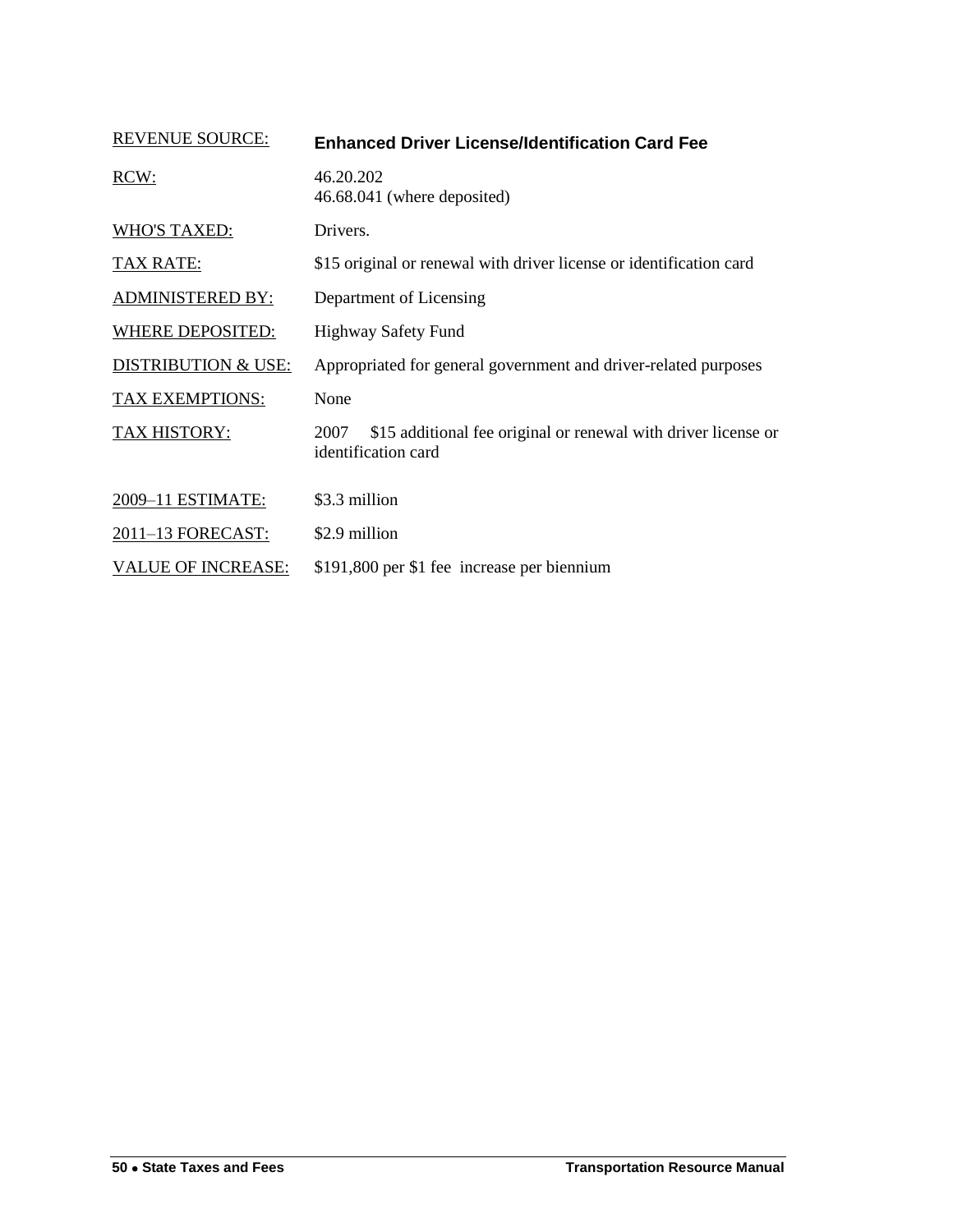<span id="page-22-0"></span>

| <b>REVENUE SOURCE:</b>         | <b>Farm Exempt Decal Fee</b>                                                                                                                                                                                                                 |
|--------------------------------|----------------------------------------------------------------------------------------------------------------------------------------------------------------------------------------------------------------------------------------------|
| RCW:                           | 46.04.181, 46.16.025 Effective until July 1, 2011,<br>46.17.325 Effective July 1, 2011                                                                                                                                                       |
| <b>WHO'S TAXED:</b>            | Owners of farm vehicles as defined in RCW 46.04.081, which are<br>only incidentally used on highways are exempt from normal<br>licensing requirements; decal from Department of Licensing allows<br>limited use on or along public highways. |
| <b>TAX RATE:</b>               | \$5, one-time charge; valid as long as vehicle is used as a farm<br>vehicle.                                                                                                                                                                 |
| <b>ADMINISTERED BY:</b>        | Department of Licensing                                                                                                                                                                                                                      |
| <b>WHERE DEPOSITED:</b>        | <b>Motor Vehicle Account</b>                                                                                                                                                                                                                 |
| <b>DISTRIBUTION &amp; USE:</b> | As appropriated for highway-related purposes                                                                                                                                                                                                 |
| TAX EXEMPTIONS:                | None                                                                                                                                                                                                                                         |
| <b>TAX HISTORY:</b>            | \$5<br>1967                                                                                                                                                                                                                                  |
| 2009-11 ESTIMATE:              | Minimal                                                                                                                                                                                                                                      |
| 2011-13 FORECAST:              | Minimal                                                                                                                                                                                                                                      |
| <b>VALUE OF INCREASE:</b>      | Minimal                                                                                                                                                                                                                                      |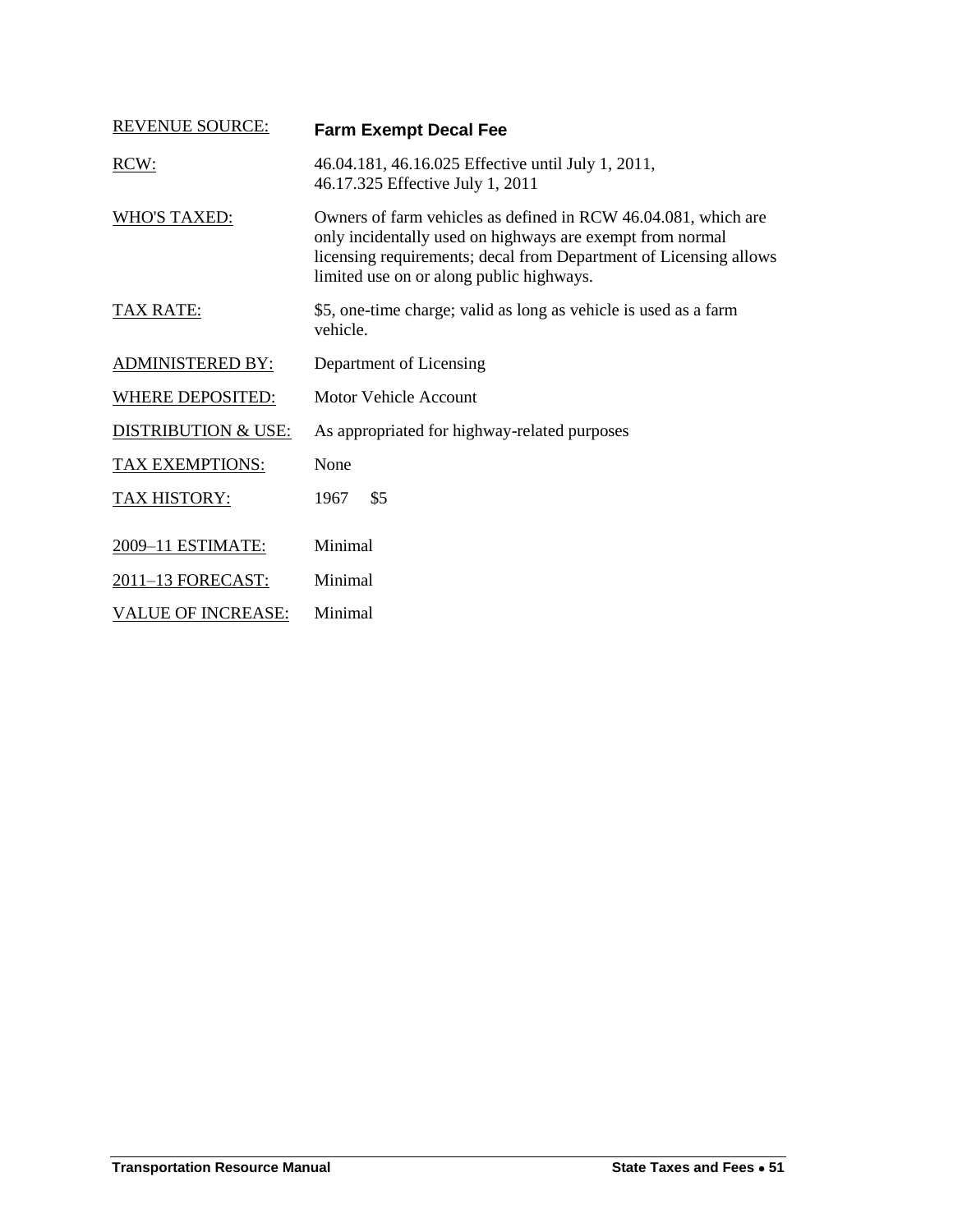<span id="page-23-0"></span>

| <b>REVENUE SOURCE:</b>         | Farm Vehicle Reduced (On-Road) Gross Weight Fee                                                                                                                                                                                                                                                                    |
|--------------------------------|--------------------------------------------------------------------------------------------------------------------------------------------------------------------------------------------------------------------------------------------------------------------------------------------------------------------|
| RCW:                           | 46.16.090 Effective until July 1, 2011,<br>46.17.330 Effective July 1, 2011                                                                                                                                                                                                                                        |
| <b>WHO'S TAXED:</b>            | Farmers (for trucks and tractors moving farmer's own products to<br>warehouse or market, or for moving a neighboring farmer's products<br>on a seasonal basis).                                                                                                                                                    |
| <b>TAX RATE:</b>               | The License Fee by Weight was formerly known as the Combined<br>Licensing Fee. While the rate has not changed, both the name of the<br>fee and the RCW defining it have changed. Until July 1, 2011, the<br>tax rate is defined in RCW 46.16.070. After July 1, 2011, the tax<br>rate is defined in RCW 46.17.335. |
|                                | The tax rate is determined by the weight of the vehicle, according to<br>the two schedules published in the cited RCW. For farm vehicles,<br>the farm vehicle reduced (on-road) gross weight fee is the cited rate,<br>less \$23, divided by two, then plus \$23. It is paid annually.                             |
| <b>ADMINISTERED BY:</b>        | Department of Licensing                                                                                                                                                                                                                                                                                            |
| <b>WHERE DEPOSITED:</b>        | <b>Motor Vehicle Account</b>                                                                                                                                                                                                                                                                                       |
| <b>DISTRIBUTION &amp; USE:</b> | As appropriated for highway-related purposes                                                                                                                                                                                                                                                                       |
| <b>TAX EXEMPTIONS:</b>         | None                                                                                                                                                                                                                                                                                                               |
| 2009-11 ESTIMATE:              | \$2.3 million                                                                                                                                                                                                                                                                                                      |
| 2011-13 FORECAST:              | \$2.3 million                                                                                                                                                                                                                                                                                                      |
| <b>VALUE OF INCREASE:</b>      | Minimal                                                                                                                                                                                                                                                                                                            |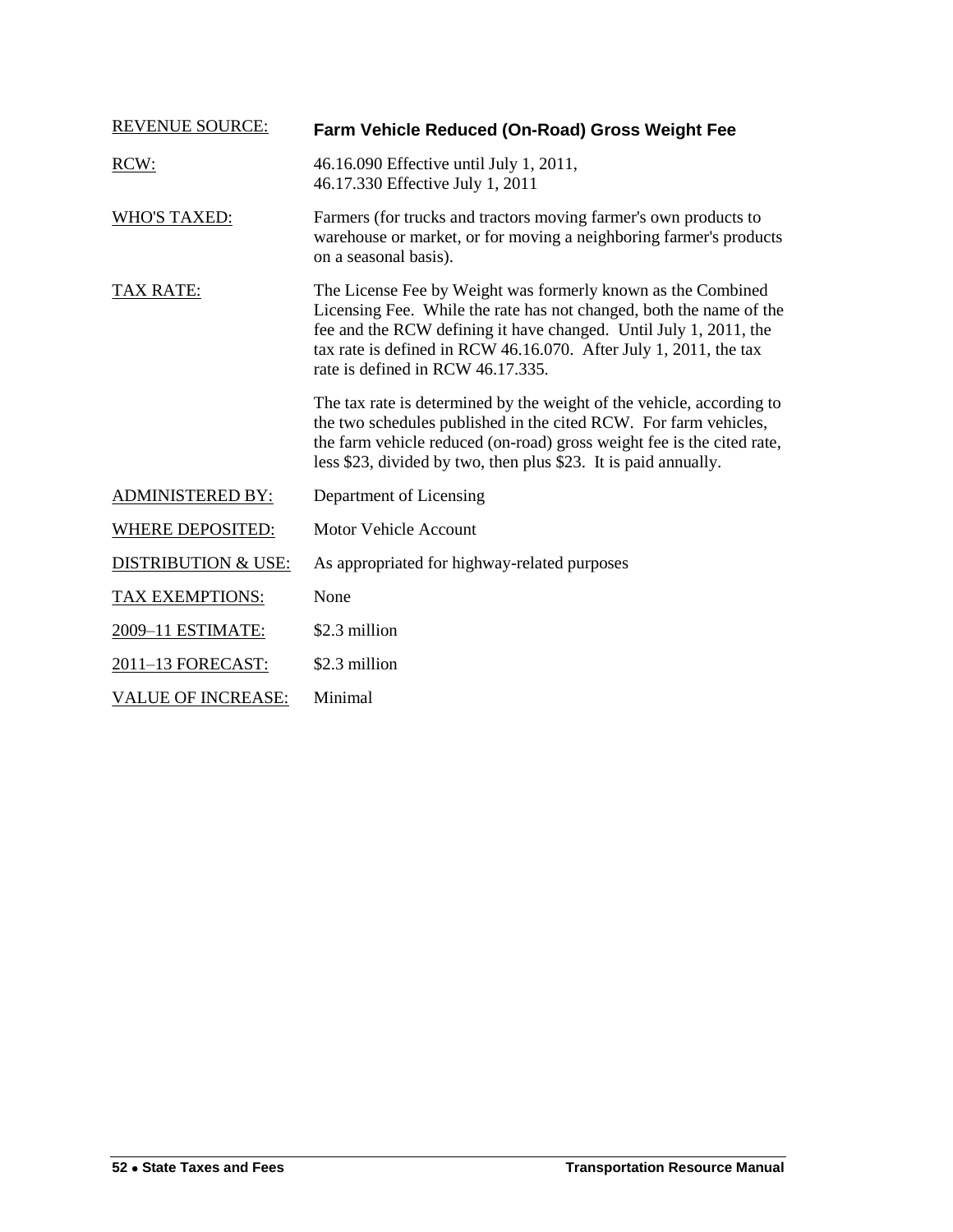<span id="page-24-0"></span>

| <b>REVENUE SOURCE:</b>         | <b>Farm Vehicle Trip Permit Fee</b>                                                                                                                                                                                                                                                                                                                                                                          |              |                                                               |
|--------------------------------|--------------------------------------------------------------------------------------------------------------------------------------------------------------------------------------------------------------------------------------------------------------------------------------------------------------------------------------------------------------------------------------------------------------|--------------|---------------------------------------------------------------|
| RCW:                           | 46.16.162 Effective until July 1, 2011,<br>46.17.400 Effective July 1, 2011                                                                                                                                                                                                                                                                                                                                  |              |                                                               |
| <b>WHO'S TAXED:</b>            | Farm vehicles licensed under RCW 46.16.A425 purchasing a monthly<br>license under RCW 46.17.360 may, as an alternative to the first partial<br>month of the license registration, operate the vehicle using a farm vehicle<br>trip permit. The licensed gross weight may not exceed 80,000 pounds for a<br>combination of vehicles, nor 40,000 pounds for a single-unit vehicle with<br>three or more axles. |              |                                                               |
| <b>TAX RATE:</b>               | \$6.25 for partial month, up to four permits authorized per year.                                                                                                                                                                                                                                                                                                                                            |              |                                                               |
| <b>ADMINISTERED BY:</b>        | Department of Licensing                                                                                                                                                                                                                                                                                                                                                                                      |              |                                                               |
| <b>WHERE DEPOSITED:</b>        | <b>Motor Vehicle Account</b><br><b>State Patrol Highway Account</b><br><b>Puget Sound Ferry Operations Account</b><br><b>Transportation 2003 Account</b><br><b>Transportation Partnership Account</b>                                                                                                                                                                                                        | <b>TOTAL</b> | 59.495%<br>22.360%<br>1.375%<br>5.237%<br>11.533%<br>100.000% |
| <b>DISTRIBUTION &amp; USE:</b> | As appropriated for highway-related purposes, State Patrol, and<br>Washington State Ferries.                                                                                                                                                                                                                                                                                                                 |              |                                                               |
| TAX EXEMPTIONS:                | None                                                                                                                                                                                                                                                                                                                                                                                                         |              |                                                               |
| <b>TAX HISTORY:</b>            | 2005<br>Farm trip permit created at \$6.25                                                                                                                                                                                                                                                                                                                                                                   |              |                                                               |
| 2009-11 ESTIMATE:              | Minimal                                                                                                                                                                                                                                                                                                                                                                                                      |              |                                                               |
| 2011-13 FORECAST:              | Minimal                                                                                                                                                                                                                                                                                                                                                                                                      |              |                                                               |
| <b>VALUE OF INCREASE:</b>      | Minimal                                                                                                                                                                                                                                                                                                                                                                                                      |              |                                                               |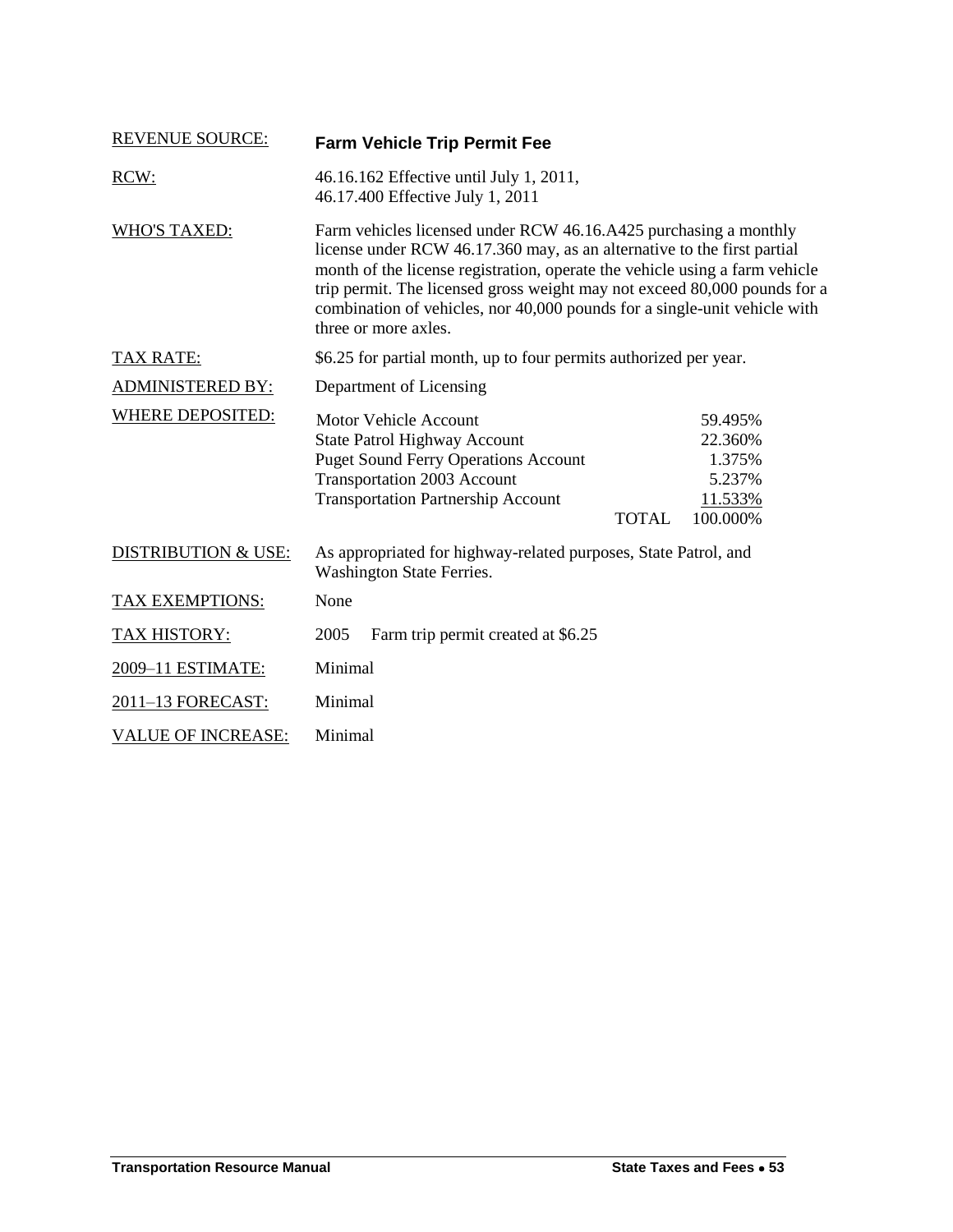<span id="page-25-0"></span>

| <b>REVENUE SOURCE:</b>         | <b>Ferry Fares</b>                                                                                                                                                                                                                                                   |                                                                                                                                                                                                                                                                                                                                                                                                                                                                                                                                                                                                                                                                                                                                                                                                                                                                                                                                                                                                                                                                                                                                                                                                                                                                                                                                                                                                                                                            |  |
|--------------------------------|----------------------------------------------------------------------------------------------------------------------------------------------------------------------------------------------------------------------------------------------------------------------|------------------------------------------------------------------------------------------------------------------------------------------------------------------------------------------------------------------------------------------------------------------------------------------------------------------------------------------------------------------------------------------------------------------------------------------------------------------------------------------------------------------------------------------------------------------------------------------------------------------------------------------------------------------------------------------------------------------------------------------------------------------------------------------------------------------------------------------------------------------------------------------------------------------------------------------------------------------------------------------------------------------------------------------------------------------------------------------------------------------------------------------------------------------------------------------------------------------------------------------------------------------------------------------------------------------------------------------------------------------------------------------------------------------------------------------------------------|--|
| RCW:                           | 47.60.326                                                                                                                                                                                                                                                            |                                                                                                                                                                                                                                                                                                                                                                                                                                                                                                                                                                                                                                                                                                                                                                                                                                                                                                                                                                                                                                                                                                                                                                                                                                                                                                                                                                                                                                                            |  |
| <b>WHO'S CHARGED:</b>          | People using ferries                                                                                                                                                                                                                                                 |                                                                                                                                                                                                                                                                                                                                                                                                                                                                                                                                                                                                                                                                                                                                                                                                                                                                                                                                                                                                                                                                                                                                                                                                                                                                                                                                                                                                                                                            |  |
| RATE:                          | Set by Transportation Commission; may be revised during the<br>biennium if total revenue from fares and other revenue deposited in<br>the Puget Sound Ferry Operations Account are less than projected<br>total cost of maintenance and operations for the biennium. |                                                                                                                                                                                                                                                                                                                                                                                                                                                                                                                                                                                                                                                                                                                                                                                                                                                                                                                                                                                                                                                                                                                                                                                                                                                                                                                                                                                                                                                            |  |
| <b>ADMINISTERED BY:</b>        | Department of Transportation - Washington State Ferries                                                                                                                                                                                                              |                                                                                                                                                                                                                                                                                                                                                                                                                                                                                                                                                                                                                                                                                                                                                                                                                                                                                                                                                                                                                                                                                                                                                                                                                                                                                                                                                                                                                                                            |  |
| <b>WHERE DEPOSITED:</b>        |                                                                                                                                                                                                                                                                      | <b>Puget Sound Ferry Operations Account</b>                                                                                                                                                                                                                                                                                                                                                                                                                                                                                                                                                                                                                                                                                                                                                                                                                                                                                                                                                                                                                                                                                                                                                                                                                                                                                                                                                                                                                |  |
| <b>DISTRIBUTION &amp; USE:</b> |                                                                                                                                                                                                                                                                      | Appropriated for ferry system operations.                                                                                                                                                                                                                                                                                                                                                                                                                                                                                                                                                                                                                                                                                                                                                                                                                                                                                                                                                                                                                                                                                                                                                                                                                                                                                                                                                                                                                  |  |
| <b>TAX EXEMPTIONS:</b>         | Frequent users have the option of purchasing reduced fares; children<br>under five years of age are free (determined by Transportation<br>Commission).                                                                                                               |                                                                                                                                                                                                                                                                                                                                                                                                                                                                                                                                                                                                                                                                                                                                                                                                                                                                                                                                                                                                                                                                                                                                                                                                                                                                                                                                                                                                                                                            |  |
| <b>TAX HISTORY:</b>            | 1951<br>1952<br>1955<br>1957<br>1964<br>1968<br>1969<br>1977<br>1979<br>1980<br>1981<br>1982                                                                                                                                                                         | State took over system.<br>Reduction in cross-Sound fares to better match shorter routes<br>on a cost-per-mile basis.<br>Across-the-board increase of 5 cents for passenger and 10<br>cents for auto fares.<br>Across-the-board increase of 10% for all fares; actual fare<br>increases ranged from 0% to 15% due to rounding.<br>1959 Passenger fares increased 10 to 20 cents, and auto fares<br>increased by 10 cents.<br>Across-the-board fare increase of 5 cents for both passengers<br>and autos, except for Bremerton, Clinton, and Sidney routes.<br>Across the board increase of 5 cents for passengers and 10<br>cents for autos, except Anacortes/San Juans.<br>Fare increases ranged from 5 to 15 cents for passengers, and<br>15 to 20 cents for autos.<br>1972 Raised Anacortes-Sidney fares only.<br>1975 Fare increases ranged from 0 to 20 cents for passengers, and<br>10 cents to \$1.05 for autos in attempt to establish uniform<br>multiple of 3.4 for auto fares vs. passenger fares.<br>Raised Anacortes-Sidney fares only.<br>Across-the-board fare increase of 13%; 20% summer<br>surcharge instituted for autos; actual increase ranged from<br>0% to 15%.<br>Across-the-board fare increase of 25%; actual increases<br>ranged from 20% to 27%.<br>Across-the-board fare increase of 13%; actual increases<br>ranged from 11% to 14%<br>Across-the-board fare increase of 6.6%; actual increases<br>ranged from 5.4% to 7.4%. |  |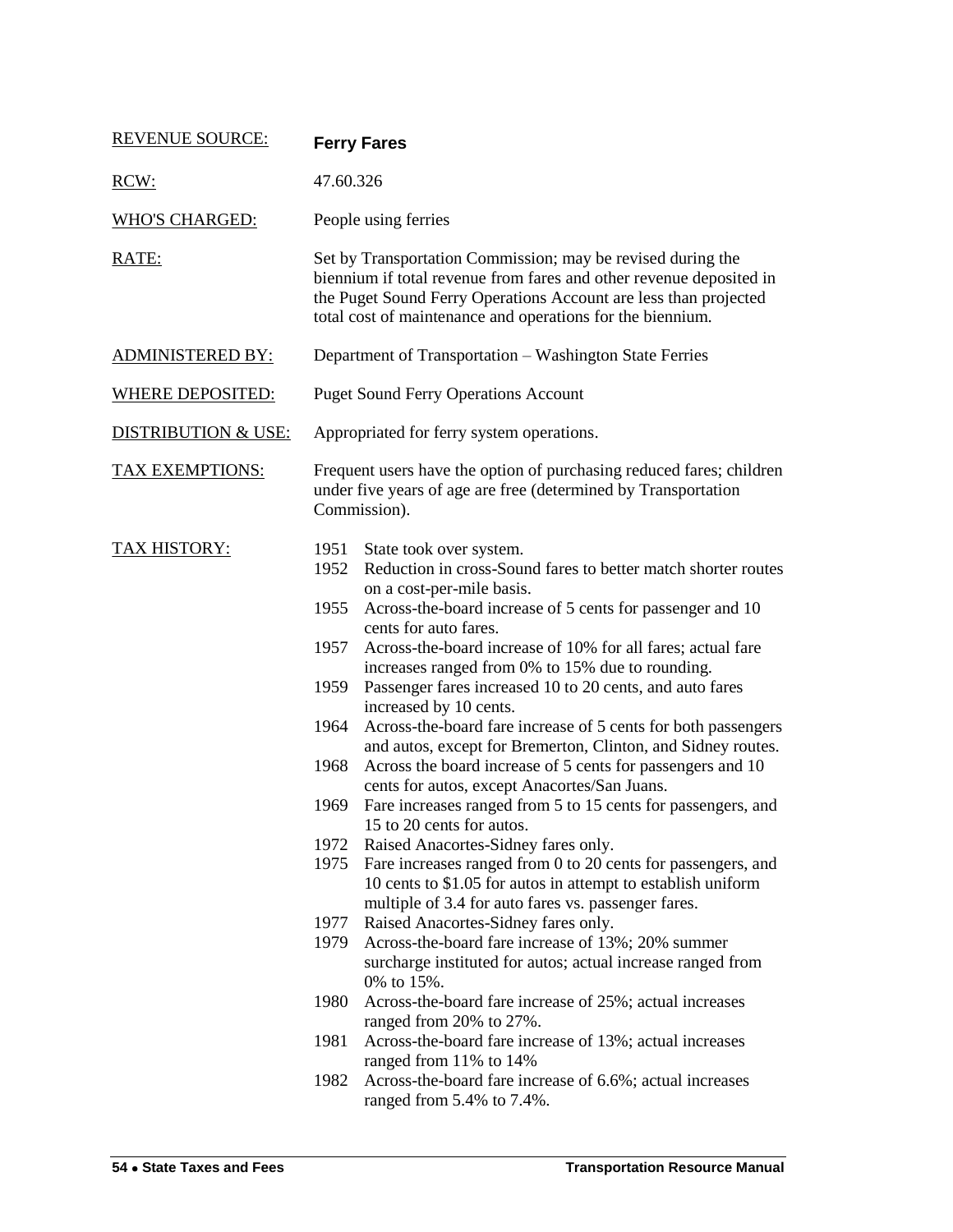- 1984 Across-the-board fare increase of 4.7%; actual increases ranged from 9.5% to 20%.
- 1987 Across-the-board fare increase of 3.0%.
- 1992 Merger of commercial and recreational vehicles into a single oversized rate; first phase of oversized fare modifications.
- 1993 Phase II of oversized vehicle fare modifications.
- 1994 (May) Across-the-board nominal fare increase of 6.04%; Sidney fare raised 7.18%.
- 1994 (October) Phase III of oversized vehicle fare modifications; Sidney fare raised an additional 6.46%.
- 1996 Final phase of oversized vehicle fare modifications.
- 1998 General fare increase of 2.28% plus rounding up to the nearest \$0.10 for passengers and \$0.25 for vehicles, and adjustments to the passenger coupon discount.
- 1999 General inflationary fare increase of 2.2% plus rounding up to the nearest \$0.10 for passengers and \$0.25 for vehicles, and a reduction of the frequent-use passenger ticket book savings from 35% to 30%.
- 2001 General fare increase of 20% plus rounding up to the nearest \$0.10 for passengers and \$0.25 for vehicles.
- 2002 General fare increase of 12.5% plus rounding up to the nearest \$0.10 for passengers and \$0.25 for vehicles.
- 2003 General fare increase of 5% plus rounding up to the nearest \$0.10 for passengers and \$0.25 for vehicles.
- 2004 General fare increase of 5% plus rounding up to the nearest \$0.10 for passengers and \$0.25 for vehicles.
- 2005 General fare increase of 6% plus rounding up to the nearest \$0.05.
- 2006 General fare increase of 6% plus rounding up to the nearest \$0.05
- 2007 General Fare increase of 2.5% plus rounding u to the nearest \$0.05 beginning May 1, 2007.
- 2009 General fare increase of 2.5% plus rounding up to the nearest \$0.05 beginning October 11, 2009.
- 2011 General fare increase of 2.5% plus rounding up to the nearest \$0.05 beginning January 1, 2011.
- 2009–11 ESTIMATE: \$301.3 million (total ferry farebox revenue)
- 2011–13 FORECAST: \$317.9 million (total ferry farebox revenue without assuming future increases beyond January 1, 2011)
- VALUE OF INCREASE: \$3 million per 1% increase per biennium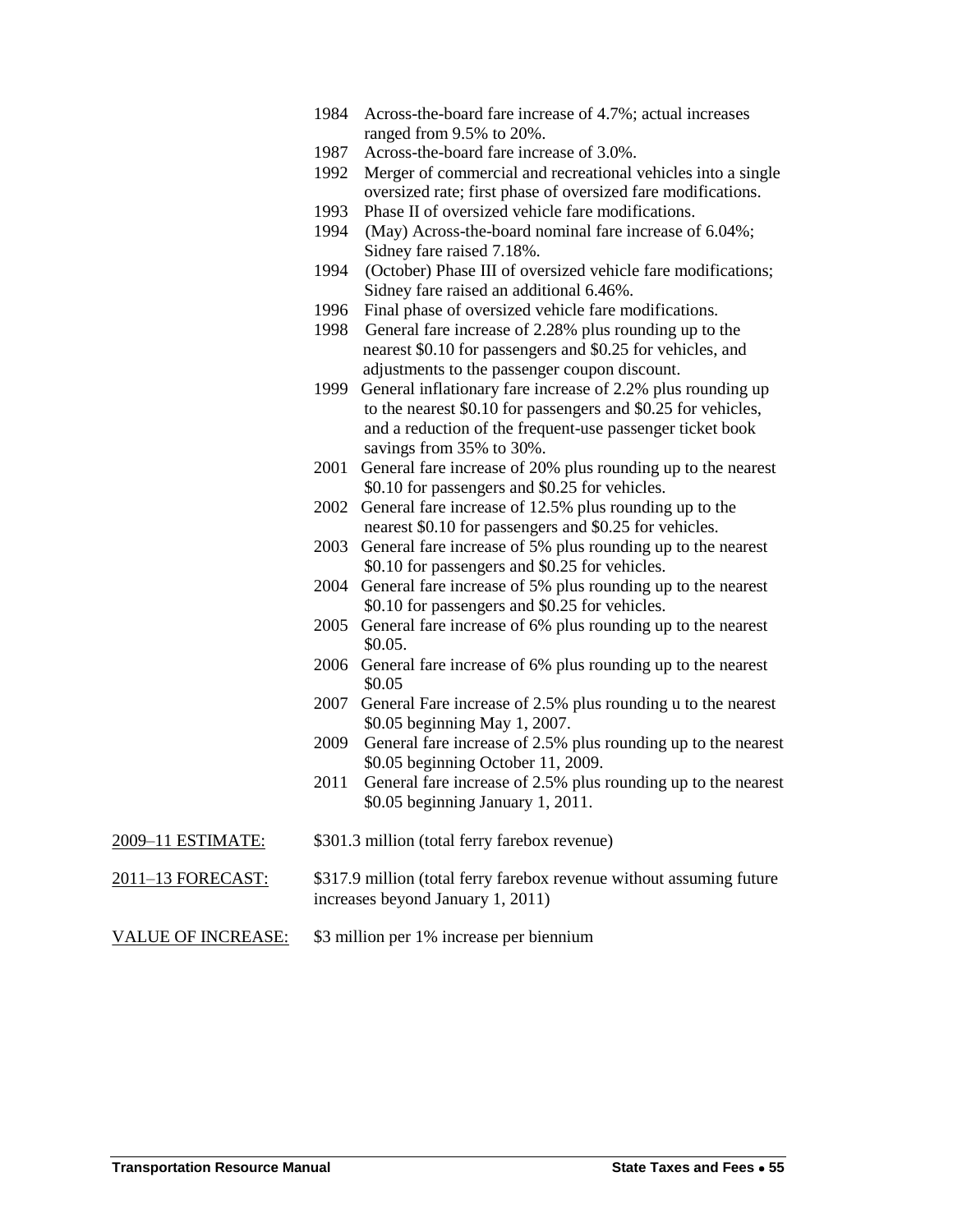<span id="page-27-0"></span>

| <b>REVENUE SOURCE:</b>         | <b>For-Hire Business Permit and Vehicle Certificate</b>                                                                                                                                                                                                            |  |  |
|--------------------------------|--------------------------------------------------------------------------------------------------------------------------------------------------------------------------------------------------------------------------------------------------------------------|--|--|
| RCW:                           | 46.72.030 (permit fee)<br>46.72.070 (certificate fee)<br>46.72.070 (new certificate fee)                                                                                                                                                                           |  |  |
| <b>WHO'S TAXED:</b>            | Owners of for-hire (taxis) businesses and vehicles. Permit is<br>required for place of business, certificate required in each vehicle.<br>Owners must have liability insurance or post bond. Changes in<br>insurance require an application for a new certificate. |  |  |
| <b>TAX RATE:</b>               | \$5 one-time-only charge for privilege of operating business; \$20<br>annual fee per vehicle for certificates.                                                                                                                                                     |  |  |
| <b>ADMINISTERED BY:</b>        | Department of Licensing                                                                                                                                                                                                                                            |  |  |
| <b>WHERE DEPOSITED:</b>        | <b>Highway Safety Fund</b>                                                                                                                                                                                                                                         |  |  |
| <b>DISTRIBUTION &amp; USE:</b> | For support of driver-related programs.                                                                                                                                                                                                                            |  |  |
| <b>TAX EXEMPTIONS:</b>         | None                                                                                                                                                                                                                                                               |  |  |
| <b>TAX HISTORY:</b>            | \$5 one-time-only charge; \$1 annual fee per vehicle for<br>1947<br>certificates.                                                                                                                                                                                  |  |  |
|                                | Annual fee increased to \$20<br>1993                                                                                                                                                                                                                               |  |  |
| 2009-11 ESTIMATE:              | Minimal                                                                                                                                                                                                                                                            |  |  |
| 2011-13 FORECAST:              | Minimal                                                                                                                                                                                                                                                            |  |  |
| <b>VALUE OF INCREASE:</b>      | Minimal                                                                                                                                                                                                                                                            |  |  |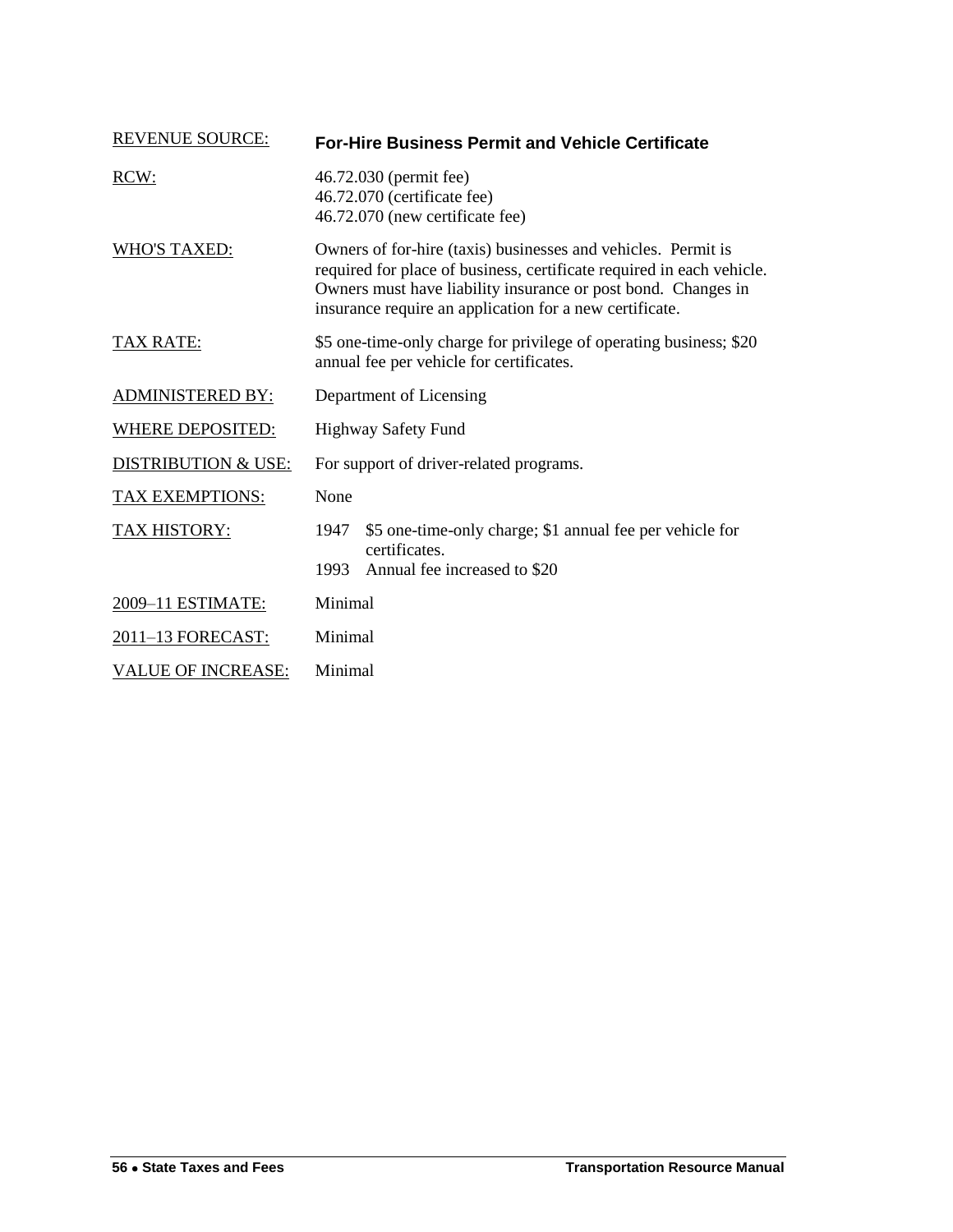<span id="page-28-0"></span>

| <b>REVENUE SOURCE:</b>         | <b>Vehicle Licenses</b>                                                                                              |                      | Hulk Haulers and Scrap Processors - Business and                                             |
|--------------------------------|----------------------------------------------------------------------------------------------------------------------|----------------------|----------------------------------------------------------------------------------------------|
| RCW:                           | 46.79.040 (hulk hauler/scrap processor fee)<br>46.79.050 (renewal)<br>46.80.040 (wrecker fee)<br>46.80.050 (renewal) |                      |                                                                                              |
| <b>WHO'S TAXED:</b>            | Hulk haulers – businesses that transport destroyed vehicles or parts<br>(RCW 46.79)                                  |                      |                                                                                              |
|                                | Scrap processors – businesses that recycle salvage vehicles through<br>baling and shredding (RCW 46.79).             |                      |                                                                                              |
|                                | second-hand parts (RCW 46.80).                                                                                       |                      | Wreckers – businesses that wreck vehicles for the purpose of selling                         |
| <b>TAX RATE:</b>               | Annual Fee<br><b>Hulk Haulers</b><br><b>Scrap Processors</b><br>Wreckers                                             |                      | \$10 new, \$10 renewal<br>\$25 new, \$10 renewal<br>\$25 new, \$10 renewal.                  |
| <b>ADMINISTERED BY:</b>        | Department of Licensing                                                                                              |                      |                                                                                              |
| <b>WHERE DEPOSITED:</b>        | <b>Motor Vehicle Account</b>                                                                                         |                      |                                                                                              |
| <b>DISTRIBUTION &amp; USE:</b> | Appropriated for highway-related purposes.                                                                           |                      |                                                                                              |
| <b>TAX EXEMPTIONS:</b>         | None                                                                                                                 |                      |                                                                                              |
| <b>TAX HISTORY:</b>            | Vehicle Wreckers:<br><b>Hulk Haulers:</b><br><b>Scrap Processors:</b>                                                | 1947<br>1971<br>1971 | \$5 original, \$2 additional<br>\$5 original, \$2 additional<br>\$5 original, \$2 additional |
| 2009-11 ESTIMATE:              | Included in Vehicle Business License (formerly Group IV), page 101                                                   |                      |                                                                                              |
| 2011-13 FORECAST:              | Included in Vehicle Business License (formerly Group IV), page 101                                                   |                      |                                                                                              |
| <b>VALUE OF INCREASE:</b>      | Minimal                                                                                                              |                      |                                                                                              |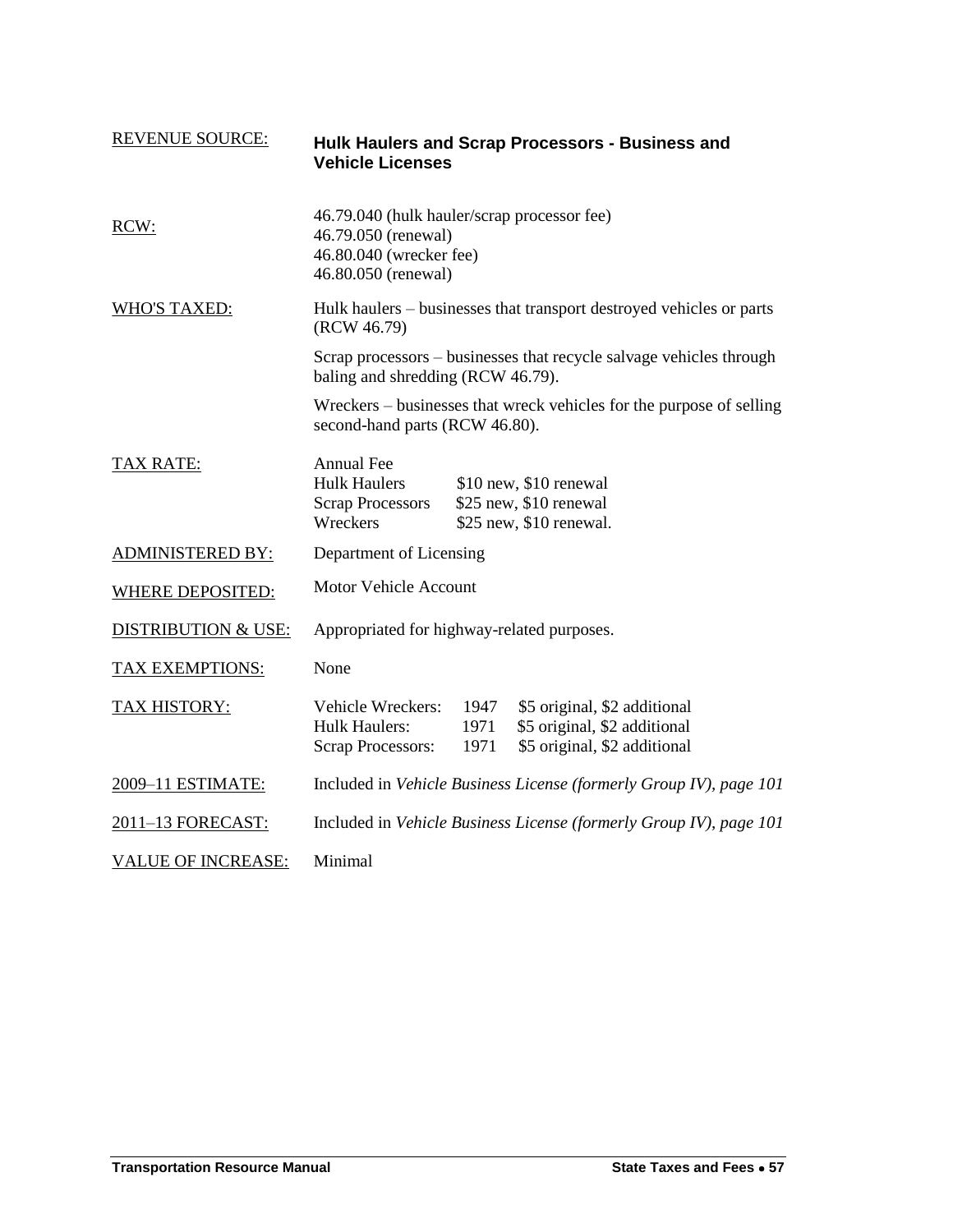| <b>REVENUE SOURCE:</b>         | <b>International Fuel Tax Agreement Decal</b>                    |
|--------------------------------|------------------------------------------------------------------|
| RCW:                           | RCW 82.38.110                                                    |
| <b>WHO'S TAXED:</b>            | <b>Motor Carriers</b>                                            |
| <b>TAX RATE:</b>               | \$10 per year per set of decals                                  |
| <b>ADMINISTERED BY:</b>        | Department of Licensing                                          |
| <b>WHERE DEPOSITED:</b>        | Motor Vehicle Account                                            |
| <b>DISTRIBUTION &amp; USE:</b> | 18 <sup>th</sup> Amendment funds to be used for highway purposes |
| TAX EXEMPTIONS:                | None                                                             |
| TAX HISTORY:                   | \$10<br>2002                                                     |
| 2009-11 ESTIMATE:              | \$633,500                                                        |
| 2011-13 FORECAST:              | \$653,300                                                        |
| <b>VALUE OF INCREASE:</b>      | \$65,300 per \$1 fee increase per biennium                       |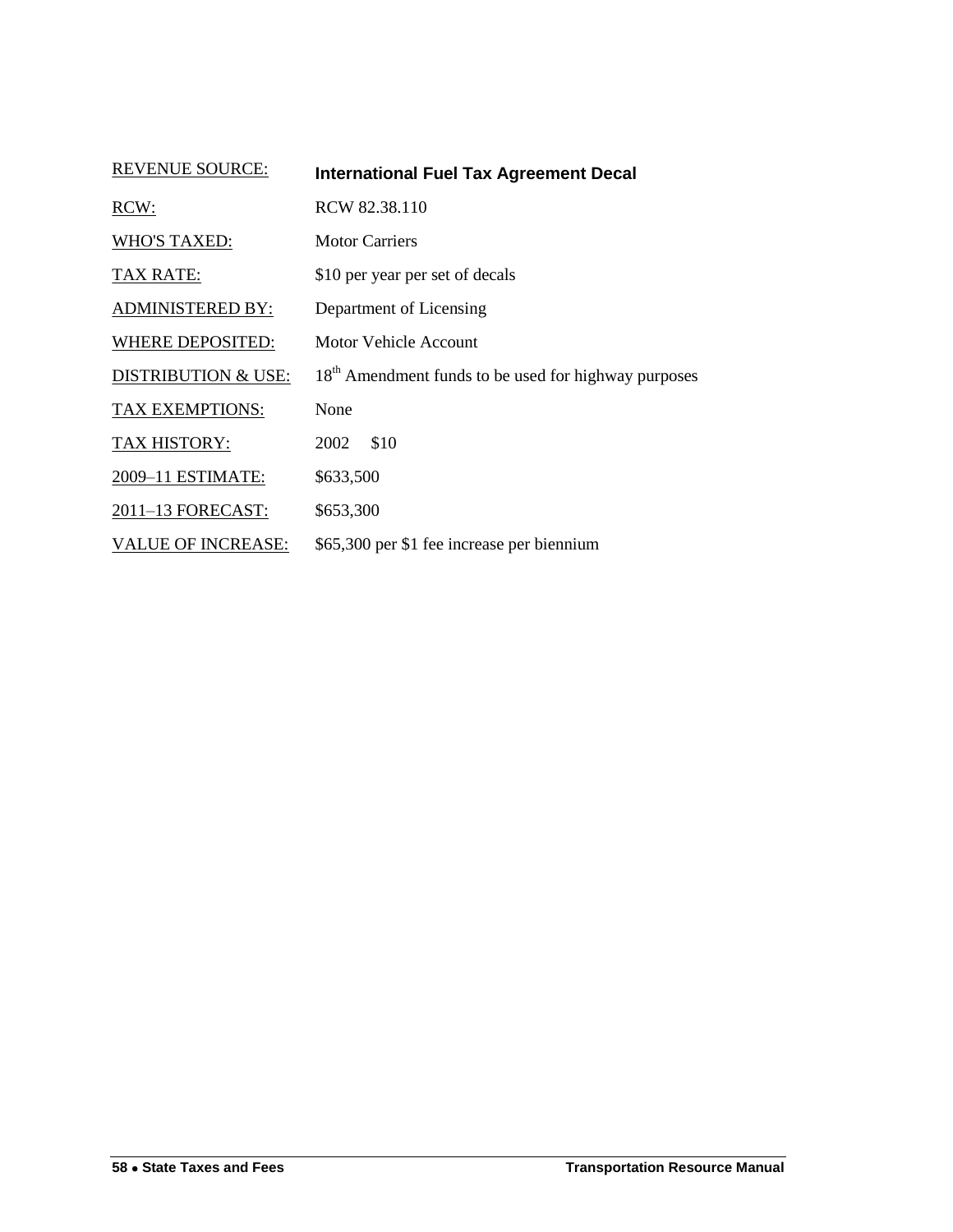<span id="page-30-0"></span>

| <b>REVENUE SOURCE:</b>         | International/Nonresident Vessel Identification Document<br>Fee                                                                       |  |
|--------------------------------|---------------------------------------------------------------------------------------------------------------------------------------|--|
| RCW:                           | 88.02.025                                                                                                                             |  |
| <b>WHO'S TAXED:</b>            | Vessels owned by nonresidents brought into Washington<br>temporarily, for no more than six months in a continuous 12-month<br>period. |  |
| TAX RATE:                      | \$30 at the time of issuance of identification document                                                                               |  |
| <b>ADMINISTERED BY:</b>        | Department of Licensing                                                                                                               |  |
| <b>WHERE DEPOSITED:</b>        | Treasurer's Office                                                                                                                    |  |
| <b>DISTRIBUTION &amp; USE:</b> | Allocated to counties for approved boating safety programs under<br>RCW 88.02.045.                                                    |  |
| TAX EXEMPTIONS:                | None                                                                                                                                  |  |
| TAX HISTORY:                   | \$25<br>1998<br>\$30<br>2002                                                                                                          |  |
| 2009-11 ESTIMATE:              | Minimal                                                                                                                               |  |
| 2011-13 FORECAST:              | Minimal                                                                                                                               |  |
| <b>VALUE OF INCREASE:</b>      | Minimal                                                                                                                               |  |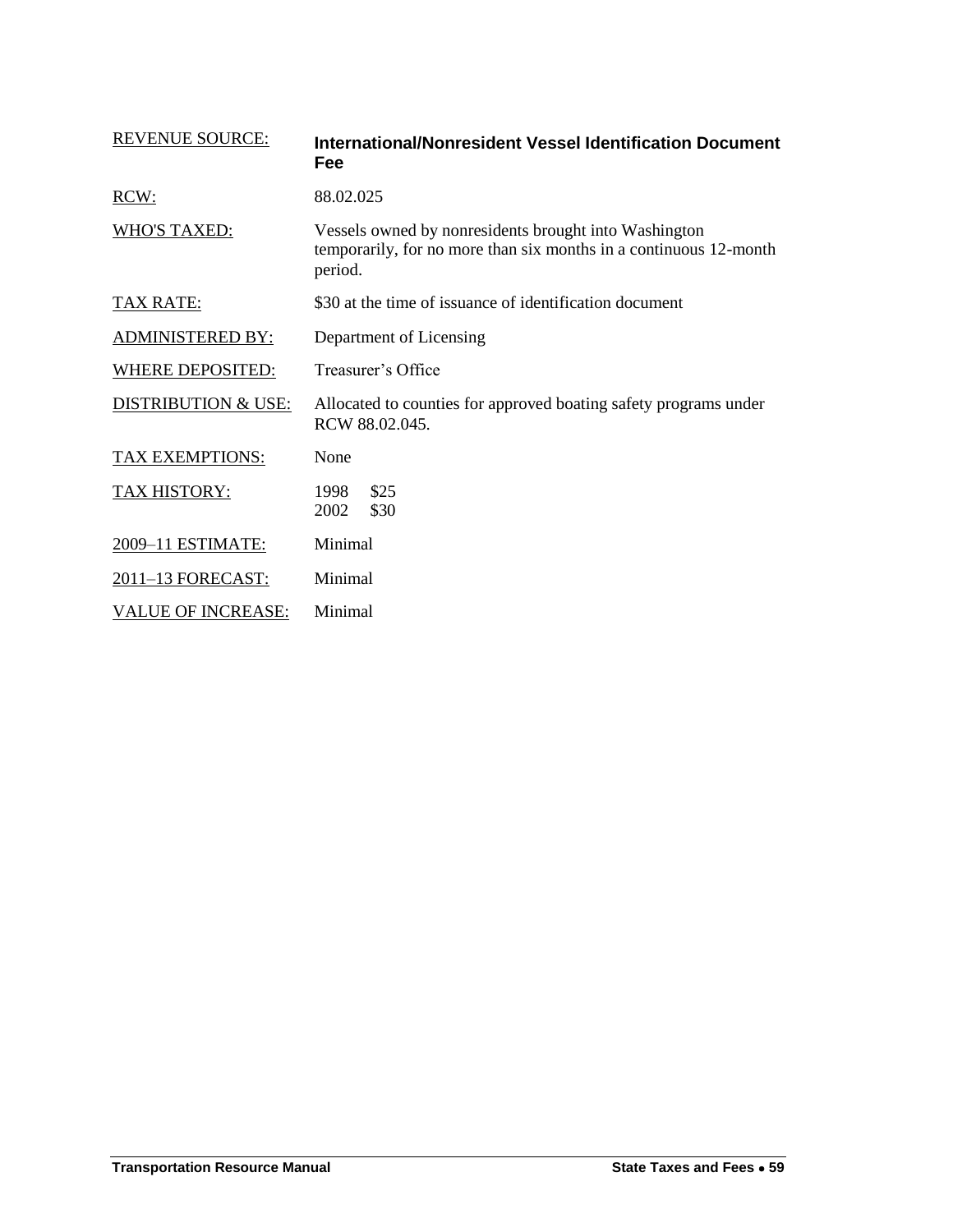| <b>REVENUE SOURCE:</b>         | Fee)                                                                                           | <b>License Fee by Weight (formerly Combined Licensing</b>                                                                                                                                                                                                                                                                                                                                   |  |
|--------------------------------|------------------------------------------------------------------------------------------------|---------------------------------------------------------------------------------------------------------------------------------------------------------------------------------------------------------------------------------------------------------------------------------------------------------------------------------------------------------------------------------------------|--|
| RCW:                           | 46.16.070 and 46.16.085 (fee) Effective until July 1, 2011<br>46.17.335 Effective July 1, 2011 |                                                                                                                                                                                                                                                                                                                                                                                             |  |
| <b>WHO'S TAXED:</b>            |                                                                                                | Vehicle owners registering trucks with gross weight of 4,000<br>pounds or more; commercial trailers; and prorate vehicles (i.e.,<br>vehicles engaged in interstate commerce; see Proportional<br>Registration Plates and Fees, page 84).                                                                                                                                                    |  |
| <u>TAX RATE:</u>               |                                                                                                | In lieu of all other licensing fees, unless specifically exempt, annual<br>fee (varies) based on weight; see RCW 46.16.070 and 46.16.085.                                                                                                                                                                                                                                                   |  |
| <b>ADMINISTERED BY:</b>        |                                                                                                | Department of Licensing                                                                                                                                                                                                                                                                                                                                                                     |  |
| <b>WHERE DEPOSITED:</b>        |                                                                                                | Multimodal Transportation Account/County (filing fee) \$2.00                                                                                                                                                                                                                                                                                                                                |  |
|                                |                                                                                                | Remainder distributed as follows:<br><b>Motor Vehicle Account</b><br>59.495%<br><b>State Patrol Highway Account</b><br>22.360%<br><b>Puget Sound Ferry Operations Account</b><br>1.375%<br><b>Transportation 2003 Account</b><br>5.237%<br><b>Transportation Partnership Account</b><br>11.533%<br><b>TOTAL</b><br>100.000%                                                                 |  |
| <b>DISTRIBUTION &amp; USE:</b> | <b>State Ferries</b>                                                                           | As appropriated for highway-related purposes, State Patrol, and                                                                                                                                                                                                                                                                                                                             |  |
| <b>TAX EXEMPTIONS:</b>         |                                                                                                | Certain on-road use of farm vehicles (RCW 46.16.025)<br>Tow trucks pay motor vehicle registration fee (RCW 46.16.079)                                                                                                                                                                                                                                                                       |  |
| <b>TAX HISTORY:</b>            | 1987<br>1990                                                                                   | Effective January 1, 1987, with fees ranging from \$27.75 to<br>\$1,085.95, depending on licensed gross weight of the vehicle<br>\$1 increase in filing fee, \$4.75 increase for State Patrol, and<br>40% increase in gross weight fee; combined fee ranges from<br>\$37 to \$1,518. 1957<br>Across-the-board increase of 10%<br>for all fares; actual fare increases ranged from 0% to 15% |  |
|                                | 1993                                                                                           | due to rounding.<br>Fee schedule extended to include vehicles with gross weight<br>of up to 105,500 pounds, and \$90 was added for vehicles<br>weighing more than 40,000 pounds that are used to tow<br>trailers; combined fee ranges from \$37 to \$2,973.                                                                                                                                 |  |
|                                | 2002                                                                                           | Initiative 776 limited combined fee to \$30 for vehicles under<br>10,000 pounds licensed gross weight.                                                                                                                                                                                                                                                                                      |  |
|                                | 2003                                                                                           | 15% increase in gross weight fee for vehicles over 10,000<br>pounds. New revenue to go into the Transportation 2003<br>(Nickel) Account.                                                                                                                                                                                                                                                    |  |
|                                | 2005                                                                                           | Increased fee for vehicles under 10,000 pounds gross weight                                                                                                                                                                                                                                                                                                                                 |  |
|                                | 2006                                                                                           | Revised distribution percentages, adding a distribution to the<br>Transportation Partnership Account.                                                                                                                                                                                                                                                                                       |  |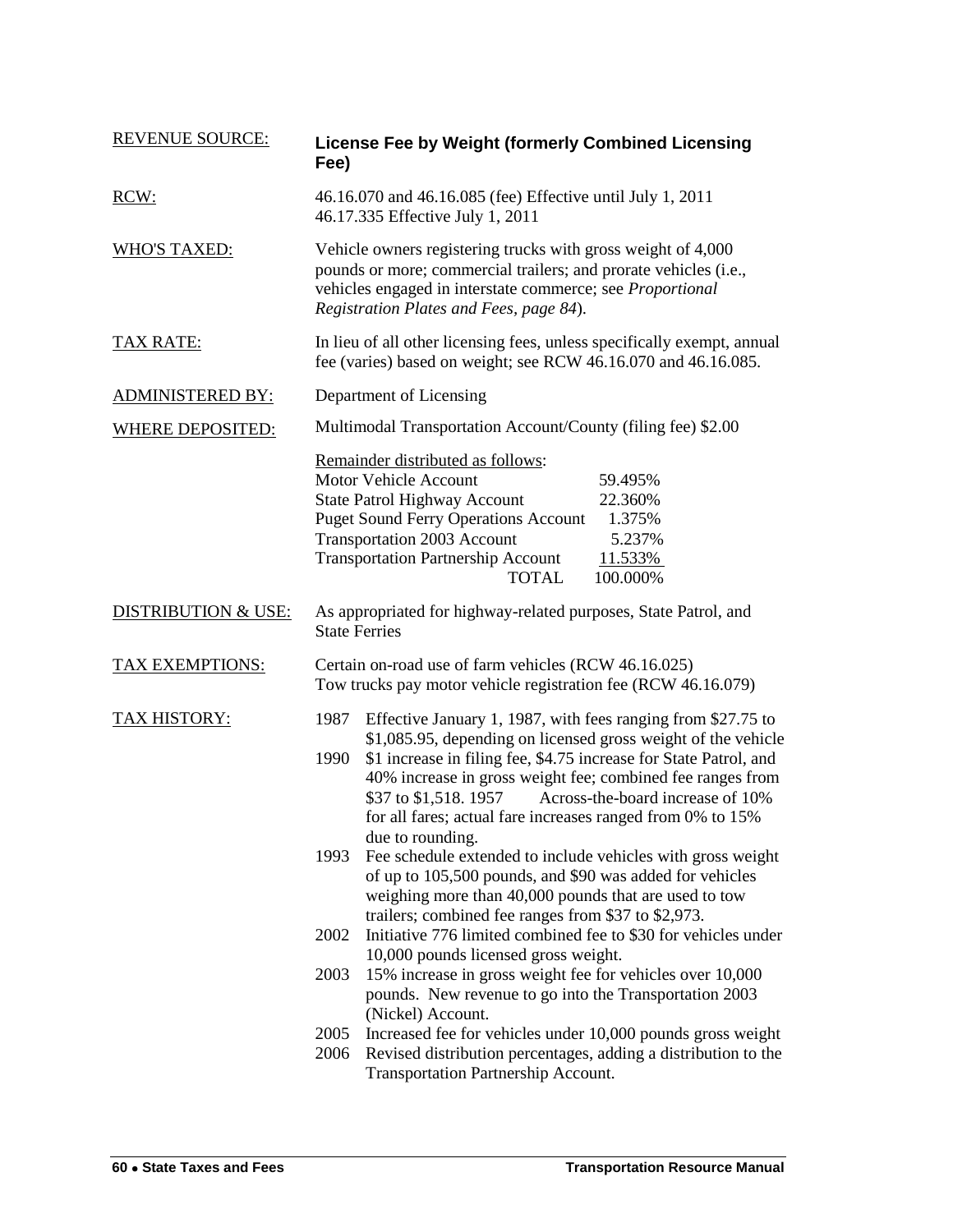| 2009-11 ESTIMATE:  | \$333.3 million (includes \$4.3 million from trailers; \$67.9 million<br>from prorate vehicles). |
|--------------------|--------------------------------------------------------------------------------------------------|
| 2011–13 FORECAST:  | \$345.6 million (includes \$4.4 million from trailers; \$72.6 million<br>from prorate vehicles). |
| VALUE OF INCREASE: | \$3.3 million per 1% increase per biennium                                                       |

.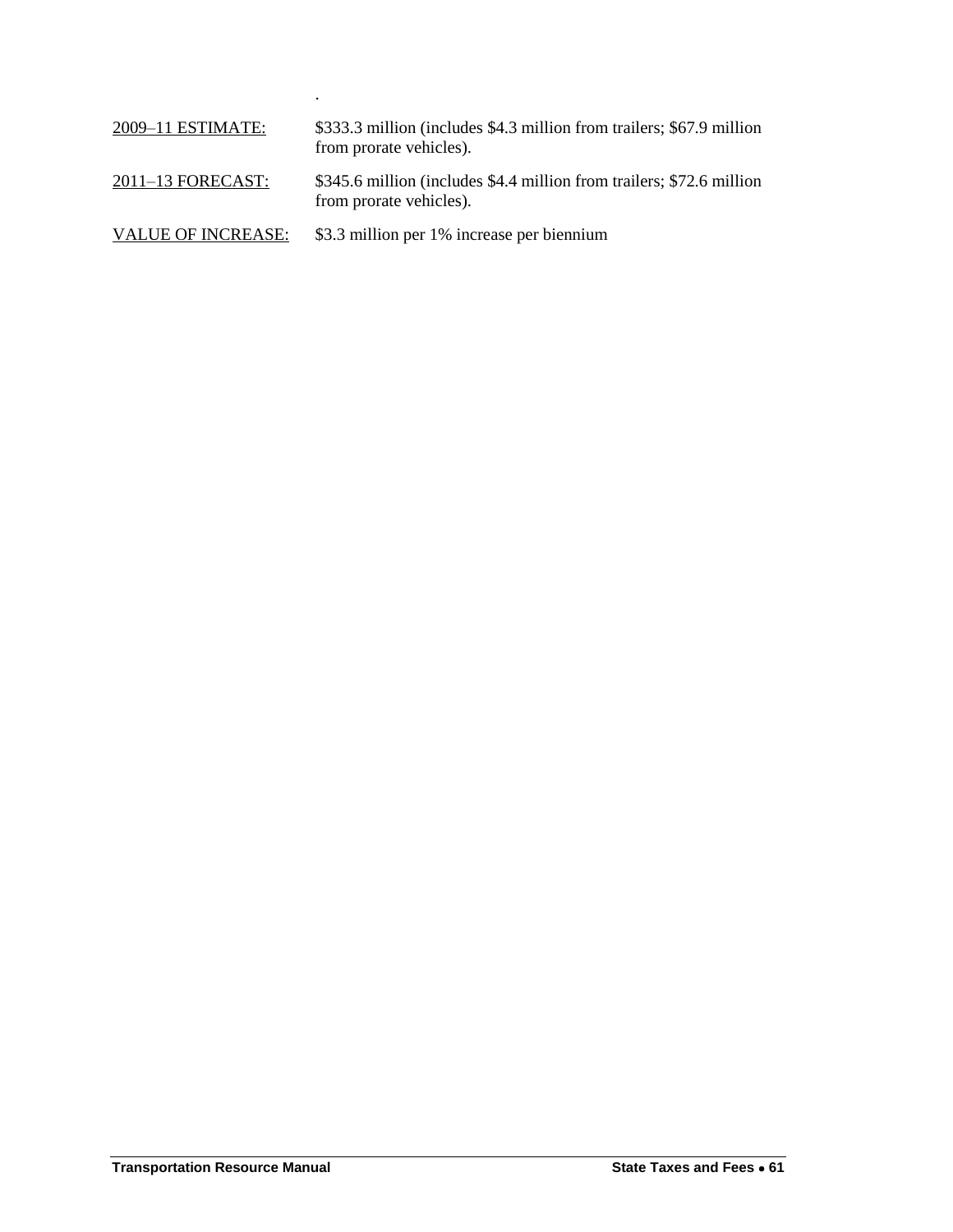<span id="page-33-0"></span>

| <b>REVENUE SOURCE:</b>         | <b>Log Truck Additional Weight Permit</b>                                                                                                                   |
|--------------------------------|-------------------------------------------------------------------------------------------------------------------------------------------------------------|
| RCW:                           | 46.44.047                                                                                                                                                   |
| <b>WHO'S TAXED:</b>            | Vehicle owner who wishes to carry additional weight (up to 6,800)<br>additional pounds) on vehicle licensed to maximum gross weight of<br>68,000 pounds.    |
| <b>TAX RATE:</b>               | \$50 per year, prorated for shorter time periods<br>\$35.50 if issued after July1<br>\$25.00 if issued after October 1<br>\$12.50 if issued after January 1 |
| <b>ADMINISTERED BY:</b>        | Department of Transportation                                                                                                                                |
| <b>WHERE DEPOSITED:</b>        | <b>Motor Vehicle Account</b>                                                                                                                                |
| <b>DISTRIBUTION &amp; USE:</b> | Appropriated for highway-related purposes                                                                                                                   |
| TAX EXEMPTIONS:                | None                                                                                                                                                        |
| <b>TAX HISTORY:</b>            | \$50<br>1953                                                                                                                                                |
| 2009-11 ESTIMATE:              | Included in Special Permit Fee for Oversize/Overweight<br>Movements                                                                                         |
| 2011-13 FORECAST:              | Included in Special Permit Fee for Oversize/Overweight<br>Movements                                                                                         |
| <b>VALUE OF INCREASE:</b>      | Minimal                                                                                                                                                     |

Note: The revenue associated with additional tonnage, special permit fees, and log tolerance permits are included in *[Special Permit Fee for Oversize/Overweight Movements,](#page-64-0) page 93).*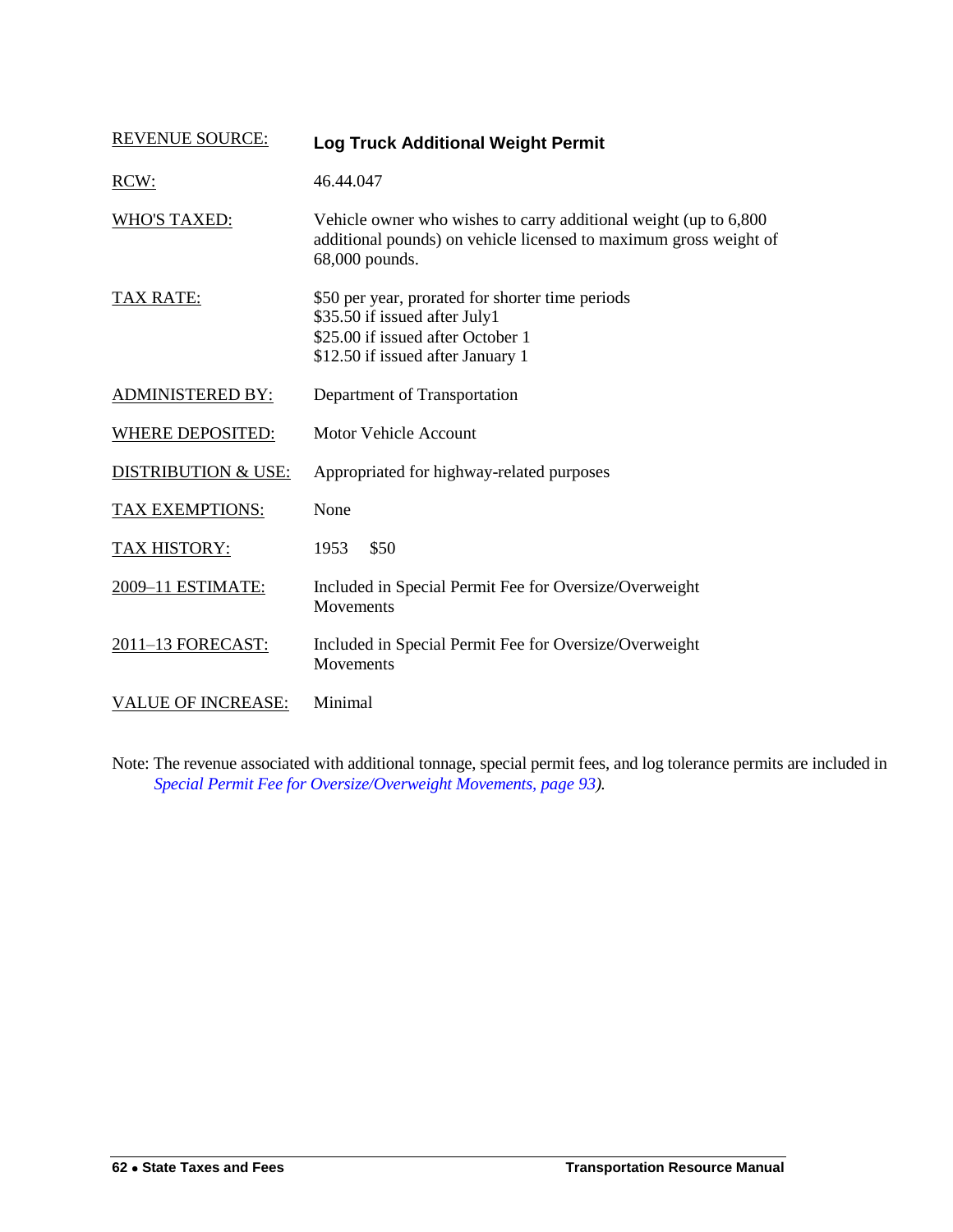<span id="page-34-0"></span>

| <b>REVENUE SOURCE:</b>         | <b>Mobile Home Title Elimination Fee</b>                                                                                     |
|--------------------------------|------------------------------------------------------------------------------------------------------------------------------|
| RCW:                           | 65.20.090                                                                                                                    |
| <b>WHO'S TAXED:</b>            | Applicant for elimination of vehicle title when the mobile<br>(manufactured) home is affixed to land owned by the applicant. |
| <b>TAX RATE:</b>               | \$25 each application (set by DOL director).                                                                                 |
| <b>ADMINISTERED BY:</b>        | Department of Licensing                                                                                                      |
| <b>WHERE DEPOSITED:</b>        | <b>Motor Vehicle Account</b>                                                                                                 |
| <b>DISTRIBUTION &amp; USE:</b> | Appropriated for highway-related purposes                                                                                    |
| <b>TAX EXEMPTIONS:</b>         | None                                                                                                                         |
| <b>TAX HISTORY:</b>            | \$25 (set by DOL director)<br>1989                                                                                           |
| 2009-11 ESTIMATE:              | Minimal                                                                                                                      |
| 2011-13 FORECAST:              | Minimal                                                                                                                      |
| <b>VALUE OF INCREASE:</b>      | Minimal                                                                                                                      |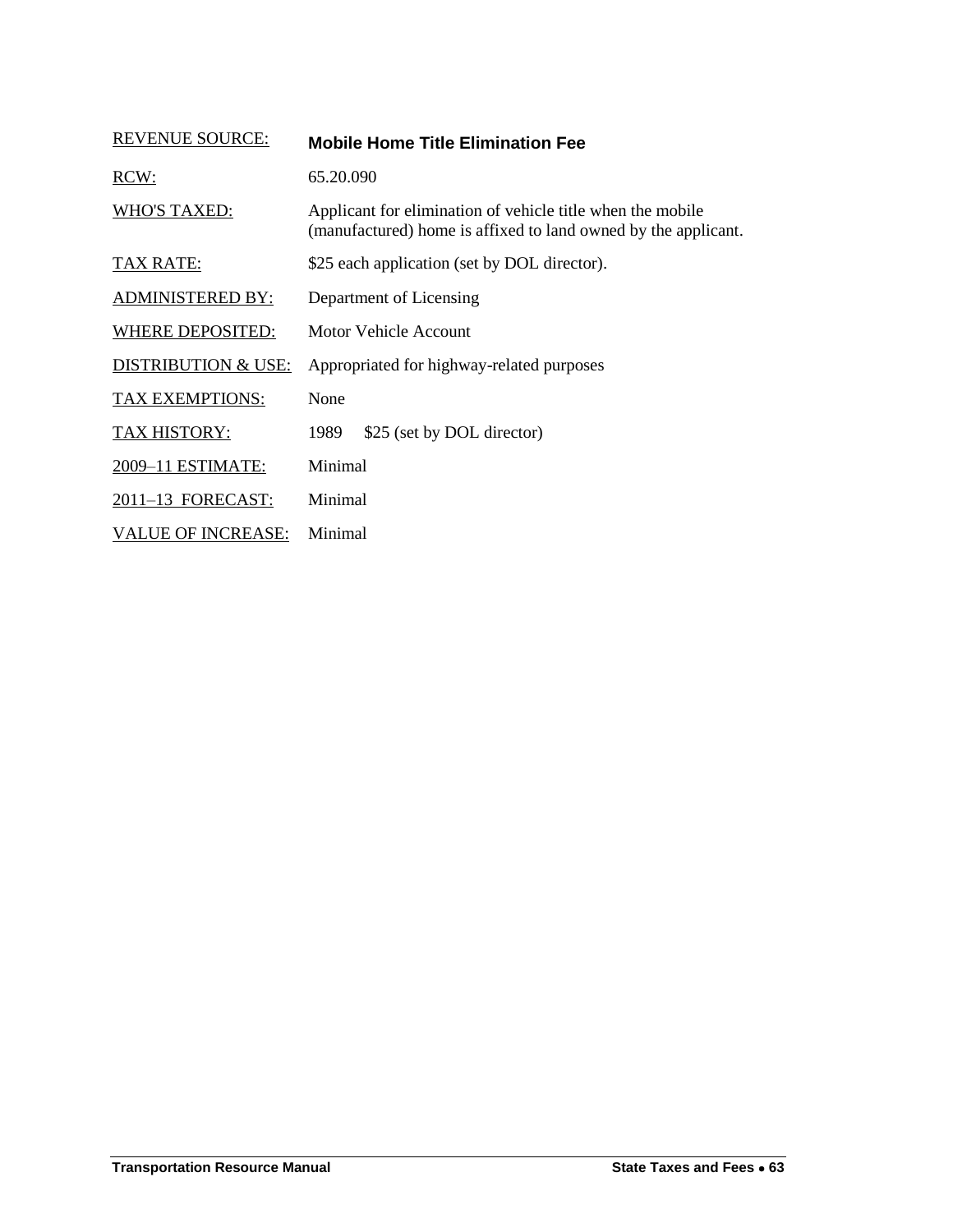<span id="page-35-0"></span>

| <b>REVENUE SOURCE:</b>         | Monthly Declared Gross Weight Fee (formerly Monthly<br><b>Combined Licensing Fee)</b>                                                                                                   |  |
|--------------------------------|-----------------------------------------------------------------------------------------------------------------------------------------------------------------------------------------|--|
| RCW:                           | 46.16.135 Effective until July 1, 2011<br>46.17.360 Effective July 1, 2011                                                                                                              |  |
| <b>WHO'S TAXED:</b>            | Vehicle owners purchasing licenses for periods of less than one<br>year; for vehicles with a declared gross weight in excess of 12,000<br>pounds.                                       |  |
| <b>TAX RATE:</b>               | \$2 fee for each monthly period the vehicle will be used, paid in<br>addition to the monthly portion of combined licensing fee;<br>additional \$2 administration fee is also collected. |  |
| <b>ADMINISTERED BY:</b>        | Department of Licensing                                                                                                                                                                 |  |
| <b>WHERE DEPOSITED:</b>        | <b>Motor Vehicle Account</b>                                                                                                                                                            |  |
| <b>DISTRIBUTION &amp; USE:</b> | Appropriated for highway-related purposes.                                                                                                                                              |  |
| <b>TAX EXEMPTIONS:</b>         | None                                                                                                                                                                                    |  |
| <b>TAX HISTORY:</b>            | \$1<br>1951<br>\$2<br>1979<br>1985<br>\$2 plus \$2 for each month of license purchase                                                                                                   |  |
| 2009-11 ESTIMATE:              | \$1.1 million                                                                                                                                                                           |  |
| 2011-13 FORECAST:              | \$1.1 million                                                                                                                                                                           |  |
| <b>VALUE OF INCREASE:</b>      | \$540,000 per \$1 fee increase per biennium                                                                                                                                             |  |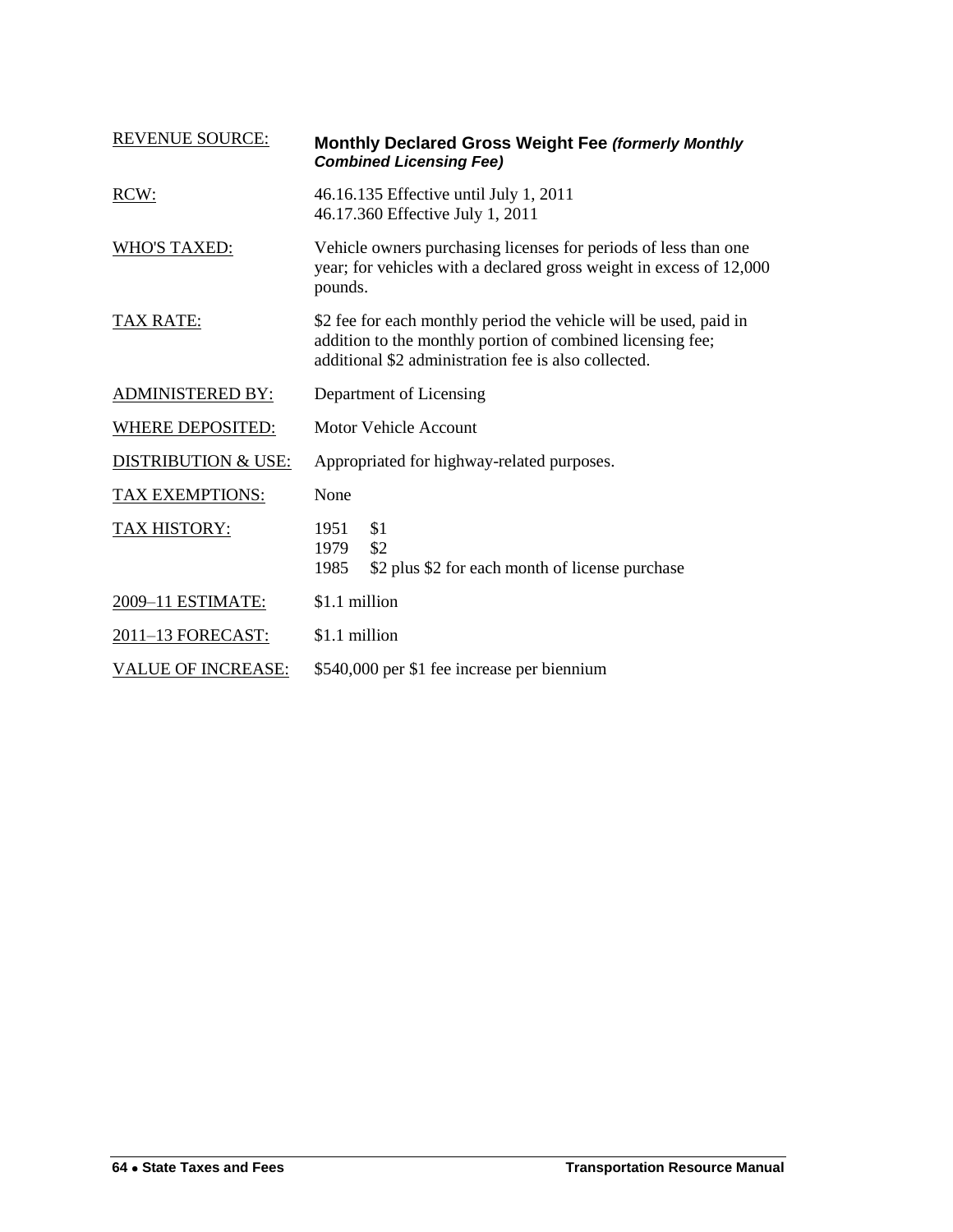| <b>REVENUE SOURCE:</b>         | <b>Motor Home Weight Fee</b>                                                                                                                                                                                                                                                                                                                                                   |
|--------------------------------|--------------------------------------------------------------------------------------------------------------------------------------------------------------------------------------------------------------------------------------------------------------------------------------------------------------------------------------------------------------------------------|
| RCW:                           | 46.17.020 Effective until July 1, 2011,<br>46.17.365 Effective July 1, 2011                                                                                                                                                                                                                                                                                                    |
| <b>WHO'S TAXED:</b>            | All motor homes                                                                                                                                                                                                                                                                                                                                                                |
| TAX RATE:                      | \$75 annual fee                                                                                                                                                                                                                                                                                                                                                                |
| <b>ADMINISTERED BY:</b>        | Department of Licensing                                                                                                                                                                                                                                                                                                                                                        |
| <b>WHERE DEPOSITED:</b>        | <b>Multimodal Account</b>                                                                                                                                                                                                                                                                                                                                                      |
| <b>DISTRIBUTION &amp; USE:</b> | The vehicle weight fee provides funds to mitigate the impact of<br>vehicle loads on the state roads and highways and is separate and<br>distinct from other vehicle license fees. Proceeds from the fee<br>may be used for transportation purposes, or for facilities and<br>activities that reduce the number of vehicles or load weights on<br>the state roads and highways. |
| TAX EXEMPTIONS:                | None                                                                                                                                                                                                                                                                                                                                                                           |
| <b>TAX HISTORY:</b>            | Motor home weight fee established at \$75<br>2005                                                                                                                                                                                                                                                                                                                              |
| 2009-11 ESTIMATE:              | \$10.4 million                                                                                                                                                                                                                                                                                                                                                                 |
| 2011-13 FORECAST:              | \$10.6 million                                                                                                                                                                                                                                                                                                                                                                 |
| <b>VALUE OF INCREASE:</b>      | \$139,000 per \$1 fee increase per biennium                                                                                                                                                                                                                                                                                                                                    |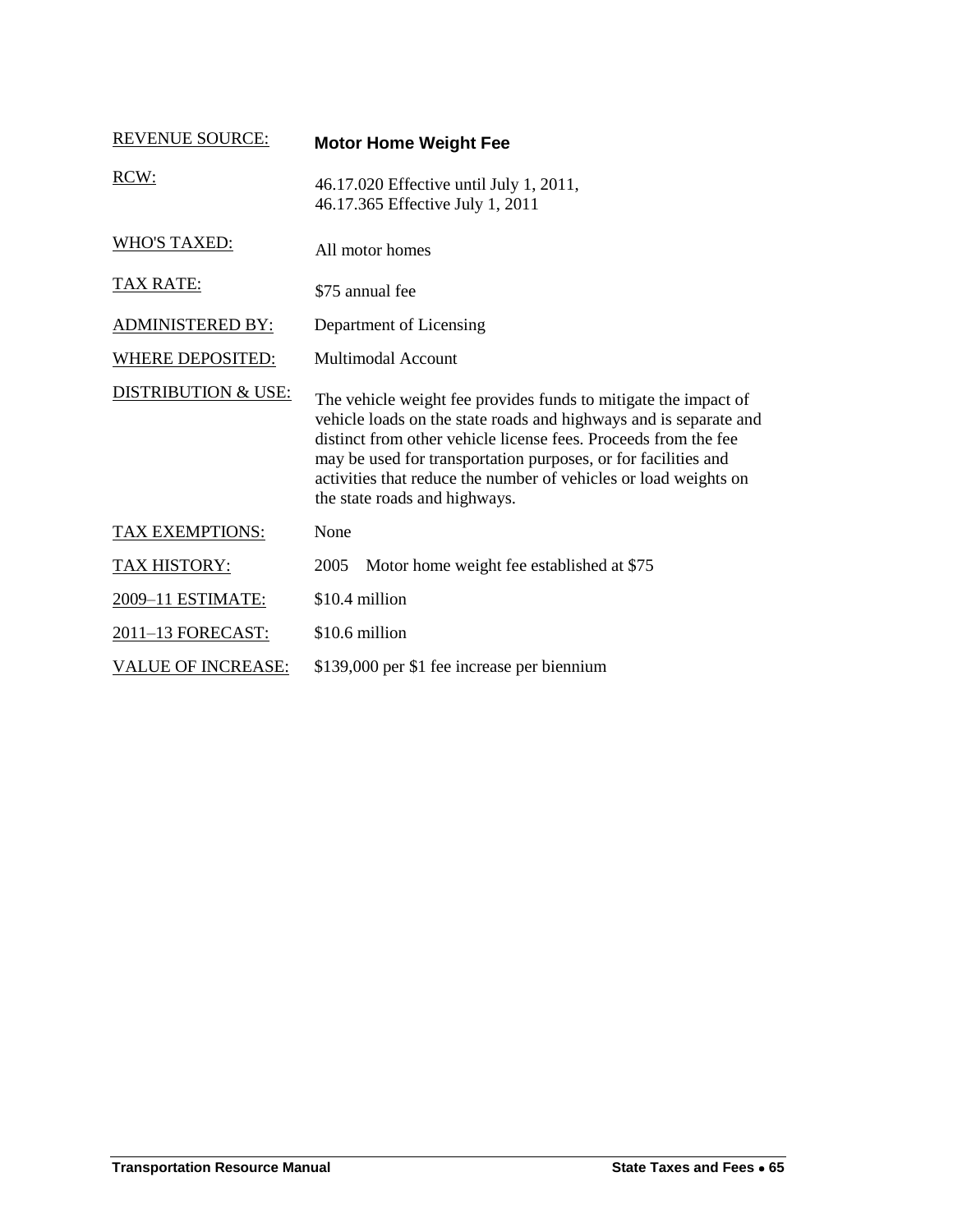| <b>REVENUE SOURCE:</b>         | Motor Vehicle Fuel Tax and Special Fuel Tax (Motor Fuel Tax)                                                                                                                                                                                                                                                                                                                                                                                                                                                                                                                                                                                                                                                                                                                                                                                                                                                                                                                                                                                                                |
|--------------------------------|-----------------------------------------------------------------------------------------------------------------------------------------------------------------------------------------------------------------------------------------------------------------------------------------------------------------------------------------------------------------------------------------------------------------------------------------------------------------------------------------------------------------------------------------------------------------------------------------------------------------------------------------------------------------------------------------------------------------------------------------------------------------------------------------------------------------------------------------------------------------------------------------------------------------------------------------------------------------------------------------------------------------------------------------------------------------------------|
| RCW:                           | 82.36 (motor vehicle fuel tax)<br>82.36.025 (motor vehicle fuel tax rate)<br>82.38 (special fuel tax)<br>46.68.090 (distribution of motor fuel tax revenue)<br>46.68.110 (distribution of amount allocated to cities and towns)<br>46.68.120 (distribution of amount allocated to counties-generally)                                                                                                                                                                                                                                                                                                                                                                                                                                                                                                                                                                                                                                                                                                                                                                       |
| <b>WHO'S TAXED:</b>            | Gasoline and diesel consumers pay same rate.                                                                                                                                                                                                                                                                                                                                                                                                                                                                                                                                                                                                                                                                                                                                                                                                                                                                                                                                                                                                                                |
| <u>TAX RATE:</u>               | 34 cents per gallon through June 30, 2007; 36 cents per gallon from<br>July 1, 2007 through June 30, 2008; and 37.5 cents per gallon starting<br>July 1, 2008.                                                                                                                                                                                                                                                                                                                                                                                                                                                                                                                                                                                                                                                                                                                                                                                                                                                                                                              |
| <b>ADMINISTERED BY:</b>        | Department of Licensing                                                                                                                                                                                                                                                                                                                                                                                                                                                                                                                                                                                                                                                                                                                                                                                                                                                                                                                                                                                                                                                     |
| <b>WHERE DEPOSITED:</b>        | Motor Vehicle Account (RCW 46.68.070)<br>Transportation 2003 (Nickel) Account (RCW 46.68.280)<br>Transportation Partnership Account (RCW 46.68.290)<br>Urban Arterial Trust Account (RCW 47.26.080)<br>Rural Arterial Trust Account (RCW 36.79.020)<br>Transportation Improvement Account (RCW 47.26.084)<br>County Arterial Preservation Account (RCW 46.68.090 (2)(i))<br>Special Category C Account (RCW 46.68.090 (2)(b))<br>Puget Sound Ferry Operations Account (RCW 47.60.530)<br>Puget Sound Capital Construction Account (RCW 47.60.505)<br>A portion of fuel tax (representing unclaimed nonhighway use<br>refunds) is transferred to the following accounts:<br>Marine Fuel Tax Refund Account (RCW 79A.25.040)<br>Recreation Resource Account (RCW 79A.25.060, 79A.25.070)<br>ORV and Nonhighway Vehicle Account (RCW 46.09.170)<br>$\overline{\phantom{0}}$<br>Nonhighway and Off-Road Vehicle Activities Program Account<br>(RCW 46.09.165, 46.09.170)<br>Snowmobile Account (RCW 46.10.075, RCW 46.10.150)<br>Aeronautics Account (RCW 82.42.090, 82.36.415) |
| <b>DISTRIBUTION &amp; USE:</b> | Cost of administration<br>Refunds & transfers<br>City streets<br>County roads<br><b>Transportation Improvement Account (Funded Program)</b><br>Urban Arterial Trust Account (Funded Programs)<br><b>Rural Arterial Program</b><br><b>County Arterial Preservation Program</b><br>Ferry operations<br>Ferry capital construction<br>State highways                                                                                                                                                                                                                                                                                                                                                                                                                                                                                                                                                                                                                                                                                                                           |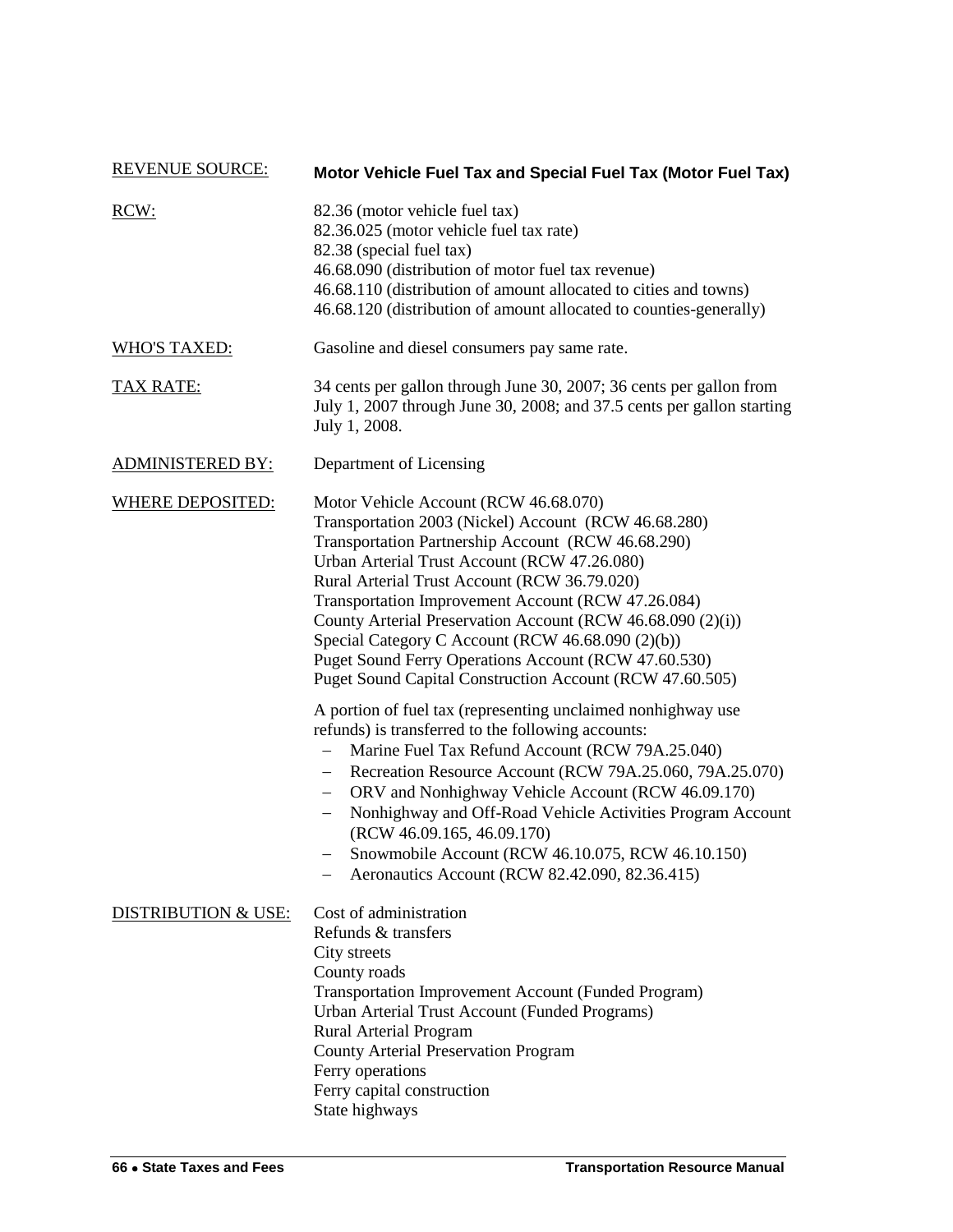#### TAX EXEMPTIONS: **Motor Vehicle Fuel Tax and Special Fuel Tax**

- Nonhighway use of motor vehicle fuel (RCW 82.36.280), except as noted below:
- Transportation providers for elderly/handicapped (RCW 82.36.285, 82.38.080(1)(h))
- Urban transportation systems (RCW  $82.36.275$ ,  $82.38.080(3)$ )
- Employees/representatives of foreign governments (gasoline only) (RCW 82.36.245)
- Lost or destroyed fuel (RCW 82.36.370, 82.38.180)
- Power take-off equipment (RCW  $82.36.280(2)$ ,  $82.38.080(1)(d)$ ).

(Note: No exemption is provided for off-road use of motor vehicle fuel tax in vehicles licensed for road use (RCW 82.36.280)).

#### **Special fuel tax only**

- Dyed special fuel (RCW 82.38.020(23))
- Government-owned vehicles used for road construction and maintenance(RCW 82.38.080(1)(a))
- Public owned fire fighting equipment  $(RCW 82.38.080(1)(b))$
- Mobile construction-type equipment  $(RCW 82.38.080(1)(c))$
- $\bullet$  U.S. government vehicles (RCW 82.38.080(1)(e))
- Heating fuel (RCW  $82.38.080(1)(f)$ )
- Incidental movement of off-road vehicles (RCW 82.38.080(1)(g))
- For logging operations on federal land  $(RCW 82.38.080(1)(i))$

#### TAX HISTORY: 1921 1 cent/gallon

- 
- 1929 2 cents
- 1931 4 cents
- 1933 5 cents; off-highway refunds
- 1935 Fuel oil at 1/4 cent/gallon
- 1941 5 cents on use fuel (diesel)
- 1944 18th Amendment to State Constitution
- 1949 6.5 cents/repeal fuel oil tax of 1935
- 1961 7.5 cents
- 1967 9 cents
- 1977 11 cents
- 1979 12 cents
- 1981 13.5 cents
- 1982 12 cents (variable rate study decrease)
- 1983 16 cents
- 1984 18 cents
- 1990 22 cents (effective April 1, 1990)
- 1991 23 cents (effective April 1, 1991)
- 1999 Raised the imposition of the motor fuel tax from the distributor/dealer to the supplier (terminal-rack)
- 2003 28 cents (effective July 1, 2003)
- 2005 31 cents (effective July 1, 2005)
- 2006 34 cents (effective July 1, 2006)
- 2007 36 cents (effective July 1, 2007)
- 2008 37.5 cents (effective July 1, 2008)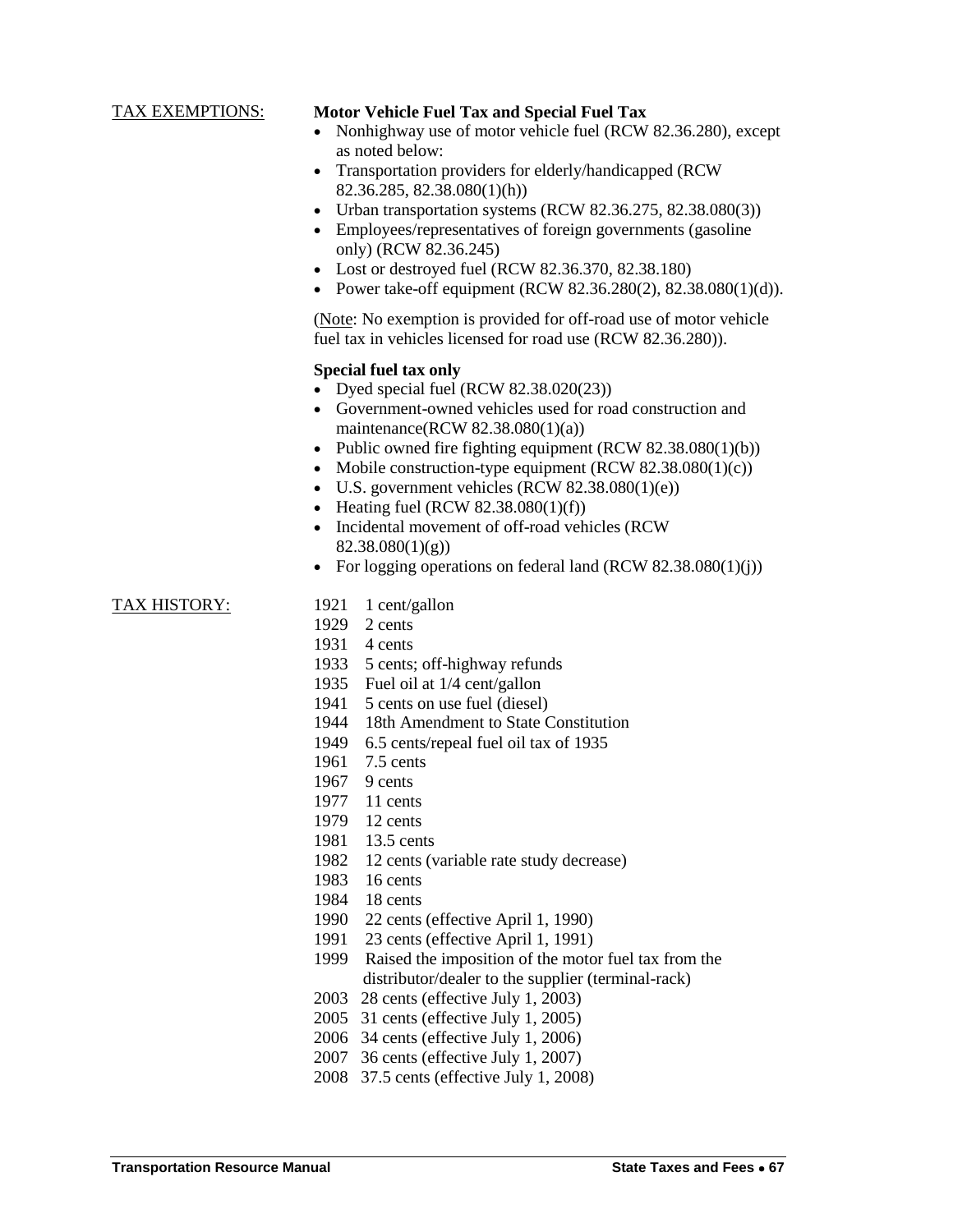| 2009-11 ESTIMATE:         | \$2.350 billion (net for distribution*)         |
|---------------------------|-------------------------------------------------|
| 2011-13 FORECAST:         | \$2.405 billion (net for distribution*)         |
| <b>VALUE OF INCREASE:</b> | \$62.7 million per 1 cent increase per biennium |

\* Net for Distribution – Gross gas tax collections less refunds for nonhighway use, transfers to nonhighway accounts in lieu of refunds, and administrative expenses of the Department of Licensing.

# Distribution of 37.5-Cent Motor Vehicle Fuel Tax Graph

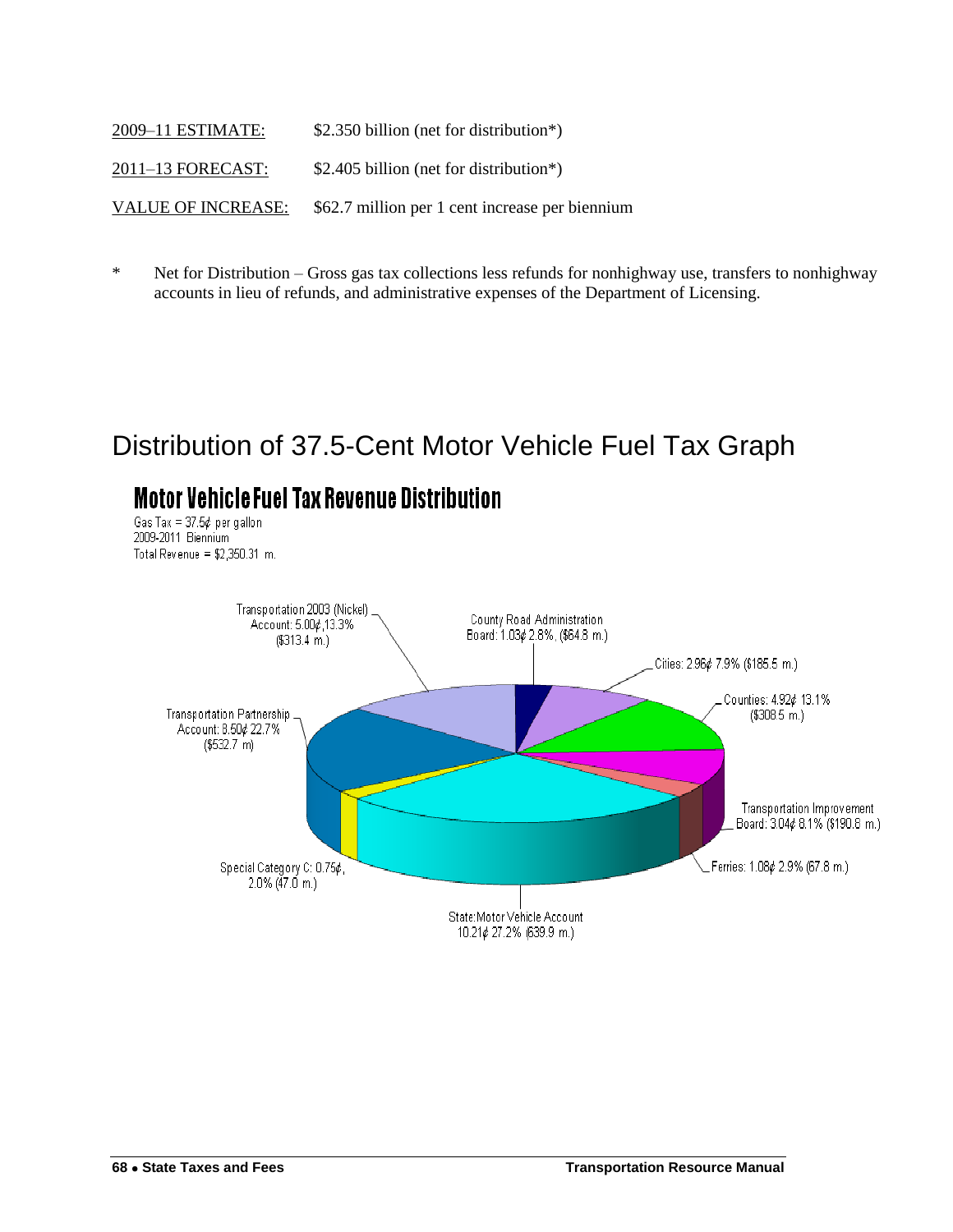## **Motor Fuel Tax Distributions**

## 2007–09 BIENNIUM THROUGH 2013–15 BIENNIUM (1)

(Dollars in Millions)

|                                                                                        | $07 - 09$ | $09-11$ | $11 - 13$ | $13 - 15$ |
|----------------------------------------------------------------------------------------|-----------|---------|-----------|-----------|
| <b>Gross Gasoline Tax</b>                                                              | \$1,966   | \$2,016 | \$2,028   | \$2,026   |
| <b>Gross Special Fuel Tax</b>                                                          | 519       | 469     | 518       | 564       |
| Less: Refunds & Transfers                                                              | 152       | 117     | 124       | 128       |
| Less: Administrative Expenses                                                          | 17        | 17      | 18        | 19        |
| Net Fuel Tax for Distribution <sup>(2)</sup>                                           | \$2,316   | \$2,350 | \$2,405   | \$2,444   |
| State Highway Program                                                                  | 648       | 640     | 655       | 665       |
| Transportation 2003 Account                                                            | 317       | 313     | 321       | 326       |
| <b>Transportation Partnership Account</b>                                              | 472       | 533     | 545       | 554       |
| State Highway Program - Special Category C                                             | 48        | 47      | 48        | 49        |
| Ferry Capital Construction                                                             | 35        | 34      | 35        | 36        |
| Ferry Operations                                                                       | 34        | 33      | 34        | 35        |
| <b>Transportation Improvement Account</b>                                              | 85        | 82      | 83        | 85        |
| <b>Urban Arterial Trust Account Program</b>                                            | 110       | 109     | 112       | 113       |
| Cities - Regular and Transportation 2005<br>Legislation Distribution <sup>(3)(4)</sup> | 188       | 186     | 190       | 193       |
| Counties - Regular and Transportation 2005<br>Legislation Distribution $(3)(5)$        | 313       | 309     | 315       | 321       |
| <b>County Arterial Preservation Program</b>                                            | 29        | 28      | 29        | 29        |
| Rural Arterial Program                                                                 | 37        | 37      | 37        | 38        |
| <b>Total</b>                                                                           | \$2,316   | \$2,350 | \$2,405   | \$2,444   |

**Notes**: (Totals may differ due to rounding).

- **(1)** Based on Fuel Tax Revenue Forecast November 2010.
- **(2)** Net fuel tax is net of transfers and refunds for fuel used for nonhighway purposes such as marine, snowmobile, and other nonhighway uses.
- **(3)** 1.5% and 0.33% are transferred from the cities and the counties normal distribution to the state, for state supervision and studies, respectively.
- **(4)** 1% of cities normal distribution is transferred to the Urban Arterial Trust Account for expenditure on the City Hardship Assistance Program.
- **(5)** Less revenues transferred to Ferry Operations from Capron refunds to Island and San Juan counties.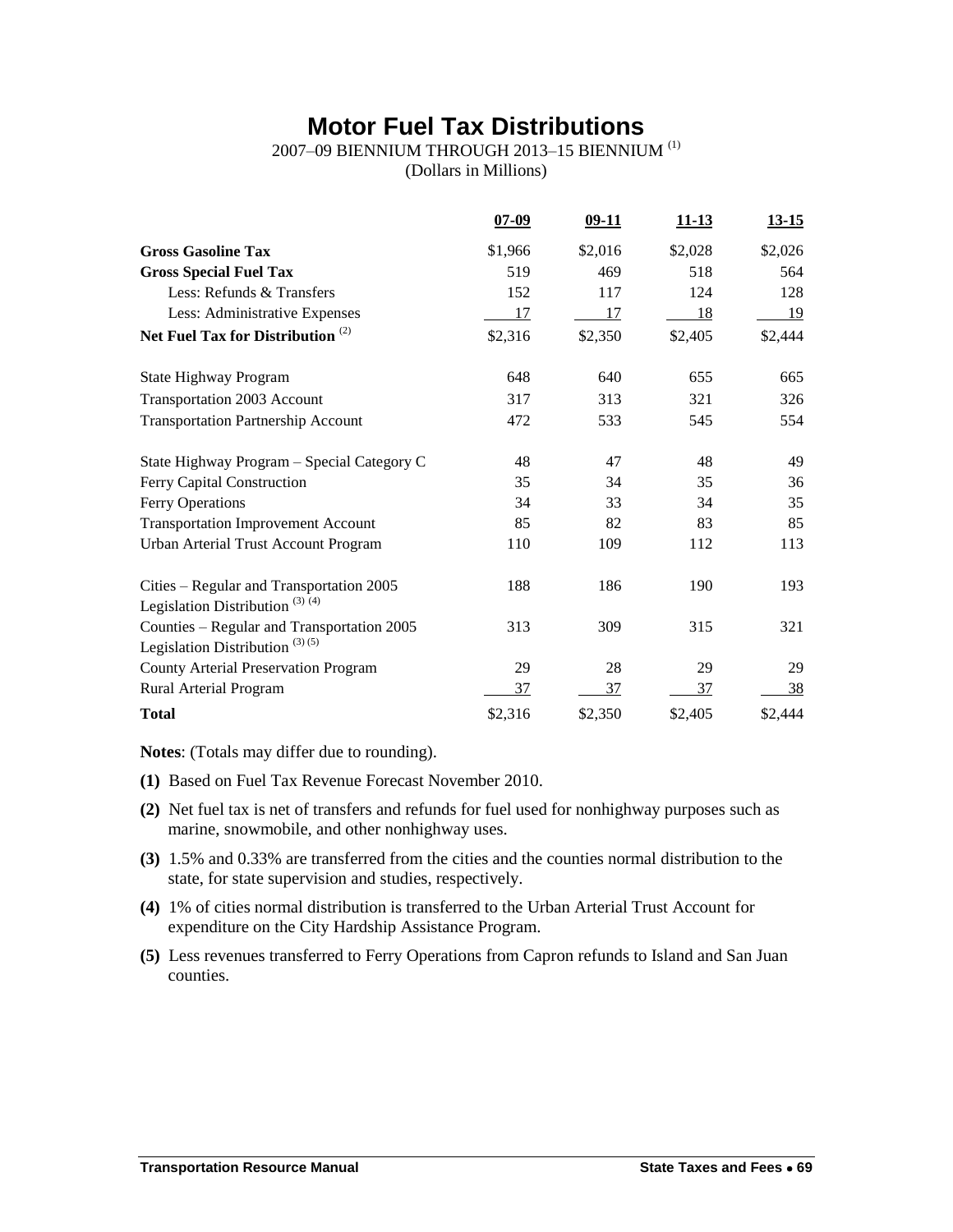# **Distribution of 37.5-Cent Gas Tax\***

### *Dedicated 23-Cent Distribution*

| (RCW 46.68.090)(2)                                                                        |          |               |
|-------------------------------------------------------------------------------------------|----------|---------------|
| <b>State Highway Program</b>                                                              | 44.3870% | $10.21$ cents |
| State Highway Program (Special Category C)                                                | 3.2609%  | $0.75$ cents  |
| Urban Arterial Trust Account                                                              | 7.5597%  | $1.74$ cents  |
| Counties – Normal Distribution                                                            | 19.2287% | $4.42$ cents  |
| Cities – Normal Distribution                                                              | 10.6961% | $2.46$ cents  |
| Ferry Operations                                                                          | 2.3283%  | $0.54$ cents  |
| Ferry Capital Construction                                                                | 2.3726%  | $0.55$ cents  |
| Rural Arterial Trust Program                                                              | 2.5363%  | $0.58$ cents  |
| <b>County Arterial Preservation Program</b>                                               | 1.9565%  | $0.45$ cents  |
| <b>Transportation Improvement Account</b>                                                 | 5.6739%  | $1.30$ cents  |
| <b>TOTAL</b>                                                                              | 100.00%  | $23.00$ cents |
| <b>Dedicated 5-Cent Distribution</b><br>(RCW 46.68.090)(3)<br>Transportation 2003 Account | 100%     | $5.00$ cents  |
| <b>Dedicated 9.5-Cent Distribution</b>                                                    |          |               |
| (RCW 46.68.090)(4)(c)(5)(c)(6)                                                            |          |               |
| <b>Transportation Partnership Account</b>                                                 | 83.3334% | $8.50$ cents  |
| (RCW 46.68.090)(4)(a)(5)(a)<br><b>City Distributions</b>                                  | 8.3333%  | $0.50$ cents  |
| (RCW 46.68.090)(4)(b)(5)(b)<br><b>County Distributions</b>                                |          |               |
|                                                                                           | 8.3333%  | $0.50$ cents  |

\* DOL costs of collection, refunds, and transfers related to nonhighway use of motor fuel are deducted from gross collections before the above distributions are calculated. Tax rate of 37.5 cents is the fully implemented tax rate incorporated in the Transportation 2005 legislation. The full 37.5 cent rate will not be effective until July 1, 2008.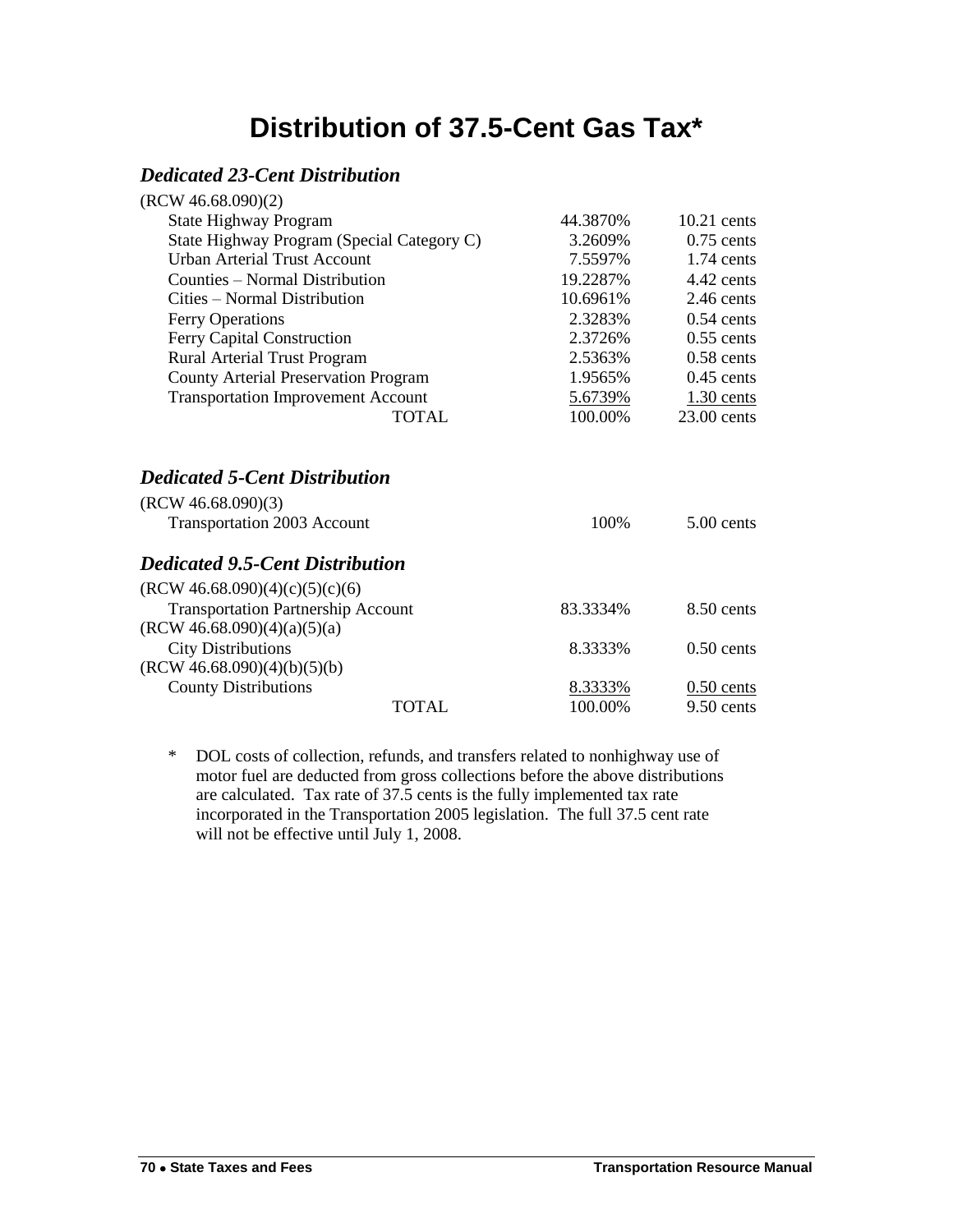## **37.5-Cent Motor Vehicle Fuel Tax – Distributions and Uses**

#### **STATE HIGHWAY PROGRAM**

- Distribution: 10.21 cents
- Revenue deposited in Motor Vehicle Account
- Appropriated for Department of Transportation highway programs
- 2009-2011estimate: \$640 million

#### **TRANSPORTATION 2003 ACCOUNT (NICKEL ACCOUNT)**

- Distribution: 5.00 cents
- New account created in 2003 to be the repository of the 5-cent tax increase. Account used for cash funding for highway and ferry projects identified by the Legislature and for the payment of costs for bond sales to provide debt financing for highway projects.
- 2009-2011estimate: \$313 million

#### **TRANSPORTATION PARTNERSHIP ACCOUNT**

- Distribution: 8.50 cents
- New account created in 2005 to be the repository of 8.5 cents of a 9.5-cent tax increase. Account used for cash funding for highway and ferry projects identified by the Legislature and for the payment of costs for bond sales to provide debt financing for highway projects. Remaining 1 cent distributed to cities and counties.
- 2009-2011estimate: \$533 million

#### **STATE HIGHWAY PROGRAM – SPECIAL CATEGORY C**

- Distribution: 0.75 cents
- Revenue deposited in Motor Vehicle Account
- Provides bond financing for high-cost projects
- Project list includes First Avenue South Bridge in Seattle, SR 18 from Auburn to North Bend, and the North-South Corridor in Spokane.
- 2009-2011estimate: \$47 million

#### **RURAL ARTERIAL PROGRAM**

- Distribution: 0.58 cents
- Revenue deposited in Rural Arterial Trust Account
- Distributed by County Road Administration Board (CRAB) to counties on a regionally competitive basis for construction and reconstruction of rural arterials and collectors. Regional allocation is based on rural land area and eligible road mileage.
- 2009-2011estimate: \$37 million

#### **TRANSPORTATION IMPROVEMENT ACCOUNT (FUNDED PROGRAM)**

- Distribution: 1.30 cents
- Established in 1988 to improve the mobility of people and goods in Washington State by supporting economic development and environmentally responsive solutions to our statewide transportation system.
- Distributed by Transportation Improvement Board on project basis
- Transportation Partnership Program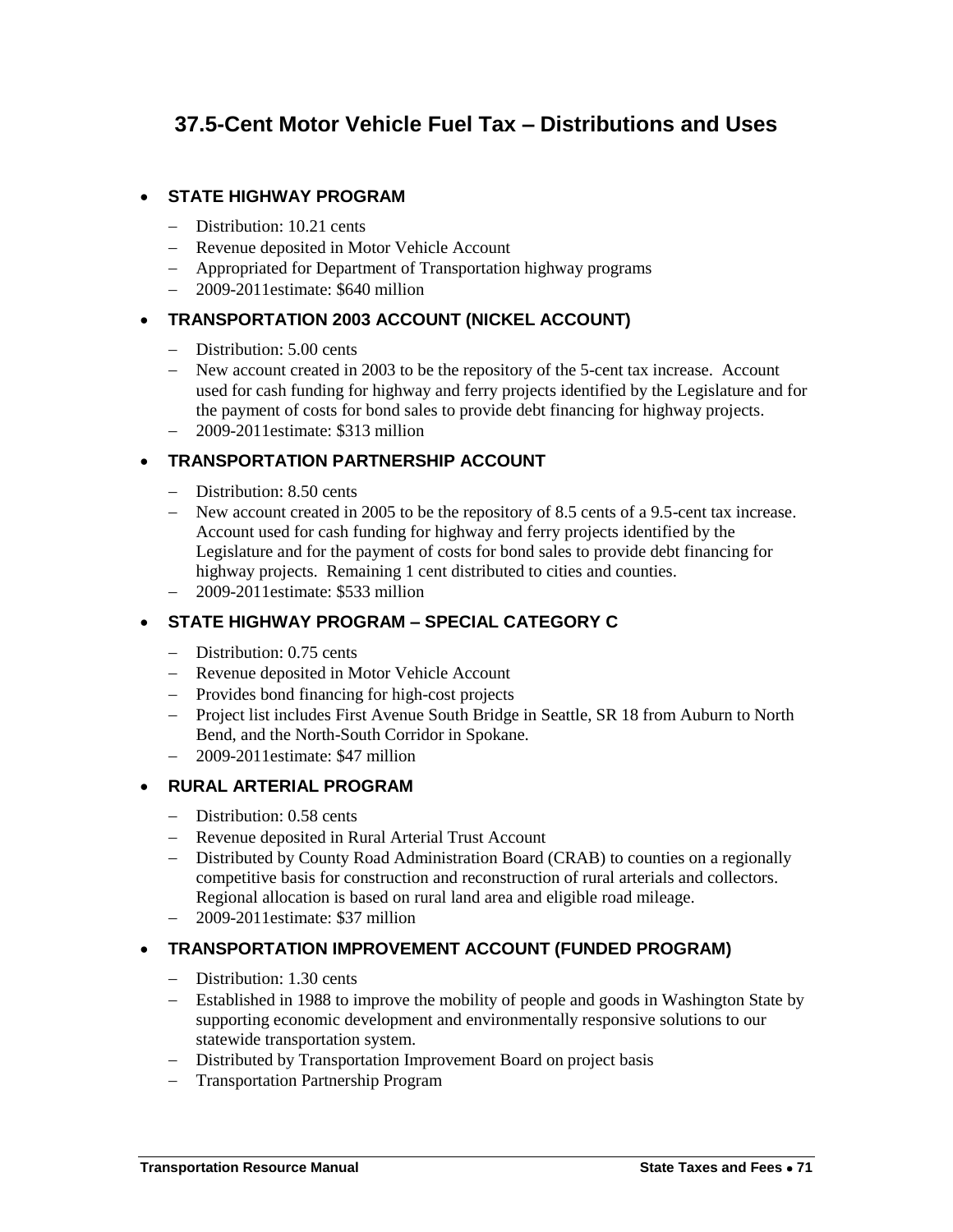- o The Transportation Partnership Program provides funding for cities with a population greater than 5,000, urban counties, and Transportation Benefit Districts (TBD).
- o Transportation Partnership Program projects address congestion caused by economic development or fast growth. They must be consistent with state, regional, and local transportation plans. Project must also be partially funded by local contributions.
- o 2009-2011estimate: \$82 million

#### **URBAN ARTERIAL TRUST ACCOUNT (FUNDED PROGRAMS)**

- Distribution: 1.74 cents
- Established in 1967 to fund transportation projects for urban cities and urban counties.
- Administered by the Transportation Improvement Board
- Arterial Improvement Program
	- o The intent of the Arterial Improvement Program is to improve mobility and safety while supporting an environment essential to the quality of life of the citizens of Washington State.
	- o Eligible agencies are counties with urban areas, cities and towns within an urban area, and cities with a population of 5,000 or greater.
- Small City Program
	- o The intent of the Small City Program is to preserve and improve the roadway system in a manner that is consistent with local needs.
	- o An eligible agency is a city or town that has a population less than 5,000.
- Pedestrian Safety and Mobility Program
	- o The Pedestrian Safety and Mobility Program provides funds to enhance and promote pedestrian mobility and safety as a viable transportation choice by improving safety, providing access, and addressing system continuity and connectivity.
- City Hardship Assistance Program
	- o The City Hardship Assistance Program provides funding to offset extraordinary costs associated with the transfer of state highways to cities with a population less than 20,000.
	- o City Hardship Assistance Program projects are selected based on structural condition, accident experience, and relationship to other local agency projects.
- 2009–2011 estimate: \$109 million (excludes the \$2.1 million transfer from the city distributions to the UATA to fund the City Hardship Assistance Program).

#### **COUNTY ARTERIAL PRESERVATION PROGRAM**

- Distribution: 0.45 cent
- Revenue deposited in County Arterial Preservation Account
- To sustain structural, safety, and operational integrity of urban and rural county arterials
- Distributions by County Road Administration Board (CRAB) based on paved arterial lane miles in unincorporated areas.
- 2009-2011estimate: \$28 million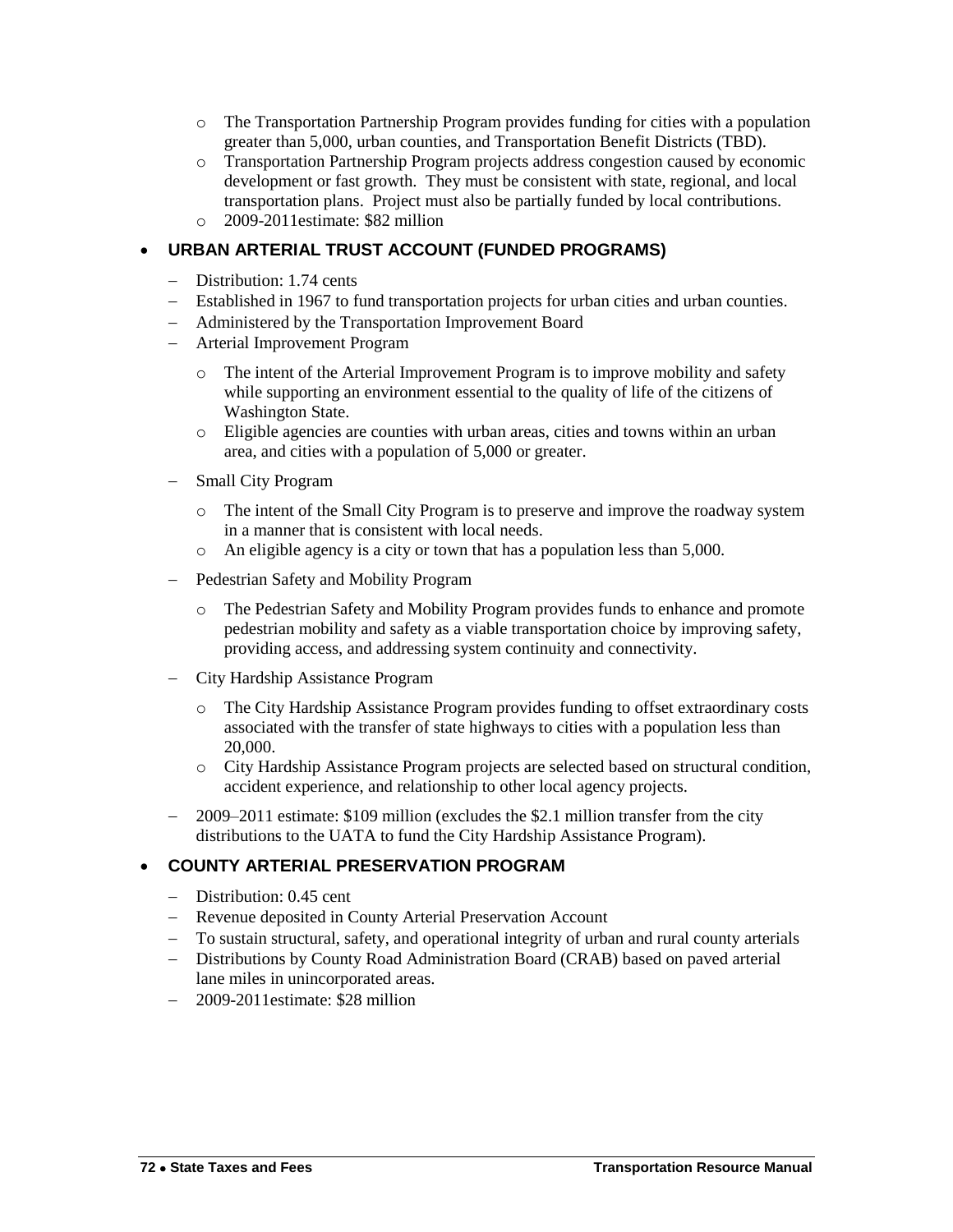#### **COUNTIES – REGULAR AND TRANSPORTATION 2005 LEGISLATION DISTRIBUTION**

- Distribution: 4.92 cents (4.83 cents after deductions for state supervision and studies).
- Pierce, Skagit and Whatcom counties are first reimbursed for 50% of any deficit incurred during the previous fiscal year in operating their county-owned ferry systems (limited to \$1,000,000 per biennium).
- 1.5% provided to DOT and CRAB for statutory regulation, supervision of grants, and technical support to counties.
- $-$  Up to 0.33% for studies
- Sums required to be repaid to counties composed of islands are provided (San Juan and Island counties) (RCW 46.68.080/ "Capron Act").
- Remainder distributed according to following formula: 10% evenly distributed, 30% by population, 30% based on annual road cost (maintenance costs plus 1/25 of replacement costs), 30% based on annual monetary needs; for construction and maintenance of county roads.
- 2009-2011estimate: \$ 309 million (\$310 million after deductions). Redistribution of \$9.9 million to Ferry Operations (RCW 46.080.68(5)).

#### **CITIES – REGULAR AND TRANSPORATION 2005 LEGISLATION DISTRIBUTION**

- Distribution: 2.96 cents (2.88 cents after deductions for state supervision, studies, and City Hardship Assistance Account).
- Up to 1.5% distributed to DOT for supervision of federal grants and roadwork.
- $-$  Up to 0.33% for studies
- 1% to City Hardship Assistance Program to help small cities that take over maintenance of state highways within their boundaries.
- Remainder distributed by population for construction and maintenance of streets.
- 2009-2011estimate: \$186 million after deductions

#### **FERRY OPERATIONS**

- Distribution: 0.54 cents
- Revenue deposited in Puget Sound Ferry Operations Account
- Redistribution of Capron revenues from San Juan and Island counties (RCW) 46.080.68(5).
- 2009-2011estimate: \$34 million (\$43 million after Capron redistributions from counties).

#### **FERRY CAPITAL CONSTRUCTION**

- Distribution: 0.55 cents
- Revenue deposited in Puget Sound Capital Construction Account
- 2009-2011 estimate: \$34 million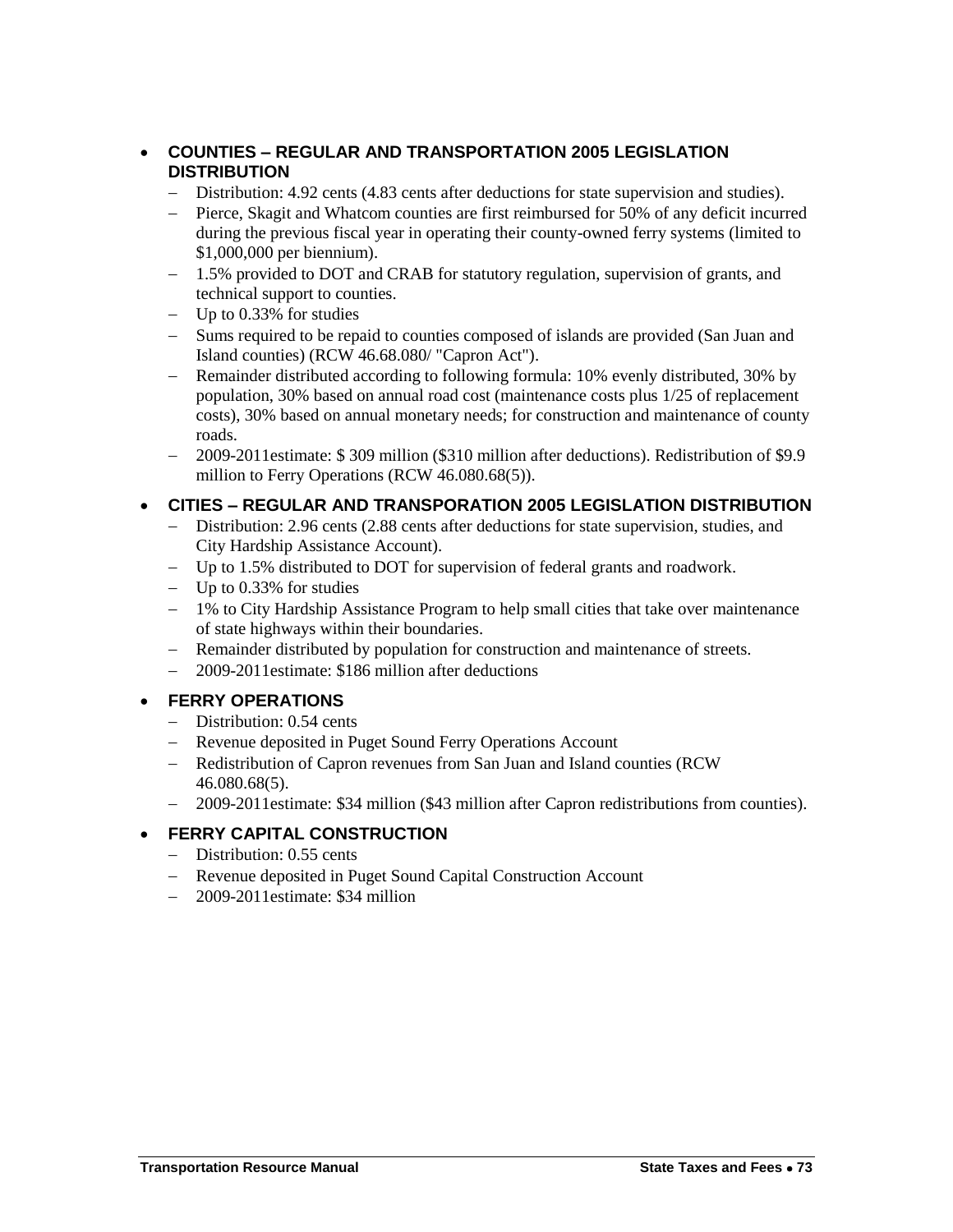| <b>REVENUE SOURCE:</b>         | <b>Motor Vehicle Registration Fee (License Fee)</b>                                                                                                                                                                                                                                                                                                                                                                                                                            |
|--------------------------------|--------------------------------------------------------------------------------------------------------------------------------------------------------------------------------------------------------------------------------------------------------------------------------------------------------------------------------------------------------------------------------------------------------------------------------------------------------------------------------|
| RCW:                           | 46.16.0621 (fee) Effective until July 1, 2011,<br>46.17.350 Effective July 1, 2011<br>46.68.030 (distribution)                                                                                                                                                                                                                                                                                                                                                                 |
| <b>WHO'S TAXED:</b>            | Owners of passenger cars, motorcycles, motor homes, for-hire vehicles (6 or<br>less passenger capacity), taxicabs, horseless carriages, restored vehicles, stage<br>vehicles with 6 or less seats, travel trailers, other trailers not paying combined<br>licensing fee, and tow trucks; other vehicles must pay the License fee by weight<br>(see License Fee by Weight, page 60; personal trailers pay a separate fee (see<br>Private Use Single-Axle Trailer Fee, page 83). |
| <b>TAX RATE:</b>               | Original registration \$30; renewal registration \$30.                                                                                                                                                                                                                                                                                                                                                                                                                         |
|                                | 10-cent study fee and 50-cent field service fee formerly collected in<br>conjunction with vehicle registration eliminated by Chapter 1, 1st Special<br>Session, Laws of 2000.                                                                                                                                                                                                                                                                                                  |
| <b>ADMINISTERED BY:</b>        | Department of Licensing                                                                                                                                                                                                                                                                                                                                                                                                                                                        |
| <b>WHERE DEPOSITED:</b>        | Renewal<br><b>Original</b>                                                                                                                                                                                                                                                                                                                                                                                                                                                     |
|                                | <b>State Patrol Highway Account</b><br>\$20.35<br>\$20.35<br>Ferry Operations Account<br>2.02<br>.93<br>8.72<br>Motor Vehicle Account<br>7.63<br>\$30.00<br>\$30.00<br><b>TOTAL</b>                                                                                                                                                                                                                                                                                            |
| <b>DISTRIBUTION &amp; USE:</b> | Appropriated for State Patrol, ferry operations, and highway-related<br>activities.                                                                                                                                                                                                                                                                                                                                                                                            |
| <b>TAX EXEMPTIONS:</b>         | Vehicles owned by government agencies (RCW 46.16.020)                                                                                                                                                                                                                                                                                                                                                                                                                          |
|                                | Vehicles owned by Indian tribes (RCW 46.16.020, 46.16.022)                                                                                                                                                                                                                                                                                                                                                                                                                     |
|                                | Vehicles owned by governments of foreign countries (RCW 46.16.020)                                                                                                                                                                                                                                                                                                                                                                                                             |
|                                | Buses owned by private schools (RCW 46.16.035)                                                                                                                                                                                                                                                                                                                                                                                                                                 |
| TAX HISTORY:                   | Original & Renewal<br>1909<br>\$3.00<br>\$5.00<br>1917<br>\$10.00<br>1919<br>1932<br>\$3.00<br>\$5.00<br>1949<br>\$6.50<br>1949<br>\$6.90<br>1961<br>\$8.00<br>1965<br>\$9.40<br>1969                                                                                                                                                                                                                                                                                          |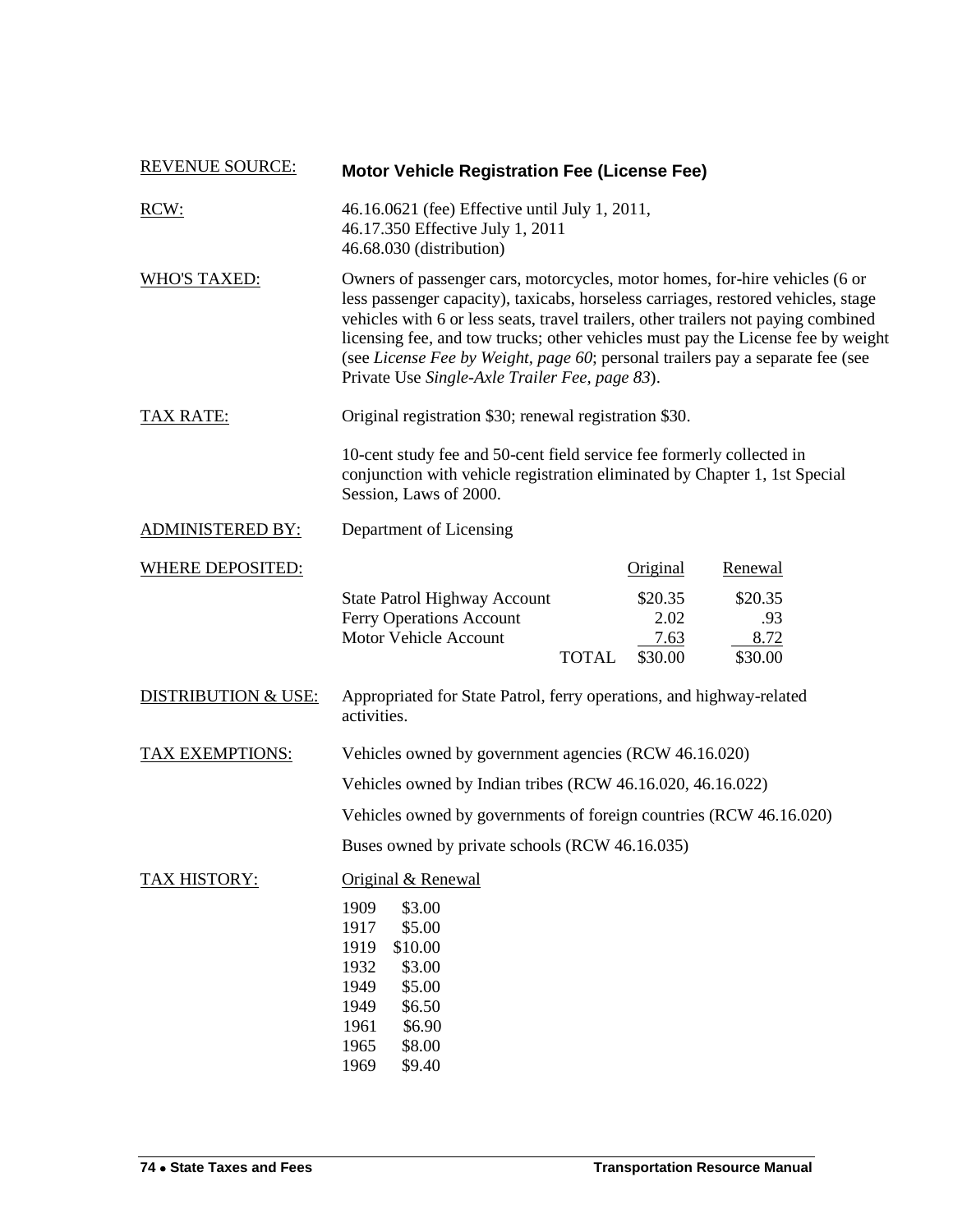|                           |                                              | Original                                 | Renewal                                                                                                                                    |
|---------------------------|----------------------------------------------|------------------------------------------|--------------------------------------------------------------------------------------------------------------------------------------------|
|                           | 1977<br>1981<br>1987<br>2000<br>2002<br>2005 | \$13.40<br>\$23.00<br>\$27.75<br>\$30.00 | \$9.40<br>\$19.00<br>\$23.75<br>\$30.00<br>Changed distribution of Original fee<br>Private use single-axle trailers removed from basic fee |
| 2009-11 ESTIMATE:         |                                              | \$282 million                            |                                                                                                                                            |
| 2011-13 FORECAST:         |                                              | \$294 million                            |                                                                                                                                            |
| <b>VALUE OF INCREASE:</b> |                                              |                                          | \$9.4 million per \$1 fee increase per biennium                                                                                            |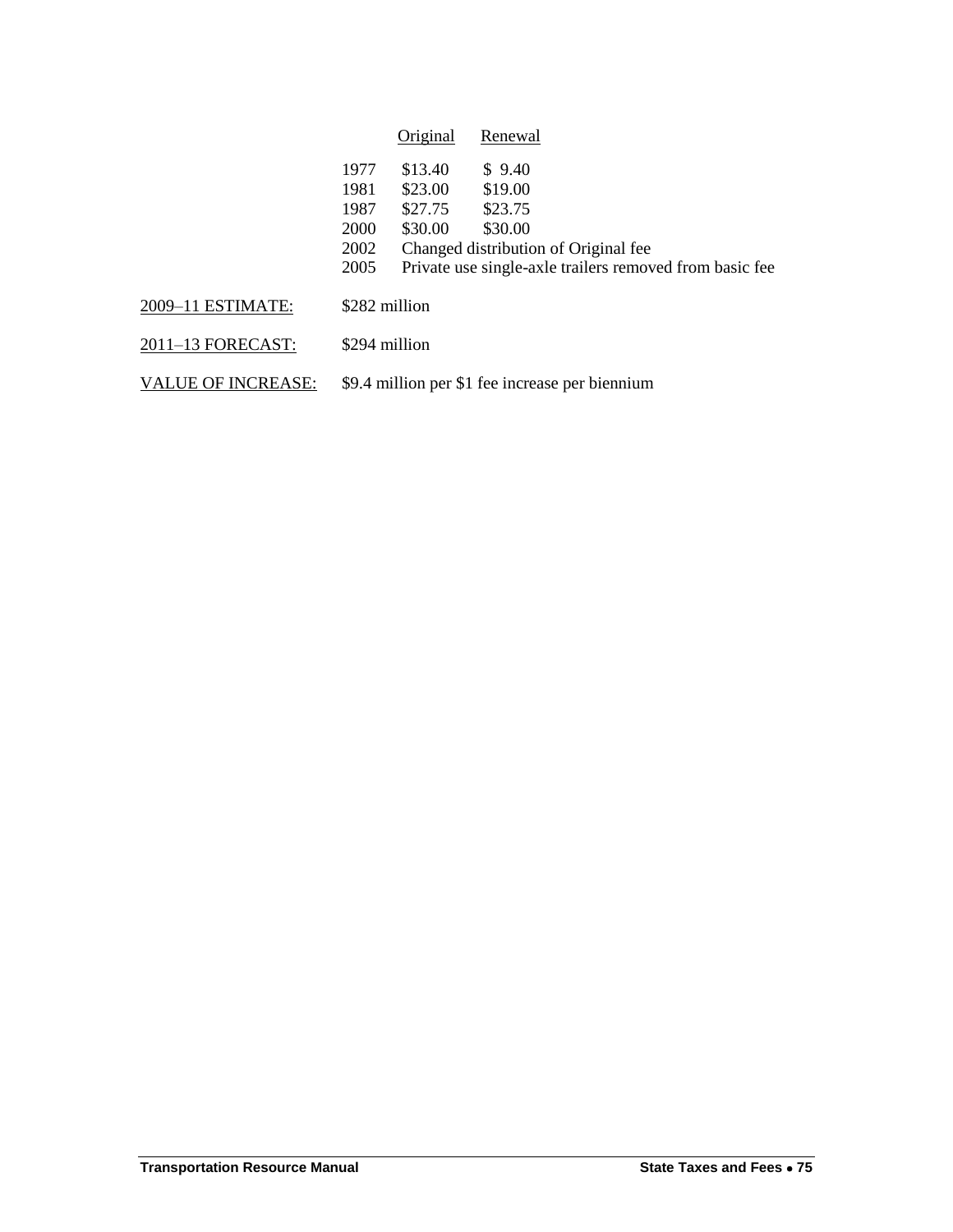| <b>REVENUE SOURCE:</b>         | <b>Motor Vehicle Weight Fee</b>                                                                                                                                                                                                                                                                                                                                                      |                                       |
|--------------------------------|--------------------------------------------------------------------------------------------------------------------------------------------------------------------------------------------------------------------------------------------------------------------------------------------------------------------------------------------------------------------------------------|---------------------------------------|
| RCW:                           | 46.17.010 Effective until July 1, 2011,<br>46.17.365 Effective July 1, 2011                                                                                                                                                                                                                                                                                                          |                                       |
| <b>WHO'S TAXED:</b>            | All motor vehicles licensed under RCW 46.17.350(1) (a), (d), (e),<br>(h), (j), (n), and (o), except motor homes, which are subject to a<br>Motor Home Weight Fee, page 65. Fee is based on vehicle<br>scale weight.                                                                                                                                                                  |                                       |
| <b>TAX RATE:</b>               | The motor vehicle weight fee is based on the motor vehicle<br>scale weight and Is the difference determined by subtracting<br>the vehicle license fee required in RCW $46.17.350$ from the<br>license fee in Schedule B of RCW 46.17.355, plus two dollars.<br>Minimum fee is \$10. For most passenger vehicles, weight<br>fees are \$10, \$20, or \$30.                             |                                       |
| <b>ADMINISTERED BY:</b>        | Department of Licensing                                                                                                                                                                                                                                                                                                                                                              |                                       |
| <b>WHERE DEPOSITED:</b>        | Freight Mobility Multimodal Account:<br>Multimodal Account:                                                                                                                                                                                                                                                                                                                          | \$6 million per biennium<br>Remainder |
| <b>DISTRIBUTION &amp; USE:</b> | The motor vehicle weight fee provides funds to mitigate the<br>impact of vehicle loads on the state roads and highways and is<br>separate and distinct from other vehicle license fees. Proceeds<br>from the fee may be used for transportation purposes, or for<br>facilities and activities that reduce the number of vehicles or<br>load weights on the state roads and highways. |                                       |
| TAX EXEMPTIONS:                | None                                                                                                                                                                                                                                                                                                                                                                                 |                                       |
| <b>TAX HISTORY:</b>            | Vehicle weight fee established at \$10, \$20, and \$30 for most<br>2005<br>vehicles.                                                                                                                                                                                                                                                                                                 |                                       |
| 2009-11 ESTIMATE:              | \$104.5 million                                                                                                                                                                                                                                                                                                                                                                      |                                       |
| 2011-13 FORECAST:              | \$109 million                                                                                                                                                                                                                                                                                                                                                                        |                                       |
| <b>VALUE OF INCREASE:</b>      | \$9.1 million per \$1 fee increase per biennium                                                                                                                                                                                                                                                                                                                                      |                                       |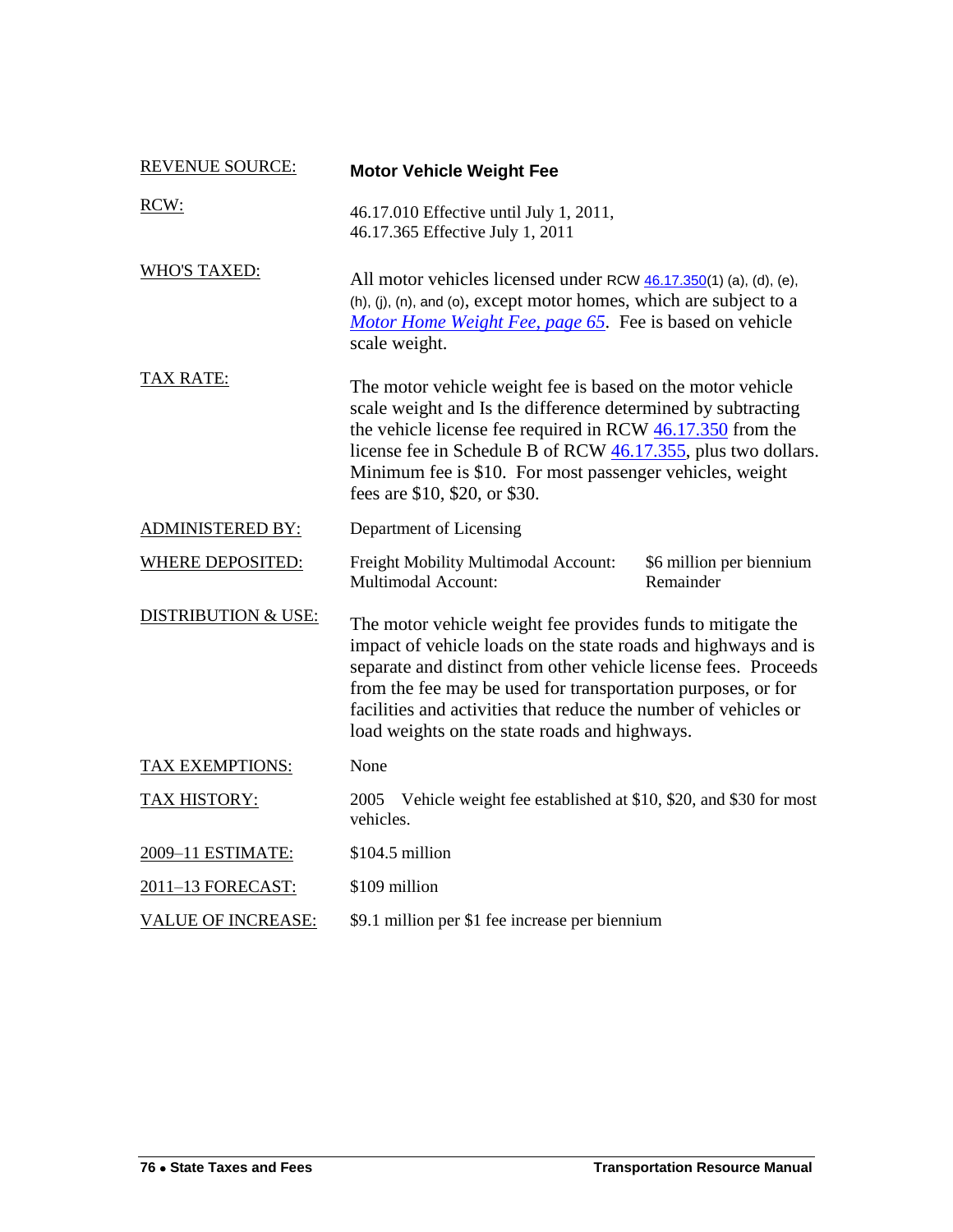| <b>REVENUE SOURCE:</b>         | <b>Motorcycle Endorsement Fee/Instruction Permit</b>                                                                                                                                                                                                                                                                                                                                                                                                                                                                                                                              |  |  |
|--------------------------------|-----------------------------------------------------------------------------------------------------------------------------------------------------------------------------------------------------------------------------------------------------------------------------------------------------------------------------------------------------------------------------------------------------------------------------------------------------------------------------------------------------------------------------------------------------------------------------------|--|--|
| RCW:                           | 46.20.505 (exam and endorsement fee)<br>46.20.510 (instruction permit fee)                                                                                                                                                                                                                                                                                                                                                                                                                                                                                                        |  |  |
| <b>WHO'S TAXED:</b>            | Motorcycle drivers; applicant must be at least 16 years old and have<br>a driver license.                                                                                                                                                                                                                                                                                                                                                                                                                                                                                         |  |  |
| <b>TAX RATE:</b>               | \$10 for initial endorsement, plus \$5 examination fee<br>\$25 renewal endorsement, payable every 5 years<br>\$15 instruction permit                                                                                                                                                                                                                                                                                                                                                                                                                                              |  |  |
|                                | Motorcycle drivers must have their driver license specially<br>endorsed, which requires passage of the motorcycle exam.                                                                                                                                                                                                                                                                                                                                                                                                                                                           |  |  |
|                                | Instruction permits are good for 90 days and may be renewed for a<br>second 90-day period.                                                                                                                                                                                                                                                                                                                                                                                                                                                                                        |  |  |
| <b>ADMINISTERED BY:</b>        | Department of Licensing                                                                                                                                                                                                                                                                                                                                                                                                                                                                                                                                                           |  |  |
| <b>WHERE DEPOSITED:</b>        | Motorcycle Safety Education Account                                                                                                                                                                                                                                                                                                                                                                                                                                                                                                                                               |  |  |
| <b>DISTRIBUTION &amp; USE:</b> | Appropriated for motorcycle safety education.                                                                                                                                                                                                                                                                                                                                                                                                                                                                                                                                     |  |  |
| <b>TAX EXEMPTIONS:</b>         | None                                                                                                                                                                                                                                                                                                                                                                                                                                                                                                                                                                              |  |  |
| <b>TAX HISTORY:</b>            | 1967<br>\$4 initial exam, \$2 renewal exam<br>\$6 initial exam, \$4 renewal exam<br>1987<br>\$7 initial or new category, \$5 renewal exam<br>1988<br>\$2 exam fee, \$6 initial or new category endorsement, \$7.50<br>1989<br>renewal endorsement, \$2.50 instruction permit<br>1993<br>\$2 exam fee, \$6 initial or new category endorsement, \$14<br>renewal endorsement, \$2.50 instruction permit<br>\$2 exam fee, \$10 initial or new category endorsement,<br>1999<br>\$25 renewal endorsement, \$2.50 instruction permit<br>2002<br>\$5 exam fee, \$15 renewal endorsement |  |  |
| 2009-11 ESTIMATE:              | \$4.1 million                                                                                                                                                                                                                                                                                                                                                                                                                                                                                                                                                                     |  |  |
| 2011-13 FORECAST:              | \$4.4 million                                                                                                                                                                                                                                                                                                                                                                                                                                                                                                                                                                     |  |  |
| <b>VALUE OF INCREASE:</b>      | \$217,000 per \$1fee increase per biennium                                                                                                                                                                                                                                                                                                                                                                                                                                                                                                                                        |  |  |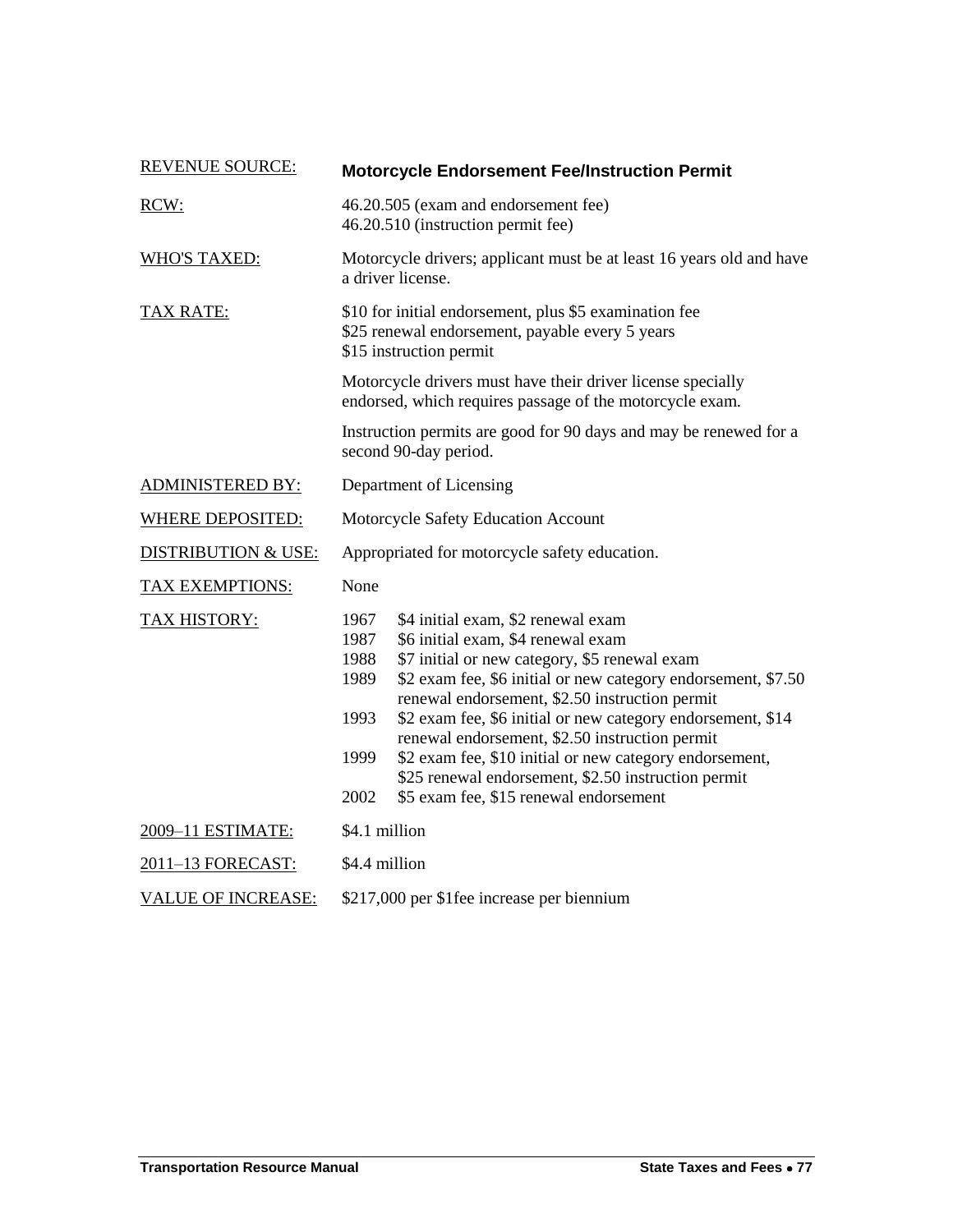| <b>REVENUE SOURCE:</b>         | <b>Natural Gas and Propane Fee</b>                                                                                                                                                                                                                                                                                                                                                                       |                                                          |                                             |                                                |
|--------------------------------|----------------------------------------------------------------------------------------------------------------------------------------------------------------------------------------------------------------------------------------------------------------------------------------------------------------------------------------------------------------------------------------------------------|----------------------------------------------------------|---------------------------------------------|------------------------------------------------|
| RCW:                           | 82.38.075                                                                                                                                                                                                                                                                                                                                                                                                |                                                          |                                             |                                                |
| <b>WHO'S TAXED:</b>            | Vehicles powered by natural gas or propane                                                                                                                                                                                                                                                                                                                                                               |                                                          |                                             |                                                |
| <b>TAX RATE:</b>               | In lieu of paying the special fuels tax (same as gas tax) on a per<br>gallon basis, users of vehicles powered by natural gas or propane<br>pay an annual fee based on the gross weight of the vehicle. The<br>annual fee is indexed to increase with increases in the special fuels<br>tax rate. The estimated rates after implementation of the 37.5-cent<br>special fuel tax rate on July 1, 2008 are: |                                                          |                                             |                                                |
|                                | <b>Gross Weight</b><br>$0 - 10,000$<br>$10,001 - 18,000$<br>$18,001 - 28,000$<br>$28,001 - 36,000$<br>36,001 and above<br>(A \$5 fee for cost of administration is included in above fees).                                                                                                                                                                                                              | \$145.63<br>\$255.00<br>\$348.75<br>\$473.75<br>\$786.25 |                                             |                                                |
| <b>ADMINISTERED BY:</b>        | Department of Licensing                                                                                                                                                                                                                                                                                                                                                                                  |                                                          |                                             |                                                |
|                                |                                                                                                                                                                                                                                                                                                                                                                                                          |                                                          |                                             |                                                |
| <b>WHERE DEPOSITED:</b>        | <b>Motor Vehicle Account</b>                                                                                                                                                                                                                                                                                                                                                                             |                                                          |                                             |                                                |
| <b>DISTRIBUTION &amp; USE:</b> | Appropriated for highway-related purposes.                                                                                                                                                                                                                                                                                                                                                               |                                                          |                                             |                                                |
| <b>TAX EXEMPTIONS:</b>         | None                                                                                                                                                                                                                                                                                                                                                                                                     |                                                          |                                             |                                                |
| TAX HISTORY:                   | <b>Gross Weight</b><br>$0 - 6,000$<br>$6,001 - 10,000$<br>$10,001 - 18,000$<br>$18,001 - 28,000$<br>$28,001 - 36,000$<br>36,001 and above                                                                                                                                                                                                                                                                | 1977<br>\$60<br>70<br>80<br>110<br>150<br>250            | 1979<br>45<br>45<br>80<br>110<br>150<br>250 | 2009<br>146<br>146<br>255<br>349<br>474<br>786 |
|                                | **1983 Adds indexing (uses 1979 rates as base)                                                                                                                                                                                                                                                                                                                                                           |                                                          |                                             |                                                |
| 2009-11 ESTIMATE:              | Minimal                                                                                                                                                                                                                                                                                                                                                                                                  |                                                          |                                             |                                                |
| 2011-13 FORECAST:              | Minimal                                                                                                                                                                                                                                                                                                                                                                                                  |                                                          |                                             |                                                |
| <b>VALUE OF INCREASE:</b>      | Minimal                                                                                                                                                                                                                                                                                                                                                                                                  |                                                          |                                             |                                                |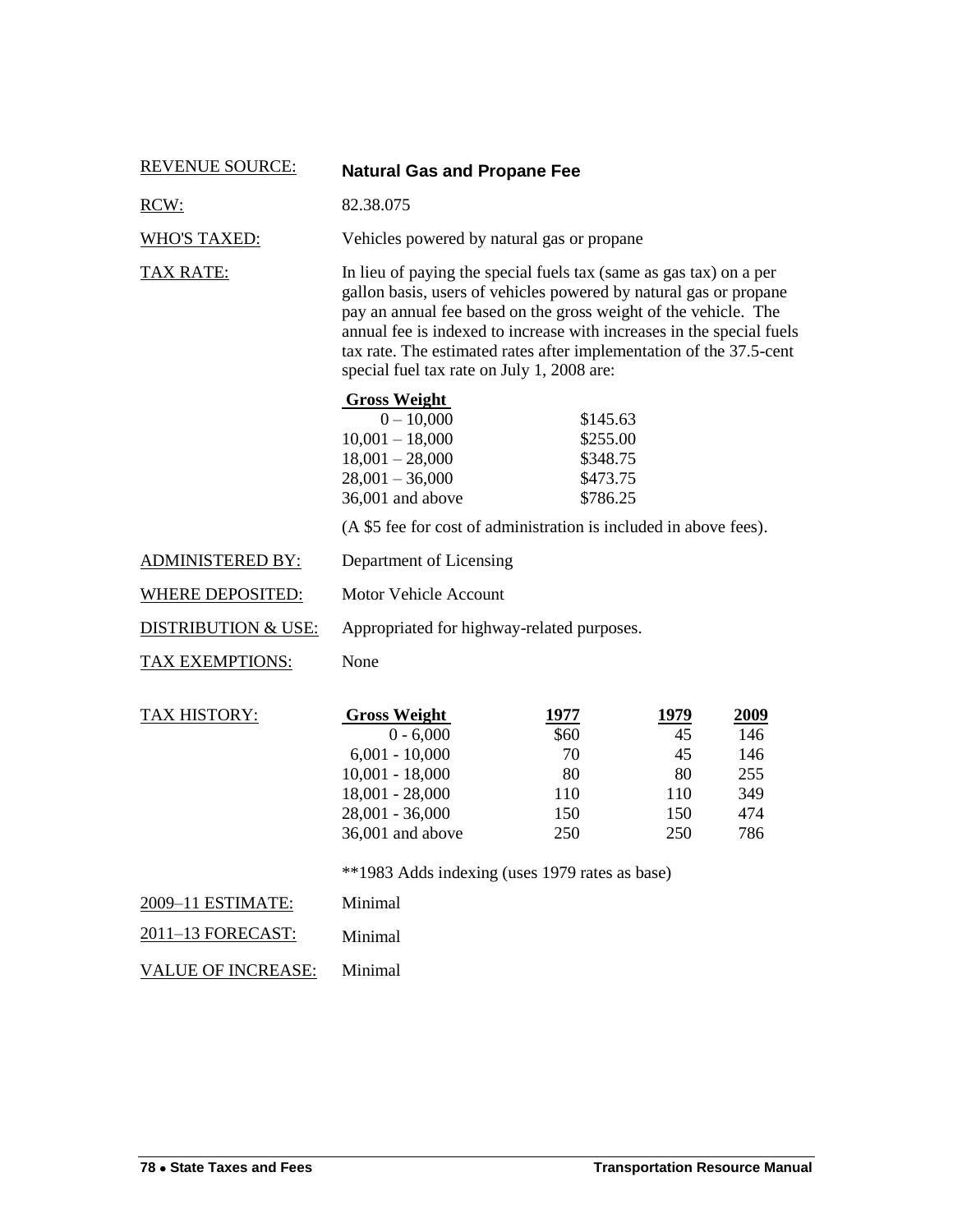| <b>REVENUE SOURCE:</b>         | <b>Occupational Driver License Fee</b>                                                                                                                                                             |  |
|--------------------------------|----------------------------------------------------------------------------------------------------------------------------------------------------------------------------------------------------|--|
| RCW:                           | 46.20.380 (fee)                                                                                                                                                                                    |  |
| <b>WHO'S TAXED:</b>            | Drivers who have had their driver license suspended or revoked; for<br>work-related use only; license may not be issued in first 30 days<br>following suspension or revocation; only one issuance. |  |
| <b>TAX RATE:</b>               | \$100 nonrefundable application fee                                                                                                                                                                |  |
| <b>ADMINISTERED BY:</b>        | Department of Licensing                                                                                                                                                                            |  |
| WHERE DEPOSITED:               | Highway Safety Fund                                                                                                                                                                                |  |
| <b>DISTRIBUTION &amp; USE:</b> | Appropriated for support of driver-related programs                                                                                                                                                |  |
| <b>TAX EXEMPTIONS:</b>         | None                                                                                                                                                                                               |  |
| TAX HISTORY:                   | \$10<br>1961<br>\$25<br>1985<br>\$100<br>2004                                                                                                                                                      |  |
| 2009-11 ESTIMATE:              | \$2.0 million                                                                                                                                                                                      |  |
| 2011-13 FORECAST:              | \$2.4 million                                                                                                                                                                                      |  |
| <b>VALUE OF INCREASE:</b>      | \$23,900 per \$1 fee increase per biennium                                                                                                                                                         |  |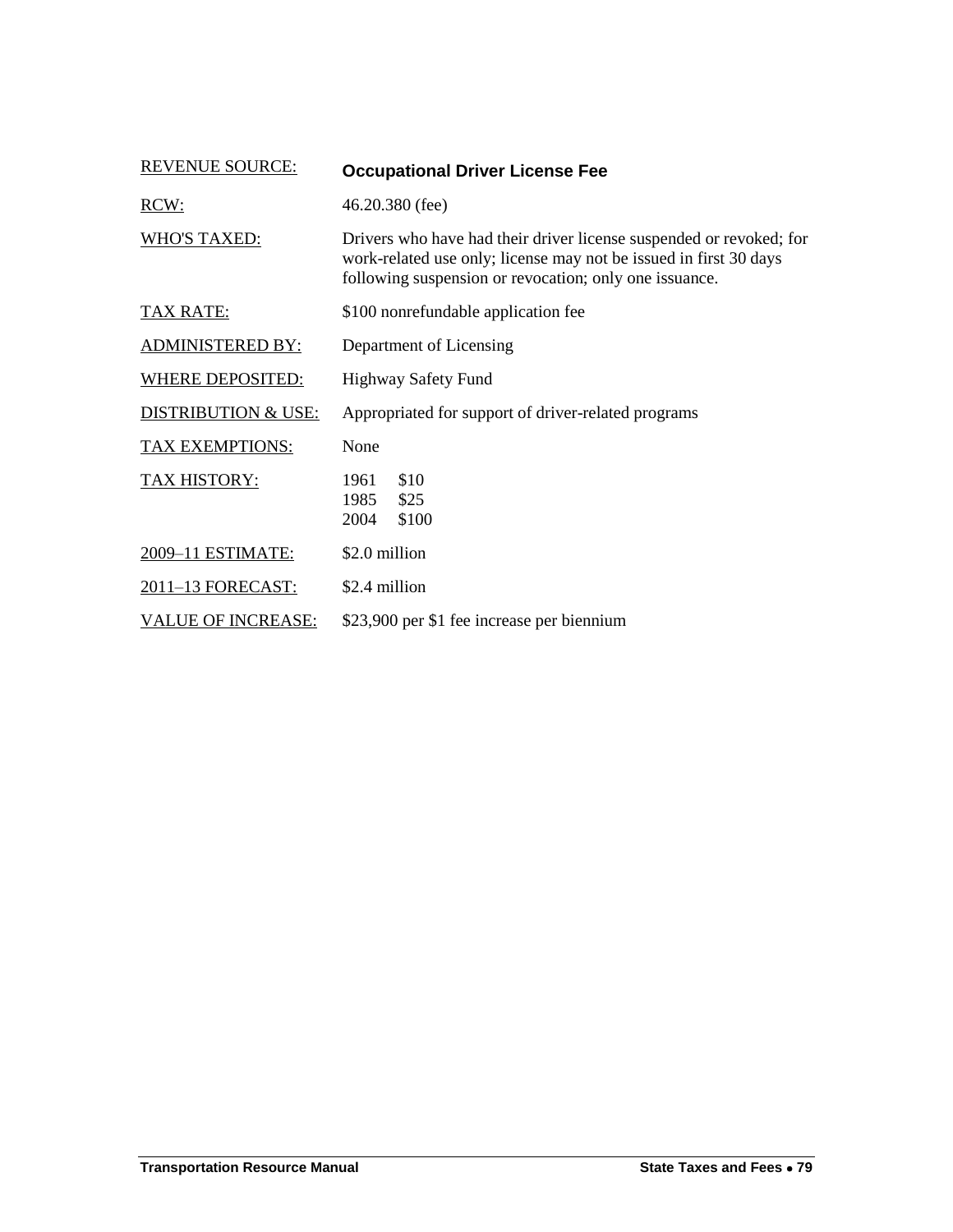| <b>REVENUE SOURCE:</b>         | <b>Off-Road Vehicle Use Permit</b>                                                                                                                                                                                                                                                                  |
|--------------------------------|-----------------------------------------------------------------------------------------------------------------------------------------------------------------------------------------------------------------------------------------------------------------------------------------------------|
| RCW:                           | 46.09.070 (fee) Effective until July 1, 2011,<br>46.17.350 Effective July 1, 2011<br>46.09.110 (where deposited) Effective until July 1, 2011, 46.68.045<br>Effective July 1, 2011                                                                                                                  |
| <b>WHO'S TAXED:</b>            | Off-road vehicle owners                                                                                                                                                                                                                                                                             |
| <b>TAX RATE:</b>               | \$18 for annual permit<br>\$7 for 60-day temporary permit<br>\$10 transfer fee                                                                                                                                                                                                                      |
| <b>ADMINISTERED BY:</b>        | Department of Licensing                                                                                                                                                                                                                                                                             |
| <b>WHERE DEPOSITED:</b>        | Nonhighway and Off-Road Vehicle Activities                                                                                                                                                                                                                                                          |
|                                | Program (NOVA) Account<br>minimum of 82%<br><b>Motor Vehicle Account</b><br>up to $18\%$<br><b>TOTAL</b><br>100%                                                                                                                                                                                    |
| <b>DISTRIBUTION &amp; USE:</b> | Appropriated for outdoor recreation and highway-related purposes<br>(Outdoor Recreation Account appropriations found in General Fund<br>budget).                                                                                                                                                    |
| TAX EXEMPTIONS:                | None                                                                                                                                                                                                                                                                                                |
| TAX HISTORY:                   | 1971<br>\$5 new & renewal; \$1 transfer fee; \$2 nonresident permit<br>\$5 new & renewal; \$1 transfer fee; \$2 temporary use permit<br>1986<br>\$5 new & renewal; \$5 transfer fee; \$2 temporary use permit<br>2002<br>\$18 new & renewal; \$10 transfer fee; \$7 temporary use<br>2004<br>permit |
| 2009-11 ESTIMATE:              | \$3.5 million                                                                                                                                                                                                                                                                                       |
| 2011-13 FORECAST:              | \$3.7 million                                                                                                                                                                                                                                                                                       |
| <b>VALUE OF INCREASE:</b>      | \$204,400 per \$1 fee increase per biennium                                                                                                                                                                                                                                                         |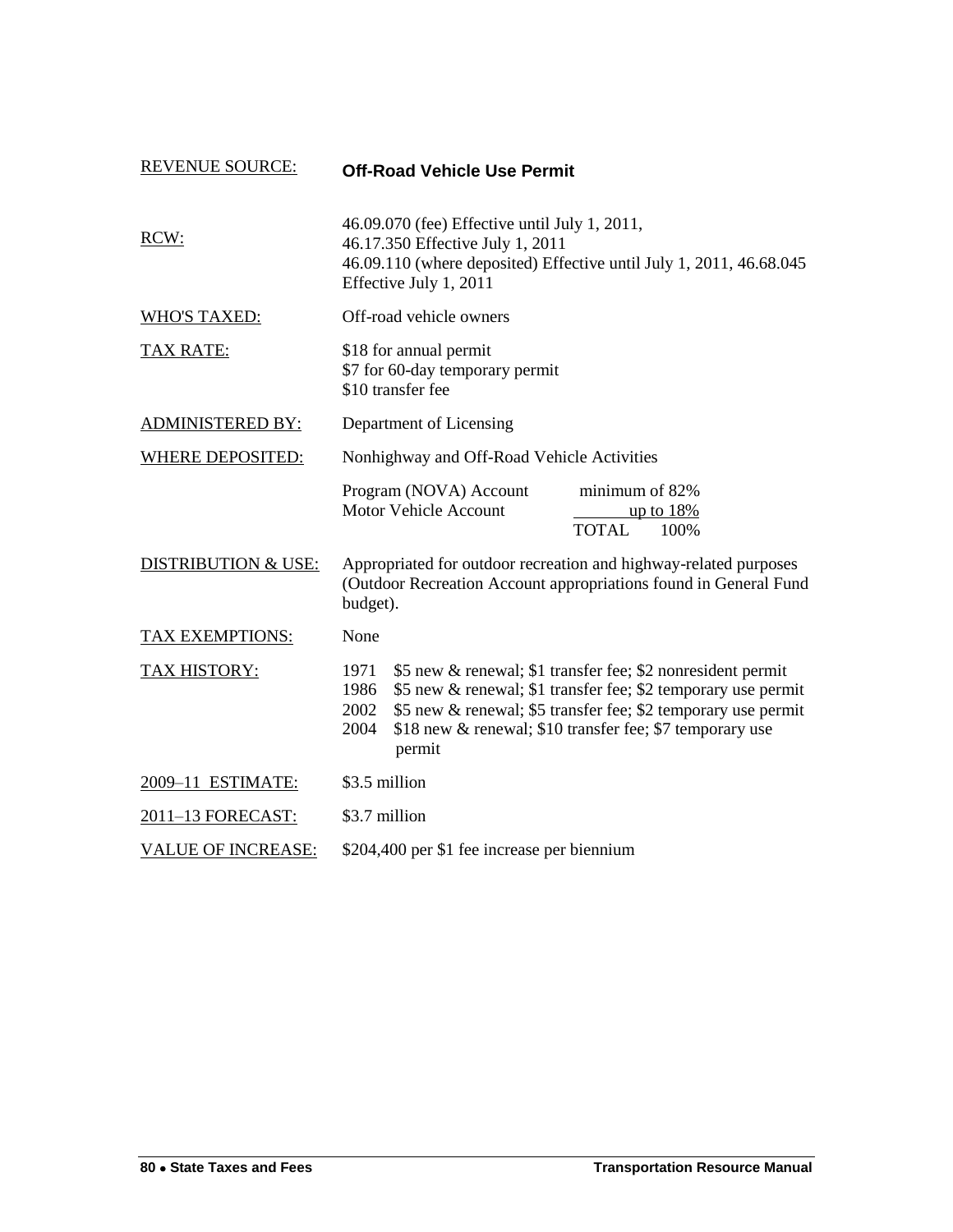| <b>REVENUE SOURCE:</b>         | <b>Personalized Plates</b>                                                                                                                                                                                                                                                                             |  |
|--------------------------------|--------------------------------------------------------------------------------------------------------------------------------------------------------------------------------------------------------------------------------------------------------------------------------------------------------|--|
| RCW:                           |                                                                                                                                                                                                                                                                                                        |  |
|                                | 46.16.585 (initial and renewal fees) Effective until July 1, 2011,<br>46.17.210 Effective July 1, 2011<br>46.16.590 (transfer fee) Effective until July 1, 2011,<br>46.17.200 Effective July 1, 2011<br>46.16.605 (where deposited) Effective Until July 1, 2011,<br>46.68.435 Effective July 1, 2011) |  |
| <b>WHO'S TAXED:</b>            | Vehicle owners                                                                                                                                                                                                                                                                                         |  |
| <b>TAX RATE:</b>               | \$40 set of new plates/\$30 for renewal of plates; paid in addition to<br>the regular vehicle registration fee and any other required fees or<br>taxes (RCW 46.16.585).                                                                                                                                |  |
|                                | To transfer plates to another vehicle, a \$10 fee is charged in<br>addition to all other fees.                                                                                                                                                                                                         |  |
| <b>ADMINISTERED BY:</b>        | Department of Licensing                                                                                                                                                                                                                                                                                |  |
| <b>WHERE DEPOSITED:</b>        | Wildlife Fund (transfer fee deposited in Motor Vehicle Account)                                                                                                                                                                                                                                        |  |
| <b>DISTRIBUTION &amp; USE:</b> | Appropriated to Department of Licensing to cover administrative<br>costs of program and to Department of Fish and Wildlife for<br>wildlife protection and enhancement.                                                                                                                                 |  |
| <b>TAX EXEMPTIONS:</b>         | None                                                                                                                                                                                                                                                                                                   |  |
| <b>TAX HISTORY:</b>            | 1973<br>\$30 new, \$20 renewal<br>1991<br>\$40 new, \$30 renewal                                                                                                                                                                                                                                       |  |
| 2009-11 ESTIMATE:              | \$5.7 million                                                                                                                                                                                                                                                                                          |  |
| 2011-13 FORECAST:              | \$5.8 million                                                                                                                                                                                                                                                                                          |  |
| <b>VALUE OF INCREASE:</b>      | \$185,900 per \$1 fee increase per biennium                                                                                                                                                                                                                                                            |  |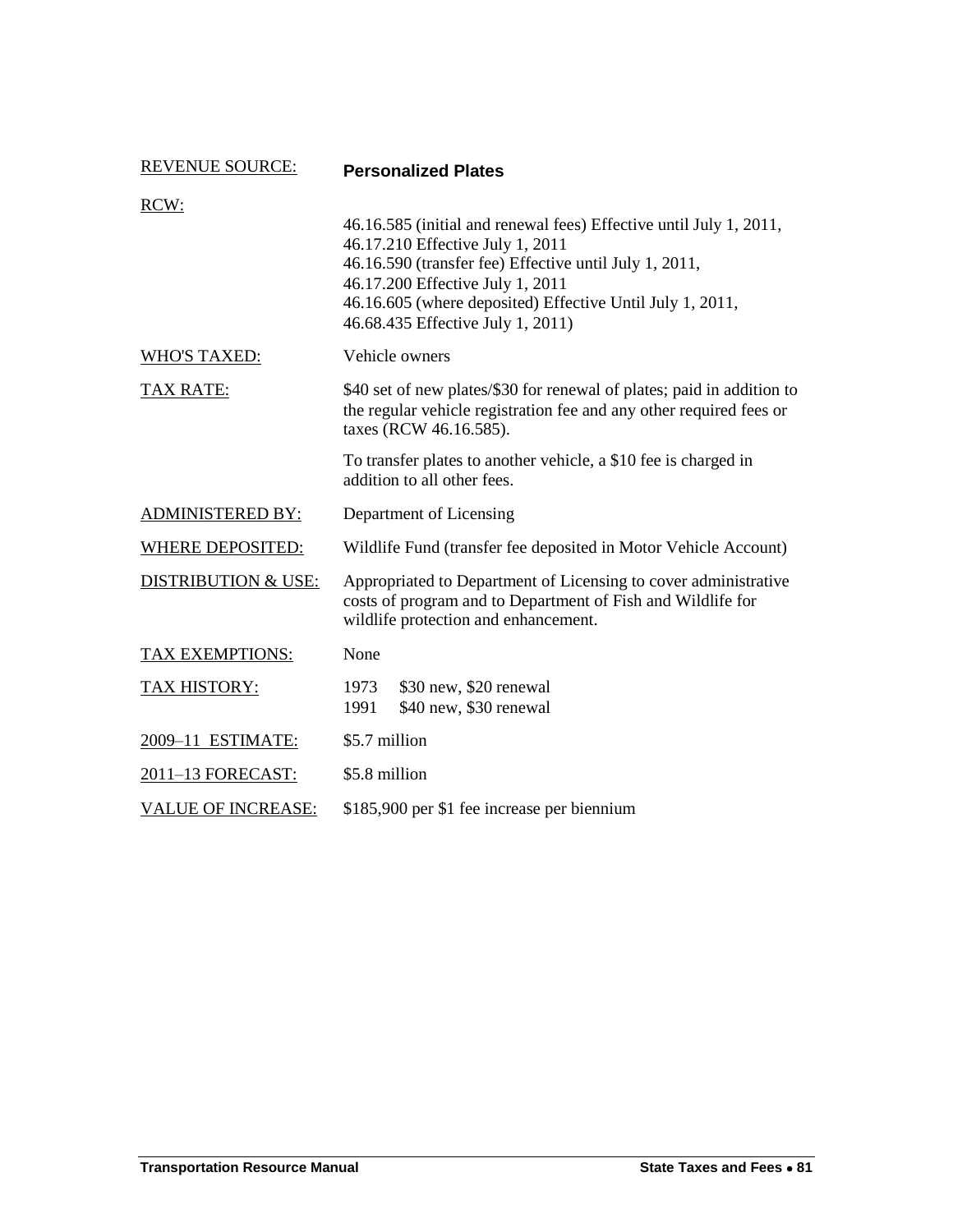| <b>REVENUE SOURCE:</b>         | <b>Prisoner of War/Disabled Veteran Plate</b>                                                                                                                                                            |  |
|--------------------------------|----------------------------------------------------------------------------------------------------------------------------------------------------------------------------------------------------------|--|
| RCW:                           | 73.04.110                                                                                                                                                                                                |  |
| <b>WHO'S TAXED:</b>            | Discharged American veterans who satisfy the U.S. Department of<br>Veterans Affairs' 100% disability criteria; discharged American<br>veterans who were captured and incarcerated for more than 29 days. |  |
| <b>TAX RATE:</b>               | No fee; exempt from all licensing fees and excise tax for one<br>vehicle.                                                                                                                                |  |
| <b>ADMINISTERED BY:</b>        | Department of Licensing                                                                                                                                                                                  |  |
| <b>WHERE DEPOSITED:</b>        | Not applicable                                                                                                                                                                                           |  |
| <b>DISTRIBUTION &amp; USE:</b> | Not applicable                                                                                                                                                                                           |  |
| <b>TAX EXEMPTIONS:</b>         | None                                                                                                                                                                                                     |  |
| TAX HISTORY:                   | 1949<br>Free plates authorized for disabled veterans<br>\$5 transfer fee added<br>1980<br>1982<br>Free plates authorized for prisoners of war                                                            |  |
| 2009-11 ESTIMATE:              | Not applicable                                                                                                                                                                                           |  |
| 2011-13 FORECAST:              | Not applicable                                                                                                                                                                                           |  |
| <b>VALUE OF INCREASE:</b>      | Not applicable                                                                                                                                                                                           |  |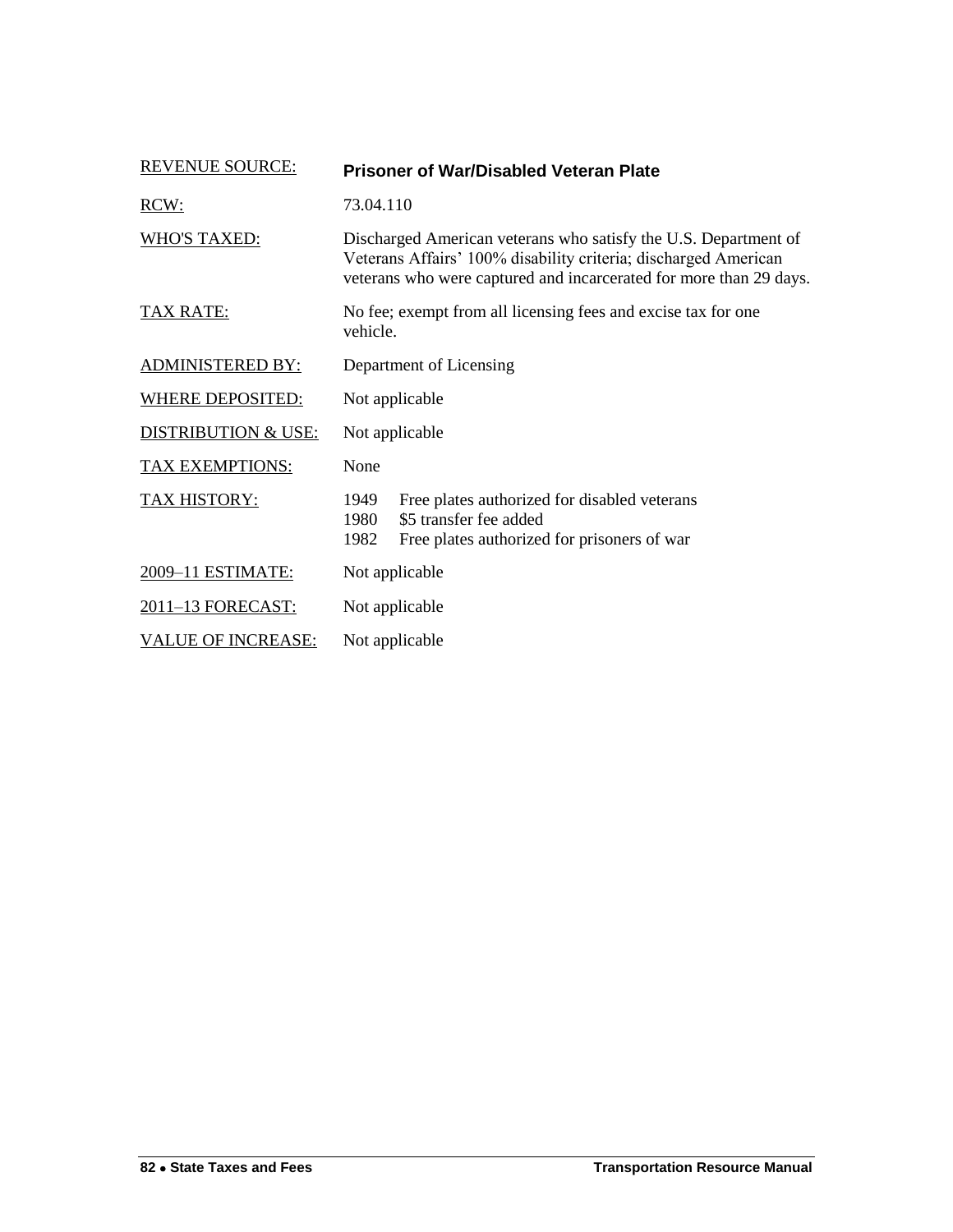| <b>REVENUE SOURCE:</b>         |                                                                                                      | <b>Private Use Single-Axle Trailer Fee</b>                                                                                                                                                            |                                                   |
|--------------------------------|------------------------------------------------------------------------------------------------------|-------------------------------------------------------------------------------------------------------------------------------------------------------------------------------------------------------|---------------------------------------------------|
| RCW:                           | 46.16.086 Effective Until July 1, 2011<br>46.17.350 Effective July 1, 2011                           |                                                                                                                                                                                                       |                                                   |
| <b>WHO'S TAXED:</b>            | Private-use single-axle trailers of 2,000 pounds scale weight or less<br>if used on public highways. |                                                                                                                                                                                                       |                                                   |
| TAX RATE:                      | \$15 annual fee                                                                                      |                                                                                                                                                                                                       |                                                   |
| <b>ADMINISTERED BY:</b>        | Department of Licensing                                                                              |                                                                                                                                                                                                       |                                                   |
| <b>WHERE DEPOSITED:</b>        |                                                                                                      | <b>Motor Vehicle Account</b><br><b>State Patrol Highway Account</b><br><b>Puget Sound Ferry Operations Account</b><br><b>Transportation 2003 Account</b><br><b>Transportation Partnership Account</b> | 59.495%<br>22.360%<br>1.375%<br>5.237%<br>11.533% |
|                                | <b>TOTAL</b>                                                                                         |                                                                                                                                                                                                       | 100.000%                                          |
| <b>DISTRIBUTION &amp; USE:</b> | As appropriated for highway-related purposes, State Patrol, and<br>Washington State Ferries.         |                                                                                                                                                                                                       |                                                   |
| TAX EXEMPTIONS:                | Trailers not used on public highways. Rental trailers pay basic fee<br>under 46.16.062.              |                                                                                                                                                                                                       |                                                   |
| TAX HISTORY:                   | 2005                                                                                                 | Single-axel trailer fee created at \$15                                                                                                                                                               |                                                   |
| 2009-11 ESTIMATE:              | 12.7 million                                                                                         |                                                                                                                                                                                                       |                                                   |
| 2011-13 FORECAST:              | 13.2 million                                                                                         |                                                                                                                                                                                                       |                                                   |
| <b>VALUE OF INCREASE:</b>      |                                                                                                      | \$846,000 per \$1 fee increase per biennium                                                                                                                                                           |                                                   |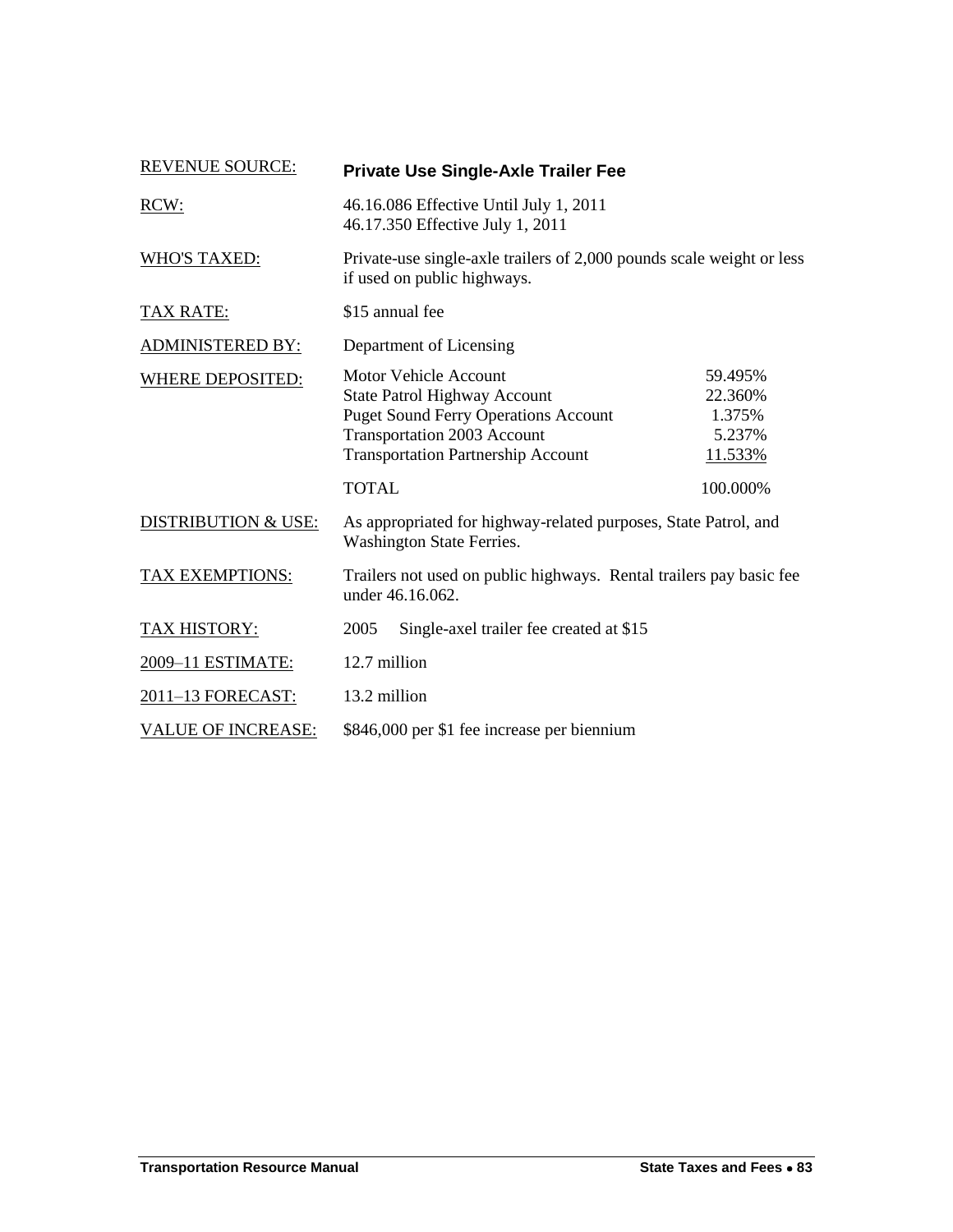| <b>REVENUE SOURCE:</b>         | <b>Proportional Registration Plates and Fees</b>                                                                                                                                                                                                                                                                                                                                                                                                                                                                                                                                                                                                                        |  |
|--------------------------------|-------------------------------------------------------------------------------------------------------------------------------------------------------------------------------------------------------------------------------------------------------------------------------------------------------------------------------------------------------------------------------------------------------------------------------------------------------------------------------------------------------------------------------------------------------------------------------------------------------------------------------------------------------------------------|--|
| RCW:                           | 46.87<br>46.87.090 (replacement plate fees)<br>46.87.130 (\$4.50 transaction fee)<br>46.68.035 (registration revenue distribution)                                                                                                                                                                                                                                                                                                                                                                                                                                                                                                                                      |  |
| <b>WHO'S TAXED:</b>            | Businesses engaged in interstate commerce that operate in Washington<br>and are registered as part of the International Registration Plan (IRP).                                                                                                                                                                                                                                                                                                                                                                                                                                                                                                                        |  |
| <b>TAX RATE:</b>               | Registration: Under IRP, the cost of registration is based on the<br>$\bullet$<br>percentage of total miles traveled in member states and provinces;<br>the base state or province collects the entire fee and transmits<br>appropriate amounts to other states; applies to the combined<br>licensing fee.<br>Apportioned plates: \$10 for vehicles required to display two<br>$\bullet$<br>apportioned plates and \$5 for vehicles required to display one plate.<br>Cab card: \$2<br>$\bullet$<br>Validation tab: \$2<br>$\bullet$<br>Vehicle transaction fee: \$4.50 each time a vehicle is added to a<br>٠<br>Washington-based fleet and each time the proportional |  |
| <b>ADMINISTERED BY:</b>        | registration is renewed.<br>Department of Licensing                                                                                                                                                                                                                                                                                                                                                                                                                                                                                                                                                                                                                     |  |
| <b>WHERE DEPOSITED:</b>        | Prorate combined licensing fee distributed per RCW 46.68.035 (see<br>License Fee by Weight, page 60) Plate fees and transaction fees<br>distributed to the Motor Vehicle Account                                                                                                                                                                                                                                                                                                                                                                                                                                                                                        |  |
| <b>DISTRIBUTION &amp; USE:</b> | Appropriated for highway-related purposes, to the State Patrol, and to<br>Washington State Ferries.                                                                                                                                                                                                                                                                                                                                                                                                                                                                                                                                                                     |  |
| <b>TAX EXEMPTIONS:</b>         | None                                                                                                                                                                                                                                                                                                                                                                                                                                                                                                                                                                                                                                                                    |  |
| <b>TAX HISTORY:</b>            | 1985<br>\$10, two apportioned plates; \$5, one apportioned plate<br>Adds: Cab card, \$2; validation tab, \$2; backing plate, \$2;<br>1987<br>maximum transaction fee set at \$10 (DOL sets at \$4.50).                                                                                                                                                                                                                                                                                                                                                                                                                                                                  |  |
| 2009-11 ESTIMATE:              | Plates and fees:<br>\$1.5 million<br>Combined licensing fee: \$67.9 million<br>\$0.0 million<br><b>MVET:</b>                                                                                                                                                                                                                                                                                                                                                                                                                                                                                                                                                            |  |
| <u>2011–13 FORECAST:</u>       | \$1.5 million<br>Plates and fees:<br>Combined licensing fee: \$72.6 million<br>\$0.0 million<br><b>MVET:</b>                                                                                                                                                                                                                                                                                                                                                                                                                                                                                                                                                            |  |
| <b>VALUE OF INCREASE:</b>      | Plates and fees:<br>\$60,000 per \$1 fee increase per biennium<br>Combined licensing fee:<br>\$679,000 per 1% increase per biennium<br>\$0 per 1% increase per biennium<br><b>MVET:</b>                                                                                                                                                                                                                                                                                                                                                                                                                                                                                 |  |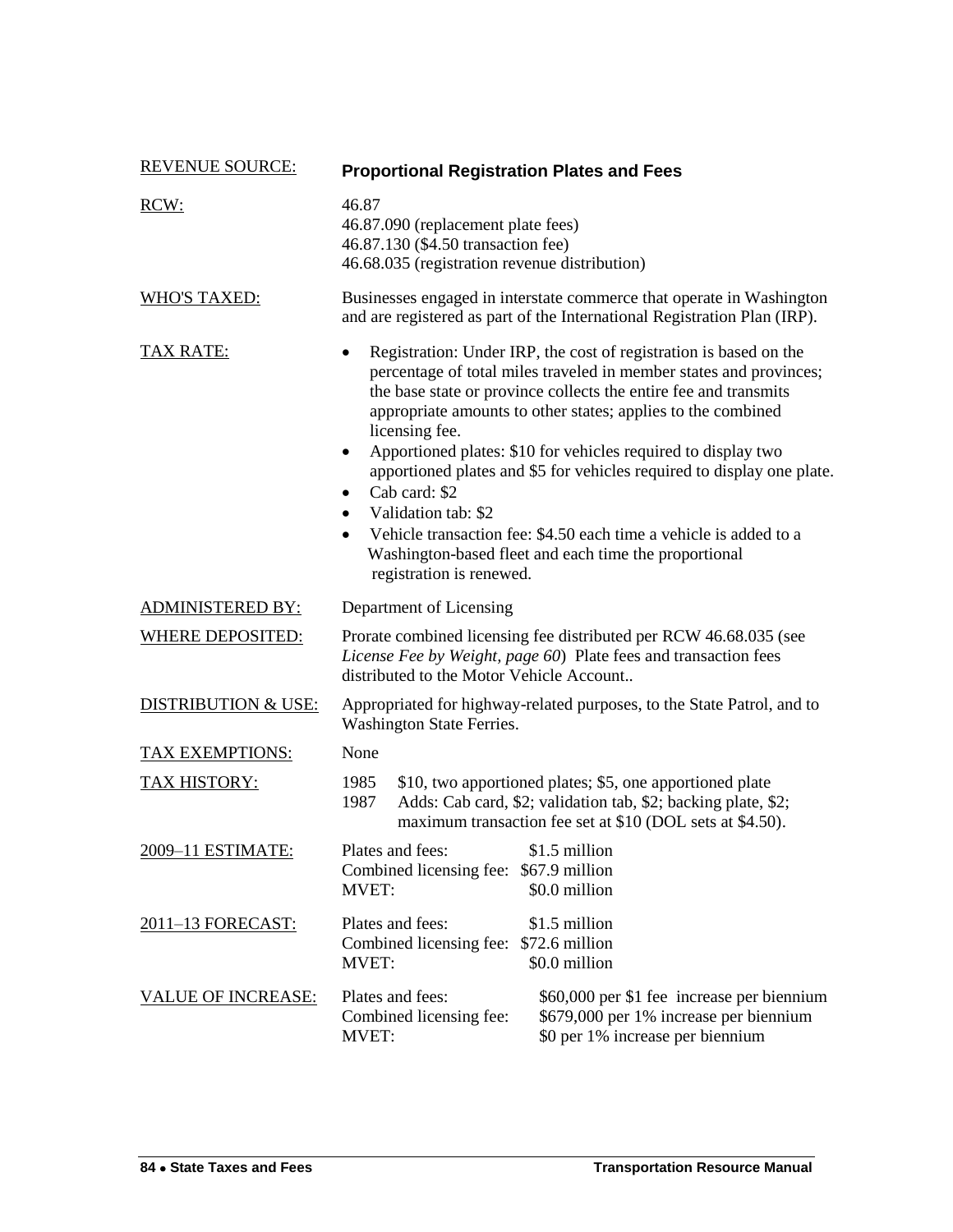| <b>REVENUE SOURCE:</b>         | <b>Reflectorized Plate Fee</b>                                              |  |
|--------------------------------|-----------------------------------------------------------------------------|--|
| RCW:                           | 46.16.237 Effective until July 1, 2011,<br>46.17.200 Effective July 1, 2011 |  |
| <b>WHO'S TAXED:</b>            | Vehicle owners                                                              |  |
| <b>TAX RATE:</b>               | \$2 per plate                                                               |  |
| <b>ADMINISTERED BY:</b>        | Department of Licensing                                                     |  |
| WHERE DEPOSITED:               | Motor Vehicle Account                                                       |  |
| <b>DISTRIBUTION &amp; USE:</b> | Appropriated for highway-related purposes                                   |  |
| TAX EXEMPTIONS:                | None                                                                        |  |
| <b>TAX HISTORY:</b>            | 1967<br>50 cents per plate<br>2005<br>\$2 per plate                         |  |
| 2009-11 ESTIMATE:              | \$9.8 million                                                               |  |
| 2011-13 FORECAST:              | \$11.2 million                                                              |  |
| <b>VALUE OF INCREASE:</b>      | \$5.6 million per \$1 fee increase per biennium                             |  |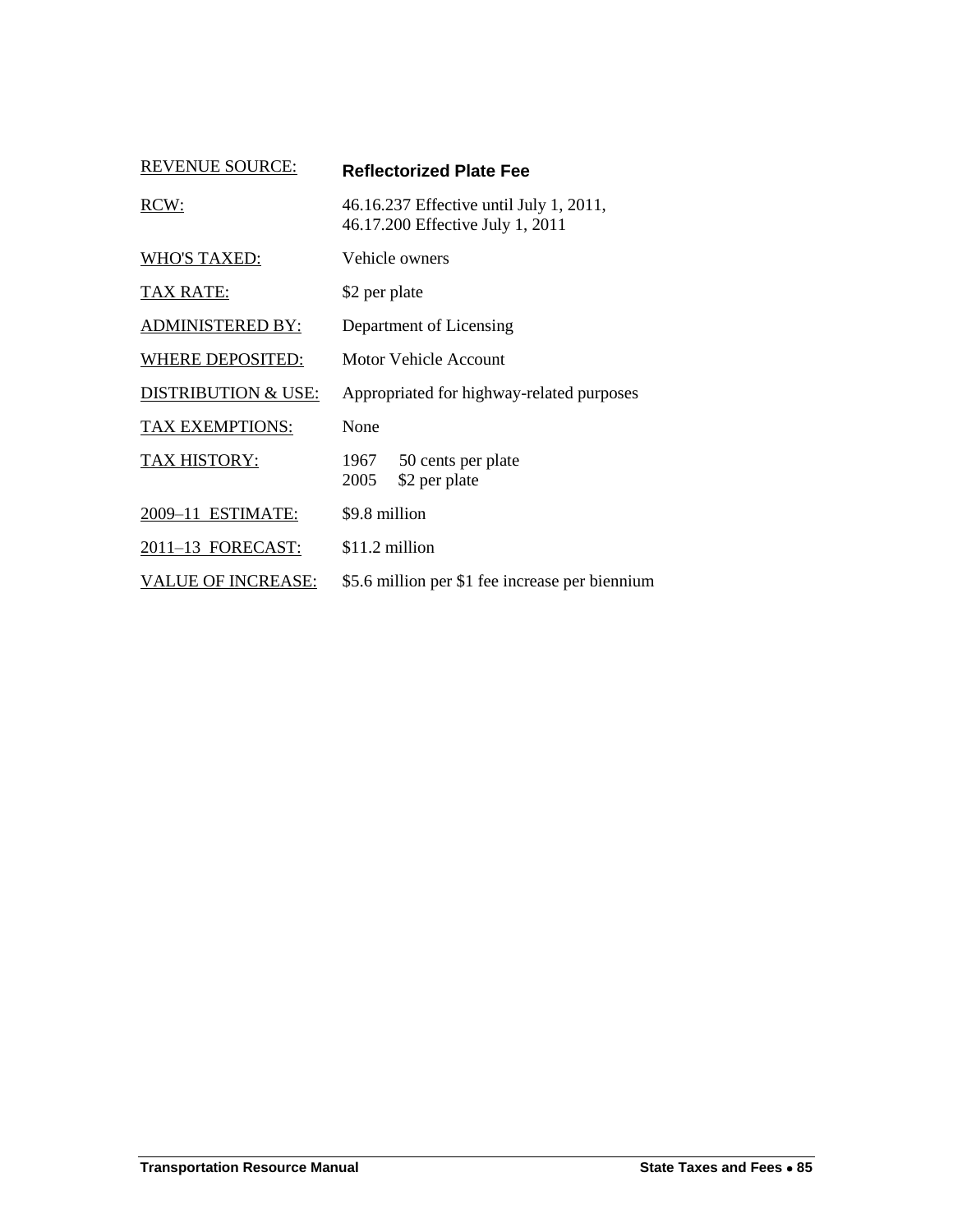| <b>REVENUE SOURCE:</b>         | <b>Rental Vehicle Sales Tax (in lieu of MVET)</b>                                                                                                                                                                                                                                                         |  |
|--------------------------------|-----------------------------------------------------------------------------------------------------------------------------------------------------------------------------------------------------------------------------------------------------------------------------------------------------------|--|
| RCW:                           | 82.08.020                                                                                                                                                                                                                                                                                                 |  |
| <b>WHO'S TAXED:</b>            | Consumers who rent vehicles; tax is in lieu of motor vehicle excise<br>tax on rental vehicles.                                                                                                                                                                                                            |  |
| <b>TAX RATE:</b>               | 5.9% of rental contract amount; rate was set to generate same<br>revenue as what the MVET on rental vehicles would have<br>generated.                                                                                                                                                                     |  |
| <b>ADMINISTERED BY:</b>        | Department of Revenue                                                                                                                                                                                                                                                                                     |  |
| <b>WHERE DEPOSITED:</b>        | Multimodal Transportation Account                                                                                                                                                                                                                                                                         |  |
| <b>DISTRIBUTION &amp; USE:</b> | <b>General Transportation</b>                                                                                                                                                                                                                                                                             |  |
| <b>TAX EXEMPTIONS:</b>         | Vehicles rented or loaned to customers by automotive repair<br>businesses while the customers' vehicles are under repair<br>(RCW 46.04.465).                                                                                                                                                              |  |
|                                | Vehicles licensed and operated as taxicabs (RCW 46.04.045).                                                                                                                                                                                                                                               |  |
| <b>TAX HISTORY:</b>            | 1992<br>5.9% of rental contract amount<br>Consolidated the distribution of in-lieu MVET consistent<br>1998<br>with the MVET; surtax distribution eliminated.<br>After enactment of Chapter 1, 1 <sup>st</sup> Special Session, Laws of<br>2000<br>2000, distributed to Multimodal Transportation Account. |  |
| 2009-11 ESTIMATE:              | \$43.7 million                                                                                                                                                                                                                                                                                            |  |
| 2011-13 FORECAST:              | \$47.4 million                                                                                                                                                                                                                                                                                            |  |
| <b>VALUE OF INCREASE:</b>      | \$8.0 million for each 1% increase in tax rate per biennium                                                                                                                                                                                                                                               |  |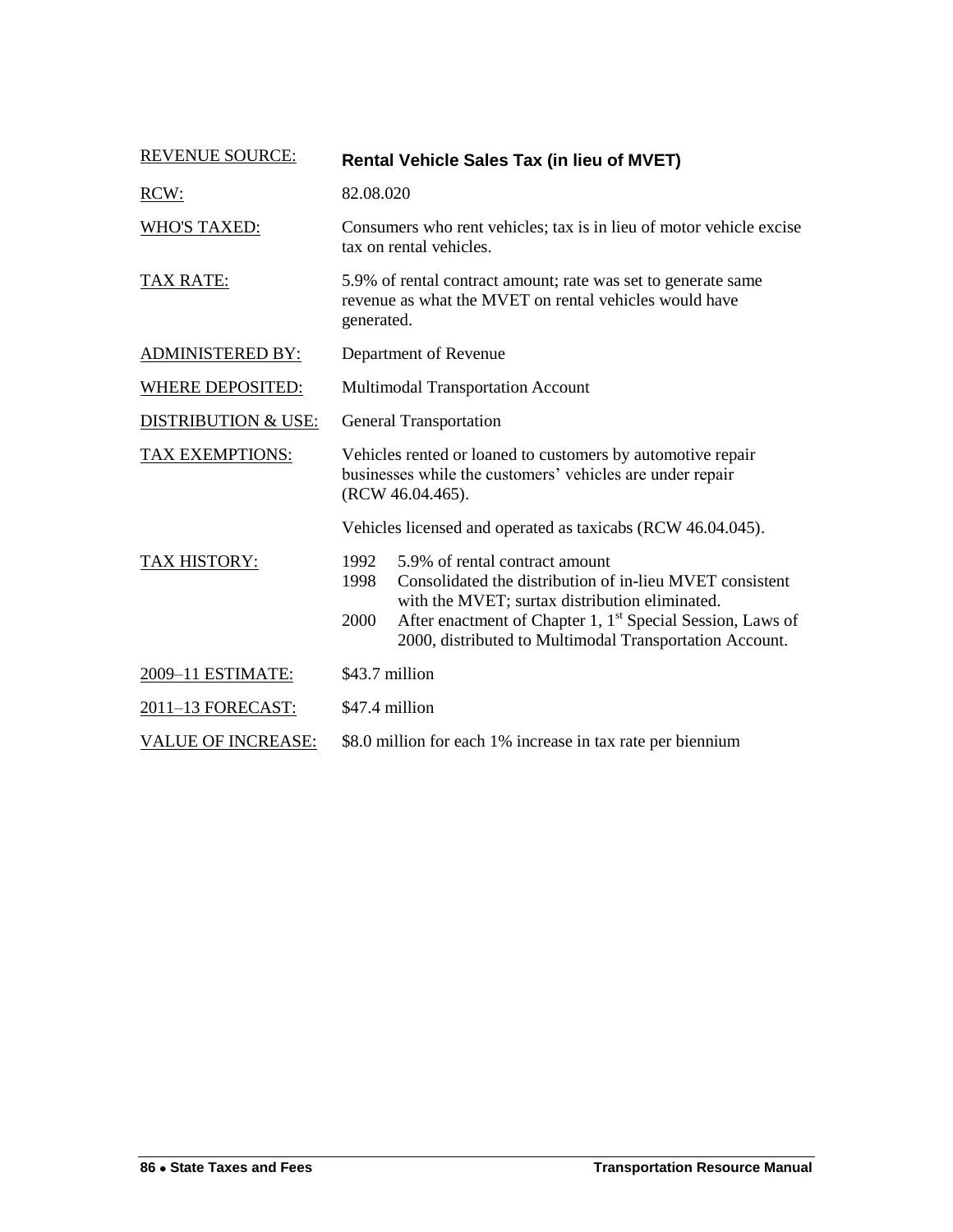| <b>REVENUE SOURCE:</b>         | <b>Replacement Plate and Tab Fees</b>                                                                                                                                                                                                                                                                                                                                                                                                                                                                                                                                                                         |  |
|--------------------------------|---------------------------------------------------------------------------------------------------------------------------------------------------------------------------------------------------------------------------------------------------------------------------------------------------------------------------------------------------------------------------------------------------------------------------------------------------------------------------------------------------------------------------------------------------------------------------------------------------------------|--|
| RCW:                           | 46.16.270 (plate replacement fees) Effective until July 1, 2011,<br>46.17.200 Effective July 1, 2011                                                                                                                                                                                                                                                                                                                                                                                                                                                                                                          |  |
|                                | 46.16.233 (periodic replacement program and license plate number<br>retention) Effective until July 1, 2011, 46.16A.200 Effective July 1,<br>2011                                                                                                                                                                                                                                                                                                                                                                                                                                                             |  |
| <b>WHO'S TAXED:</b>            | Vehicle owners who purchase replacement plates and tabs.                                                                                                                                                                                                                                                                                                                                                                                                                                                                                                                                                      |  |
| <b>TAX RATE:</b>               | \$10 per replacement plate<br>\$2 per replacement plate for motorcycles<br>\$1 per set of replacement license plate tabs<br>\$20 per vehicle retaining current license plate number                                                                                                                                                                                                                                                                                                                                                                                                                           |  |
| <b>ADMINISTERED BY:</b>        | Department of Licensing                                                                                                                                                                                                                                                                                                                                                                                                                                                                                                                                                                                       |  |
| <b>WHERE DEPOSITED:</b>        | <b>Motor Vehicle Account</b><br>Multimodal fund (plate number retention fee)                                                                                                                                                                                                                                                                                                                                                                                                                                                                                                                                  |  |
| <b>DISTRIBUTION &amp; USE:</b> | Appropriated for highway-related purposes.                                                                                                                                                                                                                                                                                                                                                                                                                                                                                                                                                                    |  |
| <b>TAX EXEMPTIONS:</b>         | The following are exempt from the periodic plate replacement<br>program under RCW 46.16.233: commercial vehicles over 26,000<br>pounds, state and local government vehicles, horseless carriages,<br>medal of honor recipients, and trailers licensed in combination with<br>a tractor and weighing over 40,000 pounds.                                                                                                                                                                                                                                                                                       |  |
| TAX HISTORY:                   | 1915<br>50 cents per plate<br>\$2 for one or two plates<br>1921<br>1929<br>\$1 per plate<br>1947<br>Same as original fee for two plates; \$1 for single plate.<br>1951<br>\$2 per plate; \$1 per motorcycle plate; \$1 for tabs or<br>windshield emblem if issued instead of plates.<br>\$3 per plate; \$2 per motorcycle plate; \$1 for tabs, etc.<br>1986<br>Established the mandatory periodic plate replacement<br>1997<br>program.<br>2004<br>\$20 license plate number retention option under the<br>mandatory periodic plate replacement program.<br>2005<br>\$10 per plate; \$2 per motorcycle plate. |  |
| 2009–11 ESTIMATE:              | \$25.9 million<br>Plate Replacement:<br><b>Plate Number Retention:</b><br>\$767,100                                                                                                                                                                                                                                                                                                                                                                                                                                                                                                                           |  |
| 2011-13 FORECAST:              | \$29.0 million<br>Plate Replacement:<br><b>Plate Number Retention:</b><br>\$959,700                                                                                                                                                                                                                                                                                                                                                                                                                                                                                                                           |  |
| <b>VALUE OF INCREASE:</b>      | Plate Replacement: \$1.6 million per \$1 fee increase per biennium<br>Plate Number Retention: \$4,800 per \$1 fee increase per biennium                                                                                                                                                                                                                                                                                                                                                                                                                                                                       |  |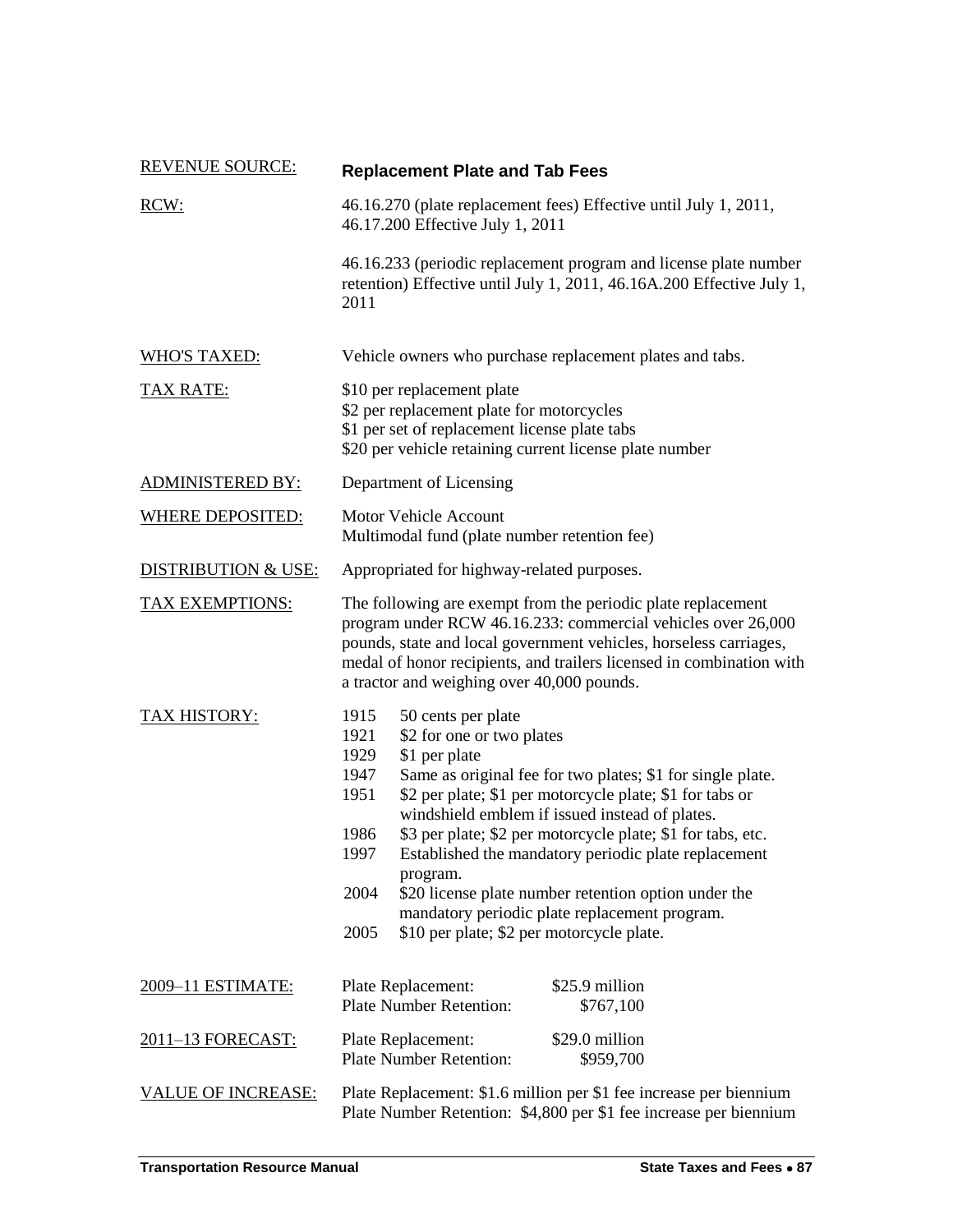| <b>REVENUE SOURCE:</b>         | <b>Retail Sales and Use Tax on Motor Vehicles</b>           |
|--------------------------------|-------------------------------------------------------------|
| RCW:                           | 82.08.020 (retail sales tax)<br>82.12.020 (use tax)         |
| <b>WHO'S TAXED:</b>            | Consumers purchasing motor vehicles                         |
| <b>TAX RATE:</b>               | 0.3% of selling price                                       |
| <b>ADMINISTERED BY:</b>        | Department of Revenue                                       |
| <b>WHERE DEPOSITED:</b>        | <b>Multimodal Transportation Account</b>                    |
| <b>DISTRIBUTION &amp; USE:</b> | <b>General Transportation</b>                               |
| TAX EXEMPTIONS:                | Retail car rentals                                          |
| TAX HISTORY:                   | 0.3% of selling price<br>2003                               |
| 2009-11 ESTIMATE:              | \$54.0 million                                              |
| 2011-13 FORECAST:              | \$60.6 million                                              |
| <b>VALUE OF INCREASE:</b>      | \$249 million for each 1% increase in tax rate per biennium |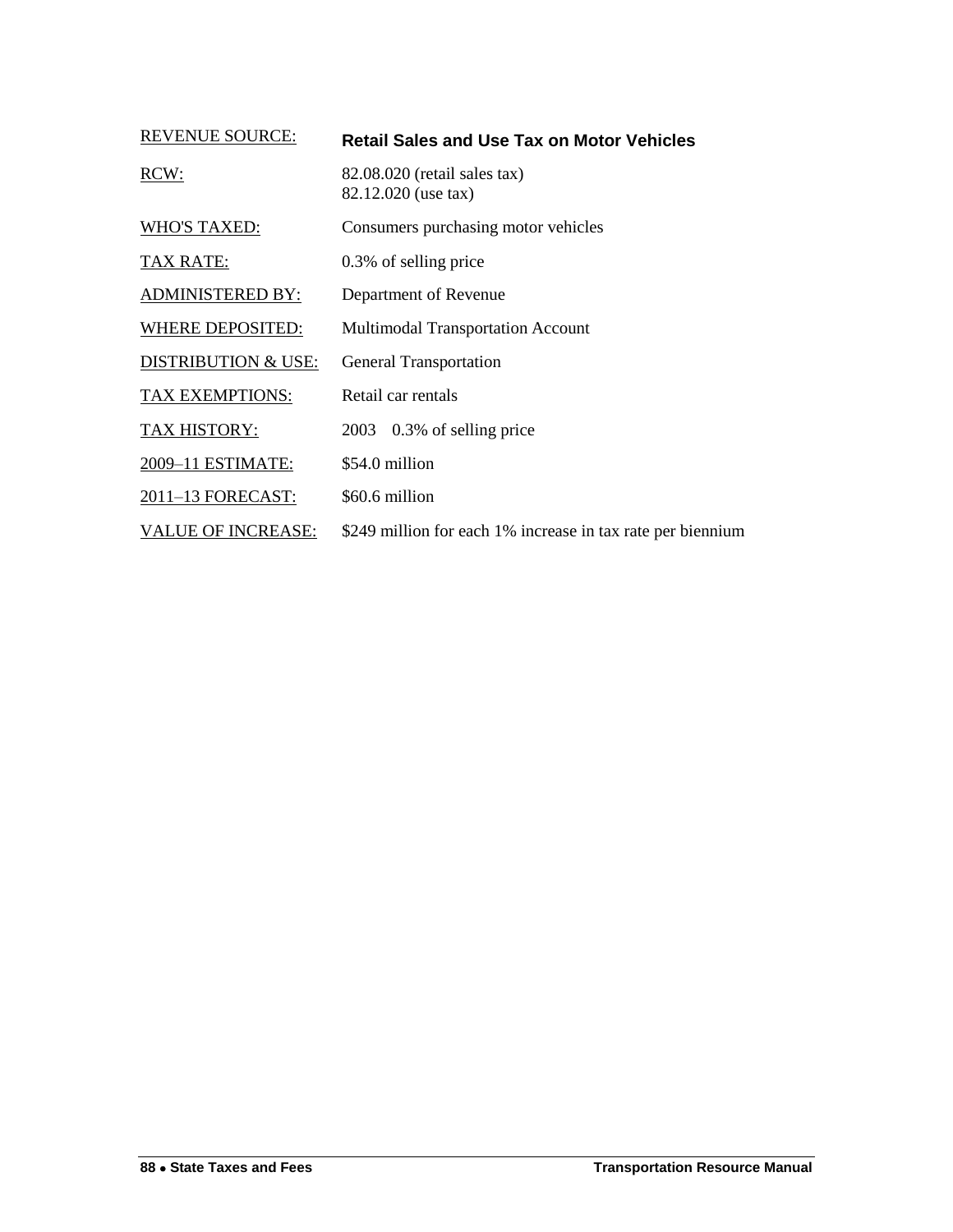| <b>REVENUE SOURCE:</b>         |                                                                                                                                                                                                                  | <b>Rideshare Special License Plate Fee</b>                                                                                                                |  |
|--------------------------------|------------------------------------------------------------------------------------------------------------------------------------------------------------------------------------------------------------------|-----------------------------------------------------------------------------------------------------------------------------------------------------------|--|
| RCW:                           | 46.16.023 (fee) Effective until July 1, 2011,<br>46.17.220 Effective July 1, 2011<br>46.74.010 (definitions)<br>82.08.0287 (sales tax exemption)<br>82.12.0282 (use tax exemption)<br>82.44.015 (MVET exemption) |                                                                                                                                                           |  |
| <b>WHO'S TAXED:</b>            | A passenger motor vehicle used for commute ridesharing or for<br>ridesharing for the elderly and the handicapped; includes publicly-<br>owned and privately-owned vehicles.                                      |                                                                                                                                                           |  |
| <b>TAX RATE:</b>               | \$25 one-time rideshare plate fee in addition to basic registration fee;<br>makes vehicle exempt from motor vehicle excise tax and sales/use<br>tax; vehicles issued special license plate denoting "RIDESHARE." |                                                                                                                                                           |  |
| <b>ADMINISTERED BY:</b>        | Department of Licensing                                                                                                                                                                                          |                                                                                                                                                           |  |
| <b>WHERE DEPOSITED:</b>        | <b>Motor Vehicle Account</b>                                                                                                                                                                                     |                                                                                                                                                           |  |
| <b>DISTRIBUTION &amp; USE:</b> |                                                                                                                                                                                                                  | Appropriated for highway-related purposes                                                                                                                 |  |
| TAX EXEMPTIONS:                | None                                                                                                                                                                                                             |                                                                                                                                                           |  |
| TAX HISTORY:                   | 1980<br>1982<br>1987                                                                                                                                                                                             | Sales tax/use tax/MVET exemptions<br>Handicapped/elderly revisions for vanpools<br>\$25 one-time fee in addition to registration fee; \$5 transfer<br>fee |  |
| 2009-11 ESTIMATE:              | Minimal                                                                                                                                                                                                          |                                                                                                                                                           |  |
| 2011-13 FORECAST:              |                                                                                                                                                                                                                  | Minimal                                                                                                                                                   |  |
| <b>VALUE OF INCREASE:</b>      | Minimal                                                                                                                                                                                                          |                                                                                                                                                           |  |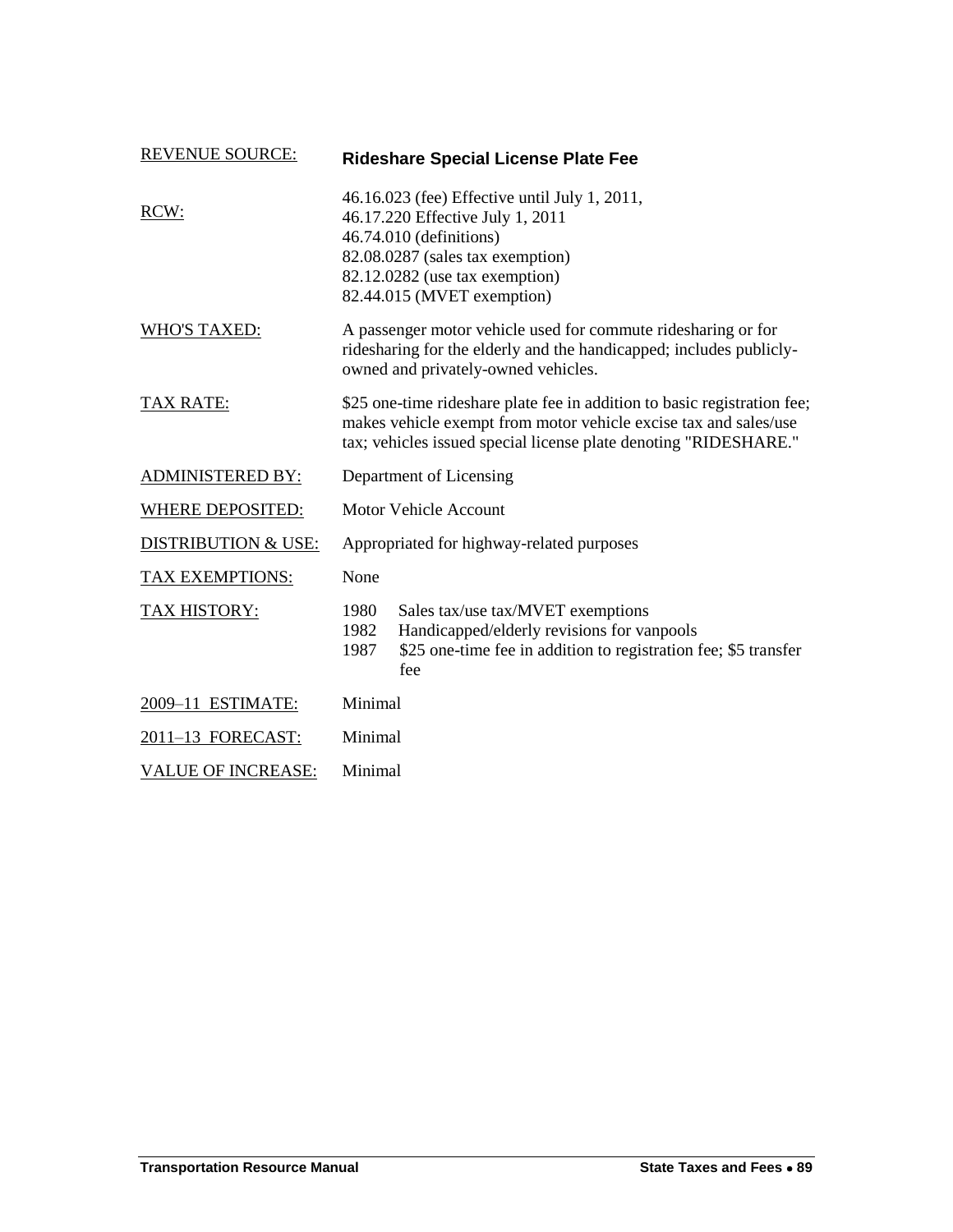| <b>REVENUE SOURCE:</b>         |                                                                                                                                                                                                                                        | <b>Special Fuel Single Trip Permit</b>                                                                                                                                                                                                                                                                                                                                                                                             |  |
|--------------------------------|----------------------------------------------------------------------------------------------------------------------------------------------------------------------------------------------------------------------------------------|------------------------------------------------------------------------------------------------------------------------------------------------------------------------------------------------------------------------------------------------------------------------------------------------------------------------------------------------------------------------------------------------------------------------------------|--|
| RCW:                           | 82.38.100 Effective until July 1, 2011,<br>46.17.400 Effective July 1, 2011                                                                                                                                                            |                                                                                                                                                                                                                                                                                                                                                                                                                                    |  |
| <b>WHO'S TAXED:</b>            | Special fuel users temporarily entering the state (maximum three<br>days) for commercial purposes; collected in lieu of the special fuel<br>tax otherwise assessable for importing and using special fuel on<br>highways in the state. |                                                                                                                                                                                                                                                                                                                                                                                                                                    |  |
| <b>TAX RATE:</b>               | \$1<br>\$10<br>\$9<br>\$5<br>\$25                                                                                                                                                                                                      | Filing fee (kept by county auditors or licensing agents to<br>defray administrative expenses)<br>Administrative fee<br>Excise tax<br>Surcharge (weigh-in-motion program and congestion relief)<br>Total                                                                                                                                                                                                                            |  |
| <b>ADMINISTERED BY:</b>        | Department of Licensing                                                                                                                                                                                                                |                                                                                                                                                                                                                                                                                                                                                                                                                                    |  |
| <b>WHERE DEPOSITED:</b>        | <b>Motor Vehicle Account</b>                                                                                                                                                                                                           |                                                                                                                                                                                                                                                                                                                                                                                                                                    |  |
| <b>DISTRIBUTION &amp; USE:</b> | Appropriated for highway-related purposes                                                                                                                                                                                              |                                                                                                                                                                                                                                                                                                                                                                                                                                    |  |
| <b>TAX EXEMPTIONS:</b>         | None                                                                                                                                                                                                                                   |                                                                                                                                                                                                                                                                                                                                                                                                                                    |  |
| TAX HISTORY:                   | 1971<br>1973<br>1979<br>1983                                                                                                                                                                                                           | Up to 333 miles, \$5; 334 to 555, \$10; 556 to 777, \$15; 778<br>to 1000, \$20; more than 1000, \$25 (plus \$1 per permit,<br>valid for 96 hours; in lieu of special fuel tax for importing;<br>limit of six permits/year).<br>$$10 + $1$ /day (20 days maximum); six permits/year<br>maximum).<br>$$10 + $3$ /day (20 days maximum); six permit limit deleted.<br>\$1 filing fee; \$10 administration fee; \$9 excise tax; three- |  |
|                                | 2000                                                                                                                                                                                                                                   | day permit; user fills in dates.<br>\$1 filing fee; \$10 administration fee; \$9 excise tax; \$5<br>surcharge; three-day permit; user fills in dates.                                                                                                                                                                                                                                                                              |  |
| 2009-11 ESTIMATE:              | \$500,000                                                                                                                                                                                                                              |                                                                                                                                                                                                                                                                                                                                                                                                                                    |  |
| 2011-13 FORECAST:              |                                                                                                                                                                                                                                        | \$500,000                                                                                                                                                                                                                                                                                                                                                                                                                          |  |
| <b>VALUE OF INCREASE:</b>      |                                                                                                                                                                                                                                        | \$20,000 per \$1 fee increase per biennium                                                                                                                                                                                                                                                                                                                                                                                         |  |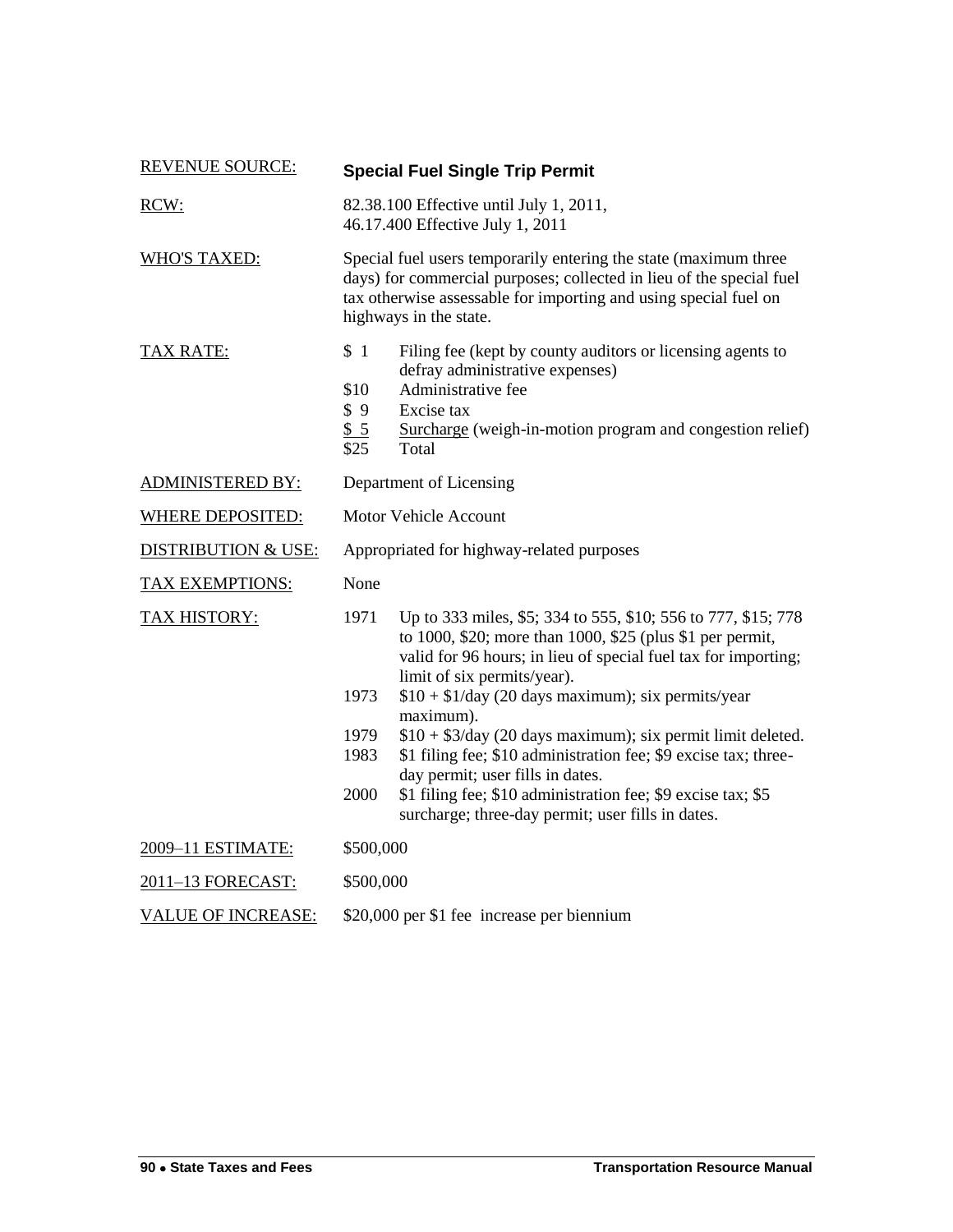| <b>REVENUE SOURCE:</b> | <b>Special License Plates</b>                                                                                                                                                                                                                                                                                                                                   |
|------------------------|-----------------------------------------------------------------------------------------------------------------------------------------------------------------------------------------------------------------------------------------------------------------------------------------------------------------------------------------------------------------|
| RCW:                   | 46.16.305 (authorization) See Chapter 46.18 RCW<br>46.16.313 (basic fee) Effective until July 1, 2011,<br>46.17.220 Effective July 1, 2011<br>46.16.316 (transfer fee) Effective until July 1, 2011,<br>46.17.200 Effective July 1, 2011)                                                                                                                       |
| <b>WHO'S TAXED:</b>    | Persons who qualify for special license plates under the categories<br>listed below; plate fees are paid one time and are in addition to<br>normal registration fees, except as noted.                                                                                                                                                                          |
| <b>TAX RATE:</b>       | <u>Purple Heart Medal</u> – War veterans that have been awarded the<br>Purple Heart medal (\$10.00 for original plate)                                                                                                                                                                                                                                          |
|                        | Military Affiliate Radio System (MARS) – Any person holding a<br>valid MARS certificate (\$5 for original plate)                                                                                                                                                                                                                                                |
|                        | Horseless Carriage – Vehicles 40 years or older $(\$35$ for life of<br>vehicle; registration fee only required in initial year)                                                                                                                                                                                                                                 |
|                        | Collector Vehicles – Vehicles 30 years of older $(\$35$ for life of<br>vehicle; registration fee only required in initial year)                                                                                                                                                                                                                                 |
|                        | <u>HAM</u> – Any person holding a valid Amateur Radio Operator license<br>issued by the FCC (\$5 for original plate)                                                                                                                                                                                                                                            |
|                        | Congressional Medal of Honor - Any person issued a Medal of<br>Honor by the U.S. government (free original plate, free replacement<br>plate)                                                                                                                                                                                                                    |
|                        | Pearl Harbor Survivor - Any person on active duty at Pearl Harbor<br>on December 7, 1941 or the surviving spouse of a deceased Pearl<br>Harbor survivor (free original plate, free replacement plate)                                                                                                                                                           |
|                        | Help Kids Speak – Any person (\$45 for original plate, \$30 for<br>renewal)                                                                                                                                                                                                                                                                                     |
|                        | Armed Forces (Air Force, Army, Coast Guard, Marine, National<br>Guard, Navy) – Any person on active duty or retired $(\$40$ for<br>original, \$30 for renewal)                                                                                                                                                                                                  |
|                        | Fire Fighters – Any professional fire fighters or paramedics who are<br>members of the Washington State Council of Fire Fighters (\$40 for<br>original plate, \$30 for renewal)                                                                                                                                                                                 |
|                        | <b>Other Specialty Plates (Keep Kids Safe, Law Enforcement</b><br>Memorial, Share the Road, Ski and Ride Washington, Washington<br>Lighthouse, Washington National Park, Washington State Parks and<br>Recreation, Endangered Wildlife, Washington Wildlife, We Love<br>Our Pets, Wild On Washington) – Any person $(\$40$ for original, $\$30$<br>for renewal) |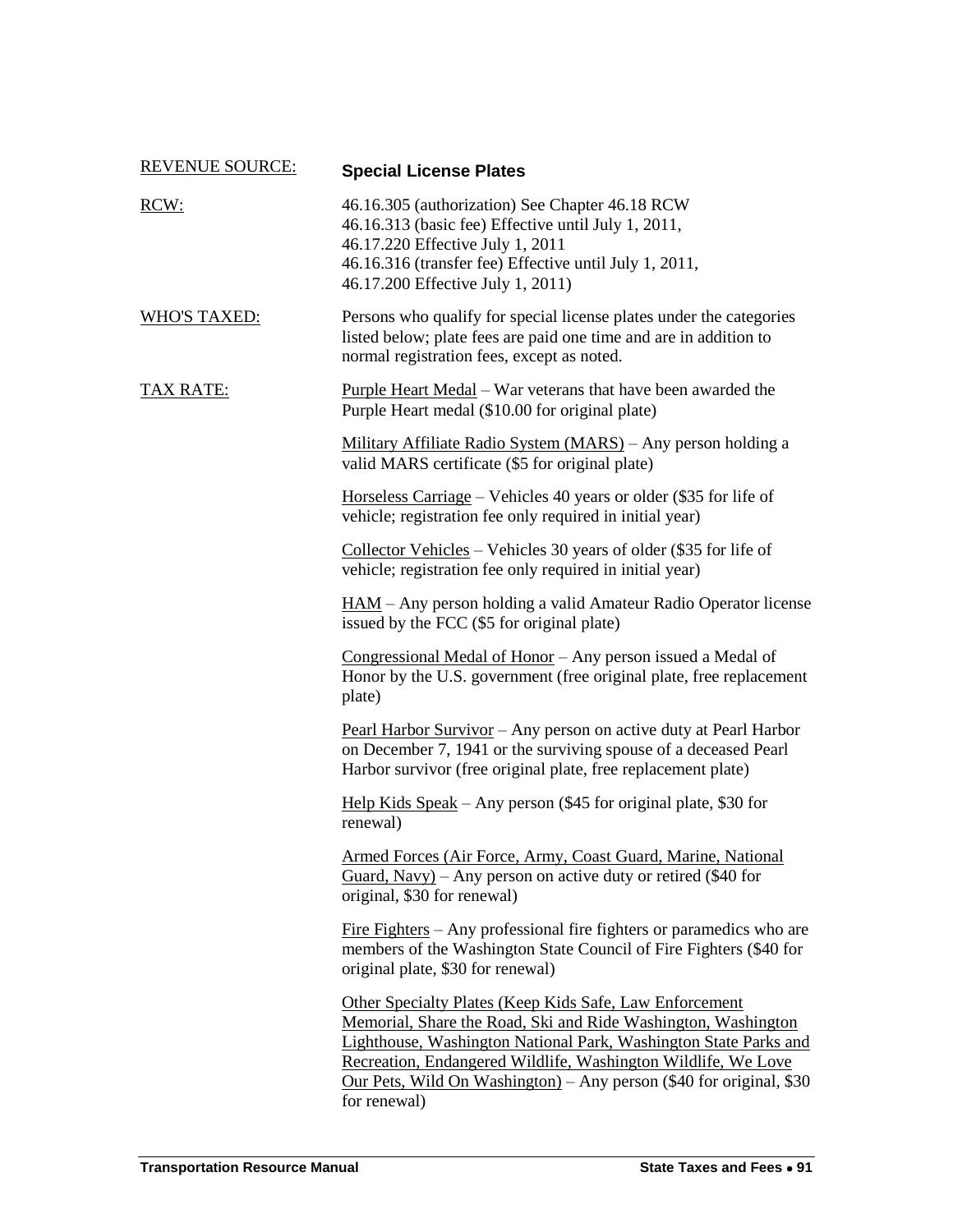| <b>ADMINISTERED BY:</b>        | Department of Licensing                                               |
|--------------------------------|-----------------------------------------------------------------------|
| <b>WHERE DEPOSITED:</b>        | Motor Vehicle Account<br>Special license plate fund depicted on plate |
| <b>DISTRIBUTION &amp; USE:</b> | Appropriated for highway-related purposes                             |
| <b>TAX EXEMPTIONS:</b>         | None                                                                  |
| 2009-11 ESTIMATE:              | Not available                                                         |
| 2011-13 FORECAST:              | Not available                                                         |
| <b>VALUE OF INCREASE:</b>      | Not available                                                         |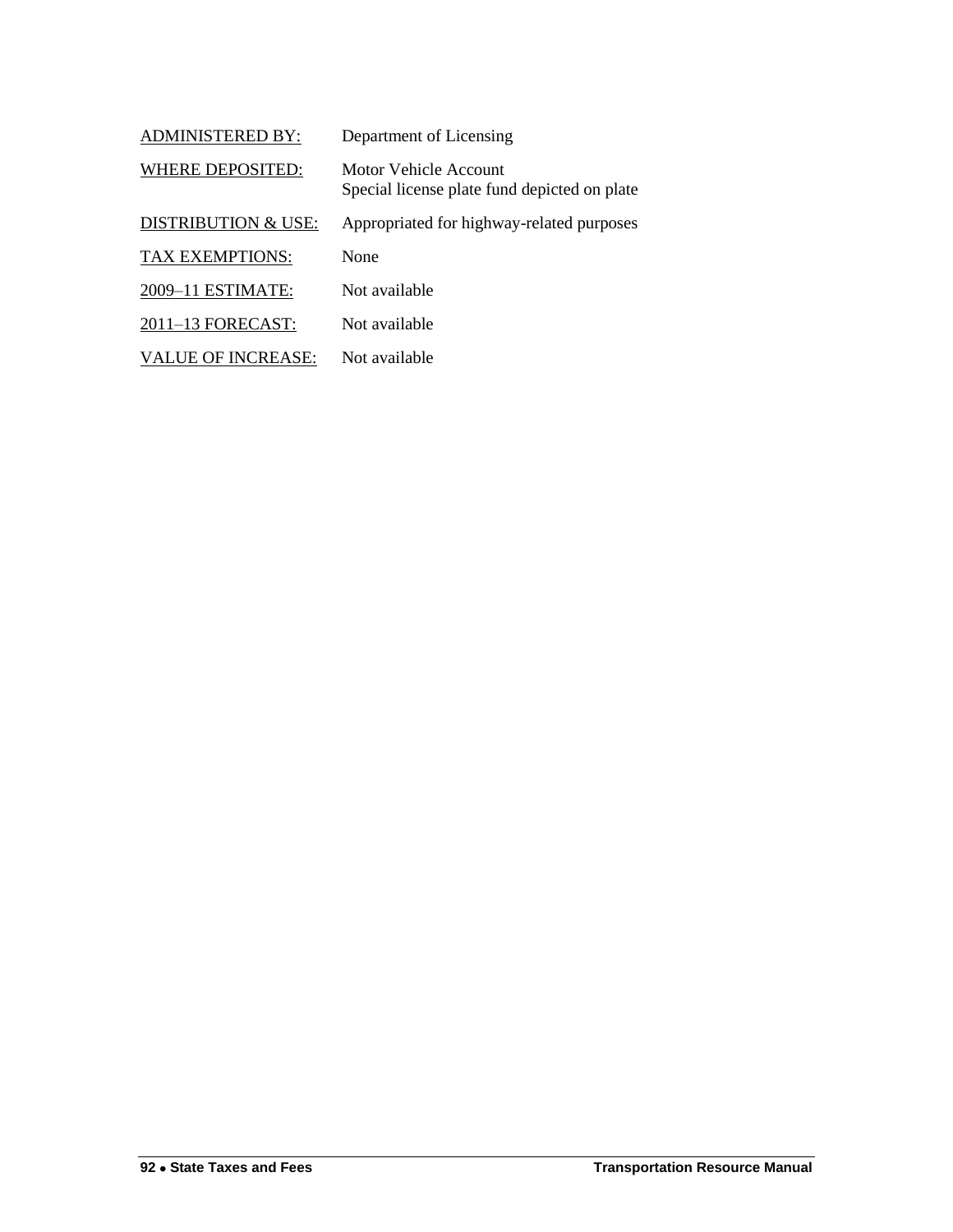| <b>REVENUE SOURCE:</b>         | <b>Special Permit Fee for Oversize/Overweight Movements</b>                                                                                                                                                                                                                                                                                                                                                                                            |
|--------------------------------|--------------------------------------------------------------------------------------------------------------------------------------------------------------------------------------------------------------------------------------------------------------------------------------------------------------------------------------------------------------------------------------------------------------------------------------------------------|
| RCW:                           | 46.44.0941 (including oversize farm implements)                                                                                                                                                                                                                                                                                                                                                                                                        |
|                                | 46.44.0945 (temporary additional tonnage)                                                                                                                                                                                                                                                                                                                                                                                                              |
| <b>WHO'S TAXED:</b>            | Overheight, overlength, overwidth, and overweight vehicles using<br>state highways; there is a separate rate schedule for oversize farm<br>implements.                                                                                                                                                                                                                                                                                                 |
| <b>TAX RATE:</b>               | \$10<br>Single trip $-$ Oversize<br>$$10 - $20$<br>$30$ -day permits – Oversize<br>30-day permits - Overweight<br>$$70 - $90$<br>1-year permits - Oversize<br>\$100-\$150<br>1-year permits – Overweight garbage trucks<br>\$42 per 1000 lbs.                                                                                                                                                                                                          |
|                                | For other overweight permits, fees range from \$.07 per mile for<br>loads up to 10,000 pounds over licensed gross weight or legal<br>capacity to \$4.25 per mile for loads 100,000 pounds or more over<br>licensed gross weight or legal capacity; an additional 50 cents per<br>mile is charged for each 5,000 pound increment exceeding 100,000<br>pounds; the minimum fee for any overweight permit is \$14; permits<br>are for one-time movements. |
|                                | Oversized farm implements (e.g., threshers)<br>\$10, 3 month; $$25, 1 yr$<br>Farmers<br>\$25, 3 month; \$100, 1 yr<br>Sales, repair firms                                                                                                                                                                                                                                                                                                              |
| <b>ADMINISTERED BY:</b>        | Department of Transportation                                                                                                                                                                                                                                                                                                                                                                                                                           |
| <b>WHERE DEPOSITED:</b>        | Motor Vehicle Account                                                                                                                                                                                                                                                                                                                                                                                                                                  |
| <b>DISTRIBUTION &amp; USE:</b> | Appropriated for highway-related purposes                                                                                                                                                                                                                                                                                                                                                                                                              |
| <b>TAX EXEMPTIONS:</b>         | Federal-, state-, county-, or city-owned vehicles (RCW 46.44.0941)                                                                                                                                                                                                                                                                                                                                                                                     |
| TAX HISTORY:                   | 1995<br>Overweight permit fee schedule revised and expanded<br>Allowed tow trucks to purchase a one-year permit to tow<br>2004<br>oversize/overweight vehicles. Formerly had to purchase a<br>permit for each oversize/overweight tow.                                                                                                                                                                                                                 |
| 2009-11 ESTIMATE:              | \$14.8 million (includes revenue from additional weight permits)                                                                                                                                                                                                                                                                                                                                                                                       |
| 2011-13 FORECAST:              | \$12.3 million (includes revenue from additional weight permits)                                                                                                                                                                                                                                                                                                                                                                                       |
| <b>VALUE OF INCREASE:</b>      | \$123,000 per 1% increase per biennium                                                                                                                                                                                                                                                                                                                                                                                                                 |

Note: Revenues include collections from additional tonnage, special permit fees, and log tolerance permits.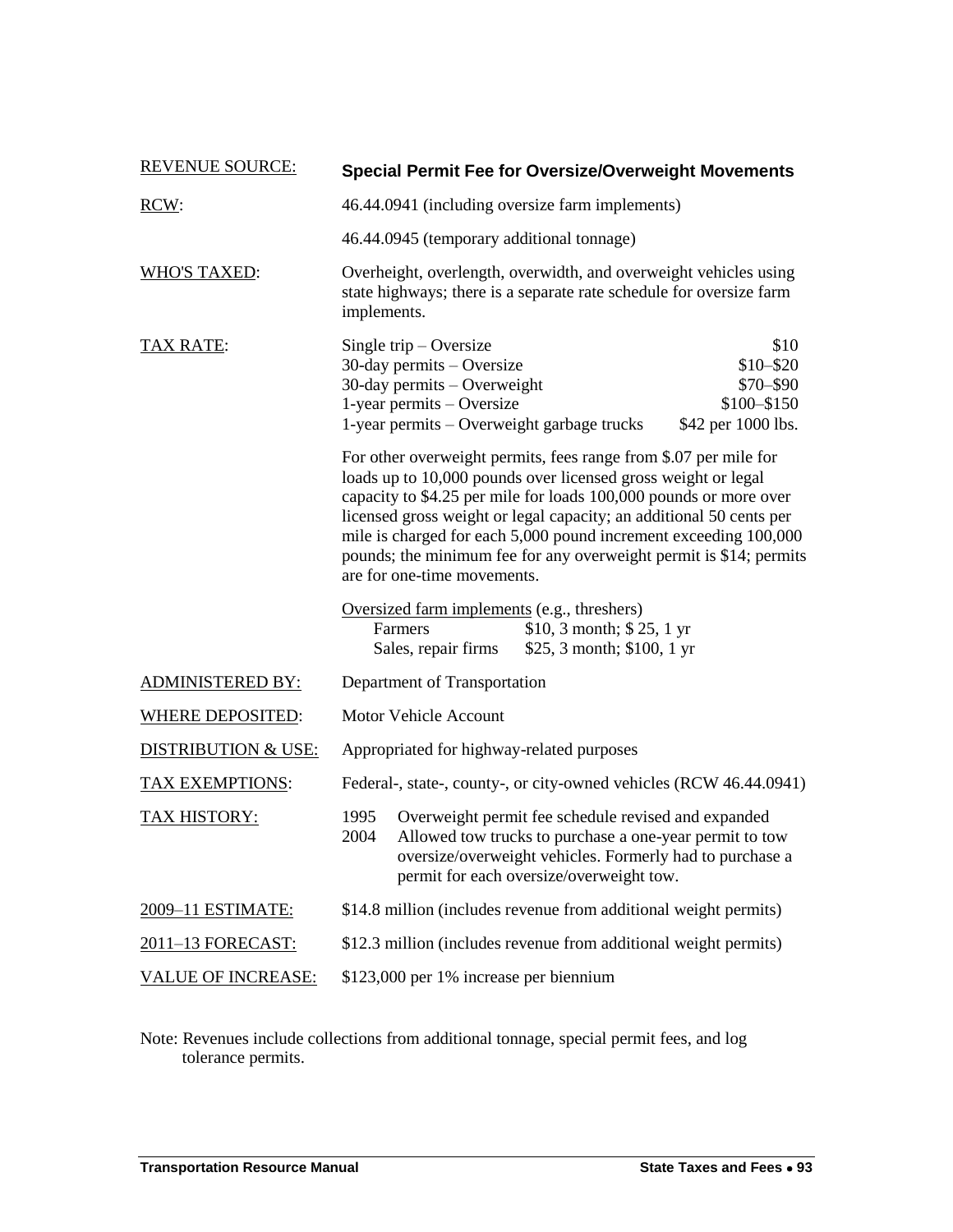| <b>REVENUE SOURCE:</b>         | Tolling - SR 167 High Occupancy Toll (HOT) Lanes                                                                                                                                                                                                                                                                                                                                                                                                                                                 |
|--------------------------------|--------------------------------------------------------------------------------------------------------------------------------------------------------------------------------------------------------------------------------------------------------------------------------------------------------------------------------------------------------------------------------------------------------------------------------------------------------------------------------------------------|
| RCW:                           | 47.56.401; 47.56.403                                                                                                                                                                                                                                                                                                                                                                                                                                                                             |
| <b>WHO'S TAXED:</b>            | Users of the SR 167 HOT Lanes                                                                                                                                                                                                                                                                                                                                                                                                                                                                    |
| <b>TOLL RATE:</b>              | Effective April 2008: minimum toll rate $= .50$ cents; maximum toll<br>rate = $$9.00$ .                                                                                                                                                                                                                                                                                                                                                                                                          |
|                                | Toll rates vary dynamically based upon time of day, traffic volumes,<br>traffic demand, and overall corridor performance.                                                                                                                                                                                                                                                                                                                                                                        |
|                                | Toll rates will vary to insure average HOT lane speeds of 45 mph at<br>least 90% of the time during peak hours.                                                                                                                                                                                                                                                                                                                                                                                  |
| <b>ADMINISTERED BY:</b>        | Toll rates and policies set by the State Transportation Commission<br>Department of Transportation collects and administers                                                                                                                                                                                                                                                                                                                                                                      |
| <b>WHERE DEPOSITED:</b>        | High-Occupancy Toll Lanes Operations Account                                                                                                                                                                                                                                                                                                                                                                                                                                                     |
| <b>DISTRIBUTION &amp; USE:</b> | Moneys in this account may be used for, but be not limited to, debt<br>service, planning, administration, construction, maintenance,<br>operation, repair, rebuilding, enforcement, and expansion of high<br>occupancy toll lanes and to increase transit, vanpool and carpool,<br>and trip reduction services in the corridor. A reasonable proportion<br>of the moneys in this account must be dedicated to increase transit,<br>vanpool, carpool, and trip reduction services in the corridor |
| <b>TOLL EXEMPTIONS:</b>        | HOV vehicles, transit buses, and publicly owned and/or operated<br>vanpool vehicles                                                                                                                                                                                                                                                                                                                                                                                                              |
| <b>TAX HISTORY:</b>            | 2008:<br>minimum toll = .50 cents; maximum toll = $$9.00$                                                                                                                                                                                                                                                                                                                                                                                                                                        |
| 2009 -11 ESTIMATE:             | \$1,166,000                                                                                                                                                                                                                                                                                                                                                                                                                                                                                      |
| 2011-13 FORECAST:              | \$562,000                                                                                                                                                                                                                                                                                                                                                                                                                                                                                        |
| <b>VALUE OF INCREASE:</b>      | Cannot be determined due to the nature of dynamic tolling.                                                                                                                                                                                                                                                                                                                                                                                                                                       |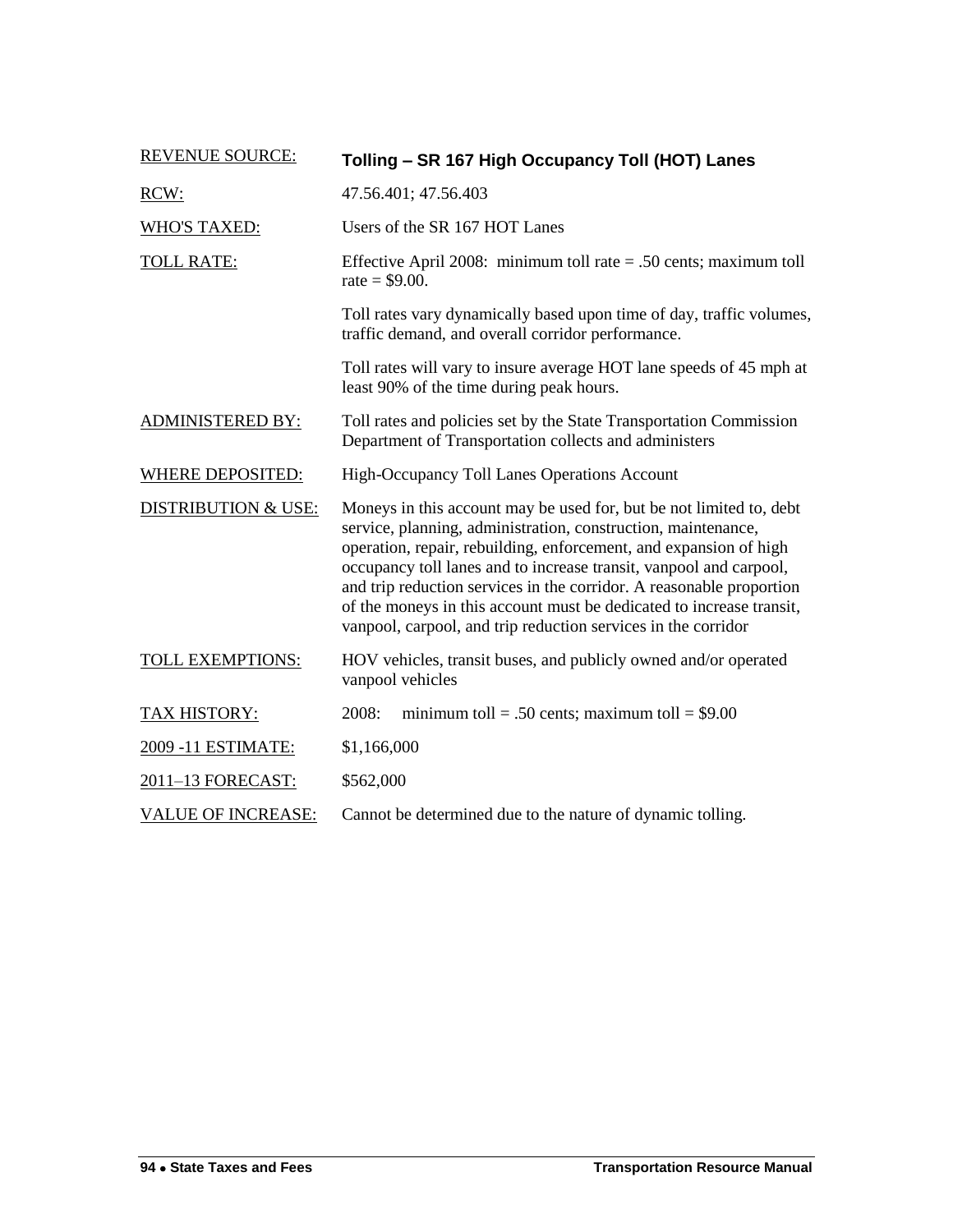| <b>REVENUE SOURCE:</b>         | <b>Tolling - Tacoma Narrows Bridge</b>                                                                                                                                                                                               |                                                                                                           |
|--------------------------------|--------------------------------------------------------------------------------------------------------------------------------------------------------------------------------------------------------------------------------------|-----------------------------------------------------------------------------------------------------------|
| RCW:                           | 47.46.090-100; 47.56; 47.56.165                                                                                                                                                                                                      |                                                                                                           |
| <b>WHO'S TAXED:</b>            | Users of the Tacoma Narrows Bridge                                                                                                                                                                                                   |                                                                                                           |
| <b>TOLL RATE:</b>              | cash toll = $$4.00$ ; electronic toll = $$2.75$ .                                                                                                                                                                                    | Base tolls since July 1, 2008 (for four axles or less):<br>Toll amounts increase for more than four axles |
| <b>ADMINISTERED BY:</b>        | Toll rates and policies set by the State Transportation<br>Commission<br>Department of Transportation collects and administers                                                                                                       |                                                                                                           |
| <b>WHERE DEPOSITED:</b>        | Tacoma Narrows Toll Bridge Account                                                                                                                                                                                                   |                                                                                                           |
| <b>DISTRIBUTION &amp; USE:</b> | The Department of Transportation must pay costs related to<br>financing, operations, maintenance, management, necessary<br>repairs of the facility; and repay amounts to the motor<br>vehicle fund, as required under RCW 47.46.140. |                                                                                                           |
| TOLL EXEMPTIONS:               | Vehicles providing service directly to the bridge: WSP vehicles<br>providing service to the SR 16 corridor; DOT maintenance<br>vehicles assigned to the bridge; and bridge construction vehicles.                                    |                                                                                                           |
| <b>TAX HISTORY:</b>            | FY 2008:<br>FY 2009 to current:                                                                                                                                                                                                      | $$3.00 =$ cash toll; $$1.75 =$ electronic toll<br>$$4.00 =$ cash toll; $$2.75 =$ electronic toll          |
| FY 2008 COLLECTION:            | \$29,959,616                                                                                                                                                                                                                         |                                                                                                           |
| FY 2009-11 COLLECTION:         | \$89,676,251                                                                                                                                                                                                                         |                                                                                                           |
| 2011-13 FORECAST:              | $$100.1$ million                                                                                                                                                                                                                     |                                                                                                           |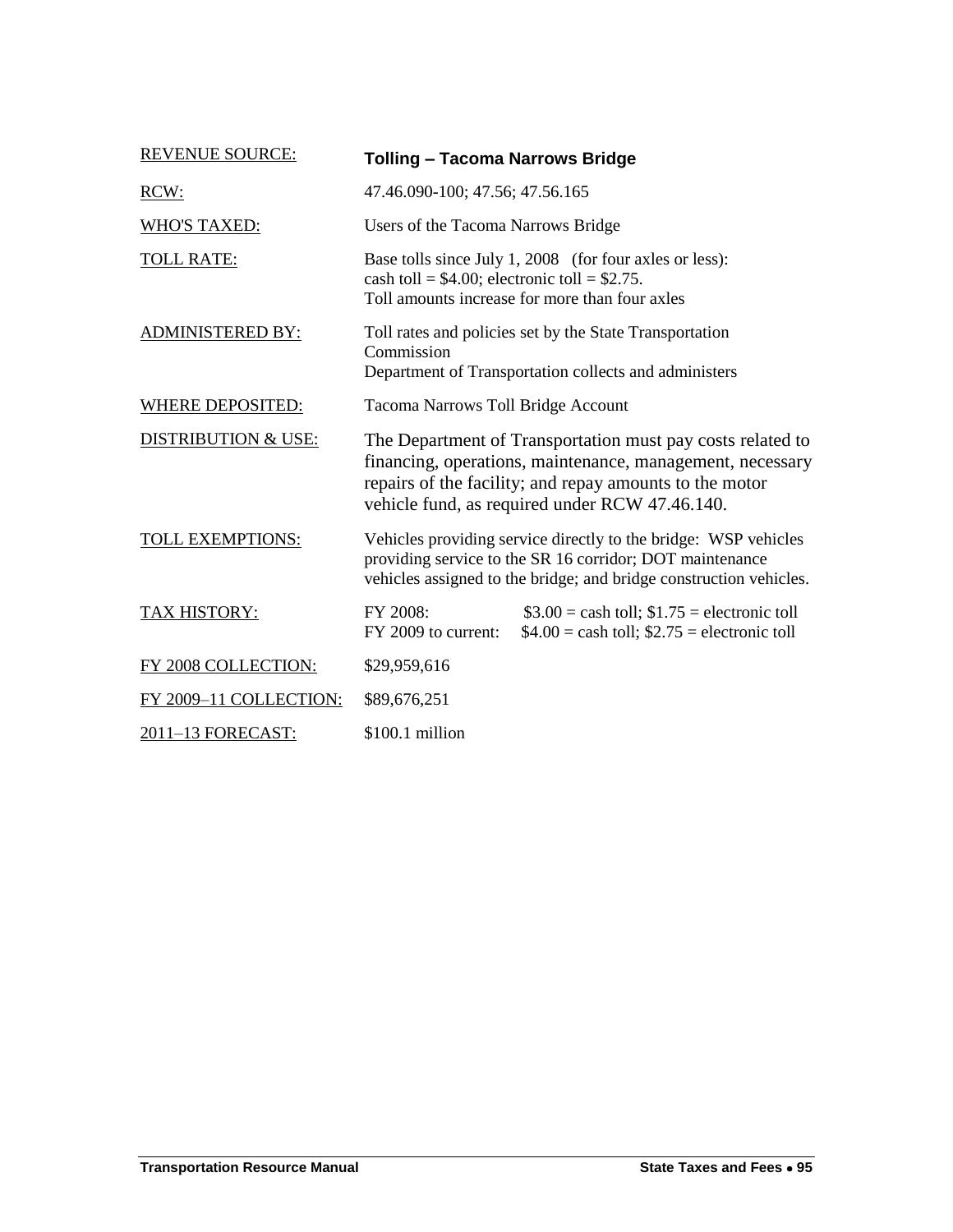| <b>REVENUE SOURCE:</b>         | <b>Tow Truck Capacity Fee</b>                                                                                         |
|--------------------------------|-----------------------------------------------------------------------------------------------------------------------|
| RCW:                           | 46.16.079 Effective until July 1, 2011,<br>46.17.335 Effective July 1, 2011                                           |
| <b>WHO'S TAXED:</b>            | Any fixed-load motor vehicle equipped for lifting or towing any<br>disabled, impounded, or abandoned vehicle.         |
| <b>TAX RATE:</b>               | \$25 per annum in addition to the basic motor vehicle registration<br>fee, but in lieu of the combined licensing fee. |
| <b>ADMINISTERED BY:</b>        | Department of Licensing                                                                                               |
| <b>WHERE DEPOSITED:</b>        | Motor Vehicle Account                                                                                                 |
| <b>DISTRIBUTION &amp; USE:</b> | Appropriated for highway-related purposes                                                                             |
| TAX EXEMPTIONS:                | None                                                                                                                  |
| TAX HISTORY:                   | \$25 per annum in lieu of combined licensing fee<br>1963                                                              |
| 2009-11 ESTIMATE:              | Minimal                                                                                                               |
| 2011-13 FORECAST:              | Minimal                                                                                                               |
| <b>VALUE OF INCREASE:</b>      | Minimal                                                                                                               |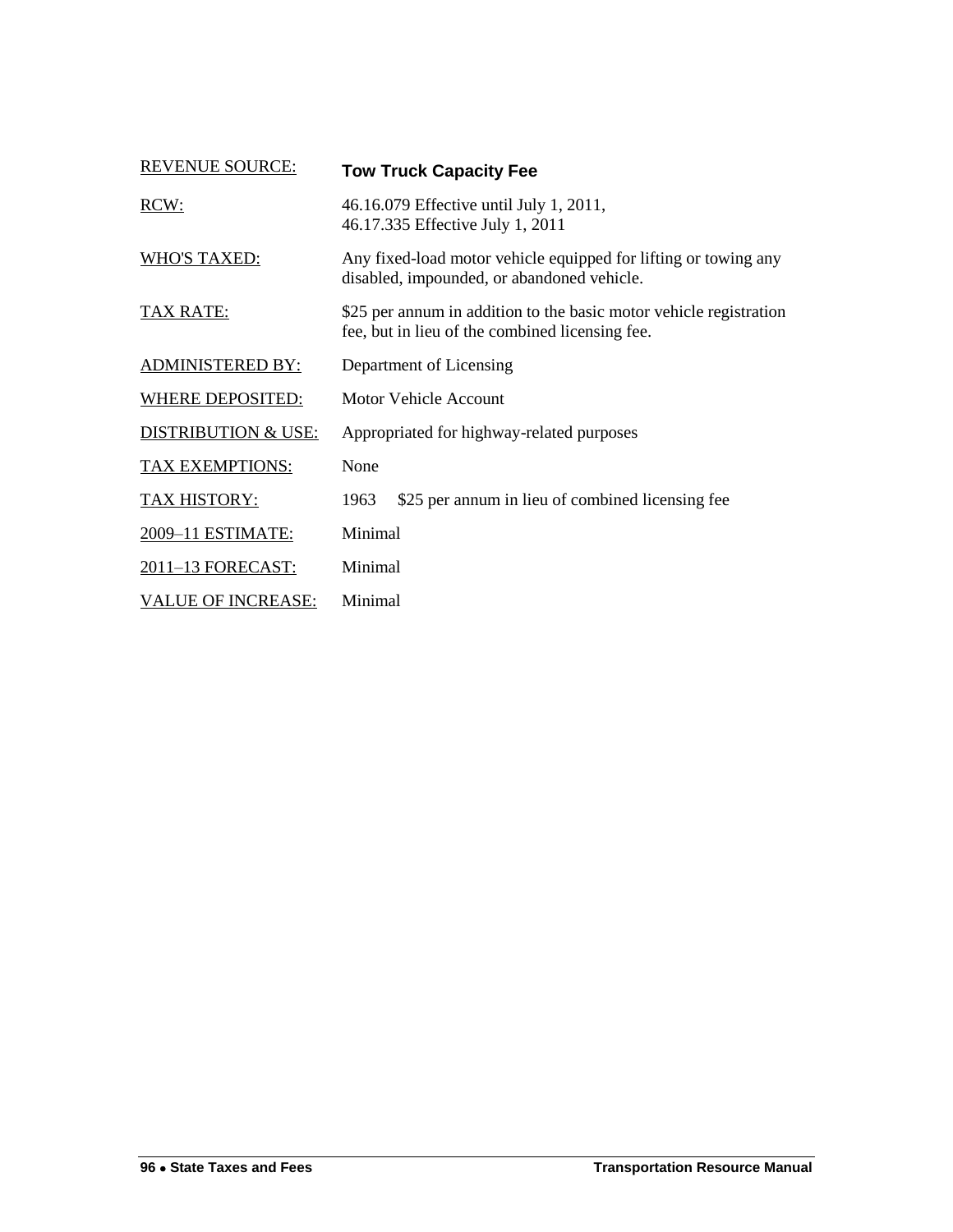| <b>REVENUE SOURCE:</b>         | <b>Tow Truck Operator Fee</b>                                                                                                                                                        |
|--------------------------------|--------------------------------------------------------------------------------------------------------------------------------------------------------------------------------------|
| RCW:                           | 46.55.030                                                                                                                                                                            |
| <b>WHO'S TAXED:</b>            | Operators of tow truck businesses (i.e., any person who engages in<br>the impoundment, transporting, or storage of unauthorized vehicles,<br>or the disposal of abandoned vehicles). |
| <b>TAX RATE:</b>               | \$100 annual fee for business and \$50 per truck per year (plus<br>normal registration fee) for permit.                                                                              |
|                                | Special license plates not issued; each tow truck issued a permit<br>indicating the class of the truck.                                                                              |
| <b>ADMINISTERED BY:</b>        | Department of Licensing                                                                                                                                                              |
| WHERE DEPOSITED:               | <b>Motor Vehicle Account</b>                                                                                                                                                         |
| <b>DISTRIBUTION &amp; USE:</b> | Appropriated for highway-related purposes                                                                                                                                            |
| <b>TAX EXEMPTIONS:</b>         | None                                                                                                                                                                                 |
| <b>TAX HISTORY:</b>            | 1985<br>$$100$ /company + \$50/truck annually (original & renewal)                                                                                                                   |
| 2009-11 ESTIMATE:              | Included in Vehicle Business License (formerly Group IV)                                                                                                                             |
| 2011-13 FORECAST:              | Included in Vehicle Business License (formerly Group IV)                                                                                                                             |
| <b>VALUE OF INCREASE:</b>      | Minimal                                                                                                                                                                              |
|                                | See Vehicle Business License (formerly Group IV), page 101                                                                                                                           |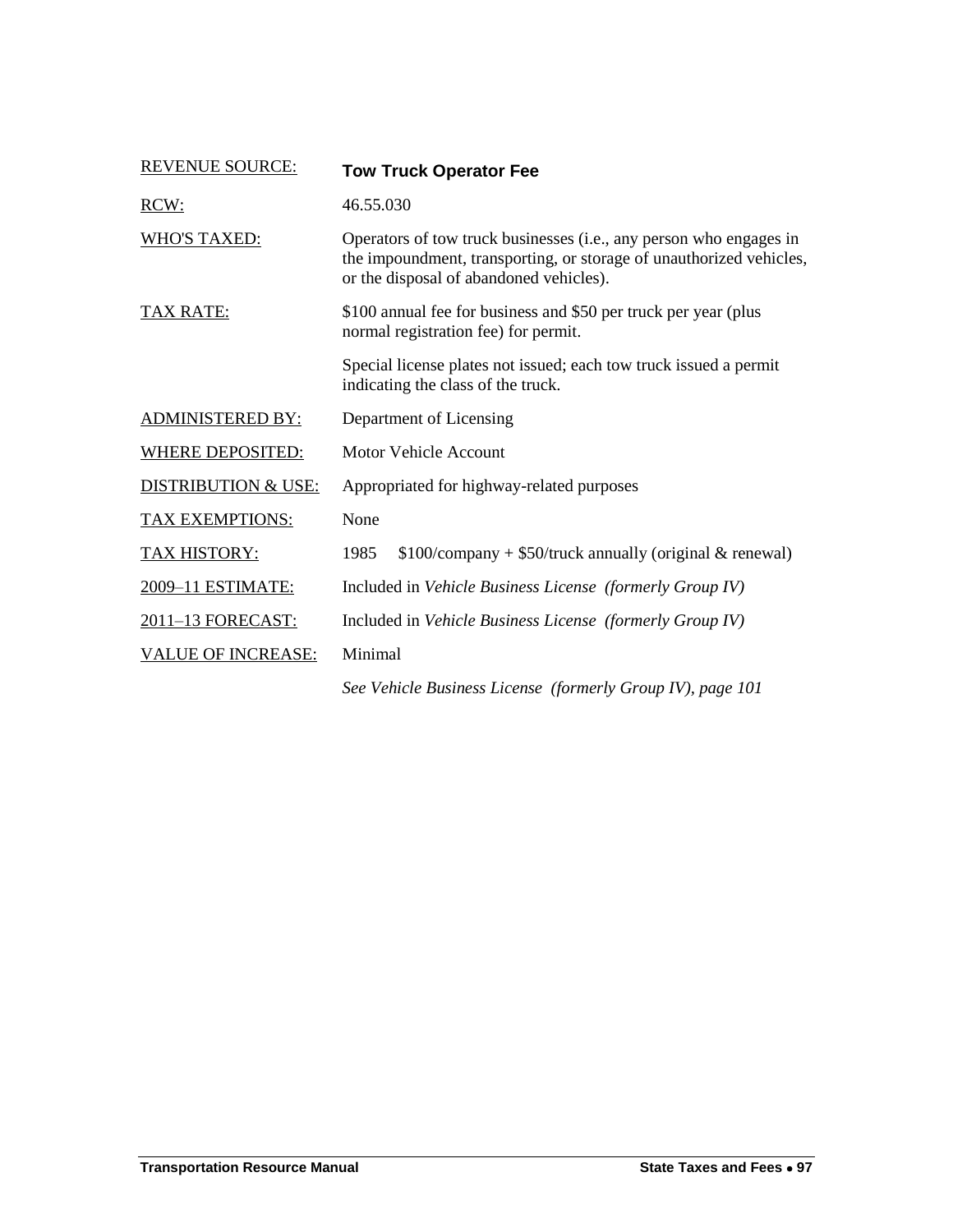| <b>REVENUE SOURCE:</b>         |                                           | <b>Transporter License Fee and Plate Fees</b>                                                                                                                                       |
|--------------------------------|-------------------------------------------|-------------------------------------------------------------------------------------------------------------------------------------------------------------------------------------|
| RCW:                           |                                           | 46.76.040 (original)<br>46.76.050 (renewal)                                                                                                                                         |
| <b>WHO'S TAXED:</b>            |                                           | Businesses that deal in transportation of vehicles owned by others<br>(e.g., driveaway and towaway services); does not apply to motor<br>freight carriers licensed under RCW 81.80. |
| <b>TAX RATE:</b>               | \$25<br>\$15<br>\$2                       | For original license<br>For annual renewal license<br>Per set of plates to be attached to vehicles being delivered                                                                  |
| <b>ADMINISTERED BY:</b>        |                                           | Department of Licensing                                                                                                                                                             |
| <b>WHERE DEPOSITED:</b>        |                                           | Motor Vehicle Account                                                                                                                                                               |
| <b>DISTRIBUTION &amp; USE:</b> | Appropriated for highway-related purposes |                                                                                                                                                                                     |
| <b>TAX EXEMPTIONS:</b>         | None                                      |                                                                                                                                                                                     |
| <b>TAX HISTORY:</b>            | 1947                                      | \$25 original license; \$15 renewal; \$2 per set of plates (new<br>plates required each year)                                                                                       |
|                                | 1990                                      | Provision requiring new plate each year deleted                                                                                                                                     |
| 2009-11 ESTIMATE:              |                                           | Included in Vehicle Business License (formerly Group IV)                                                                                                                            |
| 2011-13 FORECAST:              |                                           | Included in Vehicle Business License (formerly Group IV)                                                                                                                            |
| <b>VALUE OF INCREASE:</b>      | Minimal                                   |                                                                                                                                                                                     |
|                                |                                           | See Vehicle Business License (formerly Group IV), page 101                                                                                                                          |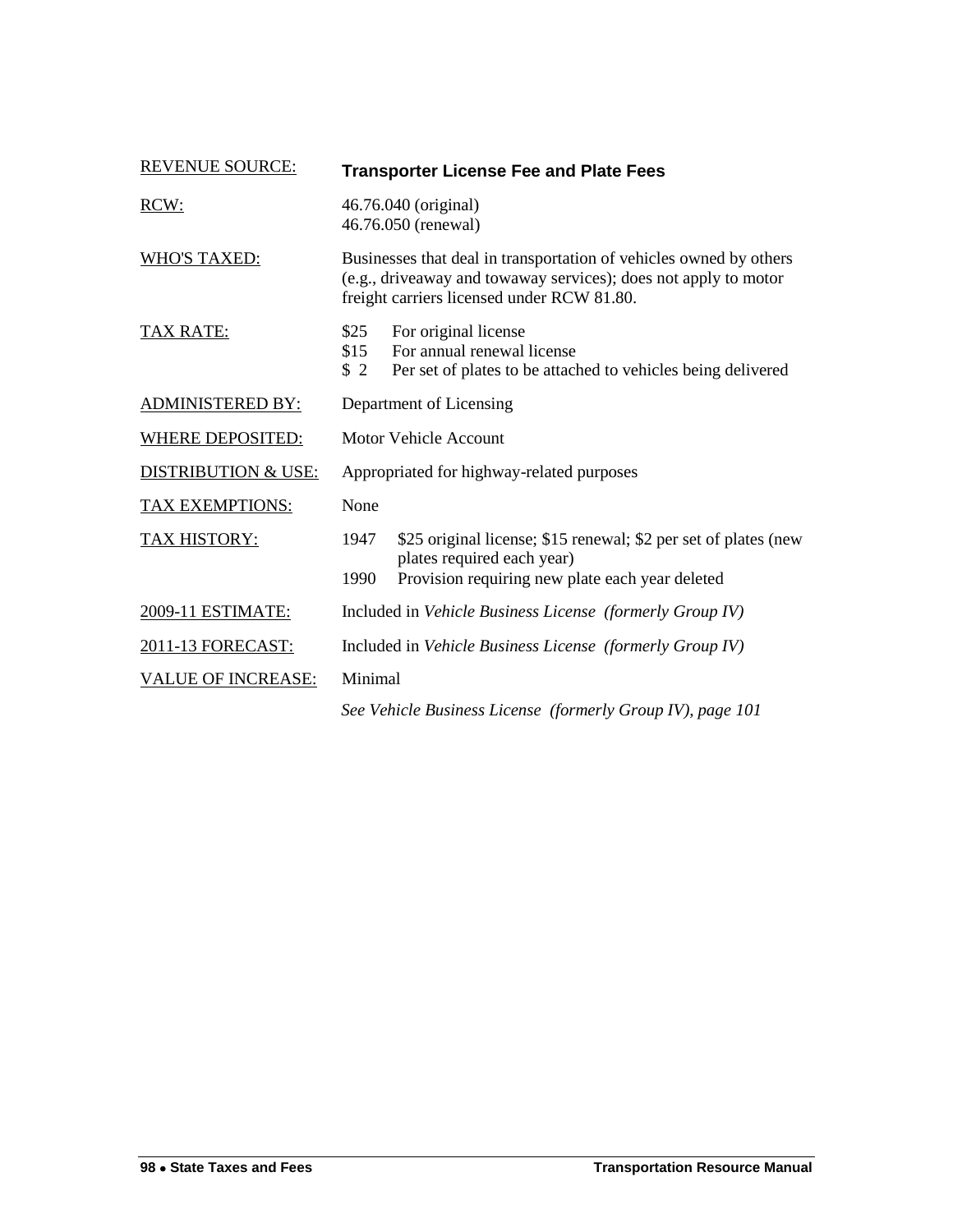| <b>REVENUE SOURCE:</b>         | <b>Trip Permit Fee and Surcharge</b>                                                                                                                                                                                                                                                                                                                                                                                                                                                                                                                                                                                                                                                                                                                                                                                |  |
|--------------------------------|---------------------------------------------------------------------------------------------------------------------------------------------------------------------------------------------------------------------------------------------------------------------------------------------------------------------------------------------------------------------------------------------------------------------------------------------------------------------------------------------------------------------------------------------------------------------------------------------------------------------------------------------------------------------------------------------------------------------------------------------------------------------------------------------------------------------|--|
| RCW:                           | 46.16.160 Effective until July 1, 2011,<br>46.17.400 Effective July 1, 2011                                                                                                                                                                                                                                                                                                                                                                                                                                                                                                                                                                                                                                                                                                                                         |  |
| <b>WHO'S TAXED:</b>            | Vehicle owners temporarily moving an unlicensed vehicle; generally used<br>by commercial drivers who do not enter Washington frequently enough to<br>make prorated licensing cost effective; also used by vehicle owners in the<br>state who want to move an unlicensed vehicle on the public roads.                                                                                                                                                                                                                                                                                                                                                                                                                                                                                                                |  |
|                                | Permit is good for three consecutive days; no more than three such permits<br>may be used for a single vehicle during a 30-day period, except for<br>recreational vehicles, which are limited to two permits in a one-year<br>period.                                                                                                                                                                                                                                                                                                                                                                                                                                                                                                                                                                               |  |
| TAX RATE:                      | Filing fee:<br>\$3<br>Administration fee:<br>\$11<br>Excise tax:<br>\$1<br>Surcharge:<br>\$5<br><b>TOTAL</b><br>\$20                                                                                                                                                                                                                                                                                                                                                                                                                                                                                                                                                                                                                                                                                                |  |
| <b>ADMINISTERED BY:</b>        | Department of Licensing                                                                                                                                                                                                                                                                                                                                                                                                                                                                                                                                                                                                                                                                                                                                                                                             |  |
| <b>WHERE DEPOSITED:</b>        | Motor Vehicle Account:<br>\$16<br>Highway Safety Account:<br>\$3<br>\$1<br>General Fund:                                                                                                                                                                                                                                                                                                                                                                                                                                                                                                                                                                                                                                                                                                                            |  |
| <b>DISTRIBUTION &amp; USE:</b> | Appropriated for highway-related purposes, drivers programs, and general<br>government. Surcharge revenue assigned to Motor Vehicle Account<br>(CVISN, weigh-in-motion programs) when collected from motor carriers.<br>Surcharge revenue assigned to Motor Vehicle Account (for congestion<br>relief) when collected from nonmotor carriers.                                                                                                                                                                                                                                                                                                                                                                                                                                                                       |  |
| <b>TAX EXEMPTIONS:</b>         | Farm vehicles pay a Farm Trip Permit                                                                                                                                                                                                                                                                                                                                                                                                                                                                                                                                                                                                                                                                                                                                                                                |  |
| <b>TAX HISTORY:</b>            | 1957<br>\$2.50 to \$7.50; 3 day maximum; \$2 admin fee<br>\$.50 to \$2 per 24-hour period; 10 day maximum; \$2.50 admin fee<br>1961<br>\$2 to \$4 per 24-hour period; 10 day maximum; \$5 admin fee<br>1969<br>\$2 to \$8 per 24-hour period; 10 day maximum; \$5 admin fee<br>1976<br>1981<br>\$10 for 3-day permit; 3 permits per 30 days; includes \$8 admin fee, \$1<br>filing fee, and \$1 excise tax<br>\$10 for 3-day permit; 3 permits per 30 days; includes \$6 admin fee, \$3<br>1996<br>filing fee, and \$1 excise tax. Restricted recreational vehicles to two<br>permits per year<br>Added \$5 surcharge to fund weigh-in-motion programs and congestion<br>1999<br>relief<br>2002<br>Set fee at \$15, retained \$5.00 surcharge<br>Established farm vehicle trip permit fee, page 53of \$6.50<br>2005 |  |
| 2009-11 ESTIMATE:              | \$5.8 million                                                                                                                                                                                                                                                                                                                                                                                                                                                                                                                                                                                                                                                                                                                                                                                                       |  |
| 2011-13 FORECAST:              | \$5.9 million                                                                                                                                                                                                                                                                                                                                                                                                                                                                                                                                                                                                                                                                                                                                                                                                       |  |
| <b>VALUE OF INCREASE:</b>      | \$138,000 per \$1 fee increase per biennium                                                                                                                                                                                                                                                                                                                                                                                                                                                                                                                                                                                                                                                                                                                                                                         |  |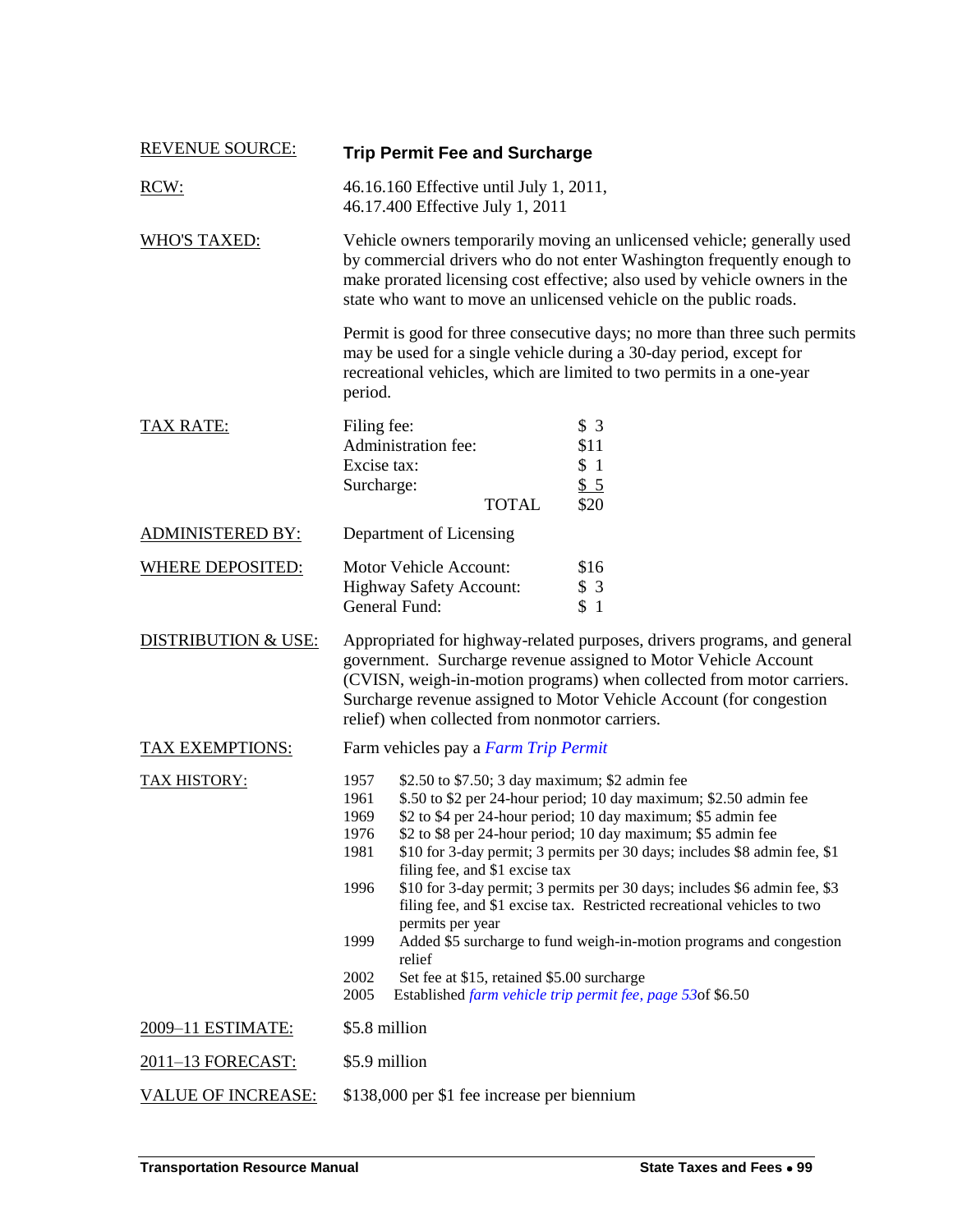| <b>REVENUE SOURCE:</b>    | <b>Vanpool Registration Fee</b>                                                                                                                                                                                 |  |
|---------------------------|-----------------------------------------------------------------------------------------------------------------------------------------------------------------------------------------------------------------|--|
| RCW:                      | 46.12.023 (fee) Effective until July 1, 2011<br>46.17.220 Effective July 1, 2011<br>46.74.010 (definitions)<br>82.08.0287 (sales tax exemption)<br>82.12.0282 (use tax exemption)<br>82.44.015 (MVET exemption) |  |
| WHO'S TAXED:              | A passenger motor vehicle being used for commute ridesharing or<br>for ridesharing for the elderly and the handicapped; includes<br>publicly-owned and privately-owned vehicles.                                |  |
| <b>TAX RATE:</b>          | \$25 annual fee in addition to basic registration fee; makes vehicle<br>exempt from motor vehicle excise tax and sales/use tax; vehicles<br>issued special license plate denoting "VANPOOL."                    |  |
| <b>ADMINISTERED BY:</b>   | Department of Licensing                                                                                                                                                                                         |  |
| <b>WHERE DEPOSITED:</b>   | <b>Motor Vehicle Account</b>                                                                                                                                                                                    |  |
| DISTRIBUTION & USE:       | Appropriated for highway-related purposes                                                                                                                                                                       |  |
| <b>TAX EXEMPTIONS:</b>    | None                                                                                                                                                                                                            |  |
| <b>TAX HISTORY:</b>       | 1980 Sales tax/use tax/MVET exemptions<br>1982 Handicapped/elderly revisions for vanpools<br>1987 \$25 annual fee in addition to registration fee; \$5 transfer fee                                             |  |
| 2009-11 ESTIMATE:         | Minimal                                                                                                                                                                                                         |  |
| 2011-13 FORECAST:         | Minimal                                                                                                                                                                                                         |  |
| <b>VALUE OF INCREASE:</b> | Minimal                                                                                                                                                                                                         |  |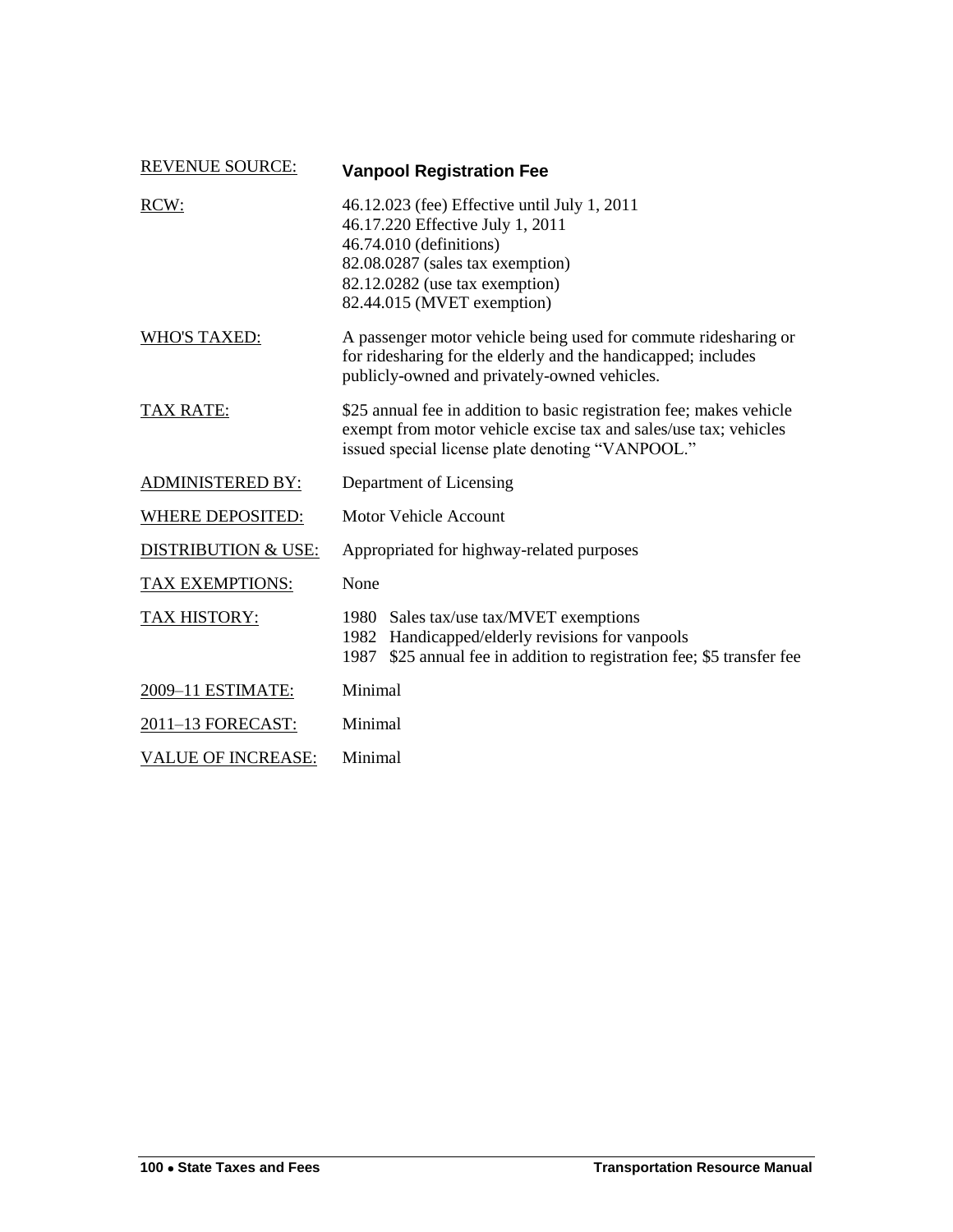| <b>REVENUE SOURCE:</b>         | <b>Vehicle Business Licenses (formerly Group IV)</b>                                                                                                                                                            |                                                                                                                                                                                                  |  |  |
|--------------------------------|-----------------------------------------------------------------------------------------------------------------------------------------------------------------------------------------------------------------|--------------------------------------------------------------------------------------------------------------------------------------------------------------------------------------------------|--|--|
| RCW:                           | 46.70.061                                                                                                                                                                                                       |                                                                                                                                                                                                  |  |  |
| <b>WHO'S TAXED:</b>            | Businesses that sell or manufacture vehicles.                                                                                                                                                                   |                                                                                                                                                                                                  |  |  |
|                                | See: Hulk Haulers and Scrap Processors Business and Vehicle<br>Licenses; Hulk Haulers, Scrap Processors, and Wreckers License<br>Plate Fees; Tow Truck Operator Fee; and Transporter License and<br>Plate Fees. |                                                                                                                                                                                                  |  |  |
| <u>TAX RATE:</u>               | <b>Annual Fee – Original License</b>                                                                                                                                                                            |                                                                                                                                                                                                  |  |  |
|                                | Dealer – Principal place of business<br>Dealer - Subagency<br>Dealer - Temporary subagent<br>Manufacturer                                                                                                       | \$750<br>\$100<br>\$125<br>\$750                                                                                                                                                                 |  |  |
|                                | <b>Annual Fee - Renewals</b>                                                                                                                                                                                    |                                                                                                                                                                                                  |  |  |
|                                | Dealer – Principal place of business<br>Dealer – Subagency<br>Manufacturer                                                                                                                                      | \$250<br>\$25<br>\$250                                                                                                                                                                           |  |  |
|                                | Plate Fees.                                                                                                                                                                                                     | See: Hulk Haulers and Scrap Processors Business and Vehicle<br>Licenses, Hulk Haulers, Scrap Processors, and Wreckers License<br>Plate Fees, Tow Truck Operator Fee, and Transporter License and |  |  |
| <b>ADMINISTERED BY:</b>        | Department of Licensing                                                                                                                                                                                         |                                                                                                                                                                                                  |  |  |
| <b>WHERE DEPOSITED:</b>        | Motor Vehicle Account                                                                                                                                                                                           |                                                                                                                                                                                                  |  |  |
| <b>DISTRIBUTION &amp; USE:</b> | Appropriated for highway-related purposes                                                                                                                                                                       |                                                                                                                                                                                                  |  |  |
| <b>TAX EXEMPTIONS:</b>         | None                                                                                                                                                                                                            |                                                                                                                                                                                                  |  |  |
| 2009-11 ESTIMATE:              | \$2.8 million                                                                                                                                                                                                   |                                                                                                                                                                                                  |  |  |
| 2011-13 FORECAST:              | \$2.7 million                                                                                                                                                                                                   |                                                                                                                                                                                                  |  |  |
| <b>VALUE OF INCREASE:</b>      | Not available                                                                                                                                                                                                   |                                                                                                                                                                                                  |  |  |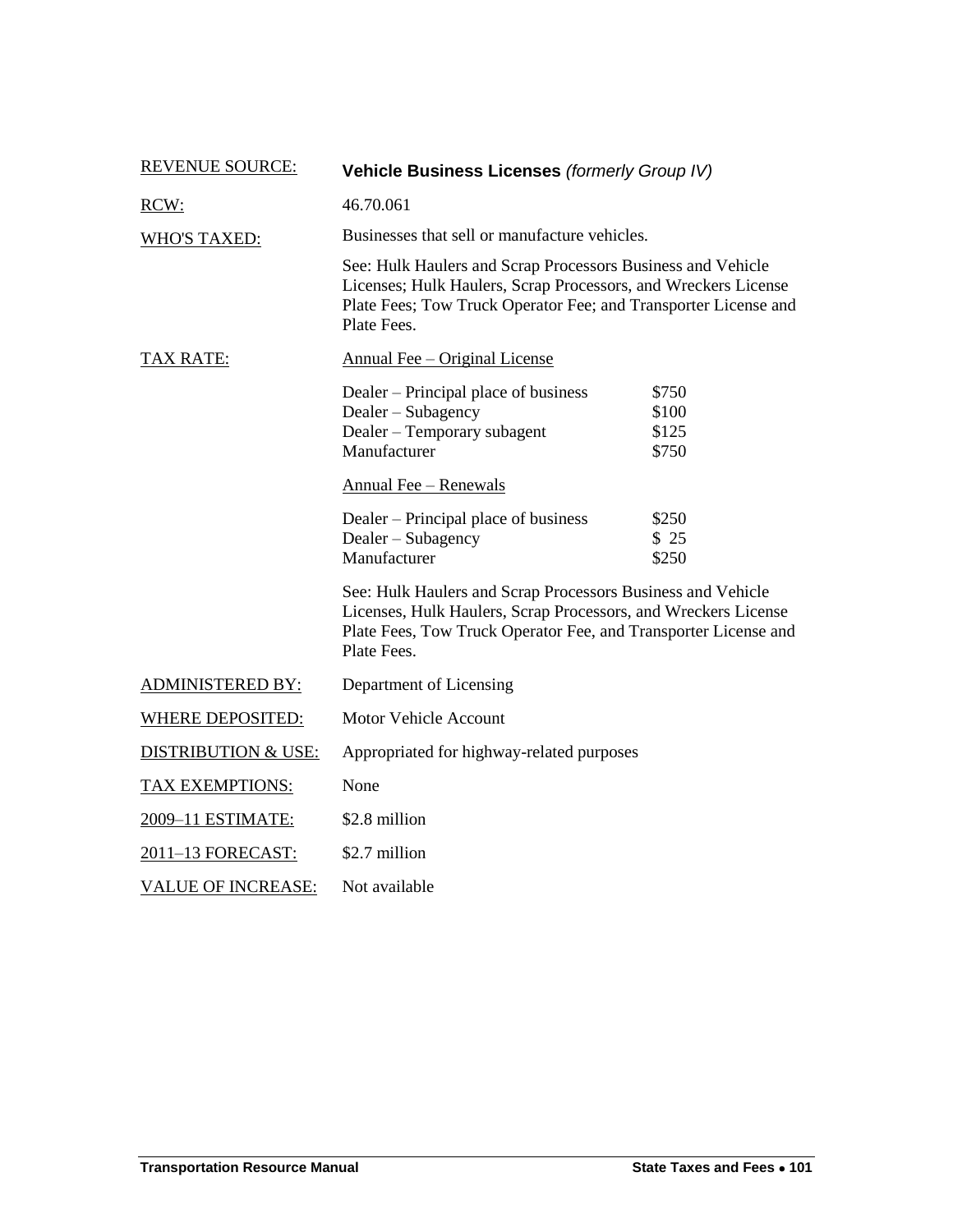| <b>REVENUE SOURCE:</b>         | Vehicle Certificate of Ownership (Title) and Inspection<br>Fee                                                                                                                                                                                                                                                                                             |  |  |  |  |
|--------------------------------|------------------------------------------------------------------------------------------------------------------------------------------------------------------------------------------------------------------------------------------------------------------------------------------------------------------------------------------------------------|--|--|--|--|
| RCW:                           | 46.12.040 (Certificate of title and motor vehicle inspection fee)<br>Effective until July 1, 2011, 46.17.100 Application Fee effective<br>July 1, 2011                                                                                                                                                                                                     |  |  |  |  |
|                                | 46.12.060 (VIN altered or obliterated) Effective until July 1, 2011,<br>46.17.135 Effective July 1, 2011                                                                                                                                                                                                                                                   |  |  |  |  |
|                                | 46.12.080 (Motorcycle and motor changes to title) Effective until<br>July 1, 2011, 46.12.590 Effective July 1, 2011                                                                                                                                                                                                                                        |  |  |  |  |
|                                | 46.12.101 (Transfer of ownership) Effective until July 1, 2011,<br>46.17.100 Application Fee effective July 1, 2011                                                                                                                                                                                                                                        |  |  |  |  |
|                                | 46.12.170 (Reissue of titles) Effective until July 1, 2011,<br>46.17.100 Application Fee effective July 1, 2011                                                                                                                                                                                                                                            |  |  |  |  |
|                                | 46.12.181 (Lost or stolen titles) Effective until July 1, 2011,<br>46.17.100 Application Fee effective July 1, 2011<br>46.68.020 (Distribution)                                                                                                                                                                                                            |  |  |  |  |
| <b>WHO'S TAXED:</b>            | Applicants for vehicle certificate of ownership (includes motor and<br>nonmotor vehicles except bicycles); inspections required for<br>vehicles previously registered in another state or country, vehicles<br>rebuilt after being declared a total loss, other vehicles as determined<br>by the Department of Licensing; changes to or reissues of title. |  |  |  |  |
| TAX RATE:                      | Certificate of title, \$5.00                                                                                                                                                                                                                                                                                                                               |  |  |  |  |
|                                | Vehicle inspection, \$15 if previously registered in another state or<br>country; \$50 for all other inspections.                                                                                                                                                                                                                                          |  |  |  |  |
| <b>ADMINISTERED BY:</b>        | Department of Licensing                                                                                                                                                                                                                                                                                                                                    |  |  |  |  |
| <b>WHERE DEPOSITED:</b>        | <b>Motor Vehicle Account</b><br>Multimodal Account<br>Transportation 2003 (Nickel) Account<br>Air Pollution Control Account<br><b>Vessel Response Account</b>                                                                                                                                                                                              |  |  |  |  |
| <b>DISTRIBUTION &amp; USE:</b> | Appropriated for oil spill response, school bus retrofit, and<br>highway-related purposes.                                                                                                                                                                                                                                                                 |  |  |  |  |
| TAX EXEMPTIONS:                | None                                                                                                                                                                                                                                                                                                                                                       |  |  |  |  |
| <u>TAX HISTORY:</u>            | 1937<br>50 cents<br>1951<br>\$1<br>1974<br>\$1 certificate of ownership; \$10 inspection fee.<br>1989<br>\$1 certificate of ownership; \$15 inspection fee if previously<br>registered elsewhere; \$20 inspection fee if not.                                                                                                                              |  |  |  |  |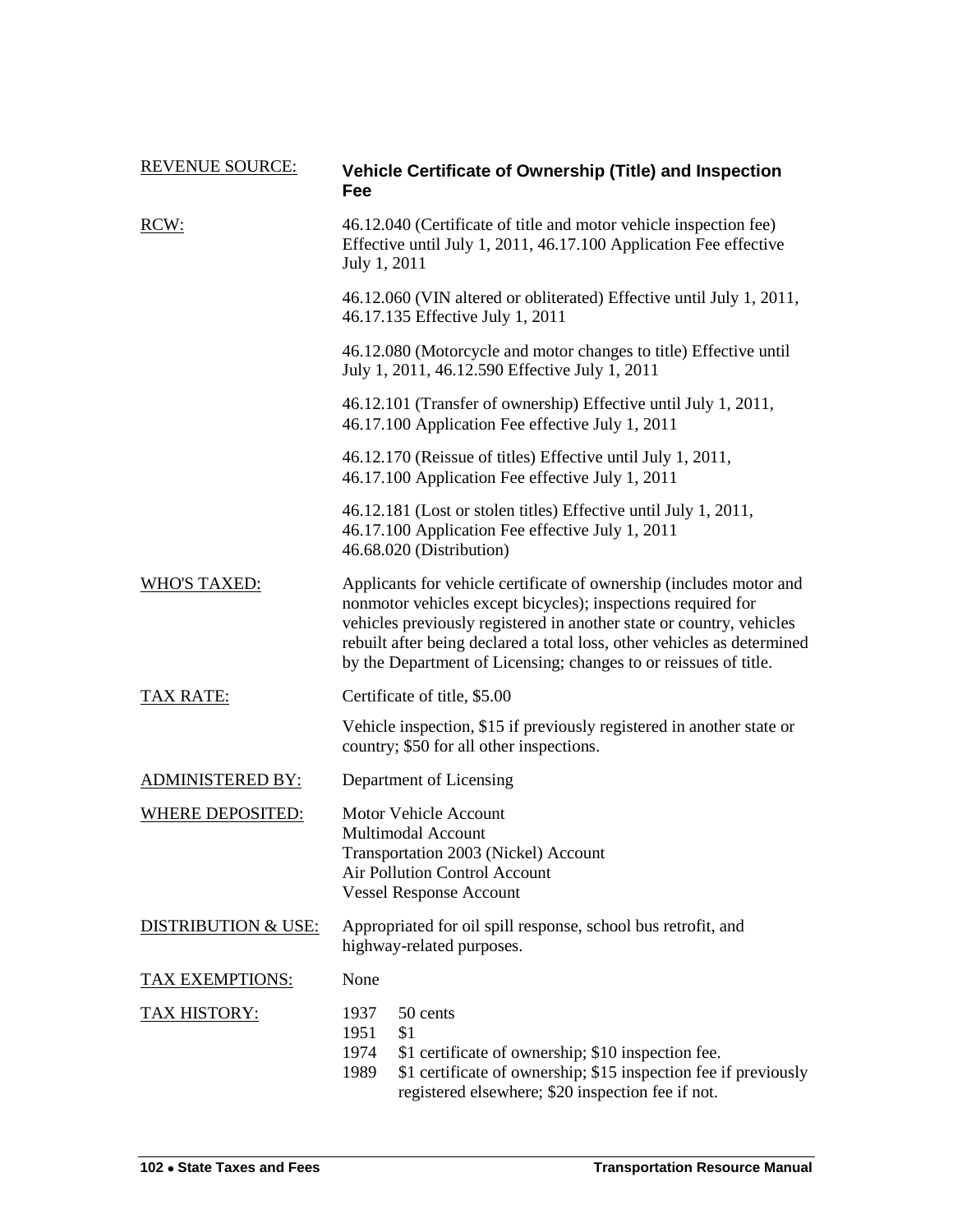|                           | 1990                          |                                                                                                                                                                                                                                                                                                                                                                                                                                                                              | \$1.25 certificate of ownership; \$15 inspection fee if<br>previously registered elsewhere; \$20 inspection fee if not  |
|---------------------------|-------------------------------|------------------------------------------------------------------------------------------------------------------------------------------------------------------------------------------------------------------------------------------------------------------------------------------------------------------------------------------------------------------------------------------------------------------------------------------------------------------------------|-------------------------------------------------------------------------------------------------------------------------|
|                           | 2002                          |                                                                                                                                                                                                                                                                                                                                                                                                                                                                              | \$5.00 certificate of ownership; \$15 inspection fee if<br>previously registered elsewhere; \$50 inspection fee if not; |
|                           | 2003                          | raised fee for changes to certificate to \$5.00<br>Changed distributions of fees from Motor Vehicle Account<br>to Multimodal Account, Transportation 2003 Account, Air<br>Pollution Control Account, and Vessel Response Account.<br>After 2008, fees going to Air Pollution Control and Vessel.<br>Effective July 2008, title fees formerly distributed to the Air<br>Pollution Control and Vessel Response Accounts are<br>distributed to the Transportation 2003 Account. |                                                                                                                         |
|                           | 2008                          |                                                                                                                                                                                                                                                                                                                                                                                                                                                                              |                                                                                                                         |
| 2009-11 ESTIMATE:         | Certificates:<br>Inspections: |                                                                                                                                                                                                                                                                                                                                                                                                                                                                              | \$19.8 million<br>\$4.7 million                                                                                         |
| 2011-13 FORECAST:         | Certificates:<br>Inspections: |                                                                                                                                                                                                                                                                                                                                                                                                                                                                              | \$22.6 million<br>\$5.5 million                                                                                         |
| <b>VALUE OF INCREASE:</b> | Certificates:<br>Inspections: |                                                                                                                                                                                                                                                                                                                                                                                                                                                                              | \$4.5 million per \$1 fee increase per biennium<br>\$0.7 million per \$1 fee increase per biennium                      |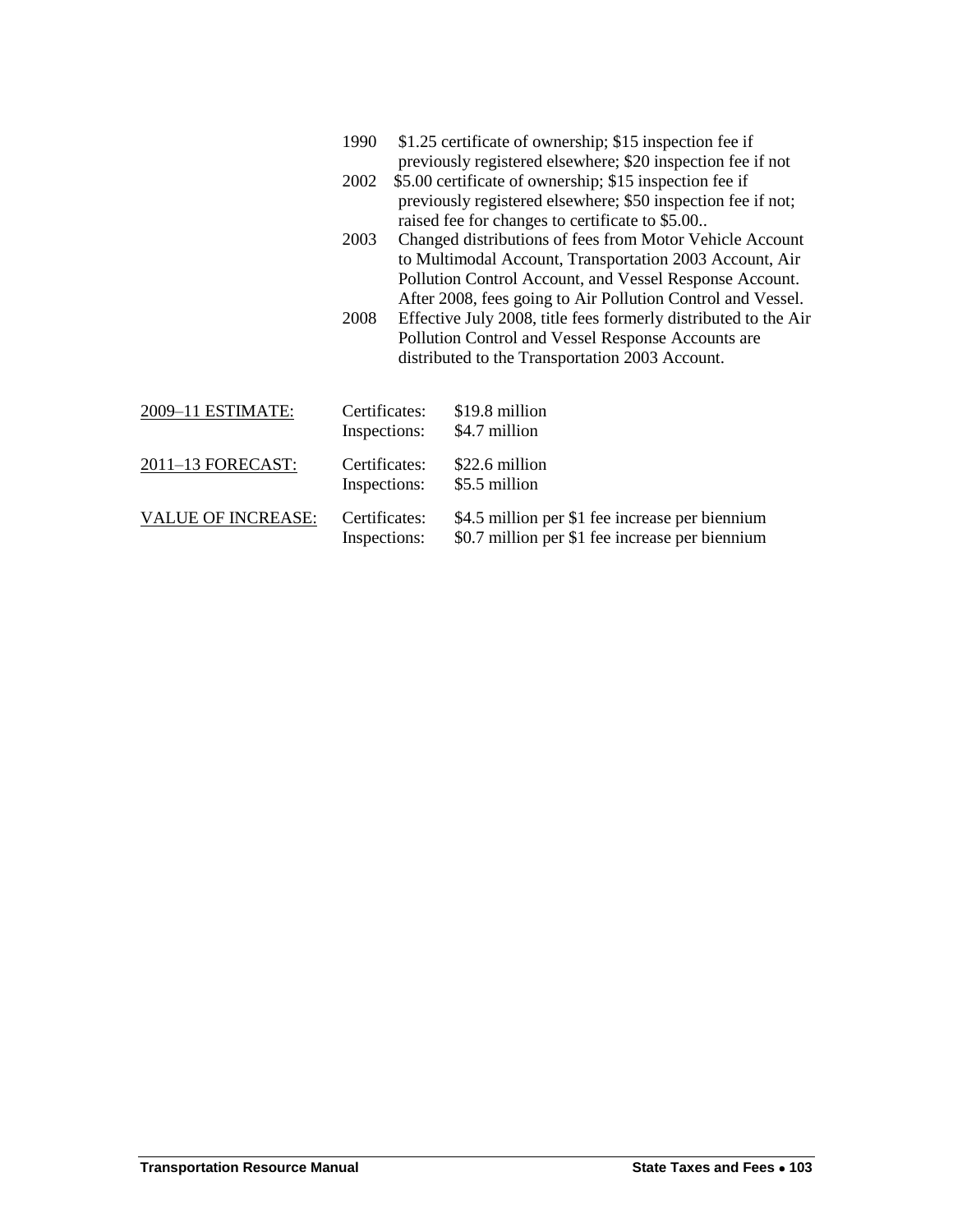| <b>REVENUE SOURCE:</b>    | <b>Vessel Pilot License Fee</b>                                                                                                                                                                                              |  |  |
|---------------------------|------------------------------------------------------------------------------------------------------------------------------------------------------------------------------------------------------------------------------|--|--|
| RCW:                      | 88.16.090                                                                                                                                                                                                                    |  |  |
| <b>WHO'S TAXED:</b>       | Pilots licensed by the state to board out-of-state ships for the<br>purpose of assisting navigation through Washington waters; the two<br>pilotage districts in the state are the Puget Sound and Grays Harbor<br>districts. |  |  |
| <b>TAX RATE:</b>          | \$3,000 per year                                                                                                                                                                                                             |  |  |
| <b>ADMINISTERED BY:</b>   | Board of Pilotage Commissioners                                                                                                                                                                                              |  |  |
| WHERE DEPOSITED:          | Pilotage Account                                                                                                                                                                                                             |  |  |
| DISTRIBUTION & USE:       | Appropriated for administration and operations of the Board of<br>Pilotage Commissioners.                                                                                                                                    |  |  |
| TAX EXEMPTIONS:           | None                                                                                                                                                                                                                         |  |  |
| TAX HISTORY:              | 1935<br>\$100<br>1977<br>\$250<br>1979<br>Not to exceed \$1000; set by Board of Pilotage<br>Commissioners (BPC)<br>Not to exceed \$1500; set by BPC<br>1986<br>\$2500<br>1995<br>\$3000 beginning 7/1/99<br>1999             |  |  |
| 2009-11 ESTIMATE:         | \$318,000                                                                                                                                                                                                                    |  |  |
| 2011-13 FORECAST:         | \$318,000                                                                                                                                                                                                                    |  |  |
| <b>VALUE OF INCREASE:</b> | N/A                                                                                                                                                                                                                          |  |  |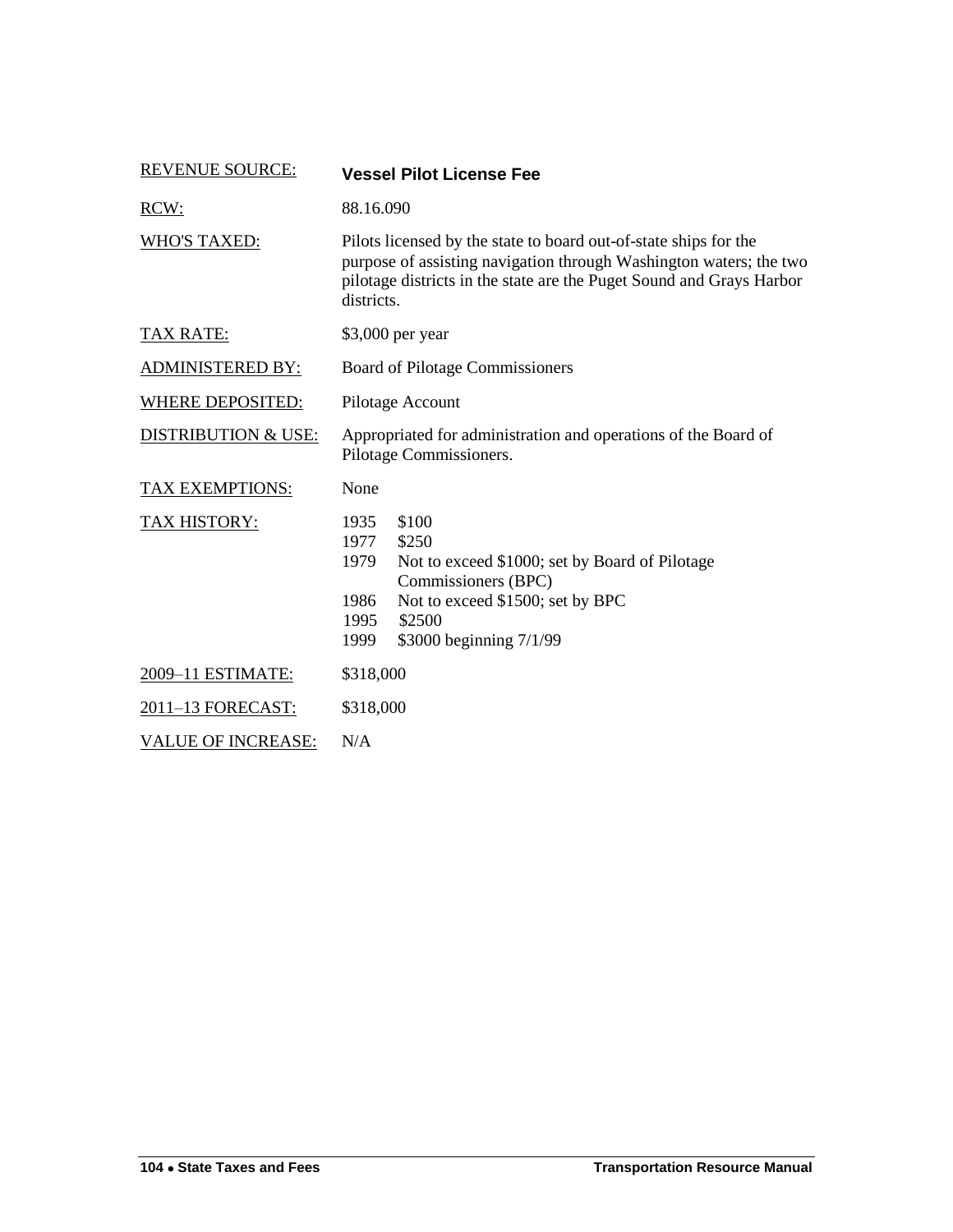| <b>REVENUE SOURCE:</b>         | <b>Vessel Registration Fee</b>                                                                                                                                                                                                                                                                                                                                                                                                                                                                                      |  |  |
|--------------------------------|---------------------------------------------------------------------------------------------------------------------------------------------------------------------------------------------------------------------------------------------------------------------------------------------------------------------------------------------------------------------------------------------------------------------------------------------------------------------------------------------------------------------|--|--|
| RCW:                           | 88.02.050 Effective until July 1, 2011<br>88.02.640 Effective July 1, 2011                                                                                                                                                                                                                                                                                                                                                                                                                                          |  |  |
| <b>WHO'S TAXED:</b>            | Owners of registered vessels                                                                                                                                                                                                                                                                                                                                                                                                                                                                                        |  |  |
| <b>TAX RATE:</b>               | $$10.50$ per year                                                                                                                                                                                                                                                                                                                                                                                                                                                                                                   |  |  |
| <b>ADMINISTERED BY:</b>        | Department of Licensing                                                                                                                                                                                                                                                                                                                                                                                                                                                                                             |  |  |
| <b>WHERE DEPOSITED:</b>        | General Fund                                                                                                                                                                                                                                                                                                                                                                                                                                                                                                        |  |  |
| <b>DISTRIBUTION &amp; USE:</b> | All revenue in excess of \$1.1 million per fiscal year is allocated by<br>the State Treasurer to counties with approved boating safety,<br>education, and law enforcement programs. Eligibility is contingent<br>on approval by the State Parks and Recreation Commission.                                                                                                                                                                                                                                          |  |  |
| TAX EXEMPTIONS:                | Military and government vessels not for recreational use, foreign<br>vessels, U.S. Customs cruising vessels, vessels registered and used<br>in other states, vessels temporarily in Washington for repairs,<br>vessels with less than 10 horsepower motors used as transportation<br>from shore to a registered vessel, vessels under 16 feet with less<br>than 10 horsepower motors used on nonfederally regulated waters,<br>and commercial fishing vessels assessed by Department of Revenue<br>(RCW 88.02.030). |  |  |
| TAX HISTORY:                   | 1984<br>\$6.00 annual registration fee<br>\$10.50 annual registration fee<br>1994                                                                                                                                                                                                                                                                                                                                                                                                                                   |  |  |
| 2009-11 ESTIMATE:              | \$5.7 million                                                                                                                                                                                                                                                                                                                                                                                                                                                                                                       |  |  |
| 2011-13 FORECAST:              | \$6.3 million                                                                                                                                                                                                                                                                                                                                                                                                                                                                                                       |  |  |
| <b>VALUE OF INCREASE:</b>      | \$530,700 per \$1 fee increase per biennium                                                                                                                                                                                                                                                                                                                                                                                                                                                                         |  |  |